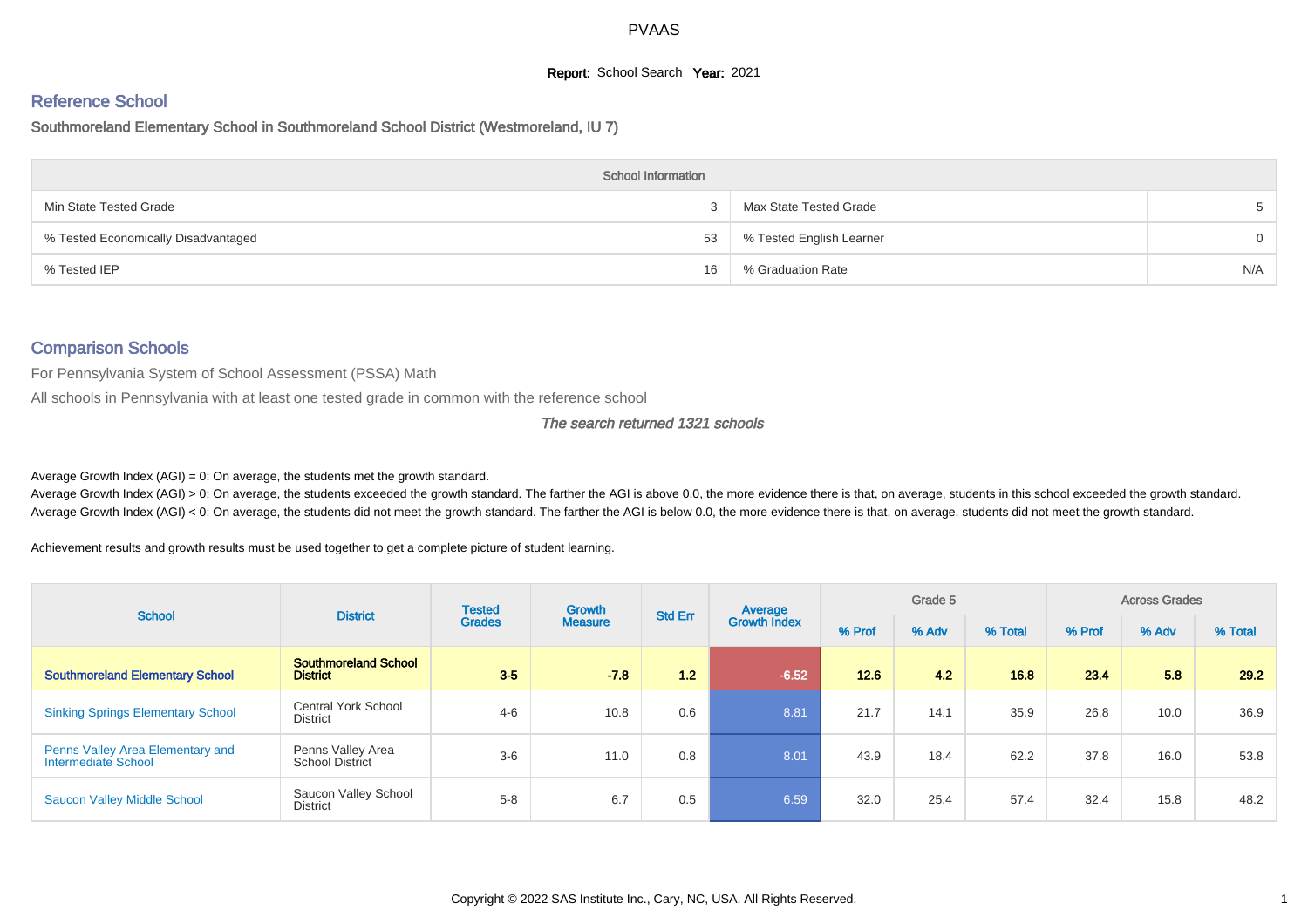| <b>School</b>                              | <b>District</b>                                  | <b>Tested</b> | Growth         | <b>Std Err</b> | Average<br>Growth Index |        | Grade 5 |         |        | <b>Across Grades</b> |         |
|--------------------------------------------|--------------------------------------------------|---------------|----------------|----------------|-------------------------|--------|---------|---------|--------|----------------------|---------|
|                                            |                                                  | <b>Grades</b> | <b>Measure</b> |                |                         | % Prof | % Adv   | % Total | % Prof | % Adv                | % Total |
| <b>Southmoreland Elementary School</b>     | <b>Southmoreland School</b><br><b>District</b>   | $3-5$         | $-7.8$         | 1.2            | $-6.52$                 | $12.6$ | 4.2     | 16.8    | 23.4   | 5.8                  | 29.2    |
| <b>Hopewell Elementary School</b>          | Oxford Area School<br><b>District</b>            | $5-6$         | 7.0            | 0.6            | 6.02                    | 24.0   | 8.0     | 32.0    | 26.2   | 7.6                  | 33.8    |
| David E Williams Middle School             | Montour School<br><b>District</b>                | $5 - 8$       | 5.0            | 0.4            | 1.98                    | 32.2   | 25.4    | 57.6    | 29.0   | 28.2                 | 57.1    |
| <b>Bear Creek School</b>                   | Elizabethtown Area<br><b>School District</b>     | $4 - 6$       | 4.7            | 0.5            | 8.80                    | 30.0   | 22.8    | 52.8    | 27.5   | 16.8                 | 44.3    |
| <b>Butler Middle School</b>                | <b>Butler Area School</b><br><b>District</b>     | $5-6$         | 4.6            | 0.4            | 10.39                   | 36.8   | 13.9    | 50.6    | 29.7   | 9.5                  | 39.2    |
| <b>Landisville Intermediate Center</b>     | Hempfield School<br><b>District</b>              | $4 - 6$       | 8.1            | 0.8            | 6.58                    | 29.9   | 20.4    | 50.4    | 30.0   | 22.0                 | 51.9    |
| <b>Hickory Grove Elementary School</b>     | <b>Brookville Area School</b><br><b>District</b> | $3-6$         | 9.0            | 0.9            | 2.61                    | 16.8   | 13.9    | 30.7    | 24.6   | 11.6                 | 36.1    |
| <b>Manheim Central Middle School</b>       | Manheim Central<br><b>School District</b>        | $5 - 8$       | 2.8            | 0.4            | 6.56                    | 25.4   | 7.6     | 33.0    | 21.2   | 6.2                  | 27.4    |
| <b>Circle Of Seasons Charter School</b>    | Circle Of Seasons<br><b>Charter School</b>       | $3 - 8$       | 12.3           | 1.2            | 6.19                    | 20.0   | 5.7     | 25.7    | 20.9   | 7.9                  | 28.8    |
| <b>Donaldson Elementary School</b>         | West Allegheny<br>School District                | $3-5$         | 12.6           | 1.2            | 10.25                   | 40.7   | 48.4    | 89.0    | 35.5   | 48.7                 | 84.2    |
| John R Bonfield Elementary School          | <b>Warwick School</b><br><b>District</b>         | $3-6$         | 9.5            | 1.0            | 6.98                    | 33.0   | 9.9     | 42.9    | 27.4   | 9.9                  | 37.3    |
| <b>Eshleman Elementary School</b>          | Penn Manor School<br><b>District</b>             | $3-6$         | 13.0           | 1.4            | 5.48                    | 34.1   | 27.3    | 61.4    | 32.9   | 25.9                 | 58.8    |
| <b>Reiffton School</b>                     | <b>Exeter Township</b><br><b>School District</b> | $5-6$         | 5.1            | 0.5            | 5.34                    | 28.9   | 9.8     | 38.6    | 28.0   | 9.4                  | 37.4    |
| <b>Radnor Elementary School</b>            | Radnor Township<br><b>School District</b>        | $3-5$         | 11.5           | 1.2            | 9.26                    | 40.7   | 41.8    | 82.4    | 41.5   | 33.5                 | 75.0    |
| Conewago Valley Intermediate School        | Conewago Valley<br>School District               | $4 - 6$       | 4.5            | 0.5            | 5.10                    | 26.6   | 8.8     | 35.4    | 28.1   | 10.1                 | 38.2    |
| <b>Franklin Township Elementary School</b> | Gettysburg Area<br>School District               | $3-5$         | 12.8           | 1.5            | 8.64                    | 31.8   | 24.2    | 56.1    | 30.4   | 25.5                 | 55.9    |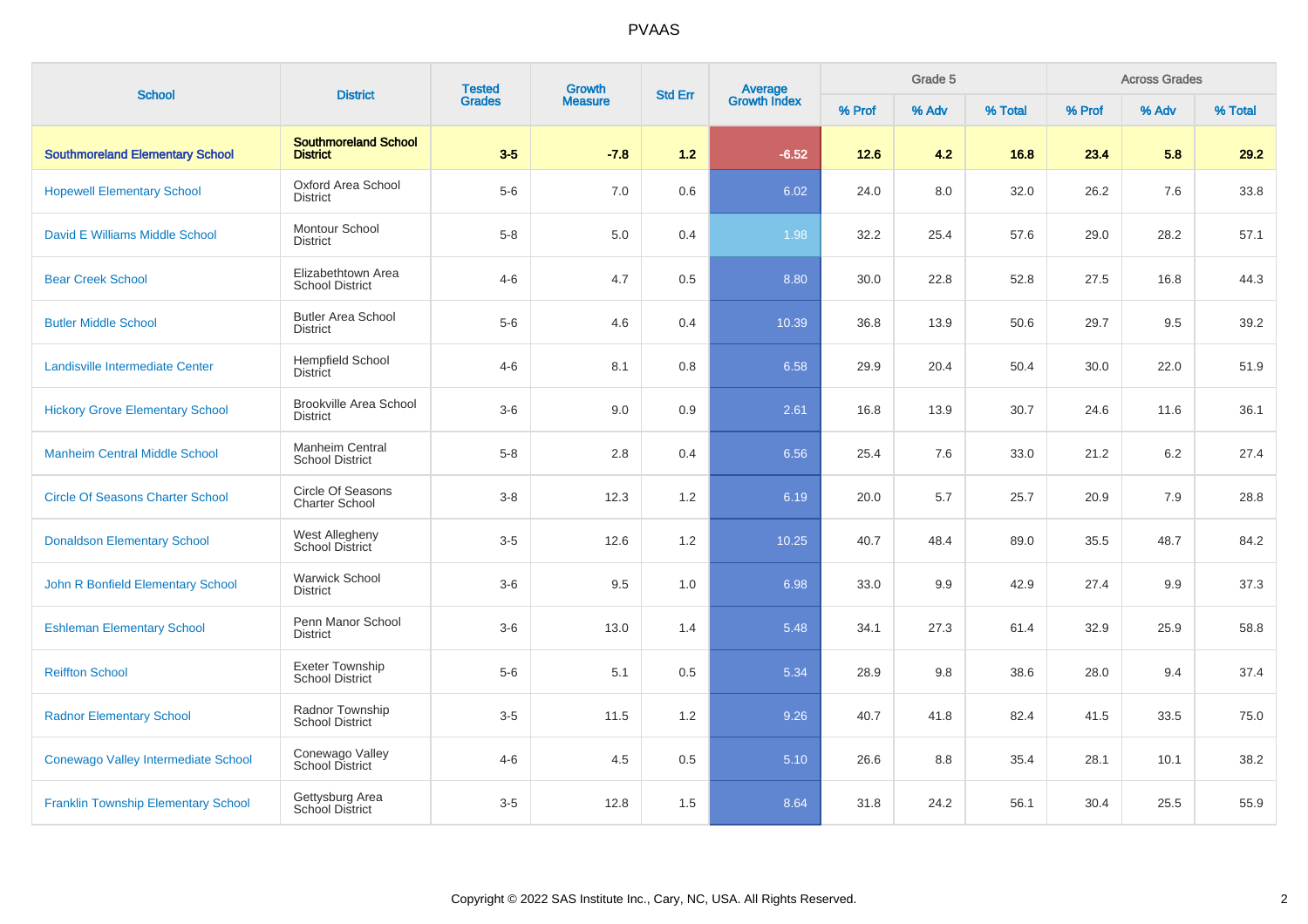| <b>School</b>                          | <b>District</b>                                 | <b>Tested</b> | Growth         | <b>Std Err</b> |                                |        | Grade 5 |         |        | <b>Across Grades</b> |         |
|----------------------------------------|-------------------------------------------------|---------------|----------------|----------------|--------------------------------|--------|---------|---------|--------|----------------------|---------|
|                                        |                                                 | <b>Grades</b> | <b>Measure</b> |                | <b>Average</b><br>Growth Index | % Prof | % Adv   | % Total | % Prof | % Adv                | % Total |
| <b>Southmoreland Elementary School</b> | <b>Southmoreland School</b><br><b>District</b>  | $3-5$         | $-7.8$         | $1.2$          | $-6.52$                        | $12.6$ | 4.2     | 16.8    | 23.4   | 5.8                  | 29.2    |
| <b>Elk Lake Elementary School</b>      | Elk Lake School<br><b>District</b>              | $3-6$         | 7.5            | $0.9\,$        | 3.81                           | 17.5   | 3.8     | 21.2    | 27.7   | 8.9                  | 36.6    |
| <b>Chief Shikellamy School</b>         | Shikellamy School<br><b>District</b>            | $3-5$         | 14.0           | 1.7            | 8.23                           | 18.2   | 10.9    | 29.1    | 20.5   | 5.1                  | 25.6    |
| <b>James W Parker Middle School</b>    | <b>General Mclane</b><br><b>School District</b> | $5-8$         | 3.9            | 0.5            | $-0.36$                        | 36.9   | 15.4    | 52.4    | 29.2   | 14.5                 | 43.8    |
| <b>Homer-Center Elementary School</b>  | Homer-Center School<br><b>District</b>          | $3-6$         | 9.3            | 1.1            | 5.28                           | 31.8   | 17.5    | 49.2    | 30.2   | 8.1                  | 38.3    |
| Lewistown Intermediate School          | <b>Mifflin County School</b><br><b>District</b> | $4 - 5$       | 6.7            | 0.8            | 8.06                           | 26.5   | 9.5     | 36.0    | 24.7   | 7.0                  | 31.7    |
| <b>North Hills Elementary School</b>   | <b>Central York School</b><br><b>District</b>   | $3-6$         | 5.2            | 0.6            | 3.49                           | 18.4   | 6.6     | 25.0    | 18.0   | 5.2                  | 23.2    |
| <b>Lenape Elementary School</b>        | Armstrong School<br><b>District</b>             | $3-6$         | 6.7            | 0.9            | 4.35                           | 20.6   | 14.1    | 34.8    | 25.1   | 9.0                  | 34.1    |
| <b>Towanda Area Elementary School</b>  | Towanda Area School<br><b>District</b>          | $3-6$         | 6.0            | 0.8            | 2.92                           | 22.7   | 15.1    | 37.8    | 21.0   | 11.6                 | 32.6    |
| <b>Merion Elementary School</b>        | Lower Merion School<br><b>District</b>          | $3-5$         | 9.9            | 1.3            | 7.75                           | 22.3   | 60.6    | 83.0    | 28.4   | 56.5                 | 84.9    |
| <b>Linntown Elementary School</b>      | Lewisburg Area<br>School District               | $4 - 5$       | 8.7            | 1.1            | 7.69                           | 33.9   | 28.6    | 62.5    | 30.7   | 31.9                 | 62.6    |
| <b>Frankstown Elementary School</b>    | Hollidaysburg Area<br>School District           | $3-6$         | 6.5            | 0.8            | 7.09                           | 26.7   | 21.0    | 47.6    | 32.4   | 15.6                 | 47.9    |
| <b>Central Columbia Middle School</b>  | Central Columbia<br><b>School District</b>      | $5-8$         | 3.8            | 0.5            | 2.24                           | 30.5   | 25.2    | 55.6    | 30.5   | 21.4                 | 51.8    |
| <b>Skippack Elementary School</b>      | Perkiomen Valley<br><b>School District</b>      | $3-5$         | 8.1            | 1.1            | 7.61                           | 31.4   | 24.8    | 56.2    | 36.3   | 24.0                 | 60.3    |
| <b>Clark Wood Elementary School</b>    | Northern Tioga School<br><b>District</b>        | $3-6$         | 10.9           | 1.4            | 5.02                           | 35.1   | 13.5    | 48.6    | 30.6   | 6.4                  | 36.9    |
| <b>Foot Of Ten Elementary School</b>   | Hollidaysburg Area<br>School District           | $3-6$         | 7.3            | 1.0            | 2.80                           | 30.6   | 16.7    | 47.2    | 28.0   | 13.2                 | 41.2    |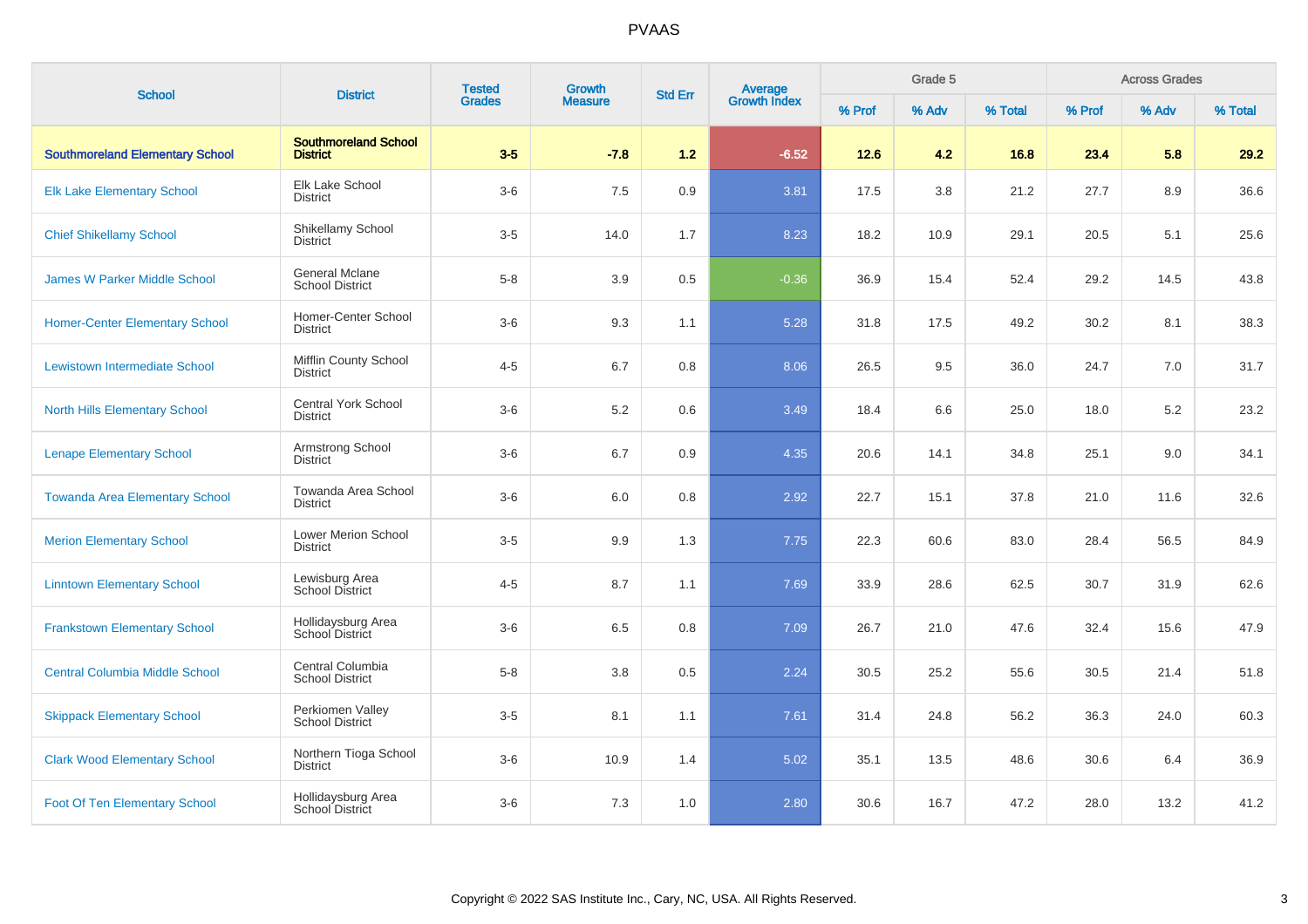| <b>School</b>                                           | <b>District</b>                                      | <b>Tested</b> | Growth         | <b>Std Err</b> |                                |        | Grade 5 |         |        | <b>Across Grades</b> |         |
|---------------------------------------------------------|------------------------------------------------------|---------------|----------------|----------------|--------------------------------|--------|---------|---------|--------|----------------------|---------|
|                                                         |                                                      | <b>Grades</b> | <b>Measure</b> |                | <b>Average</b><br>Growth Index | % Prof | % Adv   | % Total | % Prof | % Adv                | % Total |
| <b>Southmoreland Elementary School</b>                  | <b>Southmoreland School</b><br><b>District</b>       | $3-5$         | $-7.8$         | 1.2            | $-6.52$                        | 12.6   | 4.2     | 16.8    | 23.4   | 5.8                  | 29.2    |
| <b>Hershey Intermediate Elementary</b><br><b>School</b> | Derry Township<br>School District                    | $4 - 5$       | 6.9            | 0.9            | 7.58                           | 39.3   | 28.6    | 68.0    | 36.4   | 28.8                 | 65.2    |
| <b>Standing Stone Elementary School</b>                 | Huntingdon Area<br>School District                   | $3-5$         | 11.2           | 1.5            | 7.57                           | 18.5   | 10.8    | 29.2    | 21.2   | 8.6                  | 29.8    |
| <b>Mid Valley Elementary Center</b>                     | Mid Valley School<br><b>District</b>                 | $3-6$         | 5.9            | 0.8            | 5.30                           | 22.9   | 10.4    | 33.3    | 21.8   | 7.2                  | 29.0    |
| <b>Universal Daroff Charter School</b>                  | Universal Daroff<br><b>Charter School</b>            | $3 - 8$       | 6.1            | 0.8            | 4.64                           | 1.6    | 1.6     | 3.2     | 2.2    | 0.3                  | 2.5     |
| <b>Cold Spring Elementary School</b>                    | <b>Central Bucks School</b><br><b>District</b>       | $3-6$         | 7.9            | 1.1            | 7.04                           | 47.5   | 21.3    | 68.8    | 37.9   | 21.0                 | 58.9    |
| <b>Wallingford Elementary School</b>                    | Wallingford-<br>Swarthmore School<br><b>District</b> | $3-5$         | 9.5            | 1.3            | 7.46                           | 42.2   | 36.1    | 78.3    | 40.7   | 39.1                 | 79.8    |
| <b>Marion-Walker Elementary School</b>                  | <b>Bellefonte Area</b><br><b>School District</b>     | $3-5$         | 10.4           | 1.4            | 7.44                           | 35.7   | 31.4    | 67.1    | 37.2   | 28.7                 | 66.0    |
| <b>John Beck Elementary School</b>                      | <b>Warwick School</b><br><b>District</b>             | $3-6$         | 7.9            | 1.1            | 5.36                           | 49.2   | 16.4    | 65.6    | 36.8   | 17.8                 | 54.6    |
| <b>Wilson Elementary School</b>                         | West Allegheny<br>School District                    | $3-5$         | 10.5           | 1.4            | 7.37                           | 27.3   | 48.0    | 75.3    | 29.9   | 49.8                 | 79.6    |
| <b>Salford Hills Elementary School</b>                  | Souderton Area<br><b>School District</b>             | $3-5$         | 10.6           | 1.4            | 7.36                           | 44.1   | 32.4    | 76.5    | 37.1   | 37.1                 | 74.2    |
| <b>Mountain View Elementary School</b>                  | Mountain View School<br><b>District</b>              | $3-6$         | 6.8            | 1.1            | 5.98                           | 28.3   | 1.7     | 30.0    | 18.8   | 2.2                  | 21.1    |
| <b>Liberty-Valley Elementary School</b>                 | Danville Area School<br><b>District</b>              | $3-5$         | 7.0            | 1.0            | 7.33                           | 33.8   | 25.6    | 59.4    | 32.0   | 24.2                 | 56.1    |
| <b>S S Palmer Elementary School</b>                     | Palmerton Area<br><b>School District</b>             | $3-6$         | 7.5            | 1.0            | 0.15                           | 30.5   | 10.2    | 40.7    | 30.8   | 4.7                  | 35.6    |
| <b>Southside Elementary School</b>                      | Huntingdon Area<br><b>School District</b>            | $3-5$         | 11.7           | 1.7            | 7.04                           | 30.6   | 16.3    | 46.9    | 26.1   | 17.6                 | 43.7    |
| <b>Jamison Elementary School</b>                        | <b>Central Bucks School</b><br><b>District</b>       | $3-6$         | 6.5            | 1.0            | 6.58                           | 25.4   | 34.3    | 59.7    | 35.7   | 27.4                 | 63.1    |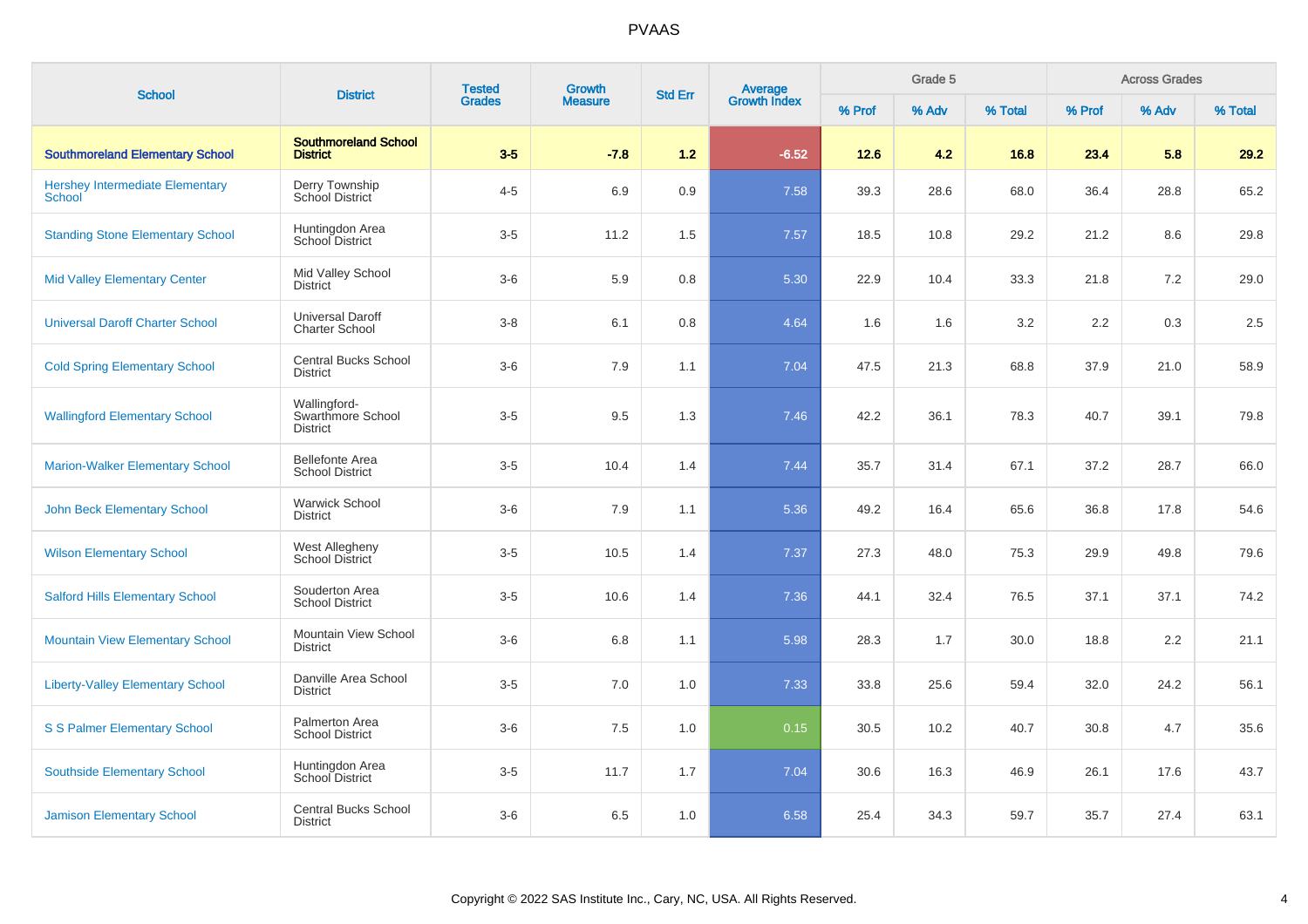| <b>School</b>                             | <b>District</b>                                    | <b>Tested</b> | Growth         | <b>Std Err</b> |                                |        | Grade 5 |         |        | <b>Across Grades</b> |         |
|-------------------------------------------|----------------------------------------------------|---------------|----------------|----------------|--------------------------------|--------|---------|---------|--------|----------------------|---------|
|                                           |                                                    | <b>Grades</b> | <b>Measure</b> |                | <b>Average</b><br>Growth Index | % Prof | % Adv   | % Total | % Prof | % Adv                | % Total |
| <b>Southmoreland Elementary School</b>    | <b>Southmoreland School</b><br><b>District</b>     | $3 - 5$       | $-7.8$         | 1.2            | $-6.52$                        | $12.6$ | 4.2     | 16.8    | 23.4   | 5.8                  | 29.2    |
| <b>Trinity North Elementary School</b>    | <b>Trinity Area School</b><br><b>District</b>      | $3-5$         | 10.8           | 1.6            | 6.94                           | 43.3   | 15.0    | 58.3    | 30.9   | 10.1                 | 41.0    |
| <b>Marshall Elementary School</b>         | North Allegheny<br><b>School District</b>          | $3-5$         | 6.7            | 1.0            | 6.89                           | 31.0   | 45.8    | 76.8    | 37.3   | 38.8                 | 76.1    |
| <b>Blacklick Valley Elementary Center</b> | <b>Blacklick Valley</b><br>School District         | $3-6$         | 10.2           | 1.5            | 3.84                           | 24.1   | 6.9     | 31.0    | 26.8   | 13.7                 | 40.5    |
| <b>Saegertown Elementary School</b>       | Penncrest School<br><b>District</b>                | $3-6$         | 7.6            | 1.1            | 4.81                           | 32.1   | 12.5    | 44.6    | 26.6   | 8.9                  | 35.4    |
| <b>George A Ferrell Elementary School</b> | East Lycoming School<br><b>District</b>            | $3-6$         | 12.8           | 1.9            | 5.46                           | 50.0   | 31.2    | 81.2    | 38.7   | 22.7                 | 61.3    |
| <b>Wattsburg Area Middle School</b>       | Wattsburg Area<br><b>School District</b>           | $5-9$         | 4.1            | 0.6            | 5.67                           | 25.0   | 18.2    | 43.2    | 26.1   | 14.0                 | 40.0    |
| <b>Houck Elementary School</b>            | Lebanon School<br><b>District</b>                  | $3-5$         | 11.8           | 1.7            | 6.78                           | 23.6   | 7.3     | 30.9    | 13.7   | 5.0                  | 18.6    |
| <b>Bedminster Elementary School</b>       | Pennridge School<br><b>District</b>                | $3-5$         | 8.7            | 1.3            | 6.76                           | 41.5   | 25.6    | 67.1    | 45.7   | 21.2                 | 66.8    |
| <b>Avon Grove Intermediate School</b>     | Avon Grove School<br><b>District</b>               | $3-6$         | 3.3            | 0.5            | 5.35                           | 28.6   | 23.2    | 51.8    | 30.3   | 18.6                 | 48.9    |
| <b>Brockway Area Elementary School</b>    | Brockway Area School<br><b>District</b>            | $3-6$         | 6.4            | 1.0            | $-0.39$                        | 35.4   | 17.7    | 53.2    | 32.5   | 25.1                 | 57.6    |
| <b>Wayne Elementary School</b>            | Radnor Township<br><b>School District</b>          | $3-5$         | 8.6            | 1.3            | 6.63                           | 28.7   | 43.7    | 72.4    | 27.5   | 39.4                 | 67.0    |
| <b>Eagle View Middle School</b>           | <b>Cumberland Valley</b><br><b>School District</b> | $5-8$         | 2.8            | 0.4            | 6.62                           |        |         |         | 28.0   | 12.1                 | 40.1    |
| South Eastern Intermediate School         | South Eastern School<br><b>District</b>            | $5-6$         | 4.2            | 0.6            | 3.41                           | 21.6   | 15.9    | 37.5    | 23.7   | 15.3                 | 39.0    |
| <b>Snyder Elementary School</b>           | Sayre Area School<br><b>District</b>               | $3-6$         | 5.9            | 1.1            | 5.60                           | 21.3   | 6.6     | 27.9    | 31.0   | 8.8                  | 39.8    |
| <b>Hampden Elementary School</b>          | <b>Cumberland Valley</b><br><b>School District</b> | $3-5$         | 8.5            | 1.3            | 6.58                           | 34.5   | 34.5    | 69.0    | 34.1   | 31.4                 | 65.5    |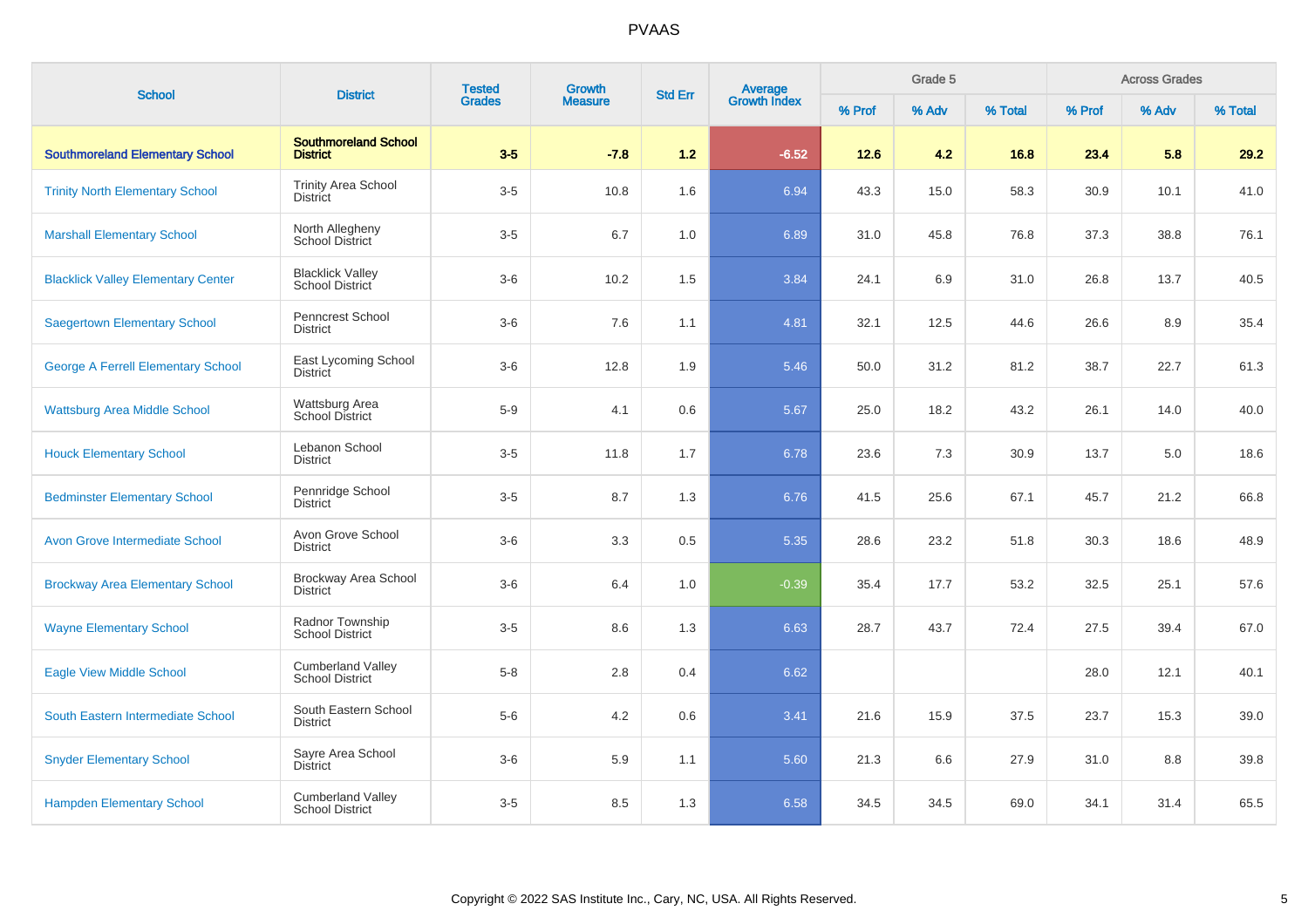| <b>School</b>                                       | <b>District</b>                                    | <b>Tested</b> | Growth         | <b>Std Err</b> | <b>Average</b><br>Growth Index |        | Grade 5 |         |        | <b>Across Grades</b> |         |
|-----------------------------------------------------|----------------------------------------------------|---------------|----------------|----------------|--------------------------------|--------|---------|---------|--------|----------------------|---------|
|                                                     |                                                    | <b>Grades</b> | <b>Measure</b> |                |                                | % Prof | % Adv   | % Total | % Prof | % Adv                | % Total |
| <b>Southmoreland Elementary School</b>              | <b>Southmoreland School</b><br><b>District</b>     | $3-5$         | $-7.8$         | 1.2            | $-6.52$                        | $12.6$ | 4.2     | 16.8    | 23.4   | 5.8                  | 29.2    |
| <b>Green Ridge Elementary School</b>                | <b>Cumberland Valley</b><br><b>School District</b> | $3-5$         | 9.1            | 1.4            | 6.53                           | 30.6   | 29.2    | 59.7    | 33.6   | 30.7                 | 64.3    |
| <b>Conneaut Lake Middle School</b>                  | <b>Conneaut School</b><br><b>District</b>          | $5 - 8$       | 4.6            | 0.7            | 2.25                           | 18.9   | 6.8     | 25.7    | 18.0   | 7.9                  | 25.9    |
| <b>Rohrerstown Elementary School</b>                | <b>Hempfield School</b><br><b>District</b>         | $3-6$         | 7.3            | 1.1            | 2.98                           | 35.0   | 21.7    | 56.7    | 31.2   | 17.2                 | 48.4    |
| <b>Fort Allen Elementary School</b>                 | Hempfield Area<br>School District                  | $3-5$         | 9.5            | 1.5            | 6.46                           | 36.2   | 13.0    | 49.3    | 25.1   | 19.0                 | 44.1    |
| <b>Priestley School</b>                             | Shikellamy School<br>District                      | $3-5$         | 10.2           | 1.6            | 6.41                           | 28.3   | 18.9    | 47.2    | 29.6   | 16.4                 | 45.9    |
| <b>Franklin Elementary School</b>                   | North Allegheny<br><b>School District</b>          | $3-5$         | 8.9            | 1.4            | 6.30                           | 32.4   | 57.8    | 90.1    | 29.2   | 52.2                 | 81.5    |
| <b>Cynwyd School</b>                                | Lower Merion School<br><b>District</b>             | $3-5$         | 8.4            | 1.3            | 6.29                           | 36.1   | 36.1    | 72.3    | 36.3   | 44.4                 | 80.7    |
| <b>Otto-Eldred Elementary School</b>                | Otto-Eldred School<br><b>District</b>              | $3-6$         | 8.4            | 1.3            | 3.75                           | 23.8   | 28.6    | 52.4    | 31.8   | 15.9                 | 47.7    |
| <b>Riverside Elementary School East</b>             | Riverside School<br><b>District</b>                | $3-6$         | 5.2            | 0.8            | 5.52                           | 18.6   | 7.8     | 26.5    | 20.8   | 7.1                  | 27.9    |
| <b>Smethport Area Elementary School</b>             | Smethport Area<br>School District                  | $3-6$         | 7.1            | 1.1            | 1.97                           | 29.2   | 8.3     | 37.5    | 23.6   | 11.8                 | 35.5    |
| <b>North Clarion County Elementary School</b>       | North Clarion County<br><b>School District</b>     | $3-6$         | 7.7            | 1.3            | 4.09                           | 34.1   | 6.8     | 40.9    | 30.8   | 11.3                 | 42.1    |
| <b>Smoketown Elementary School</b>                  | Conestoga Valley<br>School District                | $3-6$         | 5.9            | 1.0            | 2.84                           | 26.5   | 10.3    | 36.8    | 30.7   | 13.1                 | 43.8    |
| New Hope-Solebury Upper Elementary<br><b>School</b> | New Hope-Solebury<br>School District               | $3-5$         | 7.7            | 1.3            | 6.16                           | 39.8   | 25.8    | 65.6    | 38.8   | 27.6                 | 66.4    |
| <b>Chester Community Charter School</b>             | <b>Chester Community</b><br><b>Charter School</b>  | $3 - 8$       | 3.5            | 0.6            | 3.31                           | 0.7    | 0.7     | 1.5     | 2.1    | 0.4                  | 2.5     |
| <b>Farrell Area Es/Lms</b>                          | <b>Farrell Area School</b><br><b>District</b>      | $3-6$         | 7.7            | 1.3            | 1.12                           | 15.6   | 0.0     | 15.6    | 16.4   | 2.3                  | 18.6    |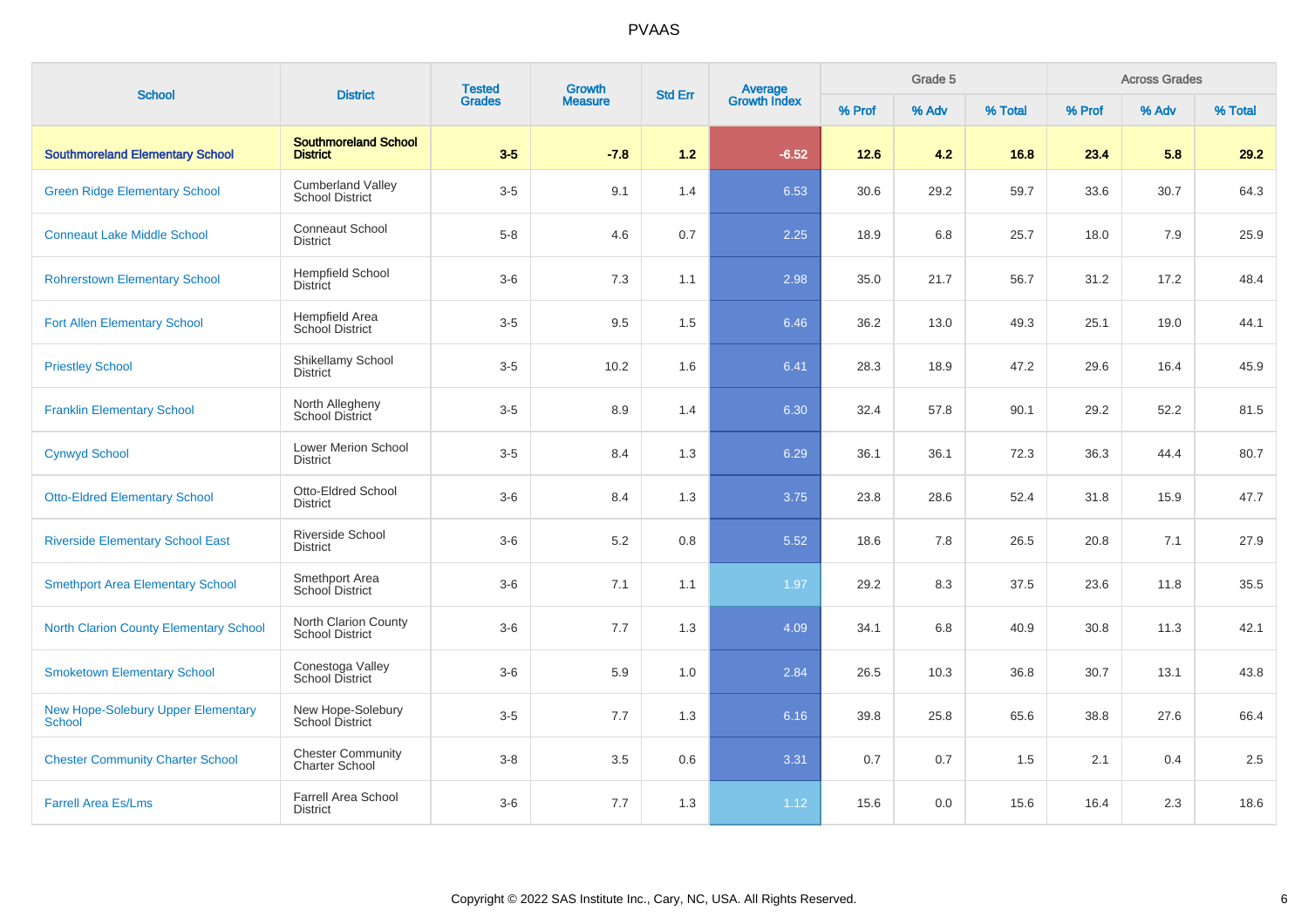| <b>School</b>                           |                                                | <b>Tested</b> | <b>Growth</b>  |                |                         |        | Grade 5 |         |        | <b>Across Grades</b> |         |
|-----------------------------------------|------------------------------------------------|---------------|----------------|----------------|-------------------------|--------|---------|---------|--------|----------------------|---------|
|                                         | <b>District</b>                                | <b>Grades</b> | <b>Measure</b> | <b>Std Err</b> | Average<br>Growth Index | % Prof | % Adv   | % Total | % Prof | % Adv                | % Total |
| <b>Southmoreland Elementary School</b>  | <b>Southmoreland School</b><br><b>District</b> | $3-5$         | $-7.8$         | 1.2            | $-6.52$                 | 12.6   | 4.2     | 16.8    | 23.4   | 5.8                  | 29.2    |
| <b>Austin Area Elementary School</b>    | Austin Area School<br><b>District</b>          | $3-6$         | 13.5           | 2.3            | 2.65                    | 23.1   | 15.4    | 38.5    | 19.0   | 11.9                 | 31.0    |
| South Mountain Elementary School        | Northern York County<br><b>School District</b> | $3-5$         | 7.8            | 1.3            | 6.00                    | 27.2   | 16.0    | 43.2    | 25.3   | 16.4                 | 41.8    |
| Defranco Elementary School (8450)       | Bangor Area School<br><b>District</b>          | $5-6$         | 4.0            | 0.7            | 2.65                    | 20.3   | 24.8    | 45.1    | 23.4   | 19.5                 | 42.9    |
| <b>Elderton Elementary School</b>       | Armstrong School<br><b>District</b>            | $3-6$         | 9.4            | 1.6            | 3.40                    | 23.1   | 15.4    | 38.5    | 26.0   | 15.0                 | 41.0    |
| Esperanza Academy Charter School        | Esperanza Academy<br><b>Charter School</b>     | $4 - 11$      | 2.8            | 0.5            | 5.89                    |        |         |         | 1.8    | 0.0                  | 1.8     |
| <b>New Bloomfield Elementary School</b> | West Perry School<br><b>District</b>           | $3-5$         | 9.2            | 1.6            | 5.87                    | 18.2   | 16.4    | 34.6    | 23.5   | 11.8                 | 35.3    |
| Spring-Ford Intermediate School 5th/6th | Spring-Ford Area<br>School District            | $5-6$         | 2.1            | 0.4            | 2.77                    | 36.6   | 13.0    | 49.6    | 34.9   | 14.8                 | 49.7    |
| <b>Grace B Luhrs Univ Elementary</b>    | Shippensburg Area<br>School District           | $3-5$         | 15.7           | 2.7            | 5.82                    | 30.0   | 25.0    | 55.0    | 23.1   | 15.4                 | 38.5    |
| Mifflinburg Area Intermediate School    | Mifflinburg Area<br>School District            | $3-5$         | 6.1            | 1.1            | 5.74                    | 31.4   | 12.1    | 43.6    | 35.0   | 10.4                 | 45.4    |
| <b>Central Mountain Middle School</b>   | Keystone Central<br>School District            | $5 - 8$       | 1.9            | 0.4            | 4.86                    | 18.8   | 9.4     | 28.2    | 15.4   | 5.7                  | 21.1    |
| <b>Wyland Elementary School</b>         | Hampton Township<br><b>School District</b>     | $3-5$         | 8.3            | 1.5            | 5.70                    | 30.8   | 30.8    | 61.5    | 34.2   | 37.6                 | 71.8    |
| <b>General Nash Elementary School</b>   | North Penn School<br><b>District</b>           | $3-6$         | 3.4            | 1.1            | 3.10                    | 40.0   | 12.7    | 52.7    | 36.3   | 17.5                 | 53.8    |
| <b>Dallas Intermediate School</b>       | <b>Dallas School District</b>                  | $3-5$         | 5.3            | 0.9            | 5.66                    | 43.8   | 15.6    | 59.4    | 39.8   | 21.2                 | 61.0    |
| <b>Montgomery Elementary School</b>     | North Penn School<br><b>District</b>           | $3-6$         | 5.0            | 0.9            | 2.72                    | 39.8   | 20.4    | 60.2    | 33.7   | 24.5                 | 58.2    |
| South Park Middle School                | South Park School<br><b>District</b>           | $5-8$         | 3.3            | 0.6            | 1.73                    | 33.3   | 11.9    | 45.2    | 26.4   | 12.4                 | 38.8    |
| <b>Vida Charter School</b>              | Vida Charter School                            | $3-6$         | 10.1           | 1.8            | 4.02                    | 23.1   | 19.2    | 42.3    | 20.4   | 7.8                  | 28.2    |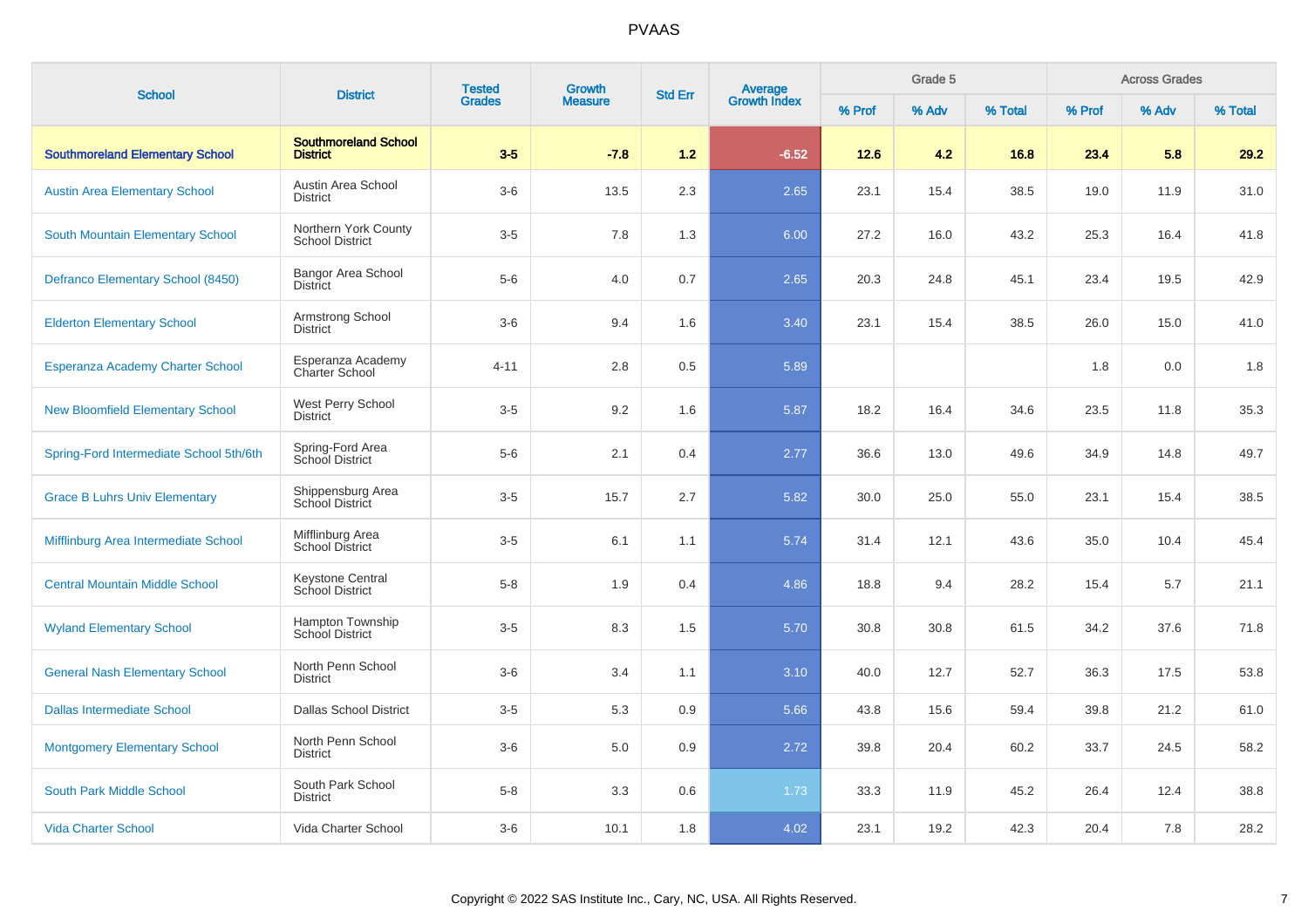| <b>School</b>                              | <b>District</b>                                         | <b>Tested</b> | <b>Growth</b>  | <b>Std Err</b> | Average<br>Growth Index |        | Grade 5 |         |        | <b>Across Grades</b> |         |
|--------------------------------------------|---------------------------------------------------------|---------------|----------------|----------------|-------------------------|--------|---------|---------|--------|----------------------|---------|
|                                            |                                                         | <b>Grades</b> | <b>Measure</b> |                |                         | % Prof | % Adv   | % Total | % Prof | % Adv                | % Total |
| <b>Southmoreland Elementary School</b>     | <b>Southmoreland School</b><br><b>District</b>          | $3-5$         | $-7.8$         | 1.2            | $-6.52$                 | 12.6   | 4.2     | 16.8    | 23.4   | 5.8                  | 29.2    |
| <b>Dubois Area Middle School</b>           | Dubois Area School<br><b>District</b>                   | $5-8$         | 2.1            | 0.4            | 2.90                    | 22.4   | 11.0    | 33.3    | 19.2   | 7.6                  | 26.8    |
| <b>First District Elementary School</b>    | <b>Crawford Central</b><br><b>School District</b>       | $3-6$         | 7.6            | 1.4            | 4.18                    | 33.3   | 18.2    | 51.5    | 24.9   | 8.1                  | 33.0    |
| <b>Knapp Elementary School</b>             | North Penn School<br><b>District</b>                    | $3-6$         | 4.2            | 1.1            | 3.79                    | 30.8   | 7.7     | 38.5    | 30.1   | 8.8                  | 38.9    |
| <b>Richland Elementary School</b>          | <b>Richland School</b><br><b>District</b>               | $3-6$         | 4.7            | 0.8            | 3.87                    | 40.8   | 21.4    | 62.1    | 38.5   | 19.1                 | 57.7    |
| <b>East Petersburg Elementary School</b>   | <b>Hempfield School</b><br><b>District</b>              | $3-6$         | 5.5            | 1.0            | 1.32                    | 29.7   | 8.1     | 37.8    | 28.4   | 14.4                 | 42.8    |
| Pennsylvania Virtual Charter School        | Pennsylvania Virtual<br>Charter School                  | $3 - 11$      | 3.5            | 0.6            | $-1.62$                 | 20.8   | 3.8     | 24.5    | 18.4   | 5.2                  | 23.5    |
| <b>Central Elementary School</b>           | Franklin Area School<br><b>District</b>                 | $3-6$         | 6.2            | 1.1            | $-1.59$                 | 8.5    | 3.4     | 11.9    | 15.0   | 2.4                  | 17.4    |
| <b>Bear Creek Community Charter School</b> | <b>Bear Creek</b><br><b>Community Charter</b><br>School | $3 - 8$       | 4.4            | 0.8            | 0.17                    | 30.8   | 9.6     | 40.4    | 27.2   | 7.9                  | 35.1    |
| <b>Ephrata Intermediate School</b>         | Ephrata Area School<br><b>District</b>                  | $5-6$         | 2.1            | 0.5            | 4.14                    | 35.0   | 13.1    | 48.2    | 30.5   | 10.8                 | 41.3    |
| <b>Mohawk Elementary School</b>            | Mohawk Area School<br><b>District</b>                   | $3-6$         | 4.4            | 0.8            | 4.16                    | 26.2   | 4.8     | 31.1    | 27.8   | 10.4                 | 38.2    |
| <b>Upper Adams Intermediate School</b>     | Upper Adams School<br><b>District</b>                   | $4 - 6$       | 4.0            | 0.8            | $1.51$                  | 30.0   | 9.2     | 39.2    | 23.4   | 7.3                  | 30.7    |
| <b>Fritz Elementary School</b>             | Conestoga Valley<br><b>School District</b>              | $3-6$         | 3.5            | 0.9            | 3.83                    | 20.5   | 14.5    | 34.9    | 19.9   | 10.1                 | 30.1    |
| <b>Lehighton Area Elementary Center</b>    | Lehighton Area School<br><b>District</b>                | $3-5$         | 5.1            | 1.0            | 5.26                    | 23.0   | 5.9     | 29.0    | 30.8   | 7.1                  | 37.9    |
| <b>Curwensville Area Elementary School</b> | Curwensville Area<br><b>School District</b>             | $3-6$         | 6.0            | 1.1            | 5.13                    | 43.9   | 17.1    | 61.0    | 36.9   | 16.0                 | 52.9    |
| <b>Turner Intermediate School</b>          | Wilkinsburg Borough<br>School District                  | $3-6$         | 3.6            | 1.4            | 2.59                    | 23.7   | 0.0     | 23.7    | 12.6   | 2.1                  | 14.7    |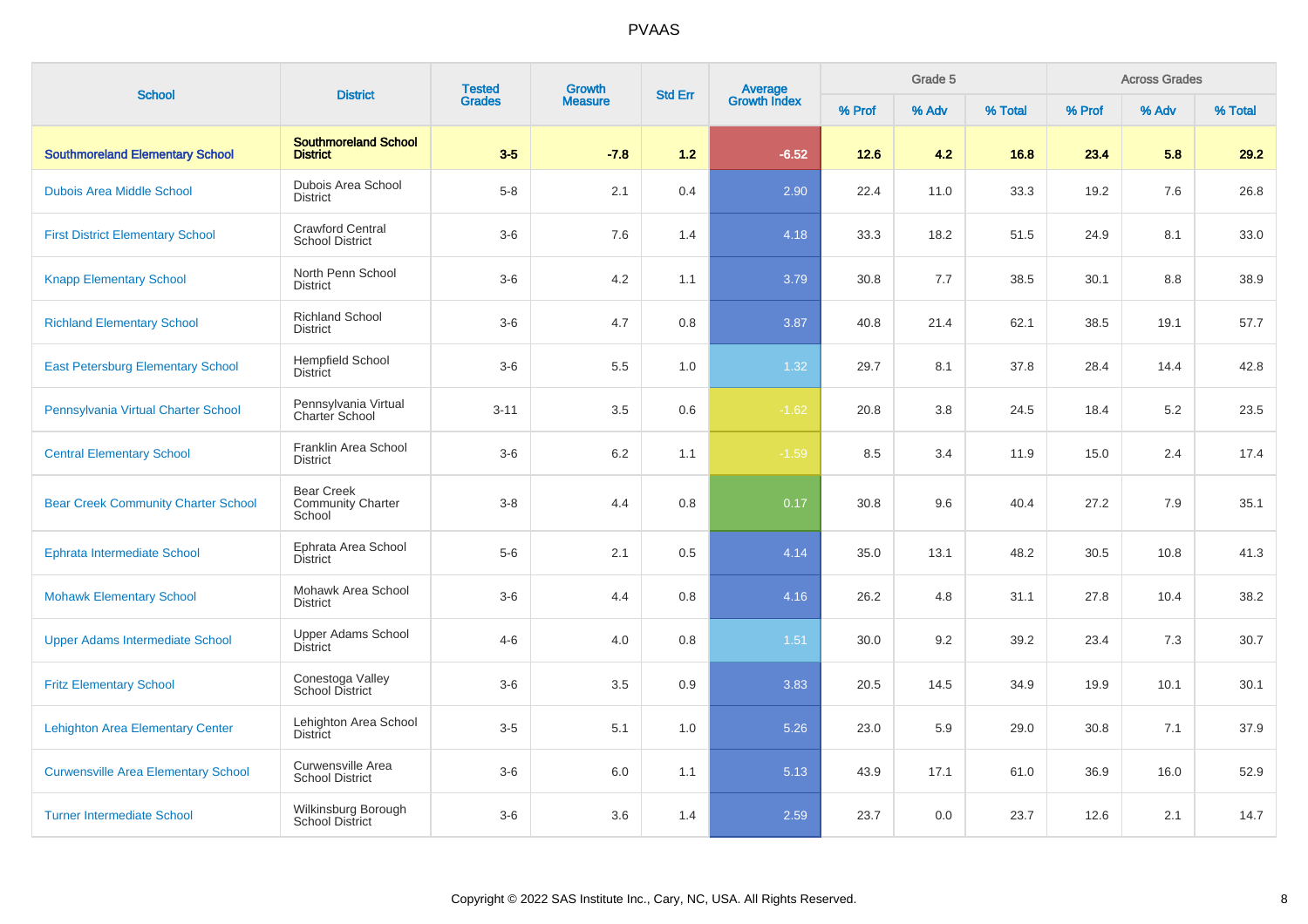| <b>School</b>                                           | <b>District</b>                                     | <b>Tested</b> | <b>Growth</b>  | <b>Std Err</b> | <b>Average</b><br>Growth Index |        | Grade 5 |         |        | <b>Across Grades</b> |         |
|---------------------------------------------------------|-----------------------------------------------------|---------------|----------------|----------------|--------------------------------|--------|---------|---------|--------|----------------------|---------|
|                                                         |                                                     | <b>Grades</b> | <b>Measure</b> |                |                                | % Prof | % Adv   | % Total | % Prof | % Adv                | % Total |
| <b>Southmoreland Elementary School</b>                  | <b>Southmoreland School</b><br><b>District</b>      | $3-5$         | $-7.8$         | 1.2            | $-6.52$                        | 12.6   | 4.2     | 16.8    | 23.4   | 5.8                  | 29.2    |
| Donald E. Schick School                                 | Loyalsock Township<br><b>School District</b>        | $3-5$         | 5.8            | 1.1            | 5.23                           | 33.0   | 18.3    | 51.3    | 34.8   | 16.8                 | 51.6    |
| <b>Hatfield Elementary School</b>                       | North Penn School<br><b>District</b>                | $3-6$         | 5.8            | 1.1            | 3.29                           | 25.0   | 13.5    | 38.5    | 27.4   | 11.1                 | 38.5    |
| <b>Smithfield Elementary School</b>                     | Albert Gallatin Area<br><b>School District</b>      | $3-5$         | 9.9            | 1.9            | 5.22                           | 18.9   | 32.4    | 51.4    | 26.0   | 17.1                 | 43.1    |
| <b>Gwynedd Square Elementary School</b>                 | North Penn School<br><b>District</b>                | $3-6$         | 5.6            | 1.1            | $-1.16$                        | 32.8   | 23.0    | 55.7    | 37.3   | 24.6                 | 61.9    |
| <b>Rock L Butler Middle School</b>                      | Wellsboro Area<br><b>School District</b>            | $5 - 8$       | 3.0            | 0.6            | $-2.21$                        | 30.4   | 7.0     | 37.4    | 23.1   | 9.8                  | 32.9    |
| <b>Punxsutawney Area Elementary School</b>              | Punxsutawney Area<br><b>School District</b>         | $3-6$         | 4.0            | 0.8            | $-0.41$                        | 37.0   | 6.5     | 43.5    | 30.8   | 13.6                 | 44.4    |
| <b>Belmont Hills Elementary School</b>                  | Lower Merion School<br><b>District</b>              | $3-5$         | 7.4            | 1.4            | 5.16                           | 34.3   | 37.1    | 71.4    | 31.7   | 40.2                 | 71.9    |
| <b>Bucks County Montessori Charter</b><br><b>School</b> | <b>Bucks County</b><br>Montessori Charter<br>School | $3-6$         | 9.5            | 1.8            | 4.28                           | 16.1   | 25.8    | 41.9    | 33.0   | 29.8                 | 62.8    |
| <b>West Rockhill Elementary School</b>                  | Pennridge School<br><b>District</b>                 | $3-5$         | 9.0            | 1.8            | 5.12                           | 34.7   | 18.4    | 53.1    | 38.5   | 20.8                 | 59.2    |
| <b>Lionville Elementary School</b>                      | Downingtown Area<br>School District                 | $3-5$         | 6.7            | 1.3            | 5.11                           | 45.0   | 30.0    | 75.0    | 38.1   | 24.6                 | 62.7    |
| <b>Denver Elementary School</b>                         | Cocalico School<br><b>District</b>                  | $3-5$         | 7.0            | 1.4            | 5.10                           | 22.1   | 28.6    | 50.6    | 30.4   | 22.7                 | 53.1    |
| <b>Russell B Walter Elementary School</b>               | Northern Tioga School<br><b>District</b>            | $3-6$         | 5.6            | 1.1            | $-2.44$                        | 19.2   | 3.8     | 23.1    | 31.2   | 11.7                 | 42.9    |
| <b>Gayman Elementary School</b>                         | <b>Central Bucks School</b><br><b>District</b>      | $3-6$         | 5.6            | 1.1            | 4.23                           | 50.0   | 18.5    | 68.5    | 44.0   | 19.6                 | 63.6    |
| <b>Northeast Bradford Elementary School</b>             | Northeast Bradford<br><b>School District</b>        | $3-6$         | 5.3            | 1.3            | 4.17                           | 40.0   | 12.5    | 52.5    | 36.6   | 7.4                  | 44.0    |
| <b>Park Hills Elementary School</b>                     | South Western School<br><b>District</b>             | $3-5$         | 6.5            | 1.3            | 4.97                           | 19.0   | 1.3     | 20.2    | 21.4   | 3.8                  | 25.2    |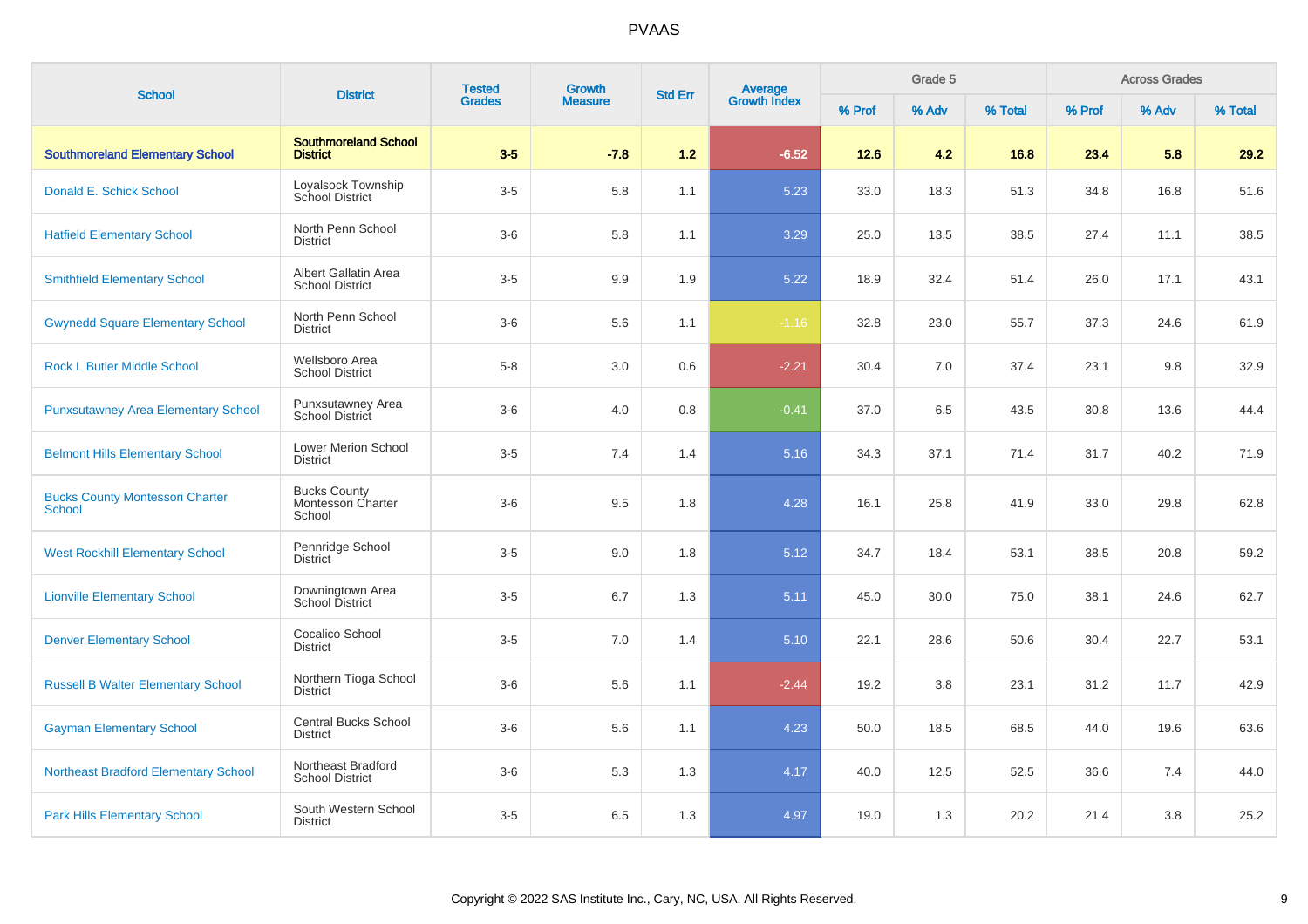| <b>School</b>                                | <b>District</b>                                    | <b>Tested</b> | <b>Growth</b>  | <b>Std Err</b> |                                |        | Grade 5 |         |        | <b>Across Grades</b> |         |
|----------------------------------------------|----------------------------------------------------|---------------|----------------|----------------|--------------------------------|--------|---------|---------|--------|----------------------|---------|
|                                              |                                                    | <b>Grades</b> | <b>Measure</b> |                | <b>Average</b><br>Growth Index | % Prof | % Adv   | % Total | % Prof | % Adv                | % Total |
| <b>Southmoreland Elementary School</b>       | <b>Southmoreland School</b><br><b>District</b>     | $3-5$         | $-7.8$         | 1.2            | $-6.52$                        | 12.6   | 4.2     | 16.8    | 23.4   | 5.8                  | 29.2    |
| Joseph C Ashkar Elementary School            | East Lycoming School<br>District                   | $3-6$         | 5.1            | 1.0            | $-0.92$                        | 29.8   | 23.9    | 53.7    | 31.0   | 20.9                 | 51.9    |
| <b>West Penn Township Elementary School</b>  | Tamagua Area School<br>District                    | $3-5$         | 9.1            | 1.9            | 4.86                           | 30.8   | 10.3    | 41.0    | 28.0   | 12.0                 | 40.0    |
| Indian Valley Intermediate School            | Mifflin County School<br><b>District</b>           | $4 - 5$       | 6.0            | 1.2            | 4.84                           | 27.3   | 12.5    | 39.8    | 25.6   | 10.8                 | 36.4    |
| <b>Infinity Charter School</b>               | Infinity Charter School                            | $3 - 8$       | 5.9            | 1.2            | 0.44                           | 40.9   | 31.8    | 72.7    | 38.7   | 29.6                 | 68.3    |
| <b>Charles W Longer Elementary School</b>    | Hollidaysburg Area<br>School District              | $3-6$         | 2.5            | 1.1            | 2.40                           | 46.7   | 6.7     | 53.3    | 30.5   | 10.6                 | 41.2    |
| <b>Letort Elementary School</b>              | Penn Manor School<br><b>District</b>               | $3-6$         | 6.8            | 1.4            | $-0.84$                        | 25.9   | 22.2    | 48.2    | 33.6   | 29.0                 | 62.5    |
| West Hills Intermediate School               | Armstrong School<br><b>District</b>                | $4-6$         | 3.3            | 0.7            | $-2.75$                        | 25.0   | 6.9     | 31.9    | 26.3   | 11.5                 | 37.8    |
| <b>Grover Cleveland Elementary School</b>    | Erie City School<br><b>District</b>                | $3-5$         | 7.0            | 1.5            | 4.76                           | 16.7   | 3.0     | 19.7    | 17.2   | 2.1                  | 19.3    |
| <b>Boyce Middle School</b>                   | <b>Upper Saint Clair</b><br><b>School District</b> | $5-6$         | 2.4            | 0.5            | 2.60                           | 36.3   | 35.5    | 71.8    | 38.9   | 31.2                 | 70.1    |
| <b>West Snyder Elementary School</b>         | Midd-West School<br><b>District</b>                | $3-5$         | 6.7            | 1.4            | 4.66                           | 28.6   | 11.4    | 40.0    | 29.8   | 10.5                 | 40.3    |
| Saint Clair Area Elementary/Middle<br>School | Saint Clair Area<br><b>School District</b>         | $3 - 8$       | 1.1            | 0.9            | 1.29                           | 28.3   | 13.2    | 41.5    | 24.2   | 7.2                  | 31.4    |
| <b>Bridle Path Elementary School</b>         | North Penn School<br><b>District</b>               | $3-6$         | 4.5            | 1.0            | 1.58                           | 34.4   | 10.9    | 45.3    | 36.3   | 14.3                 | 50.6    |
| <b>Farmdale Elementary School</b>            | <b>Hempfield School</b><br>District                | $3-6$         | 4.8            | 1.0            | 4.12                           | 35.1   | 14.9    | 50.0    | 34.0   | 18.6                 | 52.6    |
| <b>West End Elementary School</b>            | <b>Crawford Central</b><br><b>School District</b>  | $3-6$         | 5.4            | 1.2            | 3.49                           | 26.5   | 6.1     | 32.6    | 26.9   | 10.9                 | 37.7    |
| <b>Chestnut Ridge Middle School</b>          | <b>Chestnut Ridge</b><br>School District           | $3 - 7$       | 3.3            | 0.7            | $-0.76$                        | 30.4   | 6.5     | 37.0    | 28.6   | 9.5                  | 38.1    |
| <b>Forest Hills Elementary School</b>        | <b>Forest Hills School</b><br><b>District</b>      | $3-6$         | 0.5            | 0.7            | 0.70                           | 34.1   | 21.2    | 55.3    | 28.8   | 14.4                 | 43.2    |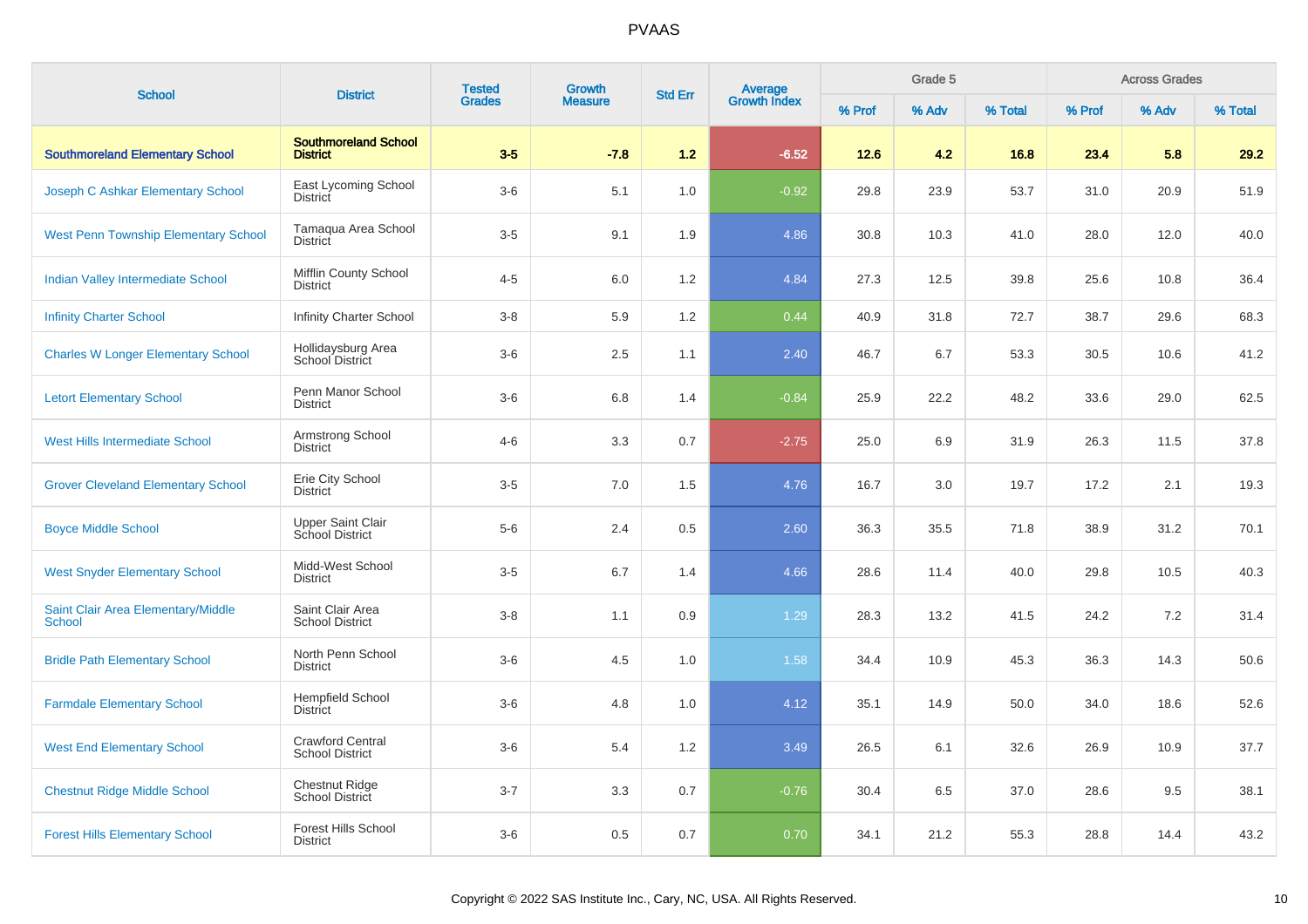| <b>School</b>                            | <b>District</b>                                      | <b>Tested</b> | <b>Growth</b>  | <b>Std Err</b> | Average<br>Growth Index |        | Grade 5 |         |        | <b>Across Grades</b> |         |
|------------------------------------------|------------------------------------------------------|---------------|----------------|----------------|-------------------------|--------|---------|---------|--------|----------------------|---------|
|                                          |                                                      | <b>Grades</b> | <b>Measure</b> |                |                         | % Prof | % Adv   | % Total | % Prof | % Adv                | % Total |
| <b>Southmoreland Elementary School</b>   | <b>Southmoreland School</b><br><b>District</b>       | $3-5$         | $-7.8$         | 1.2            | $-6.52$                 | 12.6   | 4.2     | 16.8    | 23.4   | 5.8                  | 29.2    |
| <b>Locust Grove Elementary School</b>    | Red Lion Area School<br><b>District</b>              | $3-6$         | 5.5            | 1.2            | 1.35                    | 27.4   | 13.7    | 41.2    | 27.3   | 14.6                 | 41.9    |
| <b>Edgewood Elementary School</b>        | Pennsbury School<br><b>District</b>                  | $3-5$         | 6.0            | 1.3            | 4.54                    | 50.0   | 25.6    | 75.6    | 43.0   | 29.3                 | 72.3    |
| <b>Towamensing Elementary School</b>     | Palmerton Area<br><b>School District</b>             | $3-6$         | $7.0\,$        | 1.6            | 4.45                    | 21.7   | 26.1    | 47.8    | 23.3   | 16.5                 | 39.8    |
| <b>Swarthmore-Rutledge School</b>        | Wallingford-<br>Swarthmore School<br><b>District</b> | $3-5$         | 5.8            | 1.3            | 4.52                    | 29.3   | 41.5    | 70.7    | 32.6   | 44.5                 | 77.1    |
| <b>Conewago Elementary School</b>        | Lower Dauphin School<br><b>District</b>              | $3-5$         | 9.9            | 2.2            | 4.51                    | 39.3   | 32.1    | 71.4    | 38.8   | 26.2                 | 65.0    |
| <b>Blain Elementary School</b>           | West Perry School<br><b>District</b>                 | $3-5$         | 8.5            | 1.9            | 4.50                    | 25.6   | 25.6    | 51.2    | 29.8   | 22.6                 | 52.4    |
| <b>Choconut Valley Elementary School</b> | Montrose Area School<br><b>District</b>              | $3-6$         | 3.6            | 1.5            | 2.46                    | 19.2   | 30.8    | 50.0    | 33.3   | 9.5                  | 42.9    |
| <b>Purchase Line Elementary School</b>   | Purchase Line School<br><b>District</b>              | $3-6$         | 3.1            | 1.1            | 2.81                    | 28.8   | 7.7     | 36.5    | 21.8   | 4.3                  | 26.1    |
| <b>Gladwyne School</b>                   | Lower Merion School<br><b>District</b>               | $3-5$         | 5.1            | 1.1            | 4.44                    | 22.4   | 52.3    | 74.8    | 27.6   | 52.3                 | 79.9    |
| <b>Lititz Elementary School</b>          | <b>Warwick School</b><br><b>District</b>             | $3-6$         | 4.8            | 1.1            | $-1.01$                 | 31.5   | 3.7     | 35.2    | 29.2   | 9.9                  | 39.1    |
| Tunkhannock Area Intermediate School     | Tunkhannock Area<br><b>School District</b>           | $3-6$         | 3.1            | 0.7            | 2.91                    | 19.8   | 8.8     | 28.7    | 20.4   | 6.2                  | 26.6    |
| <b>Twin Valley Middle School</b>         | Twin Valley School<br><b>District</b>                | $5-8$         | 1.9            | 0.4            | $-1.79$                 | 39.2   | 12.9    | 52.0    | 30.9   | 11.7                 | 42.5    |
| <b>Patricia A Guth Elementary School</b> | Pennridge School<br><b>District</b>                  | $3-5$         | 6.2            | 1.4            | 4.38                    | 27.5   | 5.8     | 33.3    | 29.4   | 11.4                 | 40.8    |
| <b>Bradford Hgts Elementary School</b>   | Downingtown Area<br><b>School District</b>           | $3-5$         | 5.8            | 1.3            | 4.37                    | 46.2   | 15.4    | 61.5    | 46.4   | 15.9                 | 62.3    |
| South Side Elementary School             | South Side Area<br><b>School District</b>            | $3-5$         | 6.7            | 1.5            | 4.37                    | 23.3   | 18.3    | 41.7    | 24.1   | 9.6                  | 33.7    |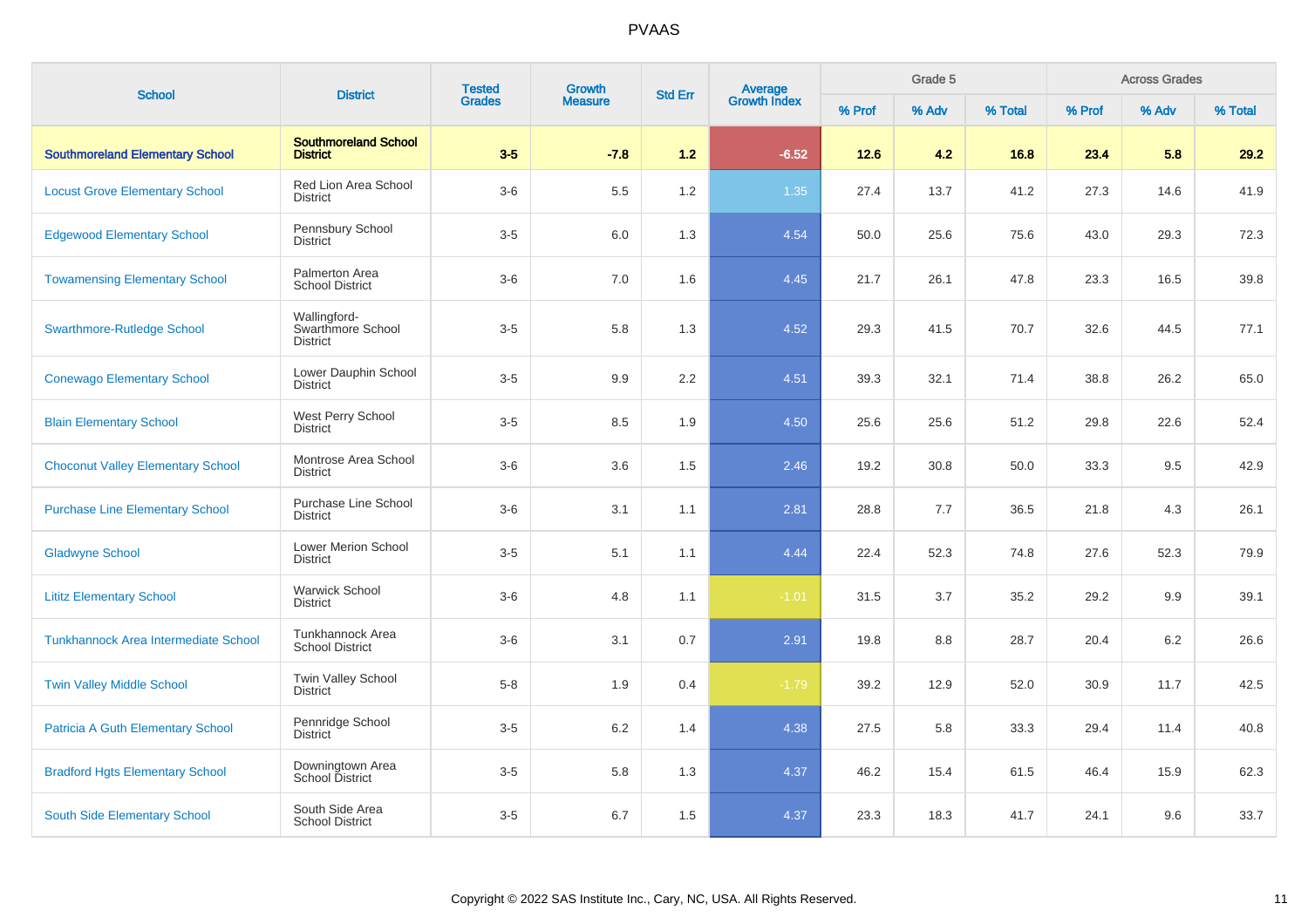| <b>School</b>                                  | <b>District</b>                                    | <b>Tested</b> | <b>Growth</b>  | <b>Std Err</b> |                                |        | Grade 5 |         |        | <b>Across Grades</b> |         |
|------------------------------------------------|----------------------------------------------------|---------------|----------------|----------------|--------------------------------|--------|---------|---------|--------|----------------------|---------|
|                                                |                                                    | <b>Grades</b> | <b>Measure</b> |                | <b>Average</b><br>Growth Index | % Prof | % Adv   | % Total | % Prof | % Adv                | % Total |
| <b>Southmoreland Elementary School</b>         | <b>Southmoreland School</b><br><b>District</b>     | $3-5$         | $-7.8$         | 1.2            | $-6.52$                        | 12.6   | 4.2     | 16.8    | 23.4   | 5.8                  | 29.2    |
| <b>Spring Creek Elementary School</b>          | State College Area<br><b>School District</b>       | $3-5$         | 7.3            | 1.7            | 4.35                           | 44.9   | 36.7    | 81.6    | 43.8   | 32.8                 | 76.6    |
| <b>Grandview Elementary School</b>             | Derry Area School<br><b>District</b>               | $3-6$         | 4.8            | 1.1            | 4.34                           | 21.3   | 14.8    | 36.1    | 27.4   | 17.2                 | 44.6    |
| <b>Vernfield Elementary School</b>             | Souderton Area<br><b>School District</b>           | $3-5$         | 6.1            | 1.4            | 4.32                           | 26.8   | 26.8    | 53.5    | 33.0   | 29.8                 | 62.8    |
| <b>Bridge Valley Elementary School</b>         | <b>Central Bucks School</b><br><b>District</b>     | $3-6$         | 3.8            | 0.9            | 2.21                           | 32.5   | 30.1    | 62.6    | 35.3   | 24.4                 | 59.7    |
| <b>Ward L Myers Elementary School</b>          | <b>Muncy School District</b>                       | $3-6$         | 4.3            | 1.0            | 0.40                           | 36.7   | 8.3     | 45.0    | 34.8   | 14.5                 | 49.3    |
| <b>Francis S Grandinetti Elementary School</b> | Ridgway Area School<br><b>District</b>             | $3-5$         | 6.7            | 1.5            | 4.31                           | 36.7   | 20.0    | 56.7    | 28.2   | 24.9                 | 53.1    |
| Hannah Penn                                    | York City School<br><b>District</b>                | $3-8$         | 3.8            | 0.9            | 2.25                           | 0.0    | 1.6     | 1.6     | 0.6    | 1.0                  | 1.6     |
| <b>Forrest Edwin School</b>                    | Philadelphia City<br>School District               | $3-6$         | 7.7            | 1.8            | 1.61                           | 3.1    | 0.0     | 3.1     | 1.0    | 0.0                  | 1.0     |
| <b>Riverside Elementary School</b>             | Riverside Beaver<br><b>County School District</b>  | $3-5$         | 5.0            | 1.2            | 4.23                           | 21.9   | 12.5    | 34.4    | 32.5   | 15.3                 | 47.8    |
| <b>Winding Creek Elementary School</b>         | <b>Cumberland Valley</b><br><b>School District</b> | $3-5$         | 4.4            | 1.0            | 4.20                           | 36.0   | 22.1    | 58.1    | 35.4   | 28.1                 | 63.5    |
| <b>Northern Elementary School</b>              | Northern York County<br><b>School District</b>     | $3-5$         | 7.0            | 1.7            | 4.19                           | 24.0   | 8.0     | 32.0    | 20.9   | 5.8                  | 26.6    |
| <b>Blue Bell Elementary School</b>             | Wissahickon School<br><b>District</b>              | $3-5$         | 6.3            | 1.5            | 4.18                           | 45.8   | 23.7    | 69.5    | 39.2   | 31.0                 | 70.2    |
| <b>Clarion-Limestone Elementary School</b>     | Clarion-Limestone<br>Area School District          | $3-6$         | 4.5            | 1.1            | 3.95                           | 40.0   | 27.3    | 67.3    | 33.5   | 15.8                 | 49.3    |
| <b>Aston Elementary School</b>                 | Penn-Delco School<br><b>District</b>               | $3-5$         | 5.7            | 1.4            | 4.15                           | 30.7   | 14.7    | 45.3    | 32.0   | 10.4                 | 42.3    |
| <b>Camp Curtin Academy</b>                     | Harrisburg City School<br><b>District</b>          | $5-8$         | 2.4            | 0.6            | $-1.00$                        | 0.8    | 0.0     | 0.8     | 0.4    | 0.0                  | 0.4     |
| <b>Montgomery Elementary School</b>            | Montgomery Area<br>School District                 | $3-6$         | 4.2            | 1.0            | 1.41                           | 25.7   | 10.8    | 36.5    | 29.6   | 17.4                 | 47.0    |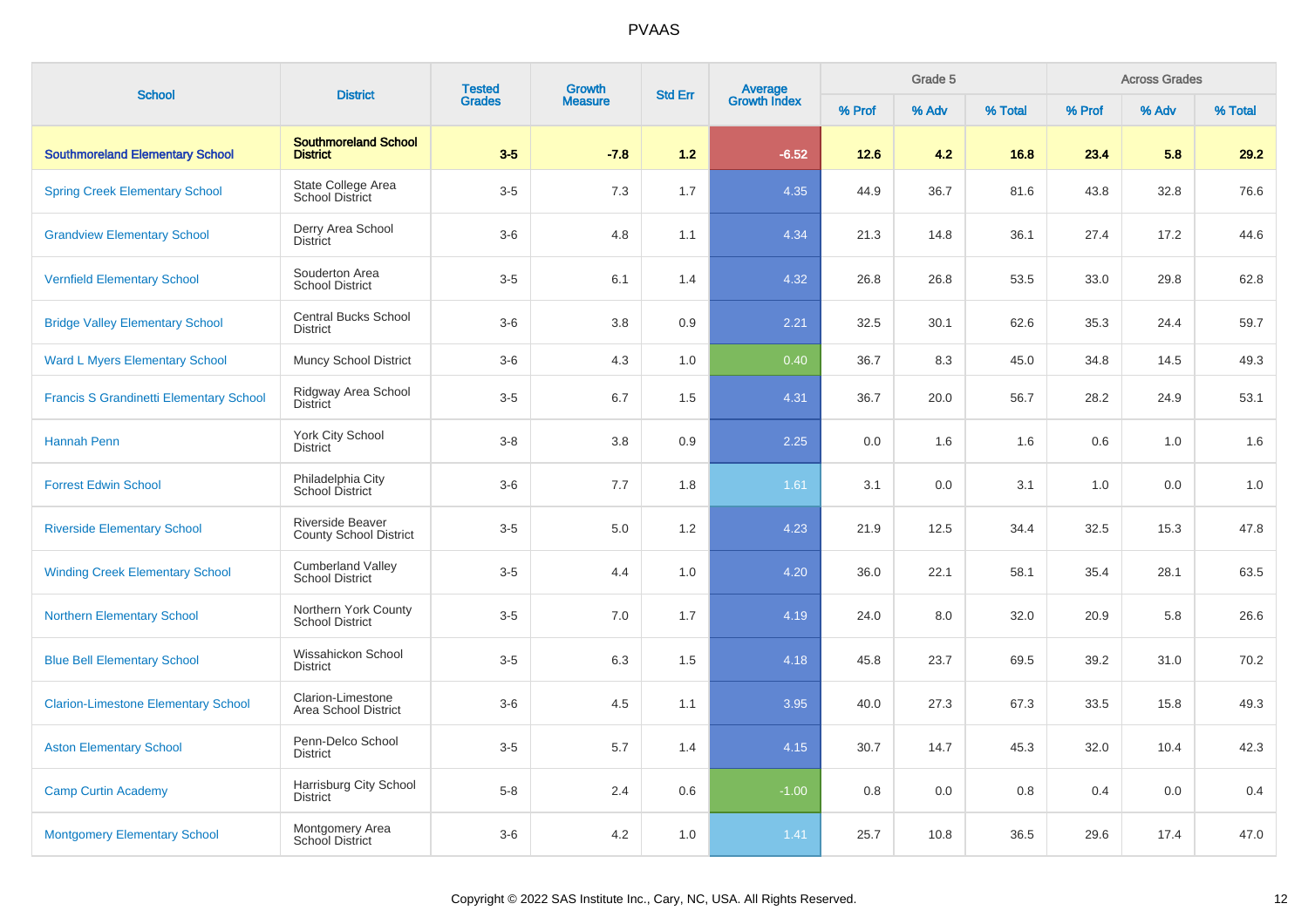| <b>School</b>                                                          | <b>District</b>                                                                     | <b>Tested</b> | <b>Growth</b>  | <b>Std Err</b> | <b>Average</b><br>Growth Index |        | Grade 5 |         |        | <b>Across Grades</b> |         |
|------------------------------------------------------------------------|-------------------------------------------------------------------------------------|---------------|----------------|----------------|--------------------------------|--------|---------|---------|--------|----------------------|---------|
|                                                                        |                                                                                     | <b>Grades</b> | <b>Measure</b> |                |                                | % Prof | % Adv   | % Total | % Prof | % Adv                | % Total |
| <b>Southmoreland Elementary School</b>                                 | <b>Southmoreland School</b><br><b>District</b>                                      | $3-5$         | $-7.8$         | 1.2            | $-6.52$                        | $12.6$ | 4.2     | 16.8    | 23.4   | 5.8                  | 29.2    |
| <b>Kutztown Elementary School</b>                                      | Kutztown Area School<br><b>District</b>                                             | $3-5$         | 7.2            | 1.7            | 4.14                           | 45.4   | 15.9    | 61.4    | 39.9   | 21.7                 | 61.5    |
| <b>Bellefonte Elementary School</b>                                    | <b>Bellefonte Area</b><br><b>School District</b>                                    | $3-5$         | 7.7            | 1.9            | 4.12                           | 31.7   | 2.4     | 34.2    | 28.8   | 19.2                 | 48.1    |
| <b>Baresville Elementary School</b>                                    | South Western School<br><b>District</b>                                             | $3-5$         | 5.2            | 1.3            | 4.12                           | 28.1   | 4.5     | 32.6    | 30.7   | 7.6                  | 38.2    |
| <b>Bywood Elementary School</b>                                        | <b>Upper Darby School</b><br><b>District</b>                                        | $3-5$         | 6.3            | 1.5            | 4.10                           | 1.7    | 1.7     | 3.3     | 3.4    | 1.9                  | 5.3     |
| <b>Glendale Elementary School</b>                                      | <b>Glendale School</b><br><b>District</b>                                           | $3-6$         | 4.9            | 1.2            | 3.36                           | 42.9   | 4.8     | 47.6    | 33.7   | 6.8                  | 40.5    |
| <b>Neason Hill Elementary School</b>                                   | <b>Crawford Central</b><br><b>School District</b>                                   | $3-6$         | 5.7            | 1.4            | 2.01                           | 25.8   | 3.2     | 29.0    | 18.0   | 3.6                  | 21.6    |
| <b>Berlin Brothersvalley Middle School</b>                             | <b>Berlin Brothersvalley</b><br><b>School District</b>                              | $5-8$         | 2.2            | 0.8            | 2.75                           | 34.0   | 15.1    | 49.1    | 26.0   | 7.3                  | 33.3    |
| <b>West Hempfield Elementary School</b>                                | Hempfield Area<br>School District                                                   | $3-5$         | 5.3            | 1.3            | 4.05                           | 31.6   | 11.4    | 43.0    | 34.6   | 15.6                 | 50.2    |
| <b>Ithan Elementary School</b>                                         | Radnor Township<br><b>School District</b>                                           | $3-5$         | 5.9            | 1.5            | 4.01                           | 31.8   | 37.9    | 69.7    | 39.9   | 37.0                 | 76.9    |
| <b>Trimmer Elementary School</b>                                       | West York Area<br><b>School District</b>                                            | $4 - 5$       | 3.8            | 0.9            | 4.00                           | 19.9   | 5.6     | 25.5    | 23.8   | 6.9                  | 30.7    |
| <b>Williams Valley Elementary School</b>                               | Williams Valley School<br><b>District</b>                                           | $3-6$         | 3.8            | 1.2            | 3.22                           | 33.3   | 7.1     | 40.5    | 15.8   | 1.8                  | 17.6    |
| The Philadelphia Charter School for Arts<br>and Sciences at HR Edmunds | The Philadelphia<br>Charter School for<br>Arts and Sciences at<br><b>HR Edmunds</b> | $3 - 8$       | 1.7            | 0.6            | 2.75                           | 6.4    | 0.0     | 6.4     | 2.1    | 0.2                  | 2.3     |
| <b>Greenfield Albert M School</b>                                      | Philadelphia City<br>School District                                                | $3 - 8$       | 4.7            | 1.2            | 2.25                           | 41.9   | 25.8    | 67.7    | 34.6   | 26.1                 | 60.6    |
| <b>Fitzwater Elementary School</b>                                     | <b>Upper Dublin School</b><br>District                                              | $3-5$         | 5.9            | 1.5            | 3.98                           | 33.9   | 24.2    | 58.1    | 36.8   | 28.2                 | 64.9    |
| <b>Westmont Hilltop Elementary School</b>                              | <b>Westmont Hilltop</b><br><b>School District</b>                                   | $3-6$         | 1.8            | 0.8            | 2.16                           | 28.0   | 11.0    | 39.0    | 24.0   | 13.5                 | 37.5    |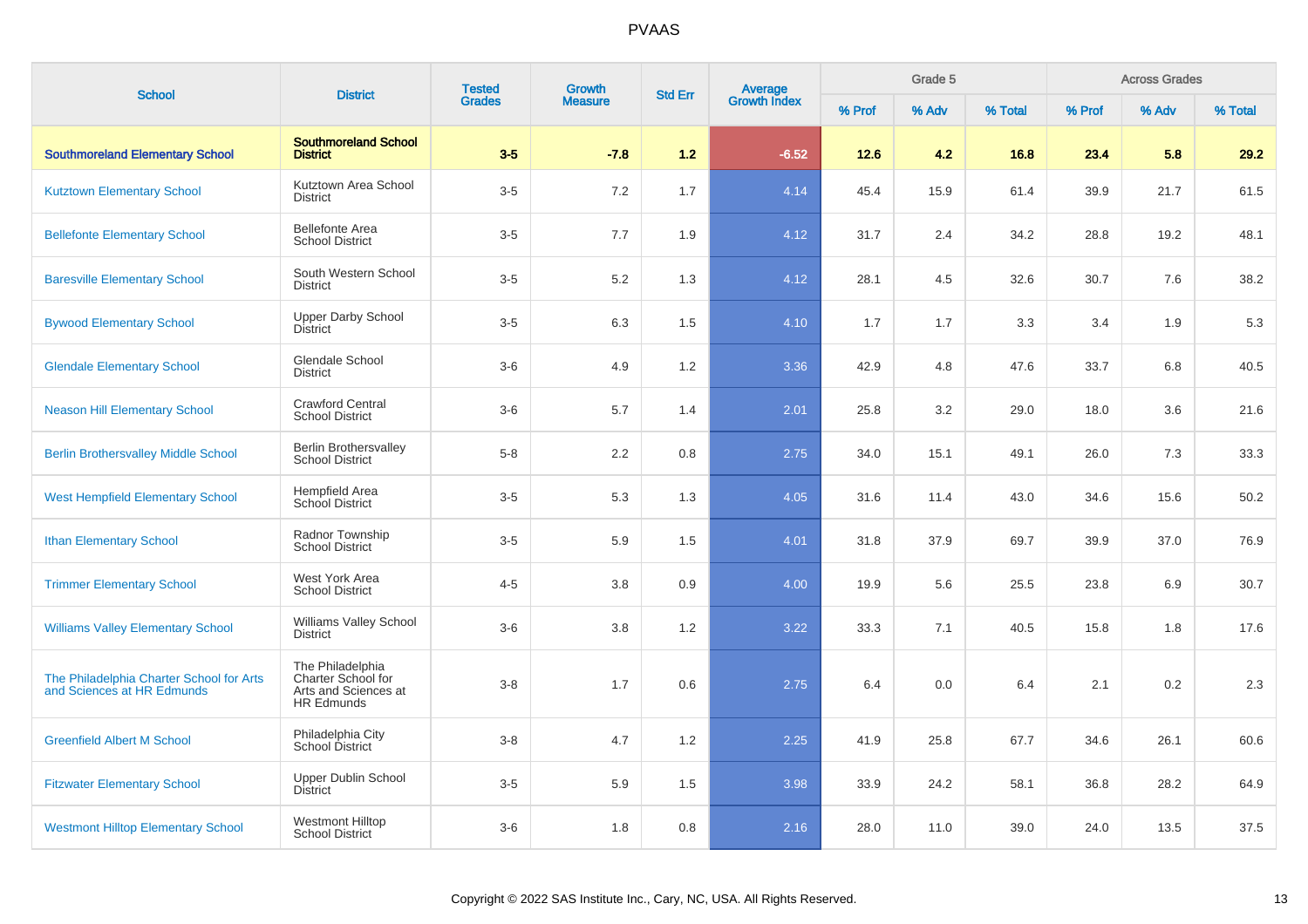| <b>School</b>                           | <b>District</b>                                  | <b>Tested</b> | <b>Growth</b>  | <b>Std Err</b> |                                |        | Grade 5 |         |        | <b>Across Grades</b> |         |
|-----------------------------------------|--------------------------------------------------|---------------|----------------|----------------|--------------------------------|--------|---------|---------|--------|----------------------|---------|
|                                         |                                                  | <b>Grades</b> | <b>Measure</b> |                | <b>Average</b><br>Growth Index | % Prof | % Adv   | % Total | % Prof | % Adv                | % Total |
| <b>Southmoreland Elementary School</b>  | <b>Southmoreland School</b><br><b>District</b>   | $3-5$         | $-7.8$         | 1.2            | $-6.52$                        | 12.6   | 4.2     | 16.8    | 23.4   | 5.8                  | 29.2    |
| <b>Greenwood Elementary School</b>      | Kennett Consolidated<br><b>School District</b>   | $3-5$         | 5.0            | 1.3            | 3.96                           | 28.4   | 17.0    | 45.4    | 27.4   | 12.8                 | 40.2    |
| <b>Shoemaker Elementary School</b>      | East Penn School<br><b>District</b>              | $3-5$         | 4.7            | 1.2            | 3.95                           | 37.8   | 20.4    | 58.2    | 34.8   | 22.1                 | 56.9    |
| Pennsylvania Cyber Charter School       | Pennsylvania Cyber<br>Charter School             | $3 - 11$      | 1.9            | 0.5            | $-0.55$                        | 14.1   | 4.9     | 19.0    | 12.6   | 4.4                  | 17.1    |
| <b>Brownstown Elementary School</b>     | Conestoga Valley<br><b>School District</b>       | $3-6$         | 3.8            | 1.0            | $-0.72$                        | 23.5   | 17.6    | 41.2    | 33.1   | 22.8                 | 55.9    |
| <b>United Elementary School</b>         | <b>United School District</b>                    | $3-6$         | 4.1            | 1.0            | 1.43                           | 27.0   | 1.6     | 28.6    | 29.8   | 9.3                  | 39.1    |
| <b>Upper Merion Middle School</b>       | <b>Upper Merion Area</b><br>School District      | $5-8$         | $-1.3$         | 0.4            | $-2.97$                        | 34.4   | 16.7    | 51.1    | 25.3   | 10.7                 | 36.0    |
| <b>Pocopson Elementary School</b>       | Unionville-Chadds<br><b>Ford School District</b> | $3-5$         | 4.4            | 1.1            | 3.87                           | 41.3   | 34.9    | 76.2    | 38.3   | 40.1                 | 78.4    |
| <b>Highland Park Elementary School</b>  | <b>Upper Darby School</b><br>District            | $3-5$         | 4.7            | 1.2            | 3.86                           | 12.5   | 1.0     | 13.5    | 16.6   | 2.0                  | 18.6    |
| <b>Case Avenue Elementary School</b>    | Sharon City School<br><b>District</b>            | $3-6$         | 3.8            | 1.0            | 1.96                           | 20.0   | 4.0     | 24.0    | 17.4   | 5.4                  | 22.7    |
| <b>Baker Elementary School</b>          | Altoona Area School<br><b>District</b>           | $3-5$         | 9.3            | 2.4            | 3.80                           | 41.7   | 12.5    | 54.2    | 33.7   | 14.8                 | 48.5    |
| <b>Hambright Elementary School</b>      | Penn Manor School<br><b>District</b>             | $3-6$         | 3.5            | 0.9            | 2.64                           | 29.9   | 7.8     | 37.7    | 32.8   | 8.5                  | 41.3    |
| <b>Fern Hill Elementary School</b>      | West Chester Area<br><b>School District</b>      | $3-5$         | 6.2            | 1.6            | 3.80                           | 40.0   | 26.0    | 66.0    | 34.8   | 26.2                 | 61.0    |
| <b>Ross Elementary School</b>           | Lake-Lehman School<br><b>District</b>            | $3-6$         | 6.0            | 1.6            | 2.13                           | 28.6   | 5.7     | 34.3    | 27.8   | 4.6                  | 32.4    |
| <b>Westfield Area Elementary School</b> | Northern Tioga School<br><b>District</b>         | $3-6$         | 4.0            | 1.2            | 3.39                           | 17.7   | 1.6     | 19.4    | 24.2   | 5.9                  | 30.1    |
| <b>Wrightsville Elementary School</b>   | Eastern York School<br><b>District</b>           | $3-5$         | 5.9            | 1.6            | 3.73                           | 32.7   | 16.4    | 49.1    | 33.8   | 14.3                 | 48.1    |
| <b>Mountville Elementary School</b>     | <b>Hempfield School</b><br><b>District</b>       | $3-6$         | 4.1            | 1.1            | 2.87                           | 32.9   | 5.7     | 38.6    | 24.7   | 10.5                 | 35.2    |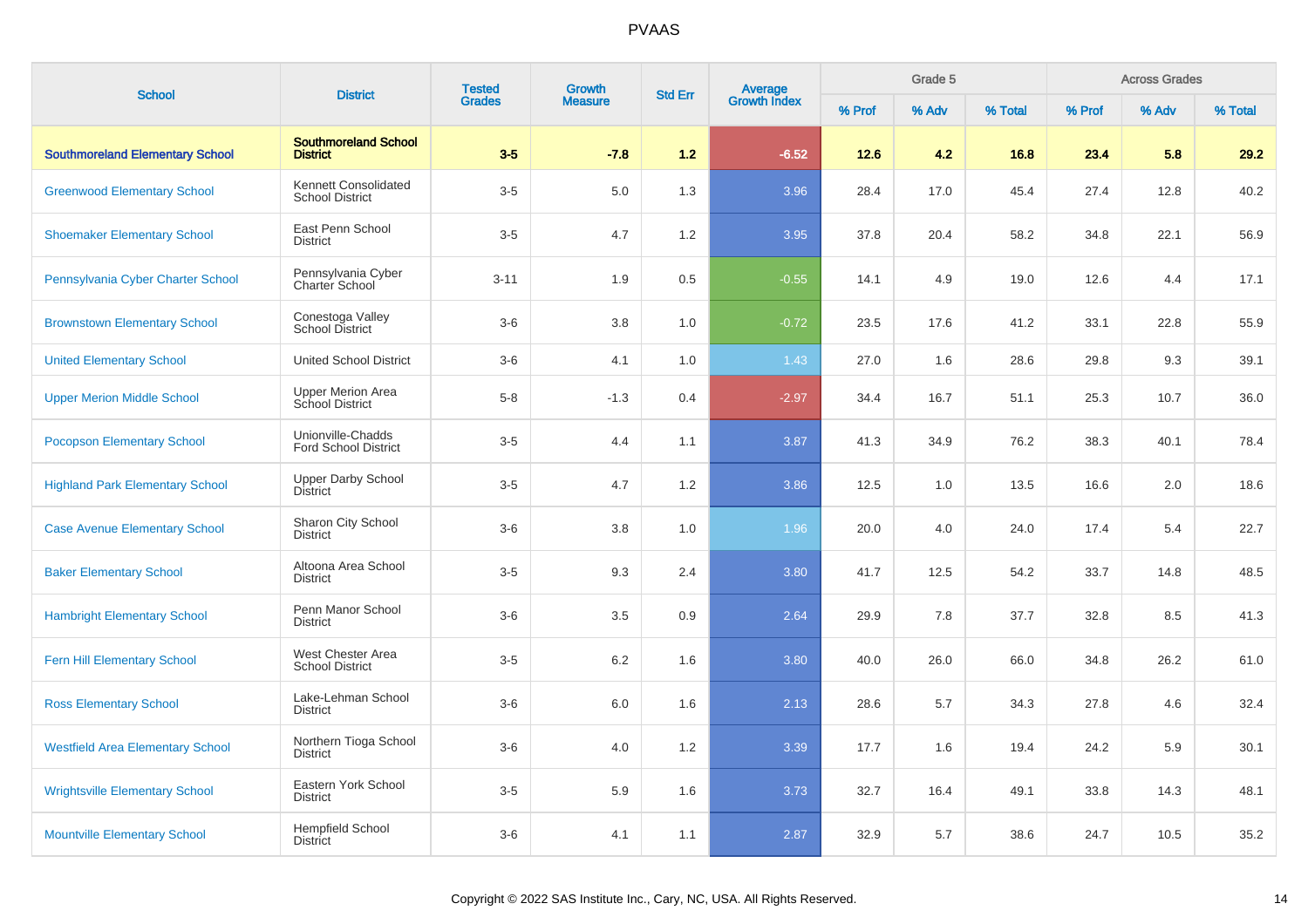| <b>School</b>                               | <b>District</b>                                | <b>Tested</b> | <b>Growth</b>  | <b>Std Err</b> |                                |        | Grade 5 |         |        | <b>Across Grades</b> |         |
|---------------------------------------------|------------------------------------------------|---------------|----------------|----------------|--------------------------------|--------|---------|---------|--------|----------------------|---------|
|                                             |                                                | <b>Grades</b> | <b>Measure</b> |                | <b>Average</b><br>Growth Index | % Prof | % Adv   | % Total | % Prof | % Adv                | % Total |
| <b>Southmoreland Elementary School</b>      | <b>Southmoreland School</b><br><b>District</b> | $3-5$         | $-7.8$         | 1.2            | $-6.52$                        | 12.6   | 4.2     | 16.8    | 23.4   | 5.8                  | 29.2    |
| <b>Clearview Elementary School</b>          | Bethlehem Area<br><b>School District</b>       | $3-5$         | 6.9            | 1.9            | 3.71                           | 19.0   | 9.5     | 28.6    | 23.2   | 7.1                  | 30.4    |
| <b>Grace Park Elementary School</b>         | <b>Ridley School District</b>                  | $3-5$         | 5.9            | 1.6            | 3.70                           | 29.6   | 14.8    | 44.4    | 27.3   | 13.9                 | 41.2    |
| <b>Highcliff Elementary School</b>          | North Hills School<br><b>District</b>          | $3-5$         | 5.0            | 1.4            | 3.70                           | 40.5   | 16.2    | 56.8    | 35.7   | 13.4                 | 49.2    |
| <b>Southern Elementary School</b>           | Southern York County<br><b>School District</b> | $3-6$         | 3.9            | 1.1            | 0.59                           | 47.1   | 11.8    | 58.8    | 42.0   | 9.9                  | 51.9    |
| Upper Perkiomen 4th And 5th Grade<br>Center | <b>Upper Perkiomen</b><br>School District      | $4 - 5$       | 3.0            | 0.8            | 3.69                           | 26.0   | 11.8    | 37.8    | 25.5   | 11.3                 | 36.9    |
| <b>Hanover Elementary School</b>            | Bethlehem Area<br><b>School District</b>       | $3-5$         | 9.0            | 2.4            | 3.68                           | 25.0   | 37.5    | 62.5    | 28.6   | 42.9                 | 71.4    |
| <b>Ohara Elementary School</b>              | Fox Chapel Area<br>School District             | $3-5$         | 4.4            | 1.2            | 3.68                           | 34.0   | 48.0    | 82.0    | 26.7   | 56.2                 | 83.0    |
| <b>Southwest Elementary School</b>          | Lebanon School<br><b>District</b>              | $3-5$         | 5.6            | 1.5            | 3.65                           | 6.9    | 0.0     | 6.9     | 11.5   | 0.6                  | 12.0    |
| <b>Lathrop Street Elementary School</b>     | Montrose Area School<br><b>District</b>        | $3-6$         | 4.6            | 1.3            | 2.00                           | 19.5   | 12.2    | 31.7    | 21.5   | 9.1                  | 30.6    |
| <b>Devers School</b>                        | York City School<br><b>District</b>            | $3-8$         | 2.8            | 0.8            | 0.21                           | 1.9    | 1.9     | 3.8     | 3.1    | 0.3                  | 3.4     |
| <b>Beaver-Main Elementary School</b>        | <b>Bloomsburg Area</b><br>School District      | $3-5$         | 12.5           | 3.5            | 3.63                           | 50.0   | 25.0    | 75.0    | 37.2   | 17.6                 | 54.9    |
| <b>Ferguson School</b>                      | York City School<br><b>District</b>            | $3-8$         | 2.9            | 0.8            | 1.39                           | 0.0    | 0.0     | 0.0     | 0.6    | 0.0                  | 0.6     |
| <b>Walton Farm Elementary School</b>        | North Penn School<br><b>District</b>           | $3-6$         | 3.5            | 1.0            | $-3.52$                        | 30.8   | 9.2     | 40.0    | 31.3   | 18.7                 | 50.0    |
| <b>Mckinley School</b>                      | York City School<br><b>District</b>            | $3-8$         | 2.8            | 0.8            | $-0.14$                        | 4.1    | 4.1     | 8.2     | 3.2    | 1.7                  | 4.9     |
| <b>Lenkerville Elementary School</b>        | Millersburg Area<br>School District            | $3-5$         | 6.0            | 1.7            | 3.60                           | 38.0   | 20.0    | 58.0    | 35.6   | 17.8                 | 53.4    |
| <b>Provident Charter School</b>             | <b>Provident Charter</b><br>School             | $3-8$         | 3.6            | 1.0            | 0.77                           | 4.4    | 2.2     | 6.5     | 9.2    | 2.5                  | 11.7    |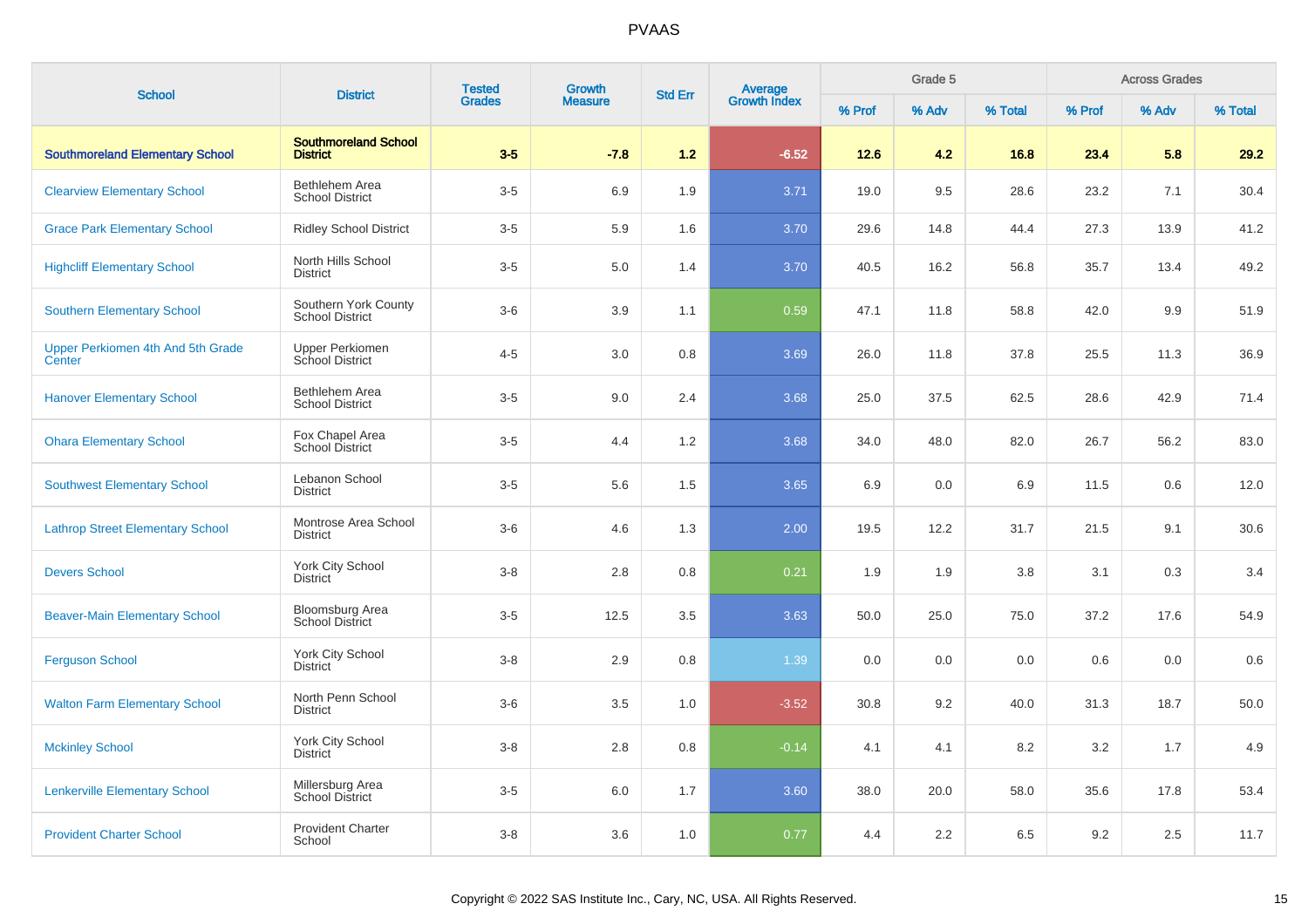| <b>School</b>                                  | <b>District</b>                                   | <b>Tested</b><br>Growth<br><b>Grades</b><br><b>Measure</b> |        | <b>Average</b><br>Growth Index<br><b>Std Err</b> |         |        | Grade 5 |         |        | <b>Across Grades</b> |         |
|------------------------------------------------|---------------------------------------------------|------------------------------------------------------------|--------|--------------------------------------------------|---------|--------|---------|---------|--------|----------------------|---------|
|                                                |                                                   |                                                            |        |                                                  |         | % Prof | % Adv   | % Total | % Prof | % Adv                | % Total |
| <b>Southmoreland Elementary School</b>         | <b>Southmoreland School</b><br><b>District</b>    | $3 - 5$                                                    | $-7.8$ | 1.2                                              | $-6.52$ | $12.6$ | 4.2     | 16.8    | 23.4   | 5.8                  | 29.2    |
| <b>WW Evans Memorial Elementary</b><br>School  | <b>Bloomsburg Area</b><br><b>School District</b>  | $3-5$                                                      | 9.7    | 2.7                                              | 3.59    | 31.6   | 36.8    | 68.4    | 27.6   | 18.4                 | 46.0    |
| <b>Bedford Elementary School</b>               | <b>Bedford Area School</b><br><b>District</b>     | $3-5$                                                      | 3.9    | 1.1                                              | 3.57    | 34.4   | 4.2     | 38.7    | 35.2   | 12.7                 | 48.0    |
| <b>Durham-Nockamixon Elementary School</b>     | Palisades School<br><b>District</b>               | $3-5$                                                      | 7.1    | 2.0                                              | 3.56    | 32.4   | 13.5    | 46.0    | 43.9   | 22.0                 | 65.8    |
| <b>Beaty-Warren Middle School</b>              | <b>Warren County School</b><br><b>District</b>    | $5-8$                                                      | 1.9    | 0.5                                              | 3.19    | 17.8   | 9.4     | 27.1    | 13.9   | 3.0                  | 16.8    |
| <b>Maxwell Elementary School</b>               | Hempfield Area<br>School District                 | $3-5$                                                      | 5.3    | 1.5                                              | 3.54    | 38.3   | 11.7    | 50.0    | 38.0   | 26.5                 | 64.5    |
| <b>Seylar Elementary School</b>                | Pennridge School<br><b>District</b>               | $3-5$                                                      | 5.1    | 1.5                                              | 3.52    | 38.8   | 22.4    | 61.2    | 38.6   | 22.8                 | 61.4    |
| <b>Universal Bluford Charter School</b>        | <b>Universal Bluford</b><br><b>Charter School</b> | $3-6$                                                      | 4.8    | 1.4                                              | 1.60    | 4.4    | 0.0     | 4.4     | 4.3    | 0.0                  | 4.3     |
| <b>Primos Elementary School</b>                | <b>Upper Darby School</b><br><b>District</b>      | $3-5$                                                      | 7.8    | 2.2                                              | 3.51    | 21.4   | 3.6     | 25.0    | 18.3   | 1.2                  | 19.5    |
| <b>Gray's Woods Elementary School</b>          | State College Area<br><b>School District</b>      | $3-5$                                                      | 5.4    | 1.5                                              | 3.51    | 28.3   | 21.7    | 50.0    | 32.2   | 29.2                 | 61.4    |
| <b>Corl Street Elementary School</b>           | State College Area<br><b>School District</b>      | $3-5$                                                      | 8.4    | 2.4                                              | 3.49    | 20.8   | 58.3    | 79.2    | 27.9   | 48.8                 | 76.7    |
| South Butler Intermediate Elementary<br>School | South Butler County<br><b>School District</b>     | $4 - 5$                                                    | 3.4    | 1.0                                              | 3.49    | 35.1   | 12.8    | 48.0    | 35.1   | 11.7                 | 46.8    |
| <b>Inglewood Elementary School</b>             | North Penn School<br><b>District</b>              | $3-6$                                                      | 2.8    | 1.2                                              | 2.47    | 20.4   | 14.3    | 34.7    | 29.5   | 15.5                 | 45.0    |
| <b>New Garden Elementary School</b>            | Kennett Consolidated<br><b>School District</b>    | $3-5$                                                      | 4.9    | 1.4                                              | 3.47    | 32.9   | 11.4    | 44.3    | 28.7   | 17.5                 | 46.2    |
| Jefferson Hills Intermediate School            | West Jefferson Hills<br><b>School District</b>    | $3-5$                                                      | 2.5    | 0.7                                              | 3.47    | 35.1   | 17.6    | 52.7    | 37.9   | 21.4                 | 59.3    |
| <b>Bellwood Antis Middle School</b>            | Bellwood-Antis School<br><b>District</b>          | $5 - 8$                                                    | 2.2    | 0.6                                              | $-2.63$ | 18.2   | 4.6     | 22.7    | 18.4   | 8.8                  | 27.1    |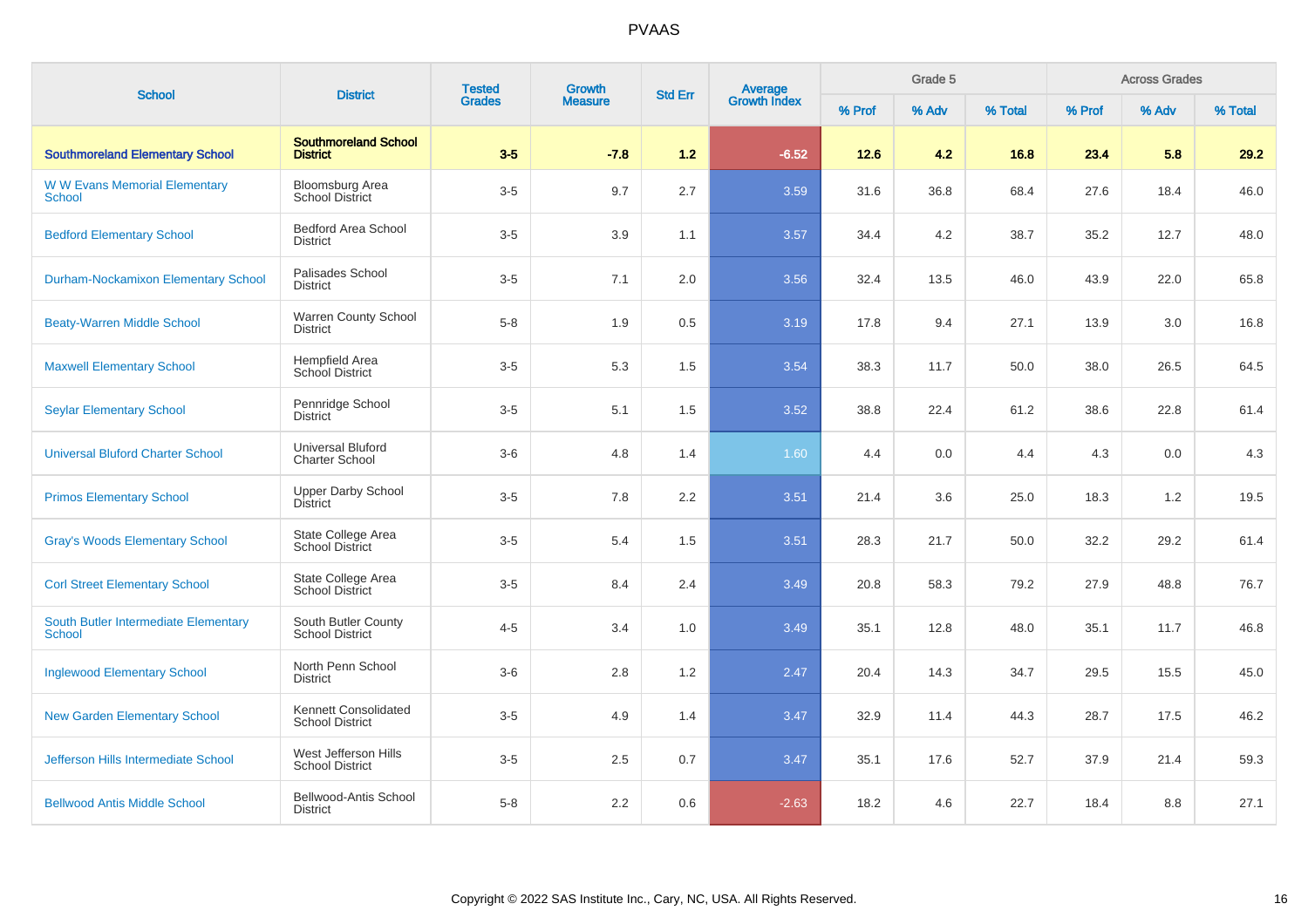| <b>School</b>                                      | <b>District</b>                                            | <b>Tested</b><br><b>Grades</b> | Growth         | <b>Std Err</b> | Average<br>Growth Index |        | Grade 5 |         |        | <b>Across Grades</b> |         |
|----------------------------------------------------|------------------------------------------------------------|--------------------------------|----------------|----------------|-------------------------|--------|---------|---------|--------|----------------------|---------|
|                                                    |                                                            |                                | <b>Measure</b> |                |                         | % Prof | % Adv   | % Total | % Prof | % Adv                | % Total |
| <b>Southmoreland Elementary School</b>             | <b>Southmoreland School</b><br><b>District</b>             | $3-5$                          | $-7.8$         | 1.2            | $-6.52$                 | $12.6$ | 4.2     | 16.8    | 23.4   | 5.8                  | 29.2    |
| <b>Williamsburg Community Elementary</b><br>School | Williamsburg<br><b>Community School</b><br><b>District</b> | $3-6$                          | 5.0            | 1.4            | $-1.36$                 | 25.0   | 12.5    | 37.5    | 25.6   | 11.6                 | 37.2    |
| <b>Oakview Elementary School</b>                   | West Middlesex Area<br><b>School District</b>              | $4 - 6$                        | 3.9            | 1.1            | 0.91                    | 21.7   | 21.7    | 43.5    | 34.5   | 8.2                  | 42.7    |
| <b>West Hanover Elementary School</b>              | Central Dauphin<br><b>School District</b>                  | $3-5$                          | 4.8            | 1.4            | 3.45                    | 31.9   | 34.7    | 66.7    | 32.9   | 24.7                 | 57.6    |
| <b>Rayne Elementary School</b>                     | <b>Marion Center Area</b><br><b>School District</b>        | $3-6$                          | 4.6            | 1.3            | $-1.20$                 | 22.2   | 5.6     | 27.8    | 37.9   | 9.2                  | 47.1    |
| <b>Price Elementary School</b>                     | Lancaster School<br><b>District</b>                        | $3-5$                          | 6.0            | 1.8            | 3.44                    | 8.7    | 2.2     | 10.9    | 9.9    | 0.7                  | 10.6    |
| <b>Conneaut Valley Middle School</b>               | Conneaut School<br><b>District</b>                         | $5 - 8$                        | 2.5            | 0.7            | 0.30                    | 26.8   | 8.9     | 35.7    | 23.9   | 5.6                  | 29.5    |
| <b>Bancroft Elementary School</b>                  | Kennett Consolidated<br><b>School District</b>             | $3-5$                          | 4.5            | 1.3            | 3.43                    | 29.1   | 16.3    | 45.4    | 24.6   | 16.0                 | 40.6    |
| <b>Schuylkill Elementary School</b>                | Phoenixville Area<br><b>School District</b>                | $3-5$                          | 4.7            | 1.4            | 3.38                    | 32.4   | 23.9    | 56.3    | 36.6   | 17.9                 | 54.6    |
| <b>Unionville Elementary School</b>                | Unionville-Chadds<br><b>Ford School District</b>           | $3-5$                          | 6.1            | 1.8            | 3.38                    | 34.1   | 27.3    | 61.4    | 37.5   | 27.3                 | 64.8    |
| <b>Central Elementary School</b>                   | Hampton Township<br><b>School District</b>                 | $3-5$                          | 5.1            | 1.5            | 3.38                    | 34.4   | 35.9    | 70.3    | 36.1   | 38.0                 | 74.2    |
| <b>Amosland Elementary School</b>                  | <b>Ridley School District</b>                              | $3-5$                          | 4.7            | 1.4            | 3.37                    | 31.9   | 15.3    | 47.2    | 27.4   | 16.7                 | 44.1    |
| Susquenita Middle School                           | Susquenita School<br><b>District</b>                       | $5 - 8$                        | 1.6            | 0.6            | 2.87                    | 24.0   | 15.7    | 39.7    | 18.0   | 8.2                  | 26.2    |
| N Hopewell-Winterstown Elementary<br>School        | Red Lion Area School<br><b>District</b>                    | $3-6$                          | 5.1            | 1.5            | 1.53                    | 18.5   | 3.7     | 22.2    | 31.6   | 14.5                 | 46.2    |
| Franklin Regional Intermediate School              | <b>Franklin Regional</b><br>School District                | $3-5$                          | 3.8            | 1.1            | 3.36                    | 34.9   | 21.7    | 56.6    | 33.8   | 28.3                 | 62.1    |
| Donegal Intermediate School                        | Donegal School<br><b>District</b>                          | $3-6$                          | 2.1            | 0.6            | 1.12                    | 18.1   | 9.9     | 28.0    | 22.0   | 9.9                  | 32.0    |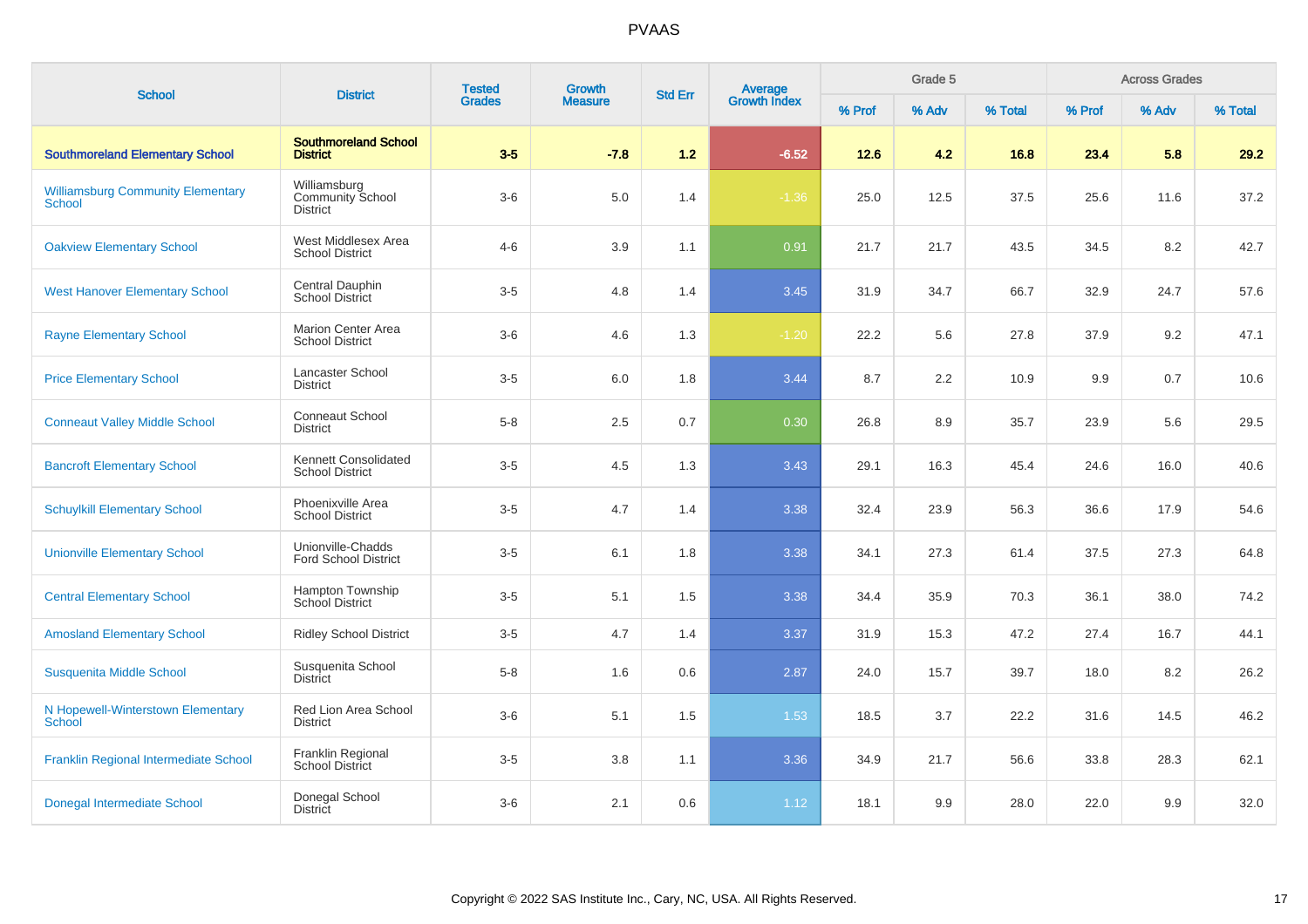| <b>School</b>                                                   | <b>District</b>                                      | <b>Tested</b> | <b>Growth</b>  | <b>Std Err</b> | Average<br>Growth Index |        | Grade 5 |         |        | <b>Across Grades</b> |         |
|-----------------------------------------------------------------|------------------------------------------------------|---------------|----------------|----------------|-------------------------|--------|---------|---------|--------|----------------------|---------|
|                                                                 |                                                      | <b>Grades</b> | <b>Measure</b> |                |                         | % Prof | % Adv   | % Total | % Prof | % Adv                | % Total |
| <b>Southmoreland Elementary School</b>                          | <b>Southmoreland School</b><br><b>District</b>       | $3-5$         | $-7.8$         | 1.2            | $-6.52$                 | 12.6   | 4.2     | 16.8    | 23.4   | 5.8                  | 29.2    |
| <b>Robert Benjamin Wiley Community</b><br><b>Charter School</b> | Robert Benjamin<br>Wiley Community<br>Charter School | $3 - 8$       | 2.8            | 0.8            | $-0.20$                 | 7.0    | 2.3     | 9.3     | 5.7    | 1.7                  | 7.4     |
| <b>Avon Grove Charter School</b>                                | Avon Grove Charter<br>School                         | $3 - 11$      | 1.8            | 0.6            | 1.59                    | 22.1   | 6.6     | 28.7    | 24.3   | 10.2                 | 34.6    |
| <b>Alburtis Elementary School</b>                               | East Penn School<br><b>District</b>                  | $3-5$         | 5.4            | 1.6            | 3.34                    | 30.8   | 13.5    | 44.2    | 31.8   | 16.2                 | 48.0    |
| <b>Stonehurst Hills Elementary School</b>                       | <b>Upper Darby School</b><br><b>District</b>         | $3-5$         | 6.2            | 1.9            | 3.31                    | 2.4    | 0.0     | 2.4     | 6.2    | 0.0                  | 6.2     |
| <b>Diehl School</b>                                             | Erie City School<br><b>District</b>                  | $3-5$         | 4.9            | 1.5            | 3.30                    | 1.6    | 1.6     | 3.3     | 4.3    | 1.1                  | 5.4     |
| <b>Iroquois Elementary School</b>                               | Iroquois School<br><b>District</b>                   | $3-6$         | 3.2            | 1.0            | $-1.26$                 | 37.7   | 10.4    | 48.0    | 28.3   | 13.2                 | 41.4    |
| <b>Lawnton Elementary School</b>                                | Central Dauphin<br>School District                   | $3-5$         | 6.7            | 2.0            | 3.28                    | 26.3   | 0.0     | 26.3    | 22.6   | 5.1                  | 27.7    |
| <b>Pequea Elementary School</b>                                 | Penn Manor School<br><b>District</b>                 | $3-6$         | 4.4            | 1.4            | $-0.66$                 | 54.0   | 12.0    | 66.0    | 35.8   | 19.9                 | 55.7    |
| <b>Pickering Valley Elementary School</b>                       | Downingtown Area<br>School District                  | $3-5$         | 4.6            | 1.4            | 3.26                    | 32.9   | 42.9    | 75.7    | 37.8   | 41.1                 | 78.9    |
| <b>Union Canal Elementary School</b>                            | Cornwall-Lebanon<br><b>School District</b>           | $3-5$         | 5.0            | 1.5            | 3.26                    | 32.8   | 8.2     | 41.0    | 25.6   | 7.3                  | 32.9    |
| <b>Farmersville Elementary School</b>                           | <b>Bethlehem Area</b><br><b>School District</b>      | $3-5$         | 8.4            | 2.6            | 3.25                    | 28.0   | 20.0    | 48.0    | 32.8   | 18.8                 | 51.6    |
| <b>Cougar Academy</b>                                           | Harrisburg City School<br><b>District</b>            | $3 - 10$      | 3.8            | 1.2            | 0.76                    | 0.0    | 0.0     | 0.0     | 2.2    | 0.0                  | 2.2     |
| <b>Jefferson Elementary School</b>                              | Mt Lebanon School<br><b>District</b>                 | $3-5$         | 5.5            | 1.7            | 3.23                    | 30.9   | 47.3    | 78.2    | 31.0   | 51.4                 | 82.4    |
| <b>Middle Paxton Elementary School</b>                          | Central Dauphin<br><b>School District</b>            | $3-5$         | 5.7            | 1.8            | 3.23                    | 34.9   | 18.6    | 53.5    | 35.2   | 21.1                 | 56.2    |
| <b>Radio Park Elementary School</b>                             | State College Area<br><b>School District</b>         | $3-5$         | 5.3            | 1.6            | 3.23                    | 23.6   | 43.6    | 67.3    | 27.2   | 55.1                 | 82.3    |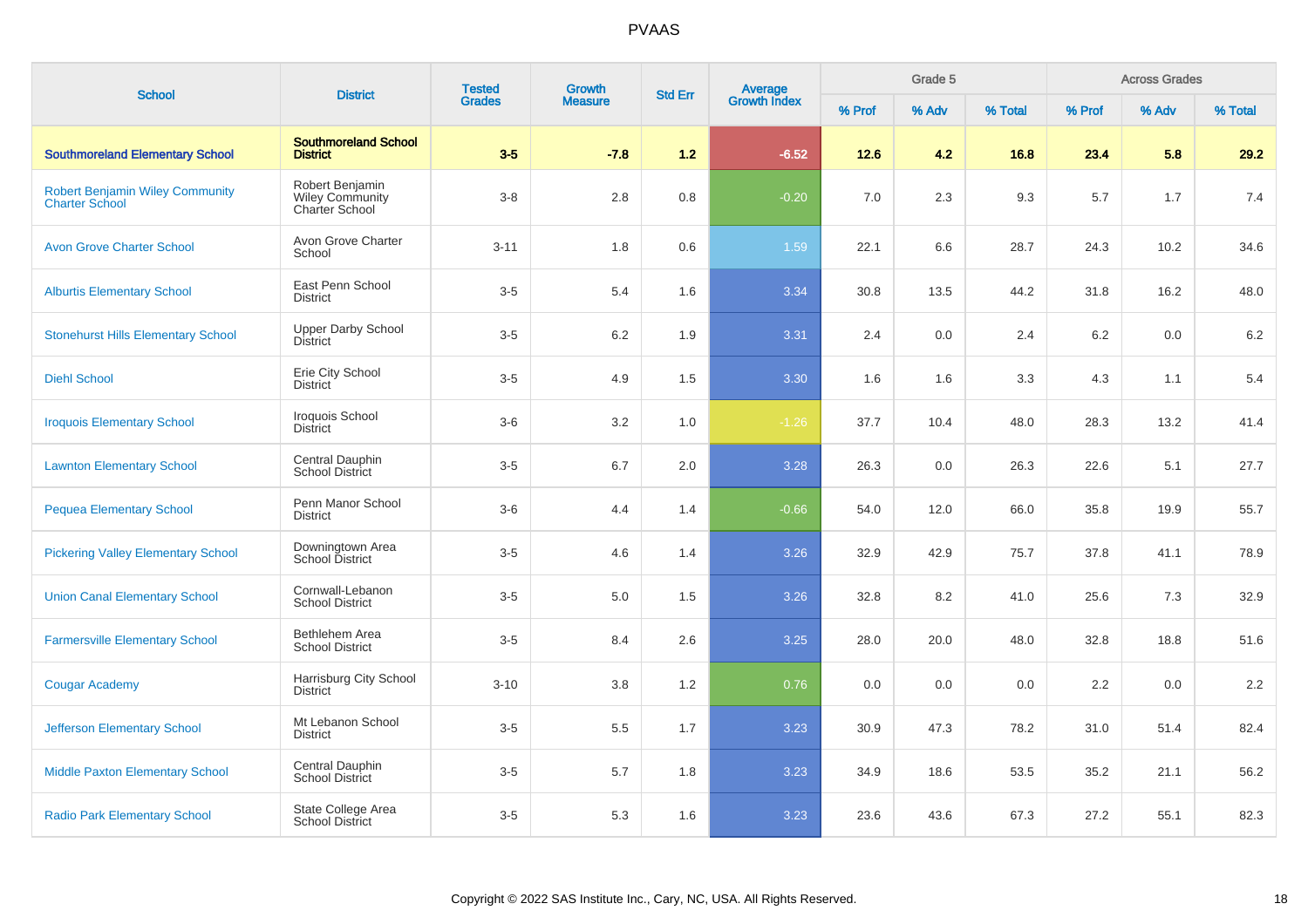| <b>School</b>                                              | <b>District</b>                                    | <b>Tested</b><br><b>Grades</b> | Growth         | <b>Std Err</b> |                                |        | Grade 5 |         |        | <b>Across Grades</b> |         |
|------------------------------------------------------------|----------------------------------------------------|--------------------------------|----------------|----------------|--------------------------------|--------|---------|---------|--------|----------------------|---------|
|                                                            |                                                    |                                | <b>Measure</b> |                | <b>Average</b><br>Growth Index | % Prof | % Adv   | % Total | % Prof | % Adv                | % Total |
| <b>Southmoreland Elementary School</b>                     | <b>Southmoreland School</b><br><b>District</b>     | $3-5$                          | $-7.8$         | 1.2            | $-6.52$                        | $12.6$ | 4.2     | 16.8    | 23.4   | 5.8                  | 29.2    |
| <b>Tredyffrin-Easttown Middle School</b>                   | Tredyffrin-Easttown<br><b>School District</b>      | $5 - 8$                        | 1.9            | 0.6            | 0.85                           | 39.6   | 34.2    | 73.9    | 34.1   | 32.8                 | 66.8    |
| <b>Valley Forge Middle School</b>                          | Tredyffrin-Easttown<br>School District             | $5-8$                          | 1.9            | 0.6            | 1.56                           | 33.6   | 38.1    | 71.6    | 33.6   | 35.0                 | 68.6    |
| <b>Souderton Charter School Collaborative</b>              | Souderton Charter<br>School Collaborative          | $3 - 8$                        | 4.0            | 1.3            | 0.31                           | 51.8   | 22.2    | 74.1    | 40.1   | 26.8                 | 66.9    |
| California Area Intermediate Middle<br><b>School</b>       | California Area School<br><b>District</b>          | $5-6$                          | 1.3            | 1.1            | 1.18                           | 27.3   | 5.4     | 32.7    | 20.2   | 2.5                  | 22.7    |
| <b>Gwyn-Nor Elementary School</b>                          | North Penn School<br><b>District</b>               | $3-6$                          | 3.5            | 1.1            | 2.03                           | 31.2   | 18.0    | 49.2    | 30.2   | 14.5                 | 44.7    |
| <b>Dorseyville Middle School</b>                           | Fox Chapel Area<br>School District                 | $4 - 8$                        | 1.4            | 0.4            | 3.15                           |        |         |         | 30.9   | 28.7                 | 59.6    |
| <b>James Gettys Elementary School</b>                      | Gettysburg Area<br>School District                 | $3-5$                          | 4.5            | 1.5            | 3.12                           | 36.8   | 10.3    | 47.1    | 30.8   | 20.4                 | 51.2    |
| <b>Hooverville Elementary School</b>                       | Waynesboro Area<br>School District                 | $3-5$                          | 5.4            | 1.7            | 3.10                           | 27.7   | 21.3    | 48.9    | 23.7   | 16.7                 | 40.4    |
| <b>Franklin Regional Primary School</b>                    | Franklin Regional<br><b>School District</b>        | $3-5$                          | 4.0            | 1.3            | 3.07                           | 37.0   | 24.7    | 61.7    | 32.6   | 36.7                 | 69.3    |
| <b>Mars Area Centennial School</b>                         | Mars Area School<br><b>District</b>                | $5-6$                          | 1.9            | 0.6            | $-2.33$                        | 31.3   | 20.9    | 52.2    | 32.0   | 22.7                 | 54.6    |
| <b>West Point Elementary School</b>                        | Hempfield Area<br><b>School District</b>           | $3-5$                          | 4.5            | 1.5            | 3.05                           | 38.7   | 19.4    | 58.1    | 40.8   | 22.3                 | 63.0    |
| <b>Fred L Aiken Elementary School</b>                      | Keystone Oaks School<br><b>District</b>            | $3-5$                          | 6.1            | 2.0            | 3.02                           | 27.3   | 30.3    | 57.6    | 27.1   | 24.7                 | 51.8    |
| <b>Silver Spring Elementary School</b>                     | <b>Cumberland Valley</b><br><b>School District</b> | $3-5$                          | 4.1            | 1.4            | 3.01                           | 33.3   | 25.6    | 59.0    | 31.1   | 29.8                 | 60.9    |
| James F Baugher Elementary School                          | Milton Area School<br><b>District</b>              | $3-5$                          | 3.7            | 1.3            | 2.98                           | 22.5   | 11.2    | 33.7    | 24.3   | 8.1                  | 32.4    |
| <b>Conemaugh Township Area Elementary</b><br><b>School</b> | Conemaugh Township<br>Area School District         | $3-5$                          | 4.6            | 1.5            | 2.98                           | 51.6   | 22.6    | 74.2    | 43.0   | 33.7                 | 76.7    |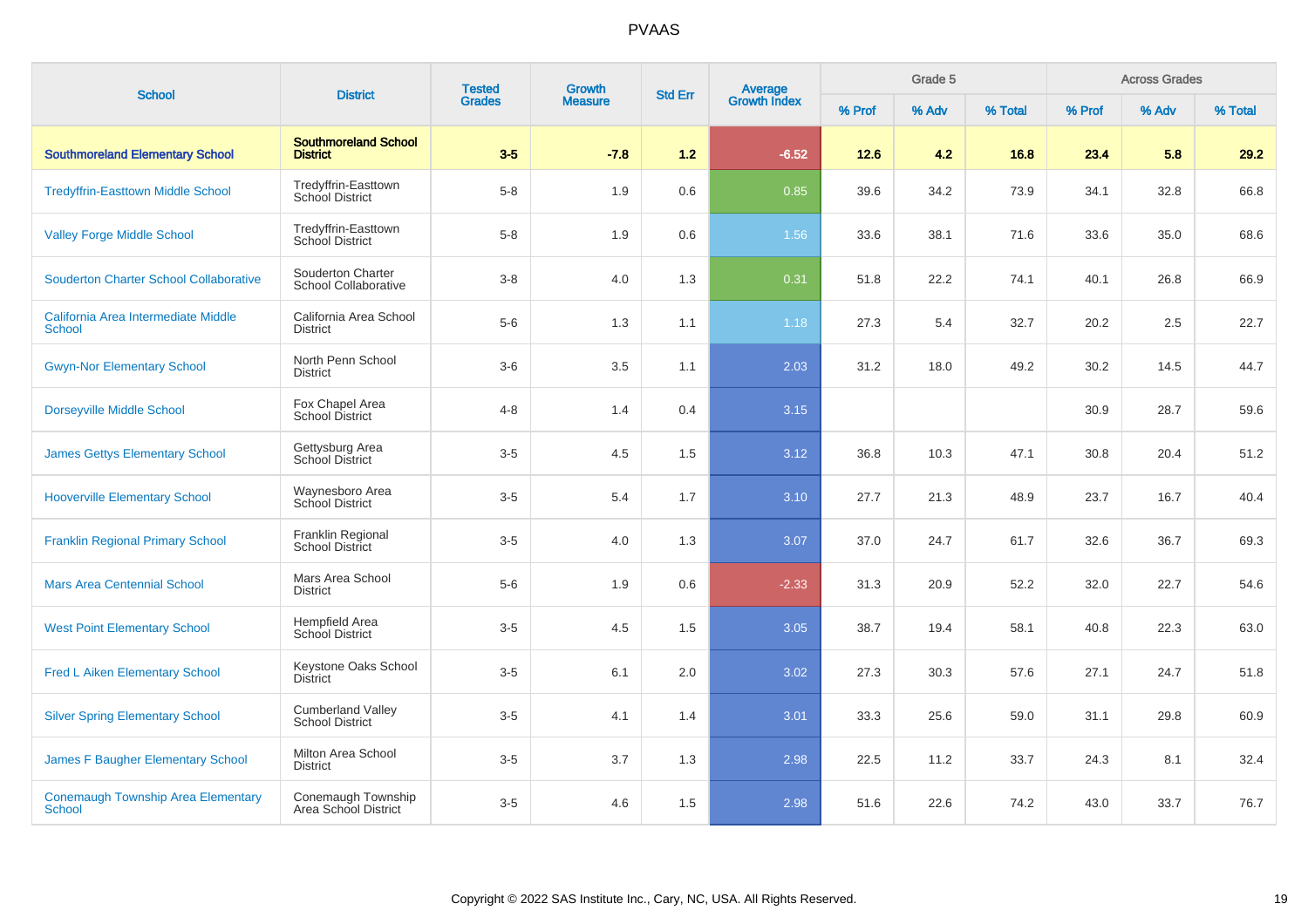| <b>School</b>                                                   | <b>District</b>                                    | <b>Tested</b> | Growth         | <b>Std Err</b> |                                |        | Grade 5 |         |        | <b>Across Grades</b> |         |
|-----------------------------------------------------------------|----------------------------------------------------|---------------|----------------|----------------|--------------------------------|--------|---------|---------|--------|----------------------|---------|
|                                                                 |                                                    | <b>Grades</b> | <b>Measure</b> |                | <b>Average</b><br>Growth Index | % Prof | % Adv   | % Total | % Prof | % Adv                | % Total |
| <b>Southmoreland Elementary School</b>                          | <b>Southmoreland School</b><br><b>District</b>     | $3-5$         | $-7.8$         | $1.2$          | $-6.52$                        | $12.6$ | 4.2     | 16.8    | 23.4   | 5.8                  | 29.2    |
| <b>Klein Elementary School</b>                                  | <b>Harbor Creek School</b><br><b>District</b>      | $3-6$         | 3.3            | 1.1            | $-0.43$                        | 39.3   | 12.5    | 51.8    | 41.5   | 24.6                 | 66.2    |
| <b>Discovery Charter School</b>                                 | <b>Discovery Charter</b><br>School                 | $3 - 8$       | 2.6            | 0.9            | $-0.94$                        | 8.5    | 2.1     | 10.6    | 5.2    | 1.1                  | 6.2     |
| <b>Avonworth Elementary School</b>                              | Avonworth School<br><b>District</b>                | $3-6$         | 2.1            | 0.7            | 0.56                           | 33.8   | 25.5    | 59.3    | 36.0   | 22.8                 | 58.8    |
| <b>Sarah W Starkweather Elementary</b><br>School                | West Chester Area<br><b>School District</b>        | $3-5$         | 4.4            | 1.5            | 2.97                           | 35.8   | 19.4    | 55.2    | 40.0   | 17.2                 | 57.2    |
| <b>Hillendale Elementary School</b>                             | Unionville-Chadds<br><b>Ford School District</b>   | $3-5$         | 4.8            | 1.6            | 2.96                           | 35.6   | 33.9    | 69.5    | 39.4   | 37.2                 | 76.7    |
| <b>Northside Elementary School</b>                              | Palmyra Area School<br><b>District</b>             | $3-5$         | 5.1            | 1.7            | 2.96                           | 39.6   | 14.6    | 54.2    | 37.0   | 17.3                 | 54.3    |
| <b>Hallowell Elementary School</b>                              | Hatboro-Horsham<br><b>School District</b>          | $3-5$         | 4.5            | 1.5            | 2.95                           | 23.7   | 8.5     | 32.2    | 26.5   | 8.4                  | 34.9    |
| <b>Panther Valley Intermediate School</b>                       | Panther Valley School<br><b>District</b>           | $4 - 6$       | 2.4            | 0.8            | $-0.77$                        | 11.5   | 1.9     | 13.5    | 10.1   | 1.3                  | 11.4    |
| <b>Irving Elementary School</b>                                 | Altoona Area School<br><b>District</b>             | $3-5$         | 5.7            | 1.9            | 2.95                           | 44.4   | 19.4    | 63.9    | 43.9   | 20.4                 | 64.3    |
| <b>Sru Elementary School</b>                                    | Athens Area School<br><b>District</b>              | $3-5$         | 5.3            | 1.8            | 2.94                           | 23.9   | 8.7     | 32.6    | 27.4   | 10.5                 | 37.9    |
| Southern Columbia Middle School                                 | Southern Columbia<br>Area School District          | $5-8$         | 1.8            | 0.6            | $-0.84$                        | 34.7   | 9.7     | 44.4    | 24.0   | 7.8                  | 31.8    |
| <b>Harding Elementary School</b>                                | Lebanon School<br><b>District</b>                  | $3-5$         | 4.0            | 1.4            | 2.91                           | 11.7   | 2.6     | 14.3    | 9.6    | 1.6                  | 11.2    |
| <b>Bermudian Springs Middle School</b>                          | <b>Bermudian Springs</b><br><b>School District</b> | $5 - 8$       | 0.4            | 0.5            | 0.81                           | 22.1   | 12.4    | 34.5    | 17.8   | 6.5                  | 24.3    |
| <b>Audrielle Lynch-Ellen Bustin Elementary</b><br><b>School</b> | Athens Area School<br><b>District</b>              | $3-5$         | 4.2            | 1.4            | 2.91                           | 36.4   | 4.6     | 40.9    | 32.0   | 8.2                  | 40.3    |
| <b>Blue Mountain Elementary East School</b>                     | <b>Blue Mountain School</b><br><b>District</b>     | $3-5$         | 3.7            | 1.3            | 2.91                           | 26.2   | 15.5    | 41.7    | 30.3   | 15.6                 | 45.9    |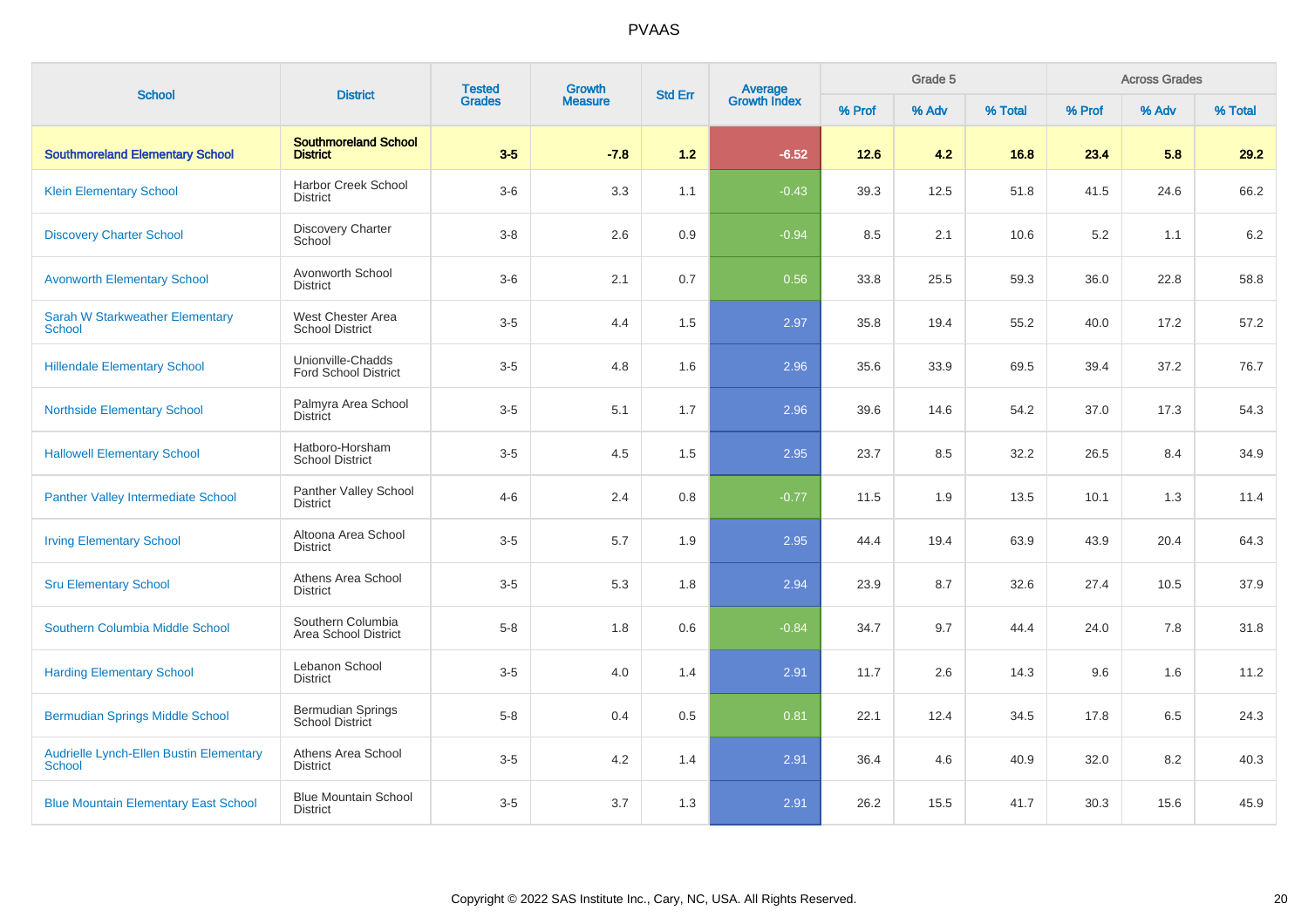| <b>School</b>                           | <b>District</b>                                    | <b>Tested</b> | <b>Growth</b>  | <b>Std Err</b> |                                |        | Grade 5 |         |        | <b>Across Grades</b> |         |
|-----------------------------------------|----------------------------------------------------|---------------|----------------|----------------|--------------------------------|--------|---------|---------|--------|----------------------|---------|
|                                         |                                                    | <b>Grades</b> | <b>Measure</b> |                | <b>Average</b><br>Growth Index | % Prof | % Adv   | % Total | % Prof | % Adv                | % Total |
| <b>Southmoreland Elementary School</b>  | <b>Southmoreland School</b><br><b>District</b>     | $3-5$         | $-7.8$         | 1.2            | $-6.52$                        | 12.6   | 4.2     | 16.8    | 23.4   | 5.8                  | 29.2    |
| <b>East Hanover Elementary School</b>   | Lower Dauphin School<br><b>District</b>            | $3-5$         | 4.7            | 1.6            | 2.89                           | 23.1   | 32.7    | 55.8    | 28.6   | 23.2                 | 51.8    |
| <b>Pfaff Elementary School</b>          | Quakertown<br><b>Community School</b><br>District  | $3-5$         | 5.2            | 1.8            | 2.89                           | 53.5   | 18.6    | 72.1    | 34.9   | 20.5                 | 55.4    |
| Iron Forge Elementary School            | South Middleton<br><b>School District</b>          | $3-5$         | 2.9            | 1.0            | 2.86                           | 28.8   | 22.7    | 51.5    | 31.6   | 23.8                 | 55.3    |
| <b>Oak Ridge Elementary School</b>      | Souderton Area<br><b>School District</b>           | $3-5$         | 3.9            | 1.4            | 2.86                           | 30.3   | 38.2    | 68.4    | 30.1   | 36.5                 | 66.7    |
| <b>Dillsburg Elementary School</b>      | Northern York County<br><b>School District</b>     | $3-5$         | 3.9            | 1.4            | 2.85                           | 31.0   | 11.3    | 42.2    | 37.7   | 16.9                 | 54.6    |
| <b>Preston School</b>                   | Wayne Highlands<br>School District                 | $3 - 8$       | 4.2            | 1.5            | 2.77                           | 7.1    | 14.3    | 21.4    | 24.0   | 11.0                 | 35.0    |
| <b>Lower Gwynedd Elementary School</b>  | Wissahickon School<br><b>District</b>              | $3-5$         | 3.8            | 1.3            | 2.84                           | 29.3   | 37.3    | 66.7    | 33.9   | 35.5                 | 69.3    |
| Aspira Bilingual Cyber Charter School   | Aspira Bilingual Cyber<br>Charter School           | $3 - 11$      | 4.2            | 1.5            | 2.84                           |        |         |         | 1.6    | 0.0                  | 1.6     |
| <b>Springfield Elementary School</b>    | <b>Palisades School</b><br><b>District</b>         | $3-5$         | 6.5            | 2.3            | 2.83                           | 31.0   | 10.3    | 41.4    | 30.7   | 23.9                 | 54.6    |
| <b>Washington Intermediate School</b>   | New Castle Area<br><b>School District</b>          | $3-5$         | 2.4            | 0.8            | 2.83                           | 4.4    | 0.5     | 4.8     | 4.1    | 0.7                  | 4.8     |
| <b>Lincoln Elementary School</b>        | Mt Lebanon School<br>District                      | $3-5$         | 4.6            | 1.6            | 2.81                           | 45.3   | 30.2    | 75.5    | 36.9   | 33.8                 | 70.7    |
| <b>Monroe Elementary School</b>         | <b>Cumberland Valley</b><br><b>School District</b> | $3-5$         | 4.6            | 1.7            | 2.81                           | 41.2   | 27.4    | 68.6    | 32.6   | 26.7                 | 59.4    |
| <b>Miller Heights Elementary School</b> | Bethlehem Area<br><b>School District</b>           | $3-5$         | 6.7            | 2.4            | 2.81                           | 33.3   | 20.8    | 54.2    | 35.5   | 29.0                 | 64.5    |
| <b>Resica Elementary School</b>         | East Stroudsburg Area<br><b>School District</b>    | $3-5$         | $5.0\,$        | 1.8            | 2.79                           | 20.8   | 4.2     | 25.0    | 20.6   | 5.3                  | 26.0    |
| <b>Cranberry Elementary School</b>      | Cranberry Area<br>School District                  | $3-6$         | 2.5            | 0.9            | 1.85                           | 27.3   | 10.4    | 37.7    | 25.6   | 4.4                  | 30.0    |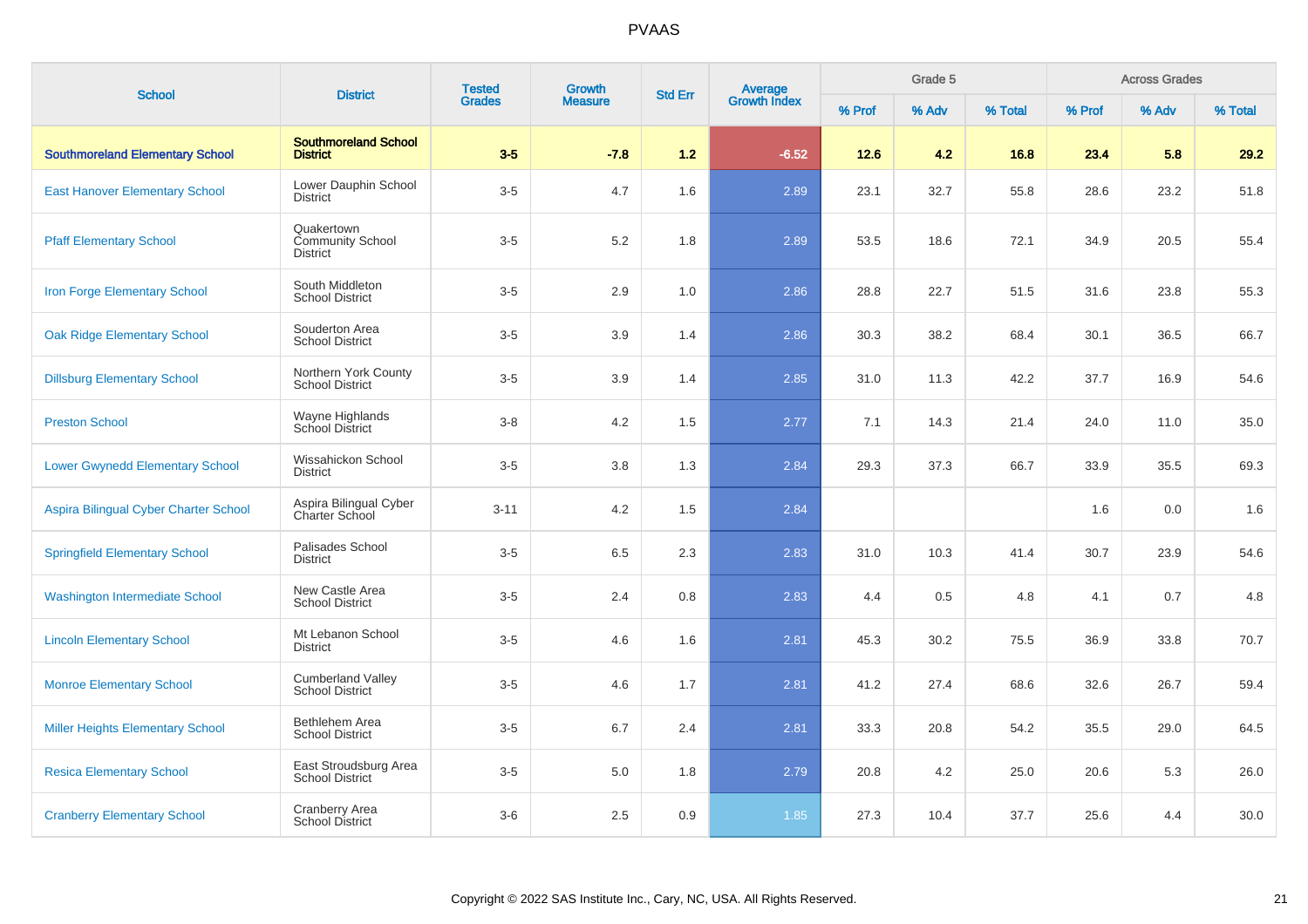| <b>School</b>                             | <b>District</b>                                                      | <b>Tested</b> | <b>Growth</b><br><b>Grades</b><br><b>Measure</b> | <b>Std Err</b> | <b>Average</b><br>Growth Index |        |       | Grade 5 |        |       | <b>Across Grades</b> |  |
|-------------------------------------------|----------------------------------------------------------------------|---------------|--------------------------------------------------|----------------|--------------------------------|--------|-------|---------|--------|-------|----------------------|--|
|                                           |                                                                      |               |                                                  |                |                                | % Prof | % Adv | % Total | % Prof | % Adv | % Total              |  |
| <b>Southmoreland Elementary School</b>    | <b>Southmoreland School</b><br><b>District</b>                       | $3-5$         | $-7.8$                                           | 1.2            | $-6.52$                        | 12.6   | 4.2   | 16.8    | 23.4   | 5.8   | 29.2                 |  |
| <b>Shrewsbury Elementary School</b>       | Southern York County<br><b>School District</b>                       | $3-6$         | 3.0                                              | 1.1            | $-1.93$                        | 18.6   | 5.1   | 23.7    | 26.5   | 11.0  | 37.6                 |  |
| <b>Evergreen Elementary School</b>        | Perkiomen Valley<br><b>School District</b>                           | $3-5$         | 3.5                                              | 1.3            | 2.77                           | 39.5   | 24.4  | 64.0    | 42.6   | 19.3  | 61.9                 |  |
| <b>Middlesex Elementary School</b>        | <b>Cumberland Valley</b><br><b>School District</b>                   | $3-5$         | 4.6                                              | 1.7            | 2.76                           | 38.5   | 7.7   | 46.2    | 29.8   | 17.2  | 47.0                 |  |
| Gettysburg Montessori Charter School      | Gettysburg Montessori<br><b>Charter School</b>                       | $3-6$         | 5.4                                              | 1.9            | 2.18                           | 19.0   | 19.0  | 38.1    | 19.2   | 9.6   | 28.7                 |  |
| <b>Pine Road Elementary School</b>        | Lower Moreland<br><b>Township School</b><br>District                 | $3-5$         | 2.6                                              | 0.9            | 2.74                           | 27.3   | 27.3  | 54.6    | 33.7   | 18.4  | 52.2                 |  |
| <b>Davis Elementary School</b>            | <b>Centennial School</b><br><b>District</b>                          | $3-5$         | 3.1                                              | 1.1            | 2.74                           | 29.1   | 8.2   | 37.3    | 30.6   | 10.0  | 40.6                 |  |
| <b>Makefield Elementary School</b>        | Pennsbury School<br><b>District</b>                                  | $3-5$         | 4.1                                              | 1.5            | 2.72                           | 21.7   | 23.3  | 45.0    | 23.6   | 28.7  | 52.2                 |  |
| <b>Hillsdale Elementary School</b>        | West Chester Area<br><b>School District</b>                          | $3-5$         | 4.0                                              | 1.5            | 2.71                           | 38.1   | 15.9  | 54.0    | 33.2   | 24.9  | 58.0                 |  |
| <b>Rockwood Area Elementary School</b>    | Rockwood Area<br><b>School District</b>                              | $3-6$         | 3.5                                              | 1.3            | 2.61                           | 34.2   | 12.2  | 46.3    | 22.6   | 12.0  | 34.6                 |  |
| <b>Bethel Elementary School</b>           | Tulpehocken Area<br>School District                                  | $3-6$         | $-0.0$                                           | 1.3            | $-0.03$                        | 35.1   | 16.2  | 51.4    | 27.9   | 12.8  | 40.8                 |  |
| Maureen M Welch Elementary School         | <b>Council Rock School</b><br>District                               | $3-6$         | 2.5                                              | 1.0            | $-1.58$                        | 28.0   | 10.7  | 38.7    | 33.4   | 15.5  | 49.0                 |  |
| <b>Blairsville Elementary School</b>      | <b>Blairsville-Saltsburg</b><br><b>School District</b>               | $3-5$         | 4.1                                              | 1.5            | 2.67                           | 27.9   | 13.1  | 41.0    | 25.7   | 8.9   | 34.6                 |  |
| <b>Widener Partnership Charter School</b> | <b>Widener Partnership</b><br><b>Charter School</b>                  | $3 - 7$       | 2.8                                              | 1.0            | $-0.33$                        | 0.0    | 0.0   | 0.0     | 1.4    | 0.5   | 1.9                  |  |
| <b>Trumbauersville Elementary School</b>  | Quakertown<br><b>Community School</b><br>District                    | $3-5$         | 4.0                                              | 1.5            | 2.64                           | 24.6   | 29.5  | 54.1    | 31.4   | 27.3  | 58.8                 |  |
| <b>West Phila. Achievement Ces</b>        | West Philadelphia<br>Achievement Charter<br><b>Elementary School</b> | $3-5$         | 4.2                                              | 1.6            | 2.63                           | 6.7    | 0.0   | 6.7     | 2.8    | 0.5   | 3.2                  |  |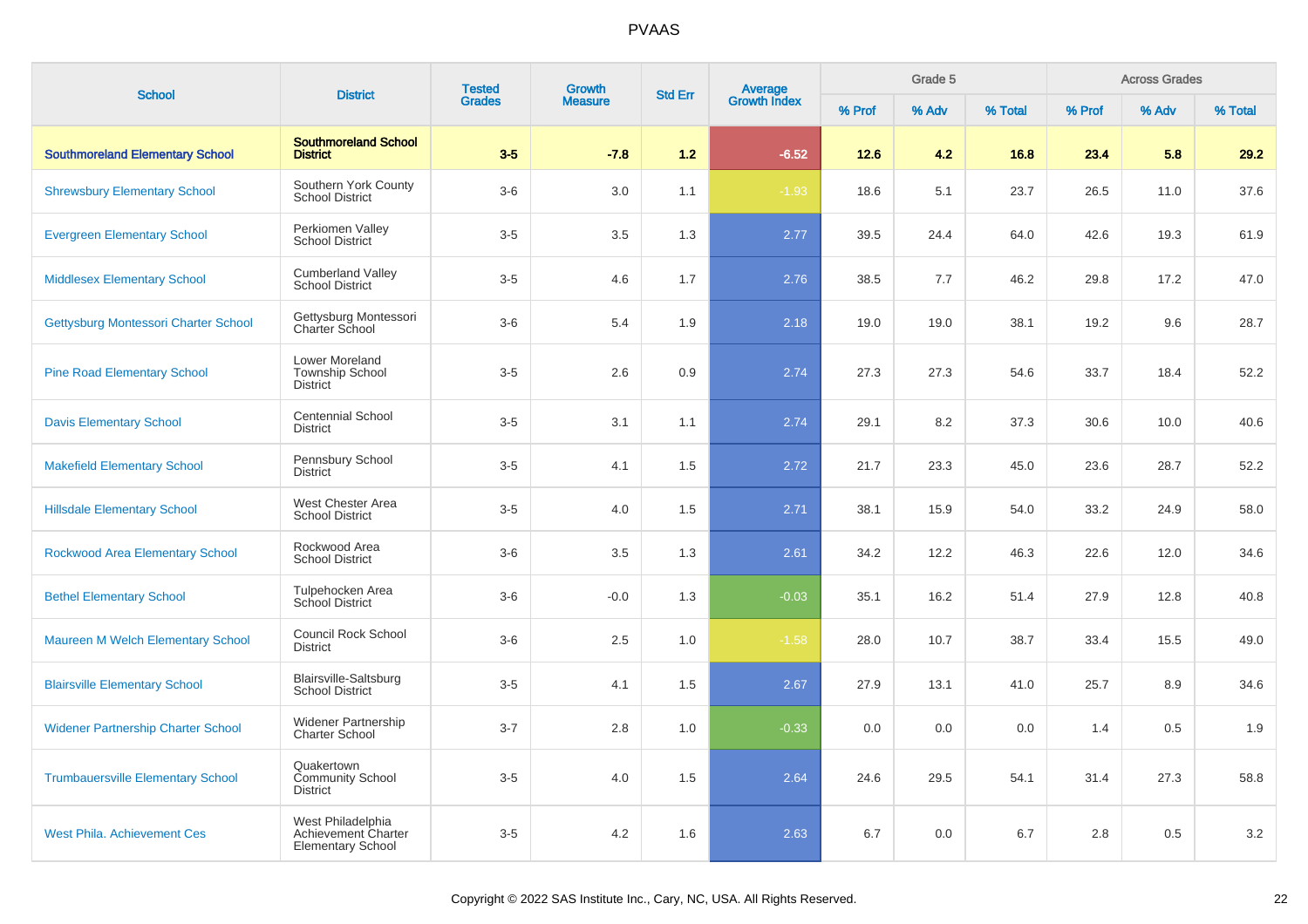| <b>School</b>                          | <b>District</b>                                    | <b>Tested</b><br><b>Grades</b> | Growth         | <b>Std Err</b> |                                |        | Grade 5 |         |        | <b>Across Grades</b> |         |
|----------------------------------------|----------------------------------------------------|--------------------------------|----------------|----------------|--------------------------------|--------|---------|---------|--------|----------------------|---------|
|                                        |                                                    |                                | <b>Measure</b> |                | <b>Average</b><br>Growth Index | % Prof | % Adv   | % Total | % Prof | % Adv                | % Total |
| <b>Southmoreland Elementary School</b> | <b>Southmoreland School</b><br><b>District</b>     | $3-5$                          | $-7.8$         | $1.2$          | $-6.52$                        | $12.6$ | 4.2     | 16.8    | 23.4   | 5.8                  | 29.2    |
| <b>Butler Elementary School</b>        | <b>Central Bucks School</b><br>District            | $3-6$                          | 2.2            | 0.9            | $-1.83$                        | 33.3   | 16.1    | 49.4    | 35.5   | 20.8                 | 56.3    |
| <b>Shallow Brook Inter School</b>      | Northeastern York<br><b>School District</b>        | $4 - 6$                        | 1.8            | 0.8            | 2.18                           | 35.7   | 15.2    | 50.9    | 28.1   | 12.0                 | 40.1    |
| <b>Marshall Thurgood</b>               | Philadelphia City<br>School District               | $3 - 8$                        | 4.5            | 1.8            | 2.58                           |        |         |         | 3.7    | 0.9                  | 4.6     |
| <b>Sugarcreek Elementary School</b>    | Karns City Area<br><b>School District</b>          | $3-6$                          | 3.8            | 1.5            | 2.36                           | 21.4   | 17.9    | 39.3    | 28.2   | 4.8                  | 33.1    |
| Kathryn D. Markley Elementary School   | <b>Great Valley School</b><br><b>District</b>      | $3-5$                          | 3.4            | 1.3            | 2.57                           | 31.2   | 28.8    | 60.0    | 32.3   | 27.5                 | 59.8    |
| <b>Kutz Elementary School</b>          | <b>Central Bucks School</b><br><b>District</b>     | $3-6$                          | 2.6            | 1.0            | 0.24                           | 40.7   | 17.0    | 57.6    | 38.0   | 25.1                 | 63.1    |
| <b>Jackson Elementary School</b>       | Central Cambria<br><b>School District</b>          | $3-5$                          | 5.0            | 2.0            | 2.53                           | 27.8   | 8.3     | 36.1    | 26.5   | 11.2                 | 37.8    |
| <b>Groveland Elementary School</b>     | <b>Central Bucks School</b><br><b>District</b>     | $3-6$                          | 2.0            | 0.8            | 2.06                           | 25.7   | 16.2    | 41.9    | 33.0   | 15.0                 | 48.0    |
| <b>Schwenksville Elementary School</b> | Perkiomen Valley<br><b>School District</b>         | $3-5$                          | 3.7            | 1.5            | 2.51                           | 41.3   | 17.5    | 58.7    | 41.6   | 15.8                 | 57.4    |
| Penn Wood Elementary School            | West Chester Area<br><b>School District</b>        | $3-5$                          | 3.5            | 1.4            | 2.51                           | 30.6   | 15.3    | 45.8    | 37.6   | 17.1                 | 54.6    |
| <b>Kunkel Elementary School</b>        | Middletown Area<br><b>School District</b>          | $3-5$                          | 3.5            | 1.4            | 2.50                           | 31.4   | 7.1     | 38.6    | 29.4   | 14.1                 | 43.5    |
| <b>Mercer Area Elementary School</b>   | Mercer Area School<br><b>District</b>              | $3-6$                          | 2.6            | 1.0            | 1.09                           | 32.8   | 15.5    | 48.3    | 33.2   | 15.4                 | 48.6    |
| <b>Ebenezer Elementary School</b>      | Cornwall-Lebanon<br><b>School District</b>         | $3-5$                          | 2.9            | 1.2            | 2.50                           | 28.0   | 6.0     | 34.0    | 25.4   | 5.0                  | 30.4    |
| <b>Robison Elementary School</b>       | Fort Leboeuf School<br>District                    | $3-5$                          | 3.6            | 1.4            | 2.49                           | 41.8   | 38.8    | 80.6    | 40.4   | 34.7                 | 75.1    |
| <b>Sporting Hill Elementary School</b> | <b>Cumberland Valley</b><br><b>School District</b> | $3-5$                          | 3.1            | 1.3            | 2.49                           | 20.9   | 29.7    | 50.6    | 29.3   | 27.1                 | 56.4    |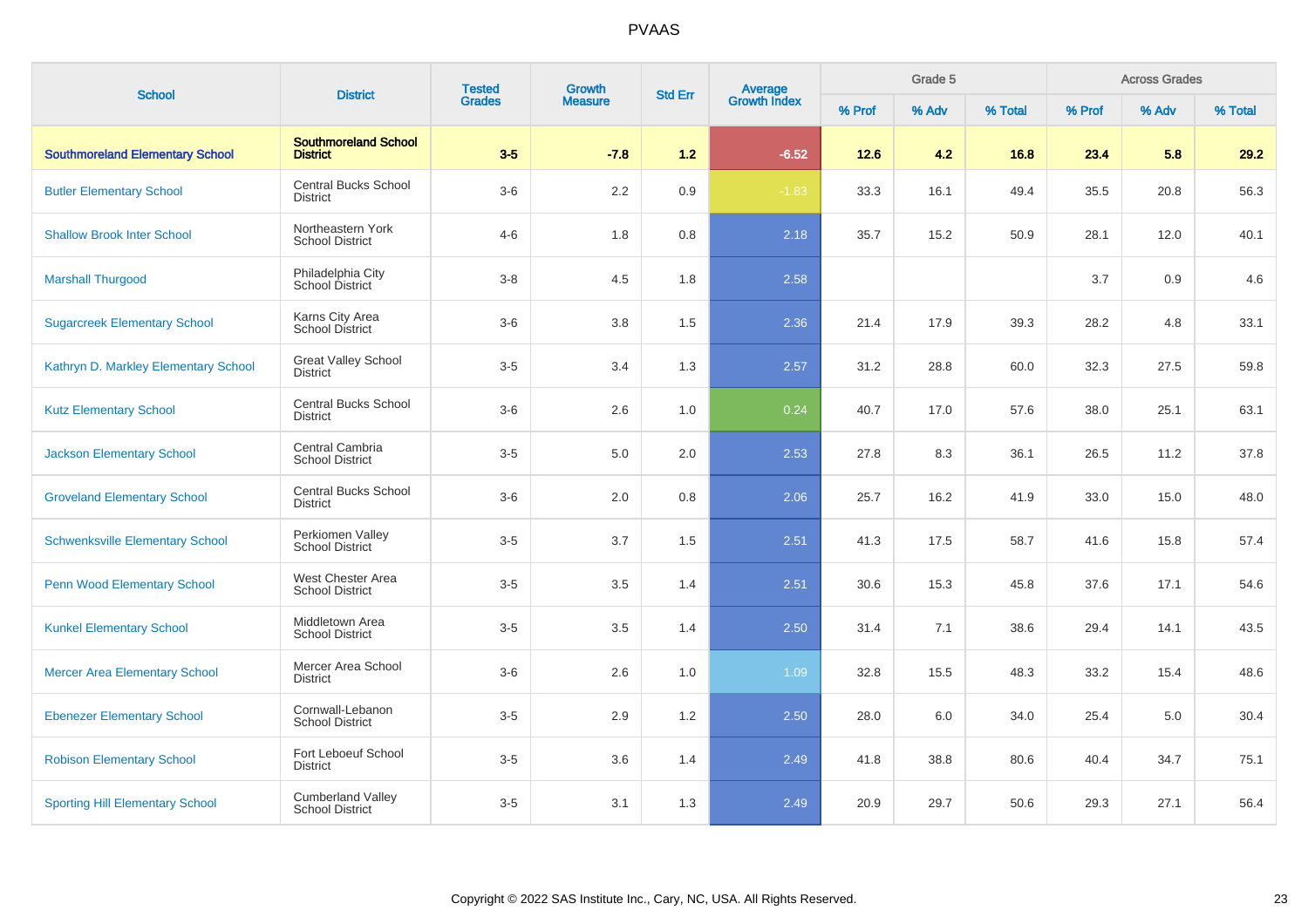| <b>School</b>                                             |                                                          | <b>Tested</b><br><b>Grades</b> | <b>Growth</b>  | <b>Std Err</b> |                                |        | Grade 5 |         |        | <b>Across Grades</b> |         |
|-----------------------------------------------------------|----------------------------------------------------------|--------------------------------|----------------|----------------|--------------------------------|--------|---------|---------|--------|----------------------|---------|
|                                                           | <b>District</b>                                          |                                | <b>Measure</b> |                | <b>Average</b><br>Growth Index | % Prof | % Adv   | % Total | % Prof | % Adv                | % Total |
| <b>Southmoreland Elementary School</b>                    | <b>Southmoreland School</b><br><b>District</b>           | $3-5$                          | $-7.8$         | 1.2            | $-6.52$                        | 12.6   | 4.2     | 16.8    | 23.4   | 5.8                  | 29.2    |
| <b>Lehigh Elementary School</b>                           | Northampton Area<br>School District                      | $3-5$                          | 5.1            | 2.0            | 2.49                           | 32.4   | 11.8    | 44.1    | 43.1   | 13.0                 | 56.1    |
| <b>Valley Elementary School</b>                           | Bensalem Township<br><b>School District</b>              | $3-6$                          | 2.3            | 0.9            | $-0.05$                        | 9.0    | 2.6     | 11.5    | 13.4   | 3.8                  | 17.2    |
| <b>Linden Elementary School</b>                           | Central Bucks School<br><b>District</b>                  | $3-6$                          | 3.2            | 1.3            | 0.02                           | 42.9   | 19.0    | 61.9    | 38.6   | 28.5                 | 67.0    |
| <b>Harris School</b>                                      | Southeast Delco<br><b>School District</b>                | $3 - 8$                        | 2.7            | 1.1            | 0.14                           | 12.0   | 0.0     | 12.0    | 4.7    | 0.5                  | 5.3     |
| <b>Colwyn Elementary School</b>                           | William Penn School<br><b>District</b>                   | $3-6$                          | 4.9            | 2.0            | $-0.17$                        | 10.0   | 5.0     | 15.0    | 10.4   | 1.5                  | 11.9    |
| <b>Shenango Elementary School</b>                         | Shenango Area<br>School District                         | $3-6$                          | 2.5            | 1.0            | $-1.30$                        | 25.0   | 7.1     | 32.1    | 27.1   | 11.8                 | 38.9    |
| <b>Richland Elementary School</b>                         | Quakertown<br><b>Community School</b><br><b>District</b> | $3-5$                          | 3.9            | 1.6            | 2.46                           | 30.4   | 7.1     | 37.5    | 25.0   | 12.2                 | 37.2    |
| <b>Rowland Academy</b>                                    | Harrisburg City School<br><b>District</b>                | $5-8$                          | 1.4            | 0.6            | $-3.28$                        | 1.0    | 0.0     | 1.0     | 1.5    | 1.3                  | 2.9     |
| <b>Valley Elementary/Middle School</b>                    | Hazleton Area School<br><b>District</b>                  | $3 - 8$                        | 2.7            | 1.1            | $-0.49$                        | 15.2   | 3.0     | 18.2    | 13.3   | 2.6                  | 15.9    |
| <b>Washington Heights Elementary School</b>               | West Shore School<br><b>District</b>                     | $3-5$                          | 4.0            | 1.6            | 2.45                           | 24.1   | 8.6     | 32.8    | 19.3   | 7.4                  | 26.7    |
| <b>Centre Learning Community Charter</b><br><b>School</b> | Centre Learning<br><b>Community Charter</b><br>School    | $5 - 8$                        | 4.9            | 2.0            | 2.45                           |        |         |         | 24.1   | 18.5                 | 42.6    |
| <b>Titus Elementary School</b>                            | <b>Central Bucks School</b><br><b>District</b>           | $3-6$                          | 2.2            | 0.9            | 1.30                           | 40.5   | 17.6    | 58.1    | 31.4   | 19.4                 | 50.8    |
| <b>Nether Providence Elementary School</b>                | Wallingford-<br>Swarthmore School<br><b>District</b>     | $3-5$                          | 3.5            | 1.5            | 2.41                           | 44.6   | 21.5    | 66.2    | 40.4   | 24.7                 | 65.0    |
| <b>Clearview Elementary School</b>                        | Red Lion Area School<br><b>District</b>                  | $3-6$                          | 3.3            | 1.4            | 0.32                           | 26.5   | 17.6    | 44.1    | 22.1   | 10.7                 | 32.9    |
| <b>Warren L Miller Elementary School</b>                  | Southern Tioga<br>School District                        | $3-6$                          | 1.7            | 1.1            | 1.48                           | 21.6   | 0.0     | 21.6    | 25.4   | 5.4                  | 30.8    |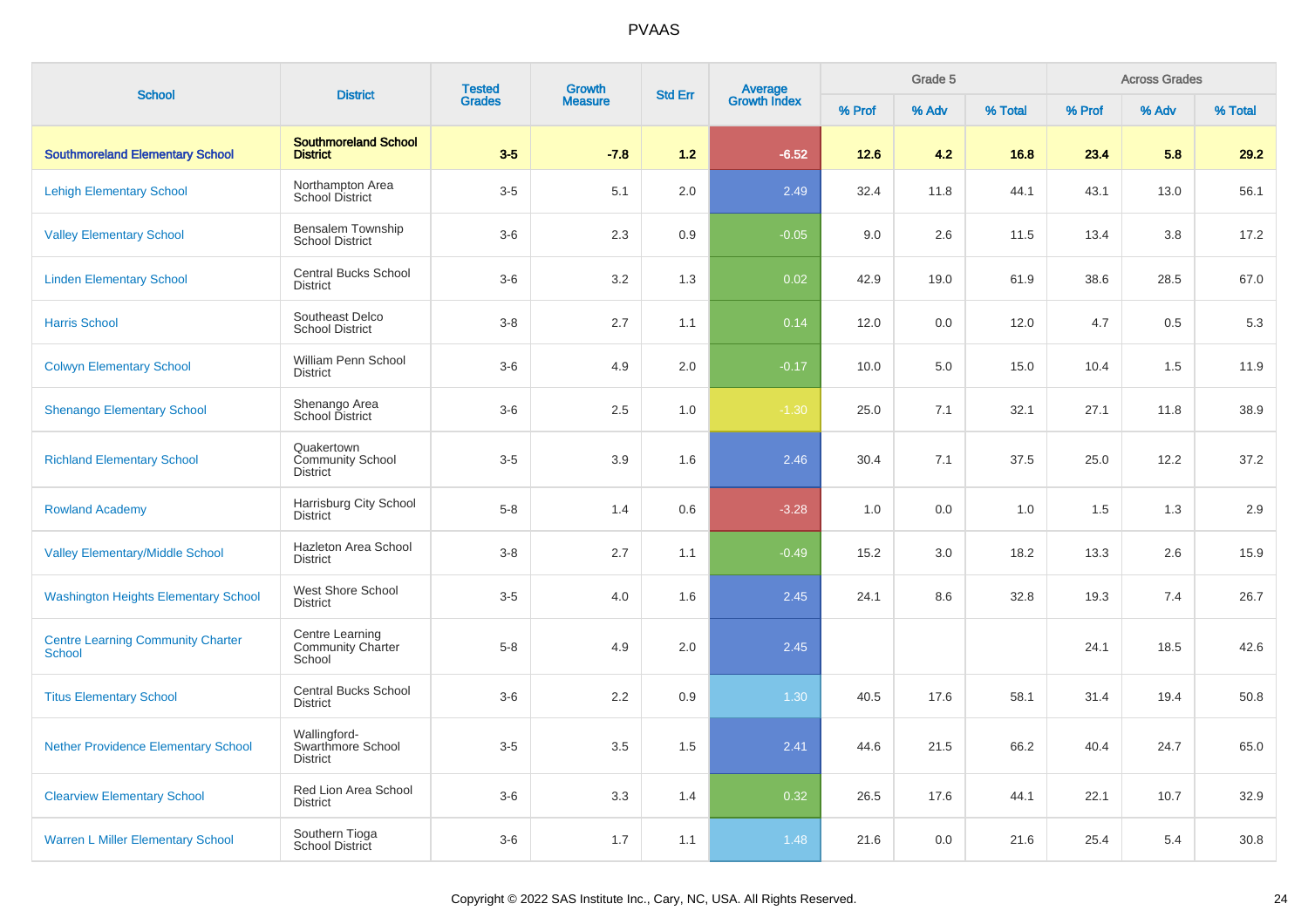| <b>School</b>                               | <b>District</b>                                | <b>Tested</b><br><b>Grades</b> | Growth         | <b>Std Err</b> |                                |        | Grade 5 |         |        | <b>Across Grades</b> |         |
|---------------------------------------------|------------------------------------------------|--------------------------------|----------------|----------------|--------------------------------|--------|---------|---------|--------|----------------------|---------|
|                                             |                                                |                                | <b>Measure</b> |                | <b>Average</b><br>Growth Index | % Prof | % Adv   | % Total | % Prof | % Adv                | % Total |
| <b>Southmoreland Elementary School</b>      | <b>Southmoreland School</b><br><b>District</b> | $3 - 5$                        | $-7.8$         | 1.2            | $-6.52$                        | $12.6$ | 4.2     | 16.8    | 23.4   | 5.8                  | 29.2    |
| <b>Shannock Valley Elementary School</b>    | Armstrong School<br>District                   | $3-6$                          | 2.6            | 1.3            | 2.05                           | 26.1   | 13.0    | 39.1    | 26.1   | 16.5                 | 42.6    |
| <b>Quarry Hill Elementary School</b>        | Pennsbury School<br><b>District</b>            | $3-5$                          | 3.4            | 1.4            | 2.35                           | 31.3   | 32.8    | 64.2    | 40.9   | 27.8                 | 68.7    |
| <b>Franconia Elementary School</b>          | Souderton Area<br><b>School District</b>       | $3-5$                          | 3.3            | 1.4            | 2.35                           | 45.1   | 18.3    | 63.4    | 33.3   | 22.1                 | 55.4    |
| <b>Economy Elementary School</b>            | Ambridge Area School<br>District               | $3-5$                          | 3.8            | 1.6            | 2.34                           | 28.6   | 10.7    | 39.3    | 30.6   | 17.2                 | 47.8    |
| <b>Hillcrest Elementary School</b>          | <b>Upper Darby School</b><br><b>District</b>   | $3-5$                          | 3.3            | 1.4            | 2.31                           | 14.1   | 5.1     | 19.2    | 15.2   | 5.2                  | 20.4    |
| <b>Cairnbrook Elementary School</b>         | Shade-Central City<br><b>School District</b>   | $3-6$                          | 4.5            | 1.9            | 0.60                           | 18.8   | 0.0     | 18.8    | 29.6   | 2.3                  | 31.8    |
| Hope For Hyndman Charter School             | Hope For Hyndman<br>Charter School             | $3 - 11$                       | 4.1            | 1.8            | 2.31                           |        |         |         | 9.9    | 1.2                  | 11.1    |
| <b>Bennetts Valley Elementary School</b>    | Saint Marys Area<br><b>School District</b>     | $3-5$                          | 6.4            | 2.8            | 2.30                           | 52.9   | 0.0     | 52.9    | 35.0   | 5.0                  | 40.0    |
| <b>Blue Ridge Elementary School</b>         | <b>Blue Ridge School</b><br>District           | $3-5$                          | 3.3            | 1.4            | 2.30                           | 23.3   | 5.5     | 28.8    | 29.6   | 5.8                  | 35.4    |
| <b>West Vincent Elementary School</b>       | Owen J Roberts<br><b>School District</b>       | $3-6$                          | 2.3            | 1.0            | 1.59                           | 33.8   | 31.0    | 64.8    | 39.8   | 27.6                 | 67.4    |
| <b>Lincoln Elementary School</b>            | East Penn School<br><b>District</b>            | $3-5$                          | 3.5            | 1.5            | 2.29                           | 35.5   | 12.9    | 48.4    | 30.5   | 13.2                 | 43.7    |
| <b>Penn Valley School</b>                   | Lower Merion School<br><b>District</b>         | $3-5$                          | 2.6            | 1.2            | 2.27                           | 22.9   | 48.6    | 71.4    | 27.5   | 50.5                 | 78.0    |
| Lackawanna Trail Elementary Center          | Lackawanna Trail<br><b>School District</b>     | $3-6$                          | 2.4            | 1.1            | $-0.71$                        | 21.8   | 9.1     | 30.9    | 31.4   | 13.1                 | 44.4    |
| <b>Brandywine-Wallace Elementary School</b> | Downingtown Area<br><b>School District</b>     | $3-5$                          | 3.3            | 1.5            | 2.25                           | 48.4   | 21.0    | 69.4    | 49.3   | 17.1                 | 66.4    |
| <b>East Goshen Elementary School</b>        | West Chester Area<br><b>School District</b>    | $3-5$                          | 3.5            | 1.6            | 2.24                           | 49.1   | 21.0    | 70.2    | 41.2   | 33.3                 | 74.6    |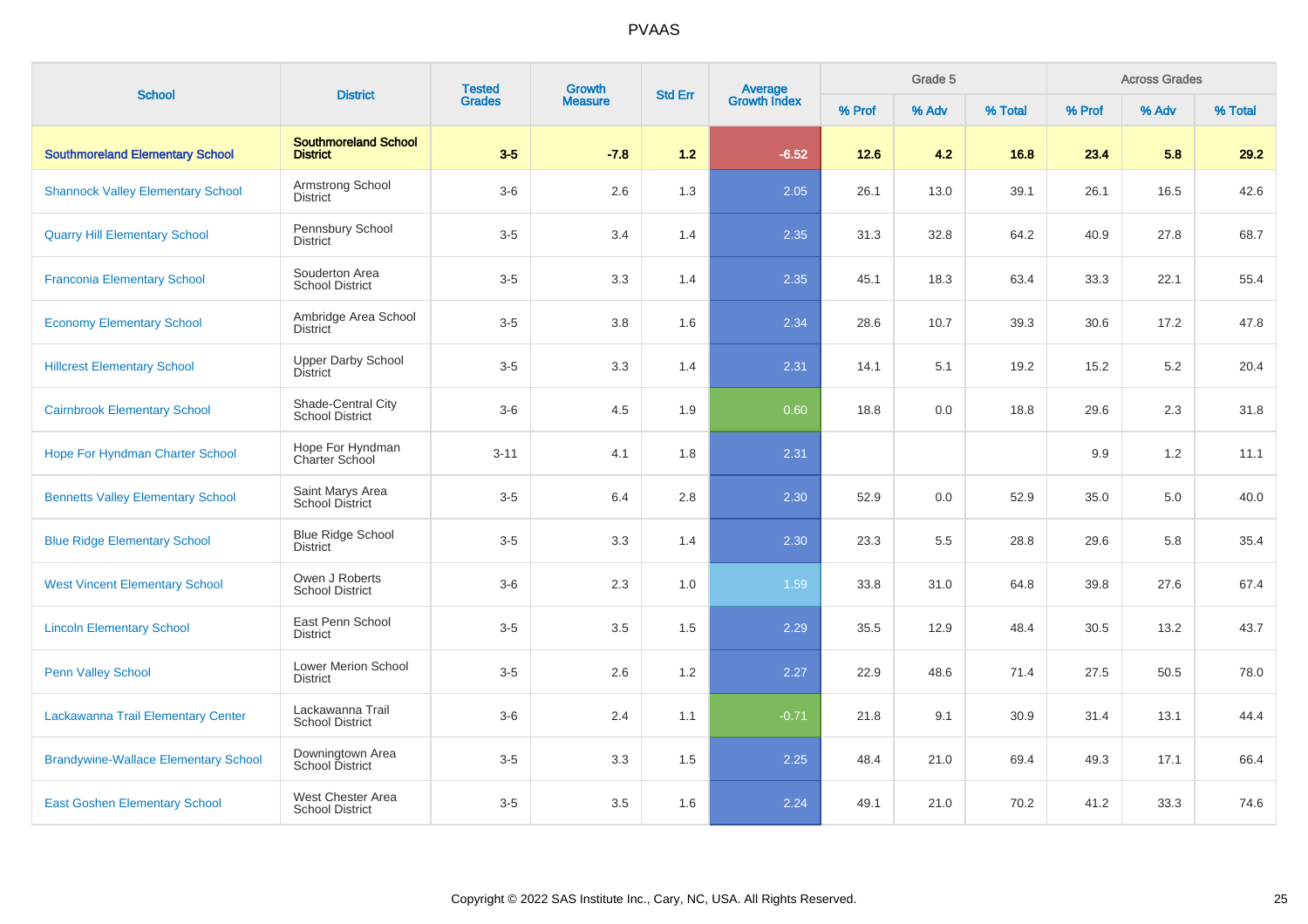| <b>School</b>                             | <b>District</b>                                  | <b>Tested</b><br><b>Grades</b> | Growth         | <b>Std Err</b> | Average<br>Growth Index |        | Grade 5 |         |         | <b>Across Grades</b> |         |
|-------------------------------------------|--------------------------------------------------|--------------------------------|----------------|----------------|-------------------------|--------|---------|---------|---------|----------------------|---------|
|                                           |                                                  |                                | <b>Measure</b> |                |                         | % Prof | % Adv   | % Total | % Prof  | % Adv                | % Total |
| <b>Southmoreland Elementary School</b>    | <b>Southmoreland School</b><br><b>District</b>   | $3 - 5$                        | $-7.8$         | $1.2$          | $-6.52$                 | $12.6$ | 4.2     | 16.8    | 23.4    | 5.8                  | 29.2    |
| <b>Howard Elementary School</b>           | <b>Bald Eagle Area</b><br>School District        | $3-5$                          | 7.1            | 3.2            | 2.23                    | 53.8   | 46.2    | 100.0   | 41.5    | 34.2                 | 75.6    |
| <b>West Manheim Elementary School</b>     | South Western School<br><b>District</b>          | $3-5$                          | 2.7            | 1.2            | 2.22                    | 26.0   | 6.2     | 32.3    | 25.9    | 10.4                 | 36.3    |
| <b>Juniata Elementary School</b>          | Juniata County School<br><b>District</b>         | $3-5$                          | 2.6            | 1.2            | 2.21                    | 21.0   | 5.0     | 26.0    | 18.6    | 5.1                  | 23.6    |
| <b>Wyalusing Valley Elementary School</b> | <b>Wyalusing Area</b><br>School District         | $3-6$                          | 1.9            | 0.9            | 0.43                    | 12.0   | 4.8     | 16.9    | 18.9    | 5.6                  | 24.4    |
| Southern Lehigh Intermediate School       | Southern Lehigh<br>School District               | $4 - 6$                        | $-1.2$         | 0.6            | $-1.85$                 | 33.9   | 21.0    | 54.8    | 31.6    | 23.8                 | 55.4    |
| <b>EM Crouthamel Elementary School</b>    | Souderton Area<br><b>School District</b>         | $3-5$                          | 3.6            | 1.6            | 2.19                    | 32.1   | 17.0    | 49.1    | 34.5    | 16.2                 | 50.7    |
| Meyersdale Area Elementary School         | Meyersdale Area<br>School District               | $3-5$                          | 3.5            | 1.6            | 2.19                    | 35.2   | 9.3     | 44.4    | 30.7    | 10.5                 | 41.2    |
| <b>Ben Franklin School</b>                | Uniontown Area<br><b>School District</b>         | $3 - 8$                        | $-5.5$         | 1.1            | $-4.99$                 | 15.8   | 10.5    | 26.3    | 14.7    | 3.8                  | 18.5    |
| <b>Trinity East Elementary School</b>     | <b>Trinity Area School</b><br><b>District</b>    | $3-5$                          | 3.2            | 1.5            | 2.18                    | 31.9   | 20.3    | 52.2    | 36.4    | 20.1                 | 56.5    |
| Elco Intermd School                       | Eastern Lebanon<br><b>County School District</b> | $3-5$                          | 1.9            | 0.9            | 2.18                    | 19.8   | 7.9     | 27.7    | 23.8    | 8.2                  | 32.1    |
| <b>Overlook School</b>                    | Abington School<br><b>District</b>               | $3-6$                          | 2.5            | 1.2            | 0.77                    | 20.0   | 14.0    | 34.0    | 27.2    | 13.0                 | 40.2    |
| <b>Ardmore Avenue School</b>              | William Penn School<br><b>District</b>           | $3-6$                          | 3.1            | 1.4            | $-0.13$                 | 14.0   | 0.0     | 14.0    | 10.8    | 1.8                  | 12.6    |
| <b>Macungie Elementary School</b>         | East Penn School<br><b>District</b>              | $3-5$                          | 3.1            | 1.4            | 2.15                    | 31.3   | 9.0     | 40.3    | 30.1    | 15.5                 | 45.6    |
| <b>Clairton Elementary School</b>         | Clairton City School<br><b>District</b>          | $3-5$                          | 3.7            | 1.7            | 2.14                    | 6.1    | 2.0     | 8.2     | $6.2\,$ | 0.6                  | 6.8     |
| <b>Middle Years Alternative</b>           | Philadelphia City<br>School District             | $5 - 8$                        | 4.9            | 2.3            | 2.14                    |        |         |         | 2.4     | 0.0                  | 2.4     |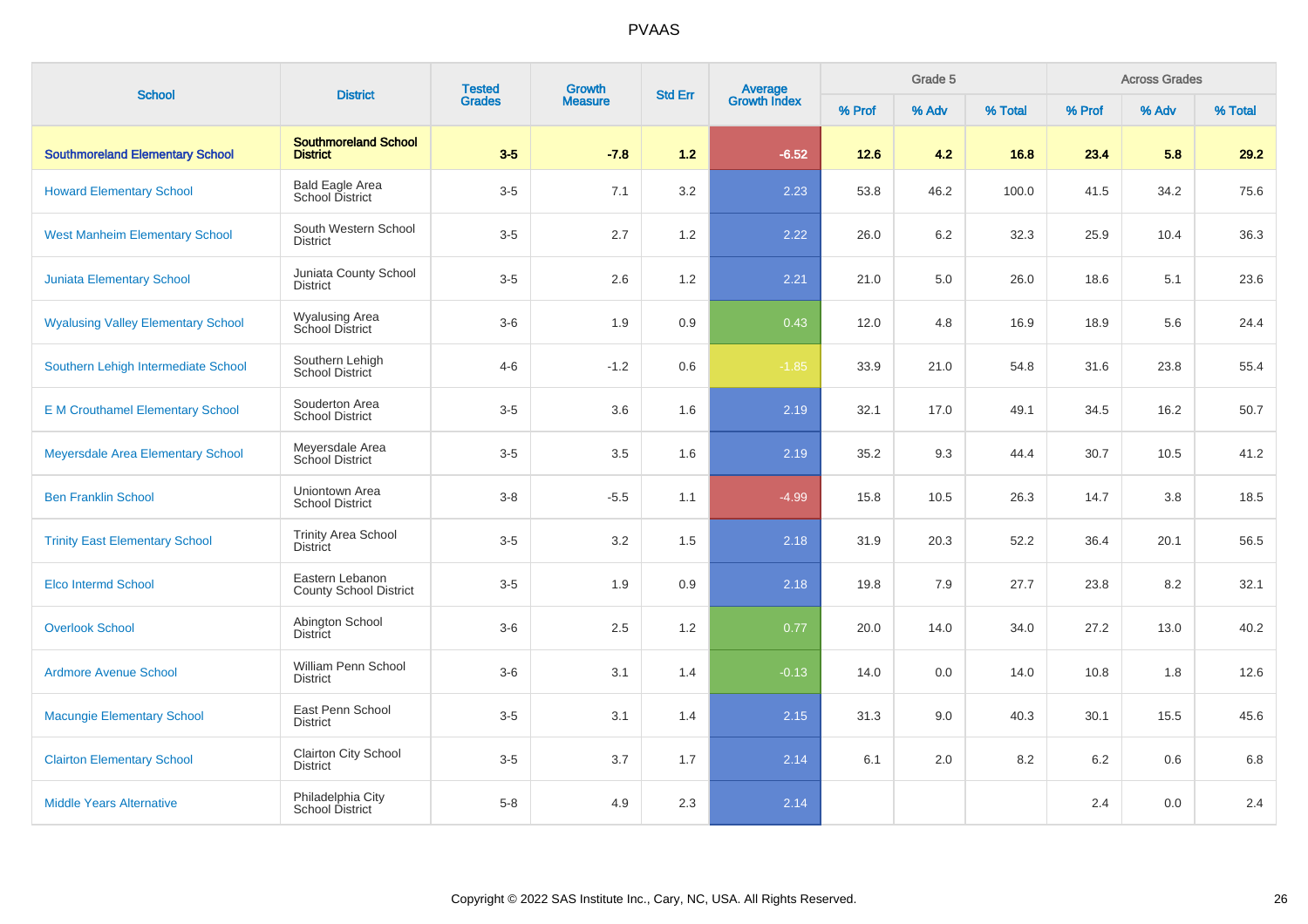| <b>School</b>                              | <b>District</b>                                    | <b>Tested</b> | Growth         | <b>Std Err</b> |                                |        | Grade 5 |         |        | <b>Across Grades</b> |         |
|--------------------------------------------|----------------------------------------------------|---------------|----------------|----------------|--------------------------------|--------|---------|---------|--------|----------------------|---------|
|                                            |                                                    | <b>Grades</b> | <b>Measure</b> |                | <b>Average</b><br>Growth Index | % Prof | % Adv   | % Total | % Prof | % Adv                | % Total |
| <b>Southmoreland Elementary School</b>     | <b>Southmoreland School</b><br><b>District</b>     | $3-5$         | $-7.8$         | $1.2$          | $-6.52$                        | $12.6$ | 4.2     | 16.8    | 23.4   | 5.8                  | 29.2    |
| <b>Galeton Area School</b>                 | Galeton Area School<br><b>District</b>             | $3 - 11$      | 2.7            | 1.3            | $-0.05$                        | 29.2   | 20.8    | 50.0    | 19.4   | 7.0                  | 26.4    |
| <b>Reeceville Elementary School</b>        | Coatesville Area<br><b>School District</b>         | $3-5$         | 4.2            | 2.0            | 2.13                           | 16.2   | 2.7     | 18.9    | 9.4    | 6.2                  | 15.6    |
| <b>Shady Grove Elementary School</b>       | Wissahickon School<br><b>District</b>              | $3-5$         | 2.4            | 1.1            | 2.12                           | 25.2   | 26.2    | 51.4    | 26.5   | 32.5                 | 59.0    |
| <b>Metzgar Elementary School</b>           | Greensburg Salem<br>School District                | $3-5$         | 4.2            | 2.0            | 2.12                           | 38.2   | 17.6    | 55.9    | 30.5   | 13.3                 | 43.8    |
| <b>Manavon Elementary School</b>           | Phoenixville Area<br><b>School District</b>        | $3-5$         | 2.5            | 1.2            | 2.11                           | 45.8   | 14.6    | 60.4    | 35.0   | 19.9                 | 54.9    |
| <b>New Holland Elementary</b>              | Eastern Lancaster<br><b>County School District</b> | $3-6$         | 2.2            | 1.1            | 1.22                           | 32.7   | 10.9    | 43.6    | 29.8   | 8.0                  | 37.8    |
| <b>Howe Elementary School</b>              | Mt Lebanon School<br><b>District</b>               | $3-5$         | 3.5            | 1.6            | 2.10                           | 36.0   | 36.0    | 72.0    | 36.3   | 32.9                 | 69.2    |
| <b>Manheim Elementary School</b>           | South Western School<br><b>District</b>            | $3-5$         | 4.5            | 2.1            | 2.09                           | 17.2   | 17.2    | 34.5    | 25.7   | 15.9                 | 41.6    |
| <b>Barkley Elementary School</b>           | Phoenixville Area<br><b>School District</b>        | $3-5$         | 3.4            | 1.6            | 2.08                           | 26.9   | 11.5    | 38.5    | 24.9   | 11.6                 | 36.4    |
| <b>Independence Charter School</b>         | Independence Charter<br>School                     | $3 - 8$       | 1.4            | 0.7            | $-5.14$                        | 13.7   | 4.1     | 17.8    | 19.7   | 7.2                  | 26.9    |
| <b>Canton Area Elementary School</b>       | Canton Area School<br><b>District</b>              | $3-6$         | 2.3            | 1.1            | $-0.60$                        | 34.6   | 11.5    | 46.2    | 31.6   | 8.9                  | 40.5    |
| <b>West Bradford Elementary School</b>     | Downingtown Area<br><b>School District</b>         | $3-5$         | 2.7            | 1.3            | 2.06                           | 47.6   | 10.7    | 58.3    | 41.6   | 22.7                 | 64.3    |
| <b>Lycoming Valley Intermediate School</b> | Williamsport Area<br><b>School District</b>        | $4 - 6$       | 1.4            | 0.7            | $-1.40$                        | 31.5   | 13.4    | 45.0    | 26.5   | 13.4                 | 39.9    |
| <b>Twin Rivers Elementary School</b>       | Mckeesport Area<br><b>School District</b>          | $3-5$         | 2.6            | 1.3            | 2.06                           | 4.6    | 4.6     | 9.2     | 9.2    | 3.0                  | 12.2    |
| <b>Duquesne Elementary School</b>          | Duquesne City School<br><b>District</b>            | $3-6$         | 1.2            | 1.3            | 0.96                           | 6.0    | 2.0     | 8.0     | 3.5    | 1.7                  | $5.2\,$ |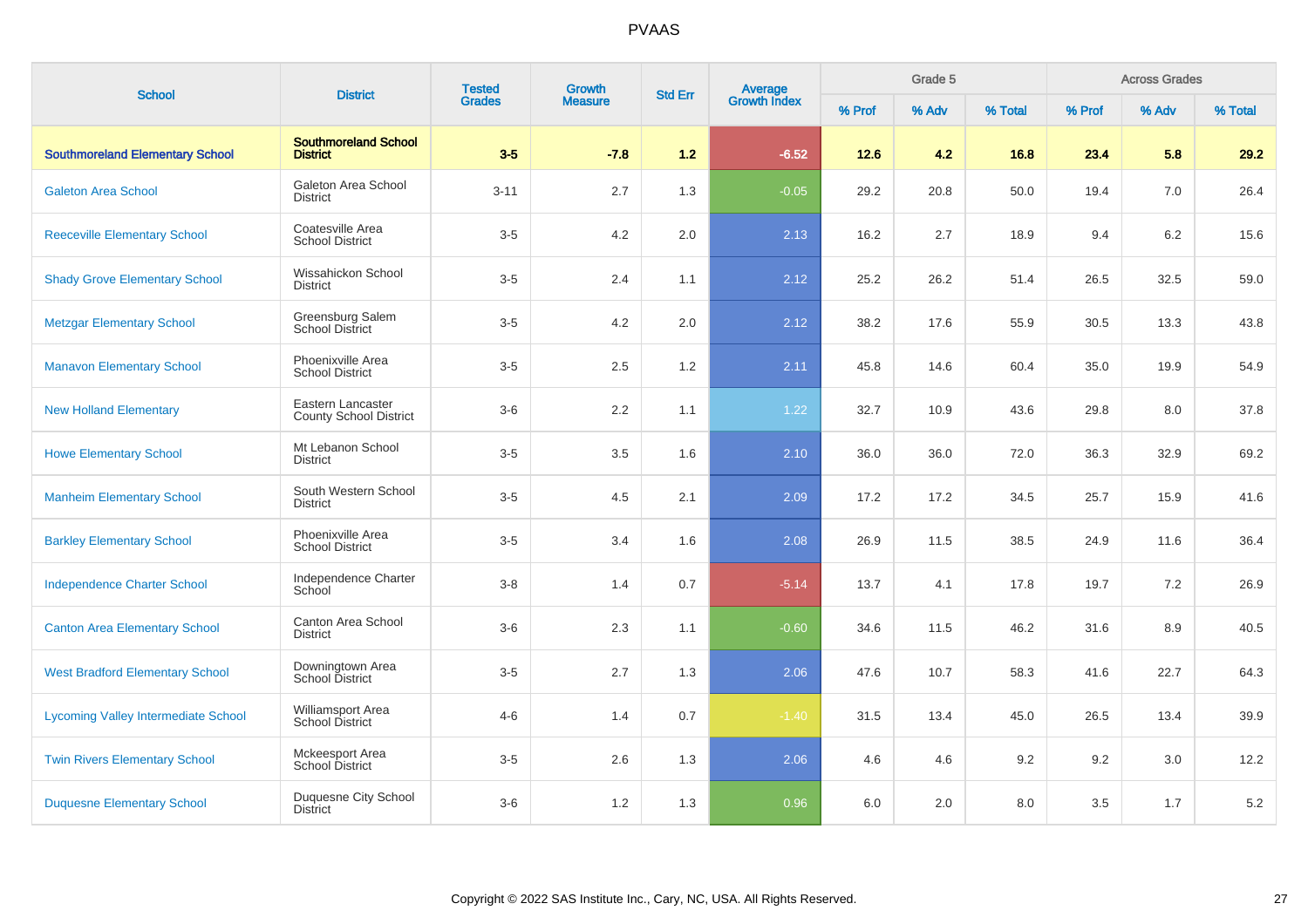| <b>School</b>                                                  | <b>District</b>                                            | <b>Tested</b><br><b>Grades</b> | Growth         | <b>Std Err</b> | Average<br>Growth Index |        | Grade 5 |         |        | <b>Across Grades</b> |         |
|----------------------------------------------------------------|------------------------------------------------------------|--------------------------------|----------------|----------------|-------------------------|--------|---------|---------|--------|----------------------|---------|
|                                                                |                                                            |                                | <b>Measure</b> |                |                         | % Prof | % Adv   | % Total | % Prof | % Adv                | % Total |
| <b>Southmoreland Elementary School</b>                         | <b>Southmoreland School</b><br><b>District</b>             | $3-5$                          | $-7.8$         | 1.2            | $-6.52$                 | $12.6$ | 4.2     | 16.8    | 23.4   | 5.8                  | 29.2    |
| <b>Second District Elementary School</b>                       | <b>Crawford Central</b><br><b>School District</b>          | $3-6$                          | 2.7            | 1.3            | 1.69                    | 17.5   | 7.5     | 25.0    | 15.9   | 4.6                  | 20.5    |
| <b>North Wales Elementary School</b>                           | North Penn School<br><b>District</b>                       | $3-6$                          | 0.2            | 1.3            | 0.14                    | 34.0   | 12.8    | 46.8    | 30.0   | 15.6                 | 45.6    |
| <b>Hamilton Elementary School</b>                              | Carlisle Area School<br><b>District</b>                    | $3-5$                          | 3.6            | 1.8            | 2.04                    | 20.0   | 4.4     | 24.4    | 17.4   | 3.8                  | 21.2    |
| <b>Elmwood Academy</b>                                         | Mechanicsburg Area<br>School District                      | $4 - 5$                        | 1.4            | 0.7            | 2.03                    | 27.0   | 14.7    | 41.8    | 28.6   | 13.7                 | 42.3    |
| <b>Westtown-Thornbury Elementary School</b>                    | West Chester Area<br><b>School District</b>                | $3-5$                          | 3.1            | 1.5            | 2.03                    | 29.5   | 8.2     | 37.7    | 39.5   | 15.9                 | 55.4    |
| <b>Youngsville Elementary School</b>                           | Warren County School<br><b>District</b>                    | $3-5$                          | 3.5            | 1.7            | 2.03                    | 10.9   | 6.5     | 17.4    | 13.5   | 2.7                  | 16.2    |
| <b>Redbank Valley Intermediate School</b>                      | Redbank Valley<br><b>School District</b>                   | $3-5$                          | 2.8            | 1.4            | 2.02                    | 34.3   | 20.0    | 54.3    | 29.2   | 16.8                 | 46.0    |
| <b>Ad Prima Charter School</b>                                 | Ad Prima Charter<br>School                                 | $3 - 8$                        | 1.5            | 0.8            | $-4.74$                 | 8.3    | 0.0     | 8.3     | 10.9   | 0.7                  | 11.6    |
| <b>Chatham Park Elementary School</b>                          | <b>Haverford Township</b><br><b>School District</b>        | $3-5$                          | 2.5            | 1.2            | 1.99                    | 36.0   | 36.0    | 71.9    | 36.3   | 37.3                 | 73.7    |
| <b>Mckee Elementary School</b>                                 | <b>West Allegheny</b><br>School District                   | $3-5$                          | 2.5            | 1.3            | 1.95                    | 29.4   | 27.1    | 56.5    | 36.1   | 29.5                 | 65.6    |
| <b>Juniata Gap Elementary School</b>                           | Altoona Area School<br><b>District</b>                     | $3-5$                          | 2.8            | 1.5            | 1.94                    | 25.0   | 17.2    | 42.2    | 28.9   | 12.4                 | 41.2    |
| <b>Easton Arts Academy Elementary</b><br><b>Charter School</b> | Easton Arts Academy<br><b>Elementary Charter</b><br>School | $3-5$                          | 4.8            | 2.4            | 1.94                    | 4.2    | 16.7    | 20.8    | 12.6   | 3.9                  | 16.5    |
| <b>Freire Charter School</b>                                   | Freire Charter School                                      | $5 - 11$                       | 1.2            | 0.6            | $-3.49$                 | 0.0    | 0.0     | 0.0     | 3.3    | 0.0                  | 3.3     |
| Roy A. Hunt Elementary School                                  | New Kensington-<br>Arnold School District                  | $3-6$                          | 1.6            | 0.8            | $-3.82$                 | 9.2    | 0.9     | 10.1    | 14.8   | 3.5                  | 18.3    |
| <b>Park Forest Elementary School</b>                           | State College Area<br><b>School District</b>               | $3-5$                          | 3.0            | 1.6            | 1.92                    | 39.7   | 20.7    | 60.3    | 35.3   | 26.6                 | 61.8    |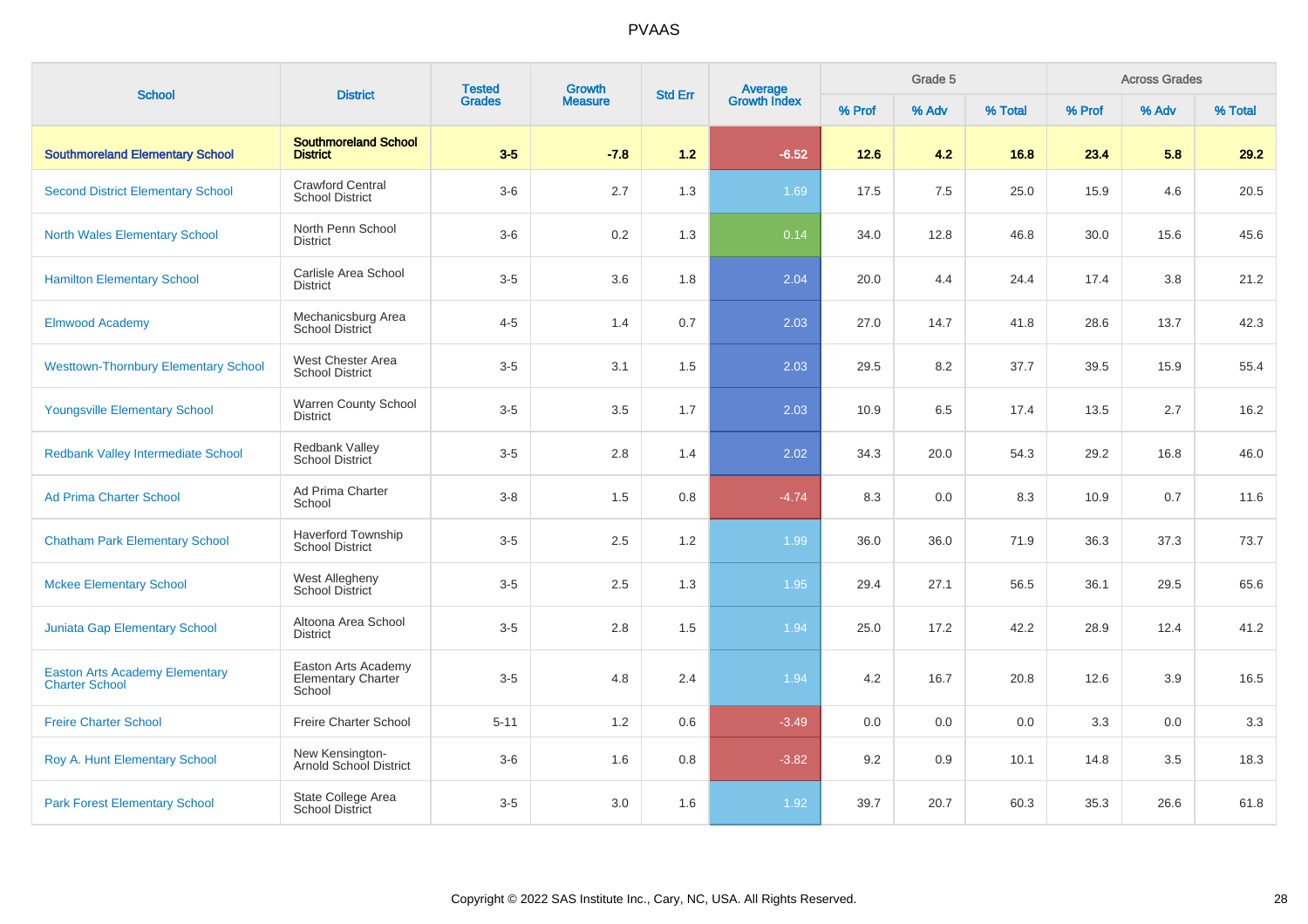| <b>School</b>                          | <b>District</b>                                  | <b>Tested</b><br><b>Grades</b> | <b>Growth</b>  | <b>Std Err</b>   |                                |        | Grade 5 |         |         | <b>Across Grades</b> |         |
|----------------------------------------|--------------------------------------------------|--------------------------------|----------------|------------------|--------------------------------|--------|---------|---------|---------|----------------------|---------|
|                                        |                                                  |                                | <b>Measure</b> |                  | <b>Average</b><br>Growth Index | % Prof | % Adv   | % Total | % Prof  | % Adv                | % Total |
| <b>Southmoreland Elementary School</b> | <b>Southmoreland School</b><br><b>District</b>   | $3-5$                          | $-7.8$         | 1.2              | $-6.52$                        | 12.6   | 4.2     | 16.8    | 23.4    | 5.8                  | 29.2    |
| Wilmington Area Middle School          | Wilmington Area<br><b>School District</b>        | $5 - 8$                        | $-0.8$         | 0.8              | $-0.99$                        | 36.8   | 10.5    | 47.4    | 22.6    | 4.8                  | 27.4    |
| <b>Benner Elementary School</b>        | <b>Bellefonte Area</b><br><b>School District</b> | $3-5$                          | 3.9            | 2.0              | 1.92                           | 32.4   | 23.5    | 55.9    | 37.8    | 21.1                 | 58.9    |
| Catasauqua Middle School               | Catasauqua Area<br><b>School District</b>        | $5 - 8$                        | 1.2            | 0.6              | $-0.41$                        | 12.2   | 5.6     | 17.8    | 13.0    | 4.5                  | 17.5    |
| <b>Glen Acres Elementary School</b>    | West Chester Area<br><b>School District</b>      | $3-5$                          | 2.9            | 1.5              | 1.90                           | 38.3   | 10.0    | 48.3    | 39.2    | 22.6                 | 61.9    |
| <b>Pleasantville Elementary School</b> | <b>Titusville Area School</b><br><b>District</b> | $3-5$                          | 3.6            | 1.9              | 1.90                           | 29.3   | 14.6    | 43.9    | 33.6    | 13.6                 | 47.3    |
| <b>Mary C Howse Elementary School</b>  | West Chester Area<br><b>School District</b>      | $3-5$                          | 3.0            | 1.6              | 1.89                           | 30.4   | 33.9    | 64.3    | 31.9    | 31.3                 | 63.2    |
| <b>Kulp Elementary School</b>          | North Penn School<br><b>District</b>             | $3-6$                          | 1.9            | 1.0              | 1.41                           | 29.4   | 16.2    | 45.6    | 25.6    | 12.2                 | 37.8    |
| <b>Sandycreek Elementary School</b>    | Franklin Area School<br><b>District</b>          | $3-6$                          | 1.4            | 1.3              | 1.10                           | 25.6   | 12.8    | 38.5    | 27.4    | 8.4                  | 35.8    |
| Pfeiffer-Burleigh School               | Erie City School<br><b>District</b>              | $3-5$                          | 2.6            | 1.4              | 1.87                           | 1.4    | 1.4     | 2.8     | $6.0\,$ | 1.0                  | 7.0     |
| Lehman-Jackson Elementary School       | Lake-Lehman School<br><b>District</b>            | $3-6$                          | 2.3            | 1.2              | $-0.84$                        | 39.5   | 14.0    | 53.5    | 32.4    | 9.9                  | 42.3    |
| <b>Salladasburg Elementary School</b>  | Jersey Shore Area<br>School District             | $3-5$                          | 4.1            | $2.2\phantom{0}$ | 1.87                           | 27.6   | 27.6    | 55.2    | 37.0    | 22.8                 | 59.8    |
| Midland Elementary/Middle School       | Midland Borough<br>School District               | $3-8$                          | 2.3            | 1.2              | $-0.52$                        | 10.3   | 6.9     | 17.2    | 15.7    | 2.9                  | 18.6    |
| <b>Russell Byers Charter School</b>    | Russell Byers Charter<br>School                  | $3 - 8$                        | 1.5            | 0.8              | $-0.79$                        | 3.6    | 0.0     | 3.6     | 3.2     | 1.9                  | $5.2\,$ |
| <b>Sto-Rox Upper Elementary School</b> | Sto-Rox School<br><b>District</b>                | $4 - 6$                        | 1.7            | 0.9              | 0.56                           | 4.4    | 1.1     | 5.5     | $2.8\,$ | 0.8                  | 3.6     |
| <b>Foster Elementary School</b>        | Mt Lebanon School<br><b>District</b>             | $3-5$                          | 3.6            | 2.0              | 1.82                           | 40.0   | 34.3    | 74.3    | 44.4    | 35.4                 | 79.8    |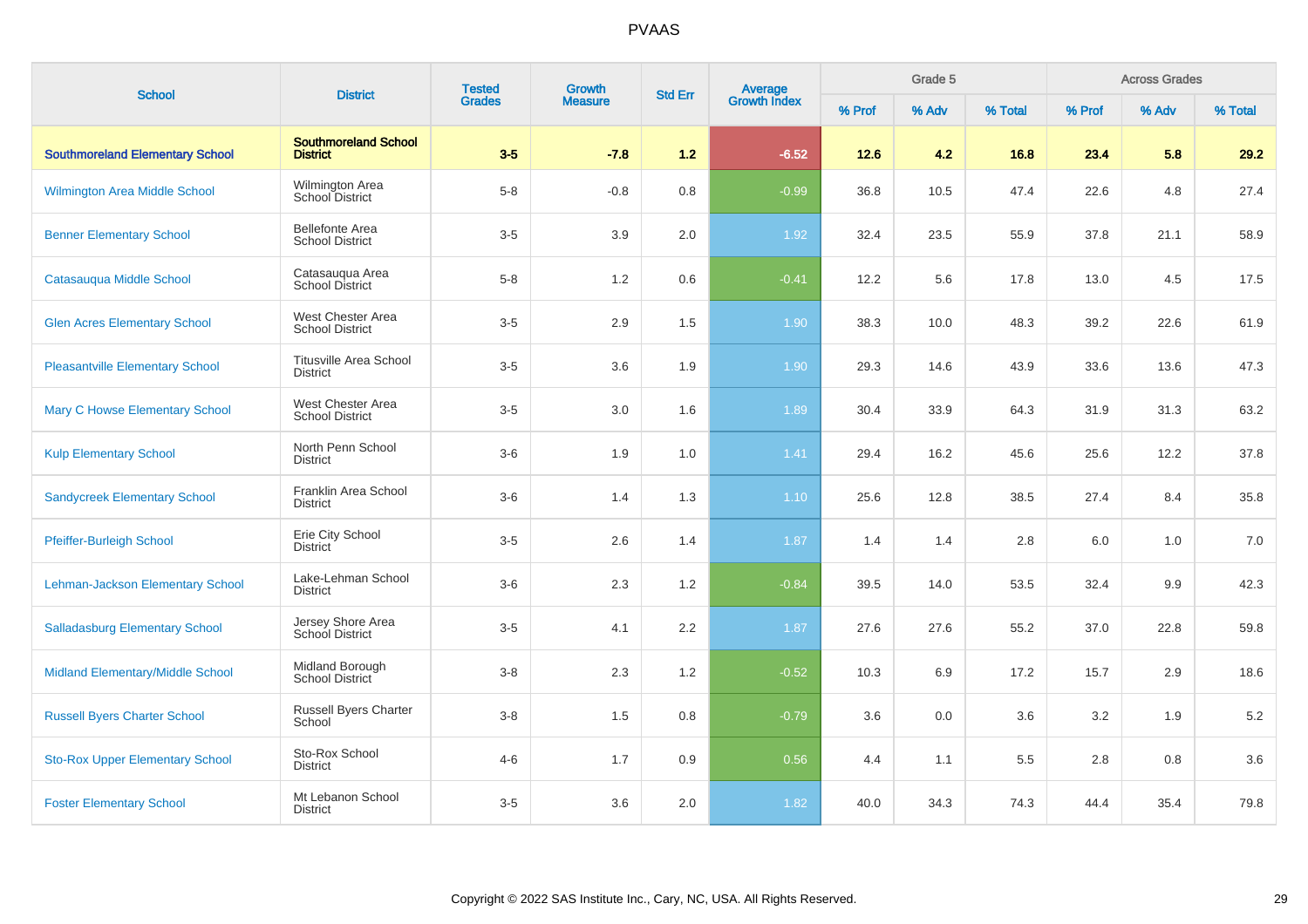| <b>School</b>                                             | <b>District</b>                                | <b>Tested</b> | Growth         | <b>Std Err</b> |                                |        | Grade 5 |         |        | <b>Across Grades</b> |         |
|-----------------------------------------------------------|------------------------------------------------|---------------|----------------|----------------|--------------------------------|--------|---------|---------|--------|----------------------|---------|
|                                                           |                                                | <b>Grades</b> | <b>Measure</b> |                | <b>Average</b><br>Growth Index | % Prof | % Adv   | % Total | % Prof | % Adv                | % Total |
| <b>Southmoreland Elementary School</b>                    | <b>Southmoreland School</b><br><b>District</b> | $3-5$         | $-7.8$         | $1.2$          | $-6.52$                        | $12.6$ | 4.2     | 16.8    | 23.4   | 5.8                  | 29.2    |
| <b>Leola Elementary School</b>                            | Conestoga Valley<br><b>School District</b>     | $3-6$         | 1.7            | 1.2            | 1.43                           | 11.9   | 4.8     | 16.7    | 16.4   | 6.6                  | 23.0    |
| <b>Mount Rock Elementary School</b>                       | <b>Big Spring School</b><br><b>District</b>    | $3-5$         | 2.8            | 1.6            | 1.81                           | 28.6   | 17.9    | 46.4    | 32.5   | 20.1                 | 52.6    |
| <b>Blue Mountain Elementary Cressona</b><br><b>School</b> | <b>Blue Mountain School</b><br><b>District</b> | $3-5$         | 2.5            | 1.4            | 1.81                           | 41.7   | 23.6    | 65.3    | 41.8   | 18.8                 | 60.6    |
| <b>Middleburg Elementary School</b>                       | Midd-West School<br>District                   | $3-5$         | 2.6            | 1.5            | 1.79                           | 31.2   | 10.9    | 42.2    | 26.9   | 8.1                  | 35.0    |
| <b>Gilbertsville Elementary School</b>                    | <b>Boyertown Area</b><br>School District       | $3-5$         | 2.5            | 1.4            | 1.78                           | 28.4   | 14.9    | 43.3    | 32.2   | 10.1                 | 42.3    |
| <b>Tamaqua Elementary School</b>                          | Tamaqua Area School<br>District                | $3-5$         | 2.6            | 1.4            | 1.78                           | 27.5   | 8.7     | 36.2    | 29.5   | 6.3                  | 35.8    |
| <b>Paxtonia Elementary School</b>                         | Central Dauphin<br><b>School District</b>      | $3-5$         | 2.2            | 1.2            | 1.77                           | 29.3   | 20.2    | 49.5    | 30.7   | 16.3                 | 47.0    |
| <b>Childs George W School</b>                             | Philadelphia City<br>School District           | $3 - 8$       | 3.1            | 1.8            | 0.25                           | 0.0    | 0.0     | 0.0     | 8.8    | 2.6                  | 11.5    |
| <b>Easterly Parkway Elementary School</b>                 | State College Area<br><b>School District</b>   | $3-5$         | 4.7            | 2.7            | 1.76                           | 27.3   | 45.4    | 72.7    | 29.6   | 33.0                 | 62.5    |
| <b>Caln Elementary School</b>                             | Coatesville Area<br><b>School District</b>     | $3-5$         | 3.0            | 1.7            | 1.76                           | 13.0   | 11.1    | 24.1    | 10.5   | 8.3                  | 18.8    |
| <b>East Fallowfield Elementary School</b>                 | Coatesville Area<br><b>School District</b>     | $3-5$         | 3.0            | 1.7            | 1.75                           | 24.0   | 8.0     | 32.0    | 18.5   | 6.2                  | 24.7    |
| <b>Greenville Elementary School</b>                       | Greenville Area<br><b>School District</b>      | $3-6$         | 0.8            | 0.9            | 0.84                           | 34.4   | 4.4     | 38.9    | 29.3   | 6.0                  | 35.3    |
| <b>Lawton Henry W School</b>                              | Philadelphia City<br>School District           | $3-5$         | 5.5            | 3.2            | 1.74                           | 19.0   | 0.0     | 19.0    | 12.1   | 0.0                  | 12.1    |
| <b>Chicora Elementary School</b>                          | Karns City Area<br>School District             | $3-6$         | 1.9            | 1.1            | 1.49                           | 24.6   | 4.9     | 29.5    | 26.1   | 1.8                  | 27.9    |
| <b>Hosack Elementary School</b>                           | North Allegheny<br>School District             | $3-5$         | 3.0            | 1.7            | 1.74                           | 27.1   | 39.6    | 66.7    | 29.6   | 38.5                 | 68.0    |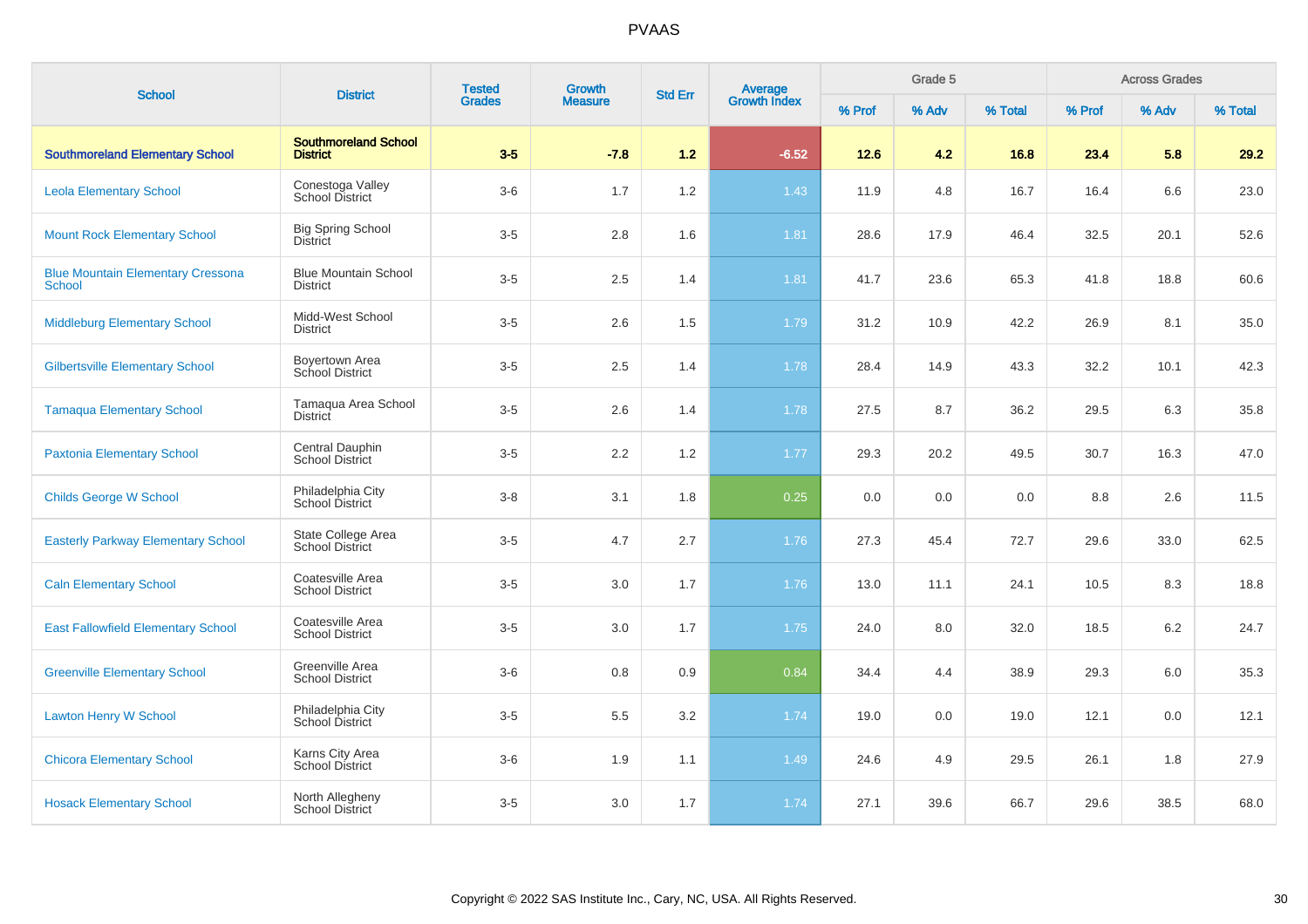| <b>School</b>                                    | <b>District</b>                                     | <b>Tested</b> | <b>Growth</b>  | <b>Std Err</b> | Average<br>Growth Index |        | Grade 5 |         |        | <b>Across Grades</b> |         |
|--------------------------------------------------|-----------------------------------------------------|---------------|----------------|----------------|-------------------------|--------|---------|---------|--------|----------------------|---------|
|                                                  |                                                     | <b>Grades</b> | <b>Measure</b> |                |                         | % Prof | % Adv   | % Total | % Prof | % Adv                | % Total |
| <b>Southmoreland Elementary School</b>           | <b>Southmoreland School</b><br><b>District</b>      | $3-5$         | $-7.8$         | 1.2            | $-6.52$                 | 12.6   | 4.2     | 16.8    | 23.4   | 5.8                  | 29.2    |
| <b>Bellaire Elementary School</b>                | Carlisle Area School<br><b>District</b>             | $3-5$         | 2.8            | 1.6            | 1.74                    | 15.8   | 8.8     | 24.6    | 19.6   | 6.1                  | 25.7    |
| <b>Stony Creek Elementary School</b>             | Wissahickon School<br><b>District</b>               | $3-5$         | 2.3            | 1.4            | 1.73                    | 35.5   | 34.2    | 69.7    | 32.6   | 46.3                 | 78.8    |
| <b>Waynesburg Central Elementary School</b>      | <b>Central Greene</b><br><b>School District</b>     | $3-6$         | $-2.3$         | 0.8            | $-2.79$                 | 16.8   | 3.0     | 19.8    | 17.4   | 3.9                  | 21.2    |
| <b>Dallastown Area Intermediate School</b>       | Dallastown Area<br><b>School District</b>           | $4 - 6$       | 0.8            | 0.4            | $-1.21$                 | 25.9   | 13.1    | 39.0    | 29.8   | 14.7                 | 44.4    |
| <b>Horace Mann Elementary School</b>             | Indiana Area School<br><b>District</b>              | $4 - 5$       | 2.1            | 1.2            | 1.70                    | 31.1   | 24.4    | 55.6    | 30.4   | 26.9                 | 57.3    |
| <b>Mastery Charter School - Thomas</b><br>Campus | <b>Mastery Charter</b><br>School - Thomas<br>Campus | $3 - 10$      | 1.5            | 0.9            | $-1.26$                 | 10.8   | 0.0     | 10.8    | 8.6    | 0.8                  | 9.4     |
| <b>Grace S Beck School</b>                       | Shikellamy School<br><b>District</b>                | $3-5$         | 3.2            | 1.9            | 1.69                    | 16.7   | 5.6     | 22.2    | 22.0   | 4.6                  | 26.6    |
| <b>Oak Flat Elementary School</b>                | <b>Big Spring School</b><br><b>District</b>         | $3-5$         | 3.0            | 1.8            | 1.68                    | 34.8   | 13.0    | 47.8    | 40.5   | 20.6                 | 61.1    |
| <b>General Wayne Elementary School</b>           | <b>Great Valley School</b><br><b>District</b>       | $3-5$         | 2.4            | 1.5            | 1.67                    | 31.9   | 23.2    | 55.1    | 35.0   | 26.2                 | 61.2    |
| <b>Uwchlan Hills Elementary School</b>           | Downingtown Area<br>School District                 | $3-5$         | 2.5            | 1.5            | 1.66                    | 49.2   | 32.8    | 82.0    | 43.7   | 35.0                 | 78.6    |
| <b>Walnut Street Elementary School</b>           | William Penn School<br><b>District</b>              | $3-6$         | 3.3            | 2.0            | 0.56                    | 6.7    | 0.0     | 6.7     | 7.3    | 0.0                  | 7.3     |
| <b>Hartwood Elementary School</b>                | Fox Chapel Area<br>School District                  | $3-5$         | 2.6            | 1.6            | 1.65                    | 33.9   | 50.8    | 84.8    | 28.7   | 51.9                 | 80.7    |
| <b>East Bradford Elementary School</b>           | West Chester Area<br><b>School District</b>         | $3-5$         | 3.0            | 1.8            | 1.65                    | 32.5   | 17.5    | 50.0    | 33.8   | 30.3                 | 64.1    |
| <b>Universal Creighton Charter School</b>        | Universal Creighton<br>Charter School               | $3-8$         | 1.1            | 0.7            | $-0.80$                 | 11.9   | 1.2     | 13.1    | 8.6    | 4.4                  | 13.1    |
| Jeannette Mckee Elementary School                | Jeannette City School<br><b>District</b>            | $3-6$         | 1.8            | 1.1            | $-1.37$                 | 12.5   | 0.0     | 12.5    | 17.1   | 3.3                  | 20.4    |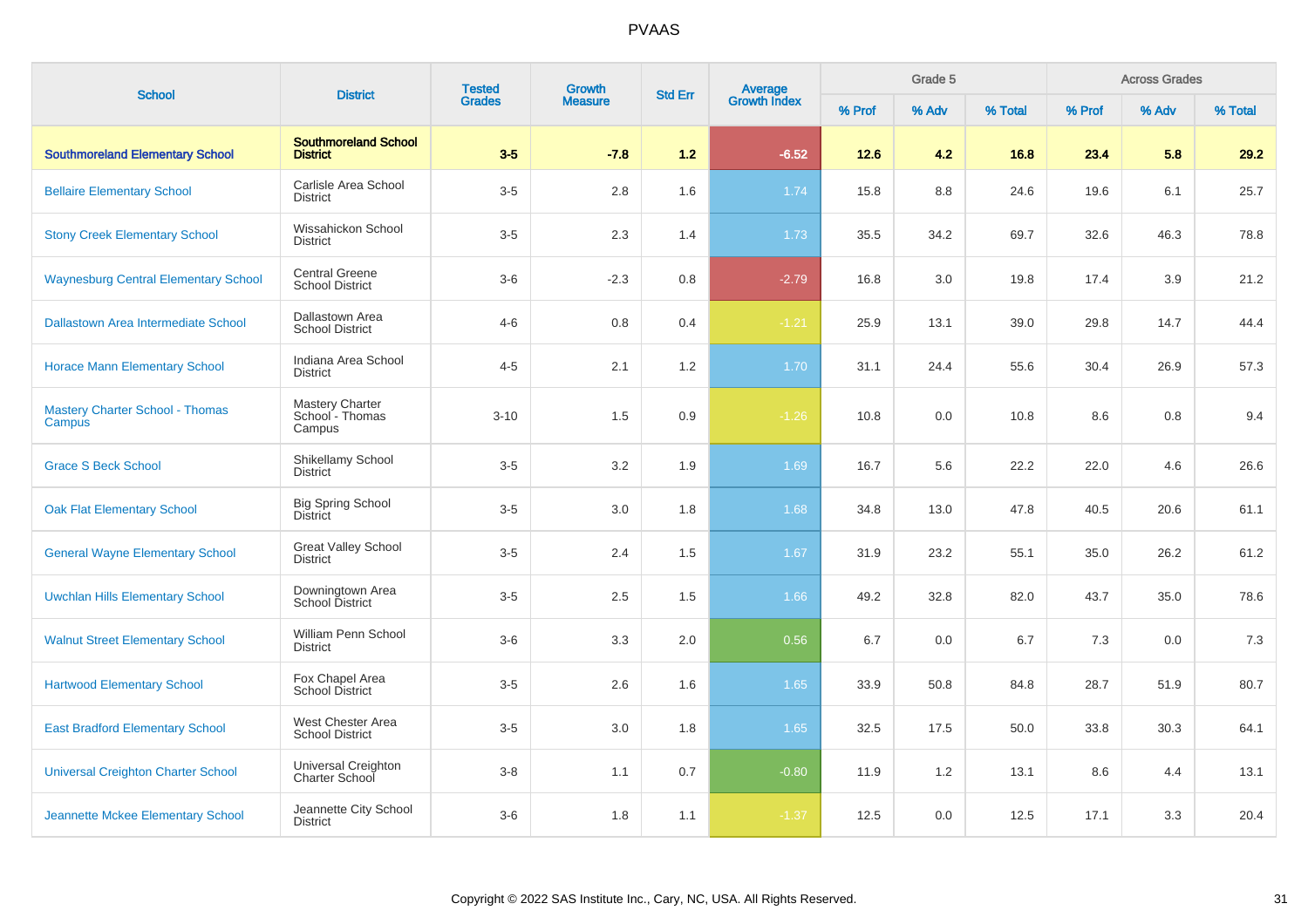| <b>School</b>                                      | <b>District</b>                                            | <b>Tested</b> | Growth         | <b>Std Err</b> |                                |        | Grade 5 |         |        | <b>Across Grades</b> |         |
|----------------------------------------------------|------------------------------------------------------------|---------------|----------------|----------------|--------------------------------|--------|---------|---------|--------|----------------------|---------|
|                                                    |                                                            | <b>Grades</b> | <b>Measure</b> |                | <b>Average</b><br>Growth Index | % Prof | % Adv   | % Total | % Prof | % Adv                | % Total |
| <b>Southmoreland Elementary School</b>             | <b>Southmoreland School</b><br><b>District</b>             | $3-5$         | $-7.8$         | 1.2            | $-6.52$                        | 12.6   | 4.2     | 16.8    | 23.4   | 5.8                  | 29.2    |
| <b>Carl G Renn Elementary School</b>               | East Lycoming School<br><b>District</b>                    | $3-6$         | 1.8            | 1.5            | 1.21                           | 41.7   | 19.4    | 61.1    | 37.5   | 17.9                 | 55.4    |
| Mt Holly Springs Elementary School                 | Carlisle Area School<br><b>District</b>                    | $3-5$         | 3.9            | 2.4            | 1.60                           | 26.1   | 0.0     | 26.1    | 16.0   | 1.2                  | 17.3    |
| <b>Sugartown Elementary School</b>                 | <b>Great Valley School</b><br><b>District</b>              | $3-5$         | $2.2\,$        | 1.3            | 1.60                           | 26.5   | 16.9    | 43.4    | 26.8   | 17.2                 | 43.9    |
| <b>North Side Elementary School</b>                | Central Dauphin<br><b>School District</b>                  | $3-5$         | 1.9            | 1.2            | 1.60                           | 24.5   | 14.7    | 39.2    | 30.8   | 11.4                 | 42.2    |
| <b>Brownsville Area Elementary School</b>          | <b>Brownsville Area</b><br><b>School District</b>          | $3-5$         | 2.3            | 1.4            | 1.60                           | 17.3   | 4.0     | 21.3    | 14.4   | 1.8                  | 16.2    |
| <b>Mcintyre Elementary School</b>                  | North Hills School<br><b>District</b>                      | $3-5$         | $2.2\,$        | 1.4            | 1.59                           | 28.0   | 14.6    | 42.7    | 29.8   | 21.6                 | 51.5    |
| <b>Clark Elementary School</b>                     | Harbor Creek School<br><b>District</b>                     | $3-6$         | 1.9            | 1.2            | 1.25                           | 33.3   | 33.3    | 66.7    | 40.7   | 18.0                 | 58.7    |
| <b>Shanksville-Stonycreek Elementary</b><br>School | Shanksville-<br>Stonycreek School<br><b>District</b>       | $3-5$         | 4.9            | 3.1            | 1.58                           | 28.6   | 0.0     | 28.6    | 30.4   | 0.0                  | 30.4    |
| <b>Dutch Ridge Elementary School</b>               | Beaver Area School<br><b>District</b>                      | $3-6$         | 1.2            | 0.7            | 0.21                           | 36.2   | 23.8    | 60.0    | 33.6   | 33.0                 | 66.6    |
| <b>Hillcrest Intermediate School</b>               | Norwin School District                                     | $5-6$         | 0.7            | 0.4            | $-1.67$                        | 31.7   | 25.2    | 56.9    | 34.6   | 22.9                 | 57.5    |
| <b>Weisenberg Elementary School</b>                | Northwestern Lehigh<br><b>School District</b>              | $3-5$         | 2.2            | 1.4            | 1.54                           | 32.3   | 9.2     | 41.5    | 35.0   | 7.5                  | 42.5    |
| <b>Carnegie Elementary School</b>                  | Carlynton School<br><b>District</b>                        | $3-6$         | 0.9            | 1.2            | 0.78                           | 11.3   | 13.2    | 24.5    | 24.1   | 6.8                  | 30.9    |
| South Fayette Intermediate School                  | South Fayette<br><b>Township School</b><br><b>District</b> | $3-5$         | 1.1            | 0.7            | 1.52                           | 37.5   | 23.5    | 61.0    | 35.3   | 35.5                 | 70.8    |
| Mastery Charter School John Wister<br>Elementary   | <b>Mastery Charter</b><br>School John Wister<br>Elementary | $3-5$         | 3.9            | 2.6            | 1.52                           | 5.0    | 0.0     | 5.0     | 2.9    | 0.0                  | 2.9     |
| Larry J. Macaluso Elementary School                | Red Lion Area School<br><b>District</b>                    | $3-6$         | 1.5            | 1.0            | 1.22                           | 31.1   | 6.8     | 37.8    | 31.9   | 7.0                  | 38.9    |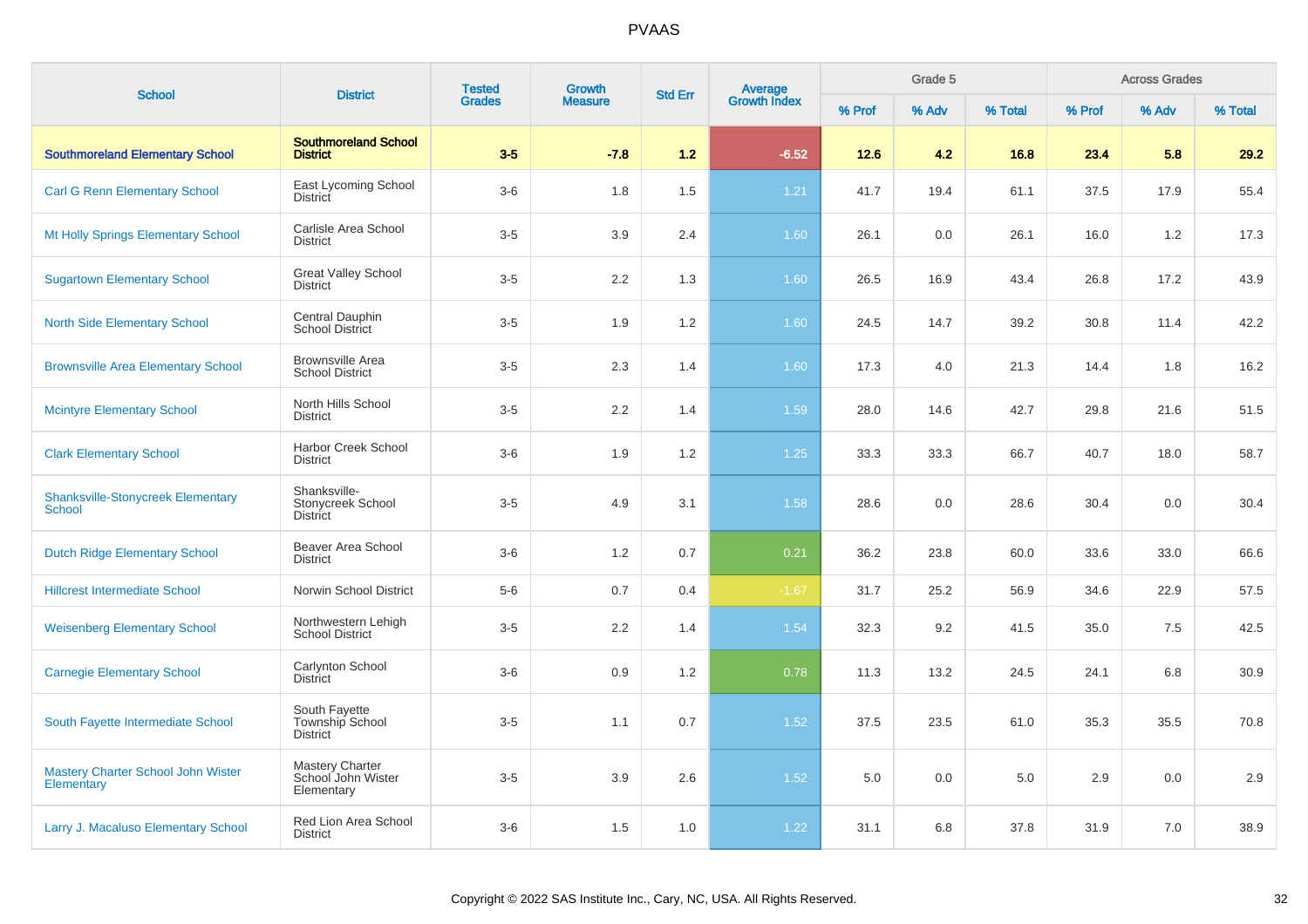| <b>School</b>                                         | <b>District</b>                                    | <b>Tested</b> | Growth         | <b>Std Err</b> | Average<br>Growth Index |        | Grade 5 |         |        | <b>Across Grades</b> |         |
|-------------------------------------------------------|----------------------------------------------------|---------------|----------------|----------------|-------------------------|--------|---------|---------|--------|----------------------|---------|
|                                                       |                                                    | <b>Grades</b> | <b>Measure</b> |                |                         | % Prof | % Adv   | % Total | % Prof | % Adv                | % Total |
| <b>Southmoreland Elementary School</b>                | <b>Southmoreland School</b><br><b>District</b>     | $3-5$         | $-7.8$         | $1.2$          | $-6.52$                 | 12.6   | 4.2     | 16.8    | 23.4   | 5.8                  | 29.2    |
| <b>Montgomery Elementary School</b>                   | <b>Tuscarora School</b><br><b>District</b>         | $3-5$         | 2.6            | 1.8            | 1.49                    | 20.0   | 11.1    | 31.1    | 25.6   | 8.6                  | 34.2    |
| <b>Shaull Elementary School</b>                       | <b>Cumberland Valley</b><br><b>School District</b> | $3-5$         | 2.1            | 1.4            | 1.49                    | 38.4   | 39.7    | 78.1    | 32.2   | 42.6                 | 74.8    |
| <b>Dunmore Elementary Center</b>                      | Dunmore School<br><b>District</b>                  | $3-6$         | $-0.4$         | 0.9            | $-0.43$                 | 26.4   | 9.7     | 36.1    | 23.3   | 8.1                  | 31.4    |
| <b>Disston Hamilton School</b>                        | Philadelphia City<br>School District               | $3 - 8$       | 4.6            | 3.1            | 1.49                    |        |         |         | 0.0    | 0.0                  | 0.0     |
| Octorara Intermediate School                          | Octorara Area School<br><b>District</b>            | $5-6$         | 1.1            | 0.8            | 1.37                    | 25.7   | 6.7     | 32.4    | 21.4   | 5.4                  | 26.8    |
| <b>Taggart John H School</b>                          | Philadelphia City<br>School District               | $3 - 8$       | 2.6            | 2.0            | 1.32                    | 0.0    | 0.0     | 0.0     | 5.0    | 1.0                  | 6.1     |
| <b>Rhodes E Washington School</b>                     | Philadelphia City<br>School District               | $3 - 8$       | 2.5            | 1.7            | 1.45                    |        |         |         | 0.0    | 0.0                  | $0.0\,$ |
| <b>Juniata Valley Elementary School</b>               | Juniata Valley School<br><b>District</b>           | $3-5$         | 2.6            | 1.8            | 1.45                    | 23.3   | 4.6     | 27.9    | 25.4   | 6.5                  | 31.9    |
| <b>Vision Academy Charter School</b>                  | Vision Academy<br>Charter School                   | $3 - 8$       | 1.7            | 1.1            | $-0.80$                 | 11.1   | 0.0     | 11.1    | 6.4    | 1.6                  | 8.0     |
| <b>Portage Area Elementary School</b>                 | Portage Area School<br><b>District</b>             | $3-6$         | 1.8            | 1.2            | $-0.00$                 | 28.6   | 7.1     | 35.7    | 34.3   | 15.2                 | 49.5    |
| Young Scholars Of Central PA Charter<br><b>School</b> | Young Scholars Of<br>Central PA Charter<br>School  | $3 - 8$       | 1.7            | 1.2            | $-0.29$                 | 31.8   | 9.1     | 40.9    | 21.7   | 11.1                 | 32.8    |
| <b>St Thomas Elementary School</b>                    | Tuscarora School<br><b>District</b>                | $3-5$         | 2.1            | 1.5            | 1.42                    | 19.0   | 3.2     | 22.2    | 16.0   | 2.5                  | 18.5    |
| <b>Marshall Academy</b>                               | Harrisburg City School<br><b>District</b>          | $5 - 8$       | 2.4            | 1.7            | 1.42                    |        |         |         | 0.0    | 0.0                  | 0.0     |
| <b>Morton Thomas G School</b>                         | Philadelphia City<br><b>School District</b>        | $3-5$         | 4.0            | 2.8            | 1.42                    | 0.0    | 0.0     | 0.0     | 2.0    | 0.0                  | 2.0     |
| <b>Southern Middle School</b>                         | Reading School<br><b>District</b>                  | $5 - 8$       | 1.1            | 0.8            | 0.16                    | 5.5    | 1.4     | 6.8     | 2.1    | 0.8                  | $2.9\,$ |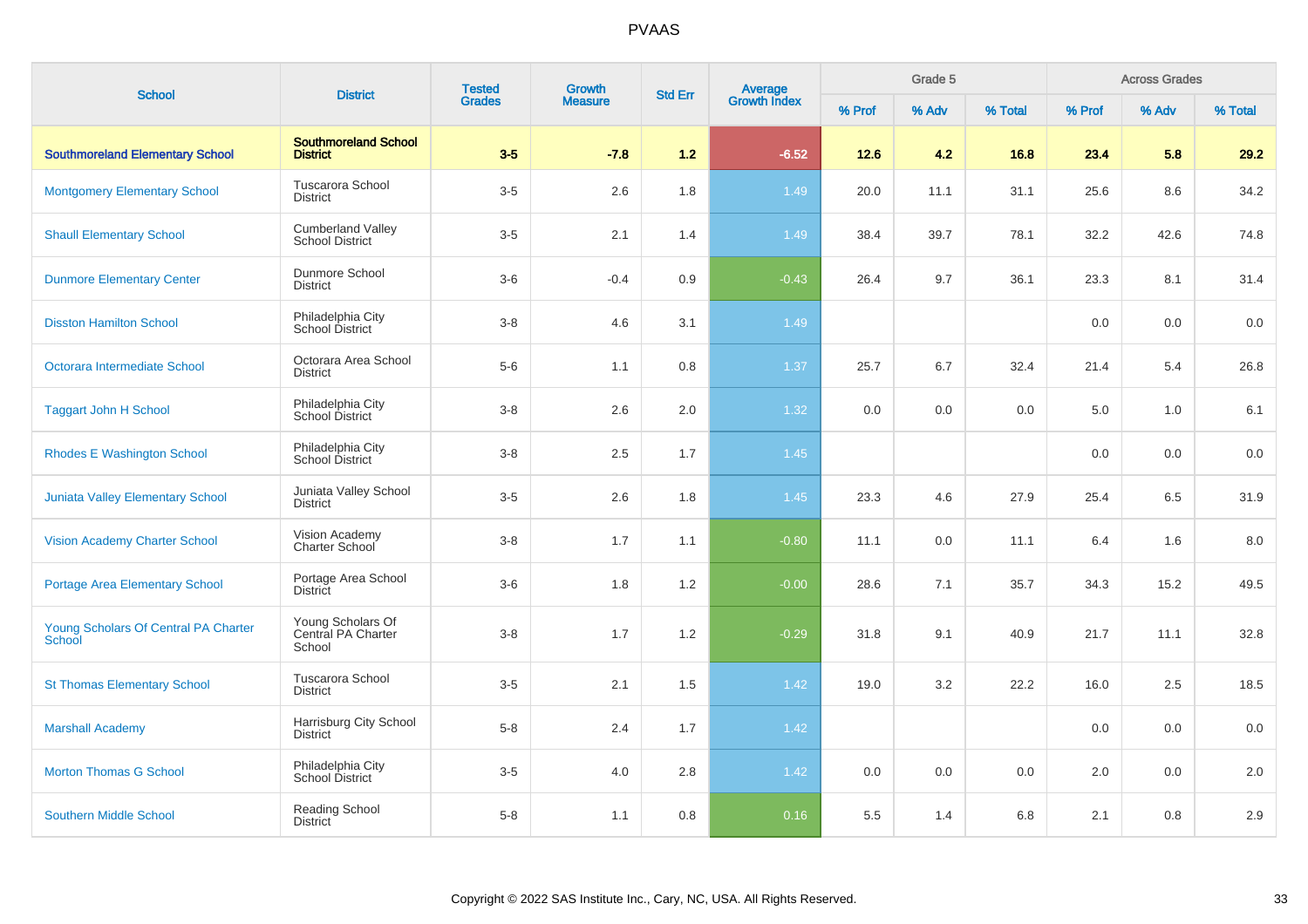| <b>School</b>                                      | <b>District</b>                                        | <b>Tested</b> | <b>Growth</b><br><b>Measure</b> | <b>Std Err</b> |                                |        | Grade 5 |         |        | <b>Across Grades</b> |         |
|----------------------------------------------------|--------------------------------------------------------|---------------|---------------------------------|----------------|--------------------------------|--------|---------|---------|--------|----------------------|---------|
|                                                    |                                                        | <b>Grades</b> |                                 |                | <b>Average</b><br>Growth Index | % Prof | % Adv   | % Total | % Prof | % Adv                | % Total |
| <b>Southmoreland Elementary School</b>             | <b>Southmoreland School</b><br><b>District</b>         | $3-5$         | $-7.8$                          | 1.2            | $-6.52$                        | 12.6   | 4.2     | 16.8    | 23.4   | 5.8                  | 29.2    |
| Northwestern Lehigh Elementary School              | Northwestern Lehigh<br><b>School District</b>          | $3-5$         | 2.1                             | 1.5            | 1.41                           | 19.4   | 12.9    | 32.3    | 22.1   | 12.7                 | 34.8    |
| <b>Colonial Elementary School</b>                  | <b>Colonial School</b><br><b>District</b>              | $4 - 5$       | 0.9                             | 0.7            | 1.40                           | 32.7   | 27.3    | 60.0    | 33.4   | 24.5                 | 57.8    |
| <b>Poff Elementary School</b>                      | Hampton Township<br>School District                    | $3-5$         | 2.3                             | 1.7            | 1.40                           | 36.7   | 40.8    | 77.6    | 32.7   | 44.4                 | 77.1    |
| <b>Big Beaver Elementary School</b>                | <b>Big Beaver Falls Area</b><br><b>School District</b> | $3-5$         | 2.3                             | 1.6            | 1.40                           | 28.6   | 0.0     | 28.6    | 30.7   | 0.7                  | 31.4    |
| <b>Union Memorial Elementary School</b>            | Union Area School<br><b>District</b>                   | $3-5$         | 2.6                             | 1.9            | 1.39                           | 41.0   | 12.8    | 53.8    | 35.0   | 12.4                 | 47.4    |
| <b>Southwark School</b>                            | Philadelphia City<br>School District                   | $3 - 8$       | 1.7                             | 1.2            | $-0.10$                        | 2.8    | 2.8     | 5.6     | 4.3    | 2.7                  | 6.9     |
| <b>Upper Dauphin Area Middle School</b>            | Upper Dauphin Area<br>School District                  | $5-8$         | 1.0                             | 0.7            | $-4.36$                        | 9.7    | 4.8     | 14.5    | 18.0   | 6.9                  | 24.9    |
| Mcadoo-Kelayres Elementary/Middle<br><b>School</b> | Hazleton Area School<br><b>District</b>                | $3 - 8$       | 1.7                             | 1.2            | $-0.37$                        | 3.8    | 0.0     | 3.8     | 1.2    | 0.0                  | 1.2     |
| <b>Fell Charter School</b>                         | Fell Charter School                                    | $3 - 8$       | 1.1                             | 2.2            | 0.51                           | 25.0   | 0.0     | 25.0    | 17.1   | 4.0                  | 21.0    |
| <b>Trinity South Elementary School</b>             | <b>Trinity Area School</b><br>District                 | $3-5$         | 2.1                             | 1.5            | 1.36                           | 48.4   | 14.5    | 62.9    | 38.0   | 21.2                 | 59.1    |
| <b>Kissel Hill Elementary School</b>               | <b>Warwick School</b><br><b>District</b>               | $3-6$         | 1.4                             | 1.0            | 0.70                           | 30.6   | 8.1     | 38.7    | 29.1   | 12.7                 | 41.8    |
| <b>Willow Lane Elementary School</b>               | East Penn School<br><b>District</b>                    | $3-5$         | 1.5                             | 1.1            | 1.35                           | 37.5   | 8.0     | 45.5    | 33.3   | 16.7                 | 50.0    |
| <b>W B Evans Magnet School</b>                     | William Penn School<br><b>District</b>                 | $3-6$         | 2.6                             | 1.9            | $-0.22$                        | 5.9    | 0.0     | 5.9     | 5.5    | 1.1                  | 6.6     |
| W.A. Mccreery Elementary School                    | <b>Marion Center Area</b><br><b>School District</b>    | $3-6$         | 1.6                             | 1.2            | 0.29                           | 27.5   | 10.0    | 37.5    | 26.8   | 13.1                 | 39.9    |
| <b>Eisenhower Elementary School</b>                | Warren County School<br><b>District</b>                | $3-5$         | 2.4                             | 1.8            | 1.33                           | 32.6   | 7.0     | 39.5    | 31.2   | 7.2                  | 38.4    |
| <b>Lake-Noxen Elementary School</b>                | Lake-Lehman School<br><b>District</b>                  | $3-6$         | 2.0                             | 1.5            | $-1.43$                        | 21.9   | 9.4     | 31.2    | 29.6   | 6.7                  | 36.3    |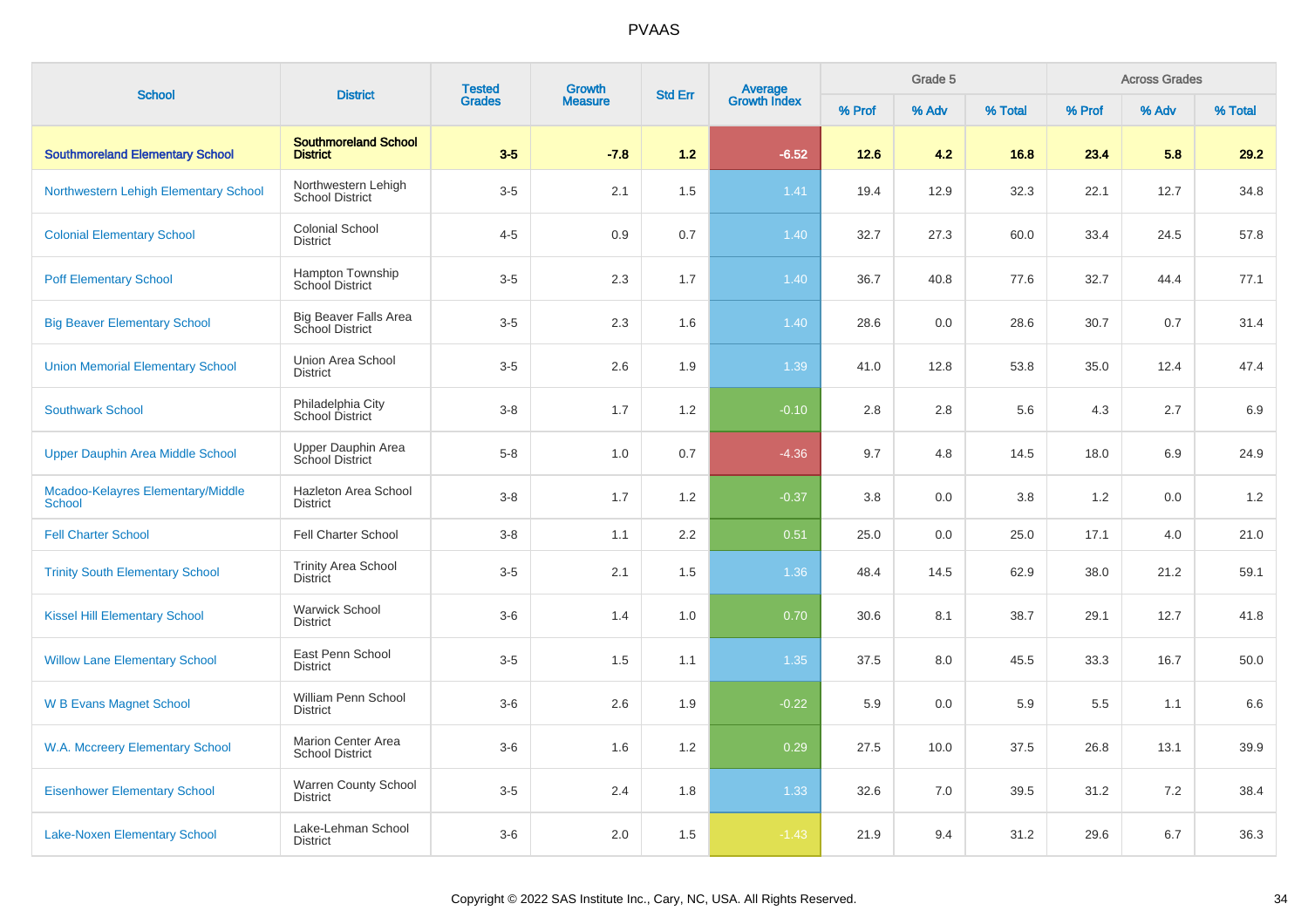| <b>School</b>                                      | <b>District</b>                                   | <b>Tested</b> | Growth         | <b>Std Err</b> | Average<br>Growth Index |        | Grade 5 |         |        | <b>Across Grades</b> |         |
|----------------------------------------------------|---------------------------------------------------|---------------|----------------|----------------|-------------------------|--------|---------|---------|--------|----------------------|---------|
|                                                    |                                                   | <b>Grades</b> | <b>Measure</b> |                |                         | % Prof | % Adv   | % Total | % Prof | % Adv                | % Total |
| <b>Southmoreland Elementary School</b>             | <b>Southmoreland School</b><br><b>District</b>    | $3-5$         | $-7.8$         | 1.2            | $-6.52$                 | 12.6   | 4.2     | 16.8    | 23.4   | 5.8                  | 29.2    |
| <b>South Elementary School</b>                     | Perkiomen Valley<br><b>School District</b>        | $3-5$         | 1.7            | 1.3            | 1.32                    | 32.2   | 20.7    | 52.9    | 34.5   | 25.4                 | 59.9    |
| <b>Benjamin Chambers Elementary School</b>         | Chambersburg Area<br>School District              | $3-5$         | 1.9            | 1.5            | 1.31                    | 11.4   | 4.3     | 15.7    | 10.8   | 2.4                  | 13.2    |
| <b>Mount Nittany Elementary School</b>             | State College Area<br><b>School District</b>      | $3-5$         | 2.3            | 1.8            | 1.31                    | 13.6   | 27.3    | 40.9    | 20.7   | 37.9                 | 58.6    |
| Lehigh Valley Dual Language Charter<br>School      | Lehigh Valley Dual<br>Language Charter<br>School  | $3 - 8$       | 3.1            | 2.3            | 0.53                    | 0.0    | 0.0     | 0.0     | 4.2    | 0.0                  | 4.2     |
| <b>Lengel Middle School</b>                        | Pottsville Area School<br><b>District</b>         | $5 - 8$       | $-0.6$         | 0.5            | $-1.33$                 | 21.4   | 12.2    | 33.6    | 17.1   | 5.6                  | 22.7    |
| <b>French Creek Elementary School</b>              | Owen J Roberts<br><b>School District</b>          | $3-6$         | 0.5            | 1.1            | 0.46                    | 37.7   | 20.3    | 58.0    | 38.2   | 16.5                 | 54.8    |
| <b>Ellwood School</b>                              | Philadelphia City<br>School District              | $3-5$         | 4.3            | 3.3            | 1.29                    | 0.0    | 0.0     | 0.0     | 0.0    | 0.0                  | 0.0     |
| <b>Paradise Elementary School</b>                  | Pequea Valley School<br><b>District</b>           | $3-6$         | 0.3            | 1.0            | 0.28                    | 16.7   | 7.6     | 24.2    | 18.0   | 3.3                  | 21.2    |
| <b>West Reading Elementary Center</b>              | <b>Wyomissing Area</b><br>School District         | $5-6$         | $-0.8$         | 0.8            | $-1.09$                 | 32.2   | 13.6    | 45.8    | 31.1   | 10.5                 | 41.7    |
| <b>Paxinosa Elementary School</b>                  | Easton Area School<br><b>District</b>             | $3-5$         | 2.2            | 1.7            | 1.26                    | 5.4    | 0.0     | 5.4     | 7.4    | 2.7                  | 10.1    |
| <b>West Forest Elementary School</b>               | Forest Area School<br><b>District</b>             | $3-6$         | 2.0            | 2.3            | 0.89                    | 41.7   | 0.0     | 41.7    | 29.1   | 5.4                  | 34.6    |
| <b>Seven Generations Charter School</b>            | <b>Seven Generations</b><br><b>Charter School</b> | $3-5$         | 2.5            | 2.0            | 1.26                    | 24.3   | 5.4     | 29.7    | 25.6   | 5.6                  | 31.2    |
| <b>Avalon Elementary School</b>                    | Northgate School<br><b>District</b>               | $3-6$         | 2.1            | 1.7            | $-1.30$                 | 4.8    | 14.3    | 19.0    | 15.1   | 8.5                  | 23.6    |
| <b>Port Allegany Elementary School</b>             | Port Allegany School<br><b>District</b>           | $3-6$         | 1.2            | 1.0            | 0.78                    | 20.0   | 5.7     | 25.7    | 17.5   | 5.4                  | 23.0    |
| <b>Mastery Charter School-Clymer</b><br>Elementary | Mastery Charter<br>School - Clymer<br>Elementary  | $3-6$         | 1.9            | 1.5            | 0.88                    | 0.0    | 0.0     | 0.0     | 2.6    | 0.8                  | 3.4     |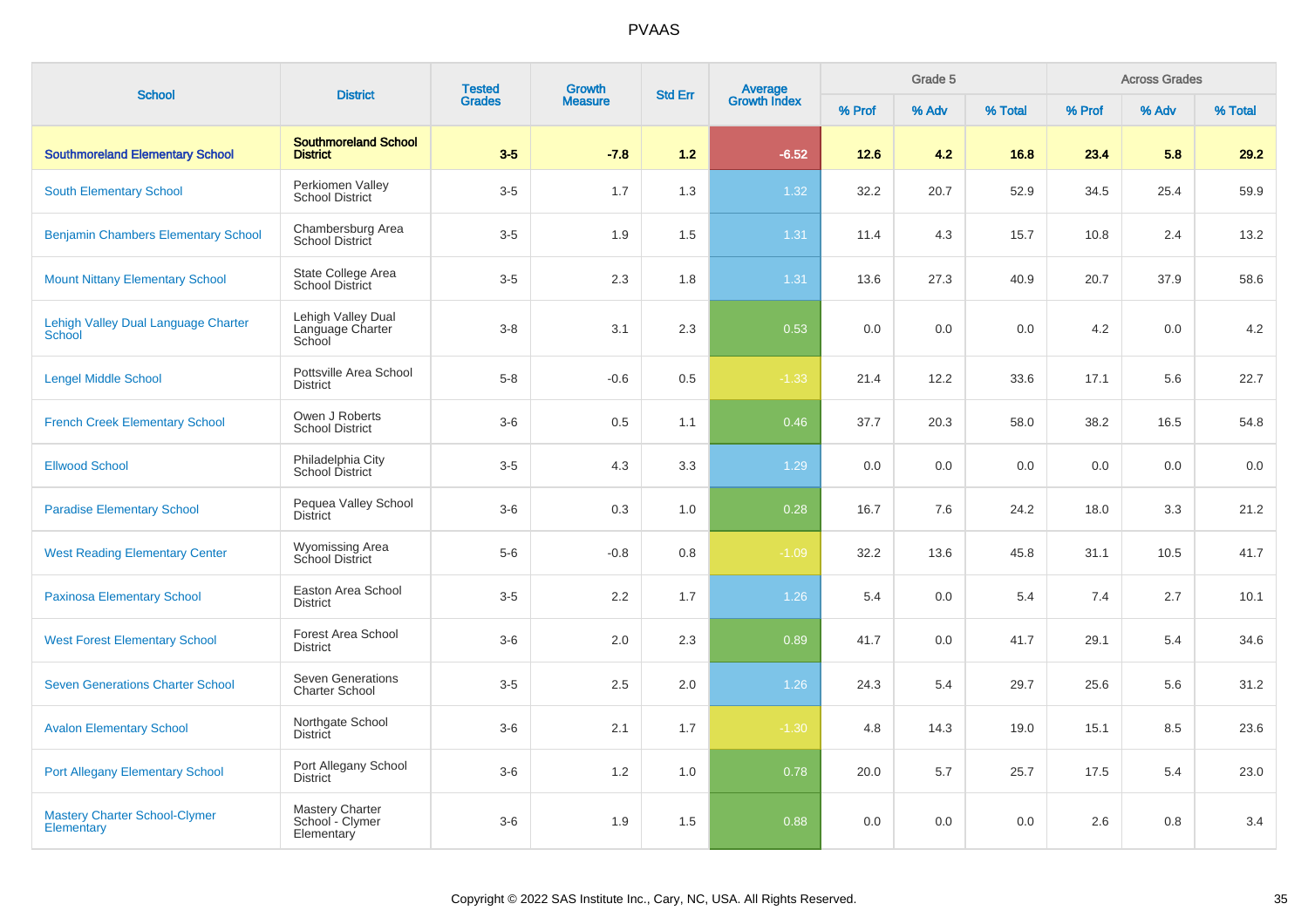| <b>School</b>                                             | <b>District</b>                                              | <b>Tested</b><br><b>Grades</b> | <b>Growth</b><br><b>Measure</b> | <b>Std Err</b>   | <b>Average</b><br>Growth Index | Grade 5 |       |         | <b>Across Grades</b> |       |         |
|-----------------------------------------------------------|--------------------------------------------------------------|--------------------------------|---------------------------------|------------------|--------------------------------|---------|-------|---------|----------------------|-------|---------|
|                                                           |                                                              |                                |                                 |                  |                                | % Prof  | % Adv | % Total | % Prof               | % Adv | % Total |
| <b>Southmoreland Elementary School</b>                    | <b>Southmoreland School</b><br><b>District</b>               | $3-5$                          | $-7.8$                          | 1.2              | $-6.52$                        | 12.6    | 4.2   | 16.8    | 23.4                 | 5.8   | 29.2    |
| <b>Hamilton Andrew School</b>                             | Philadelphia City<br>School District                         | $3-8$                          | 4.1                             | 3.4              | 1.22                           |         |       |         | 1.9                  | 0.0   | 1.9     |
| <b>Markham Elementary School</b>                          | Mt Lebanon School<br><b>District</b>                         | $3-5$                          | 2.1                             | 1.8              | 1.21                           | 43.2    | 36.4  | 79.6    | 34.5                 | 49.3  | 83.8    |
| <b>Sugar Valley Rural Charter School</b>                  | <b>Sugar Valley Rural</b><br>Charter School                  | $3 - 11$                       | $-0.5$                          | 1.0              | $-0.55$                        | 26.3    | 5.3   | 31.6    | 16.0                 | 2.8   | 18.9    |
| <b>Lakeland Elementary School - Mayfield</b><br>Campus    | <b>Lakeland School</b><br><b>District</b>                    | $3-6$                          | 1.7                             | 1.4              | $-0.33$                        | 35.5    | 3.2   | 38.7    | 25.6                 | 3.0   | 28.6    |
| <b>Adamstown Elementary School</b>                        | Cocalico School<br><b>District</b>                           | $3-5$                          | 1.8                             | 1.5              | 1.20                           | 33.3    | 8.3   | 41.7    | 32.2                 | 8.6   | 40.8    |
| <b>Shamona Creek Elementary School</b>                    | Downingtown Area<br>School District                          | $3-5$                          | 1.4                             | $1.2\,$          | 1.20                           | 32.3    | 38.5  | 70.8    | 33.6                 | 36.4  | 70.0    |
| <b>Richard Allen Preparatory Charter</b><br><b>School</b> | <b>Richard Allen</b><br><b>Preparatory Charter</b><br>School | $5 - 8$                        | 0.8                             | 0.7              | $-3.21$                        | 0.0     | 0.0   | 0.0     | 1.1                  | 0.3   | 1.4     |
| <b>Culbertson Elementary School</b>                       | Marple Newtown<br><b>School District</b>                     | $3-5$                          | 2.0                             | 1.7              | 1.19                           | 28.6    | 30.6  | 59.2    | 33.0                 | 24.7  | 57.7    |
| <b>Spring Forge Intermediate School</b>                   | Northeastern York<br><b>School District</b>                  | $4 - 6$                        | 1.0                             | 0.8              | $-0.00$                        | 28.8    | 12.6  | 41.4    | 26.7                 | 11.7  | 38.4    |
| <b>Coudersport Area Elementary School</b>                 | Coudersport Area<br><b>School District</b>                   | $3-6$                          | 1.4                             | 1.2              | $-0.50$                        | 35.7    | 3.6   | 39.3    | 24.6                 | 6.3   | 30.9    |
| <b>Carter And Macrae Elementary School</b>                | Lancaster School<br><b>District</b>                          | $3-5$                          | 2.6                             | $2.2\phantom{0}$ | 1.19                           | 8.8     | 0.0   | 8.8     | 5.4                  | 0.0   | 5.4     |
| <b>Curtin Intermediate School</b>                         | Williamsport Area<br><b>School District</b>                  | $4 - 6$                        | 0.8                             | 0.7              | $-5.06$                        | 18.1    | 8.1   | 26.2    | 20.3                 | 11.1  | 31.3    |
| Kelly John B School                                       | Philadelphia City<br>School District                         | $3-5$                          | 4.1                             | 3.5              | 1.19                           | 7.1     | 7.1   | 14.3    | 5.1                  | 2.6   | 7.7     |
| <b>Claysburg-Kimmel Elementary School</b>                 | Claysburg-Kimmel<br><b>School District</b>                   | $3-6$                          | 1.3                             | 1.1              | $-1.62$                        | 29.7    | 6.2   | 35.9    | 29.1                 | 7.9   | 37.0    |
| <b>Haine Middle School</b>                                | Seneca Valley School<br><b>District</b>                      | $5-6$                          | 0.6                             | 0.5              | 0.32                           | 28.7    | 21.5  | 50.2    | 32.1                 | 15.8  | 47.9    |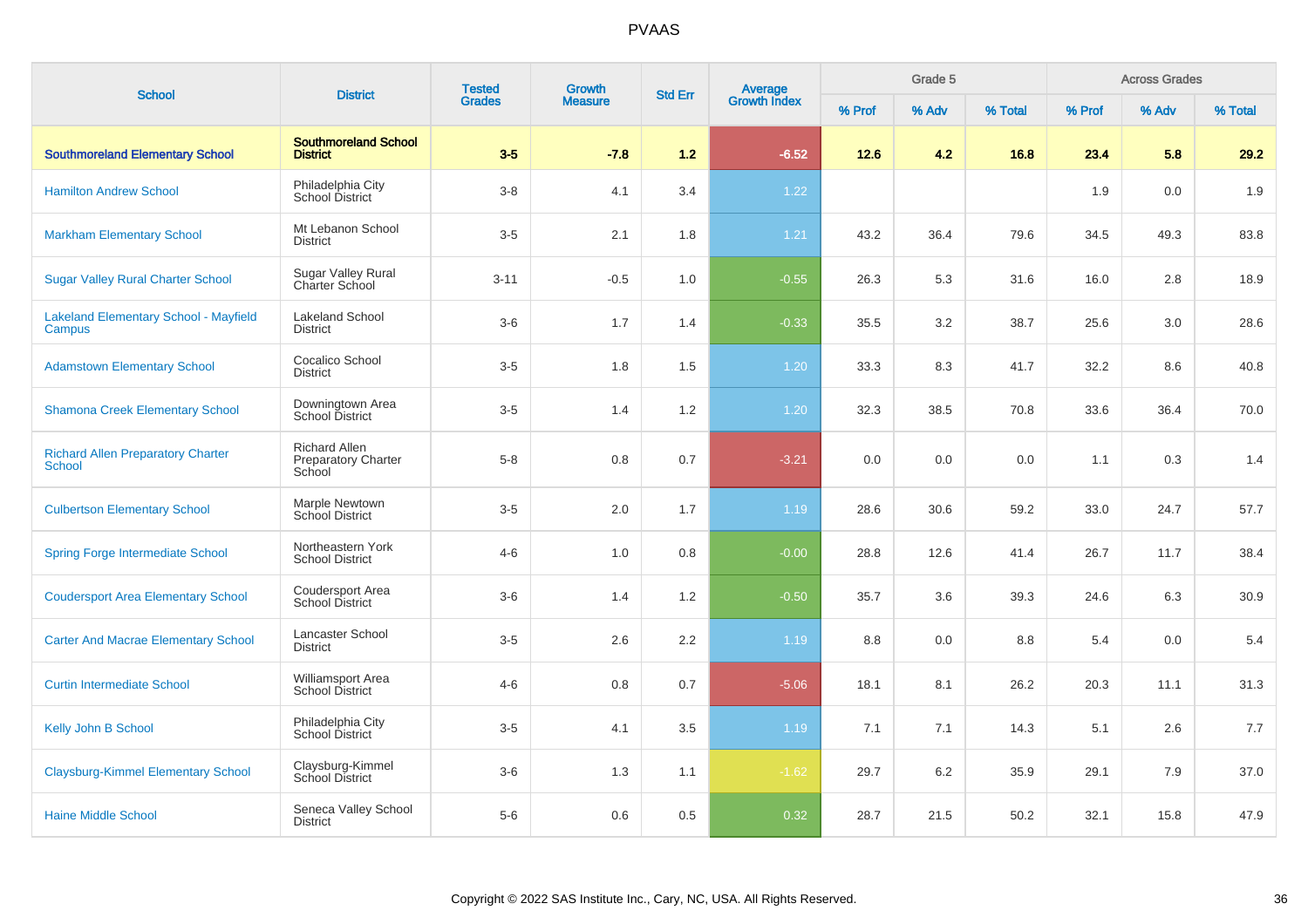| <b>School</b>                               | <b>District</b>                                      | <b>Tested</b> | Growth         | <b>Std Err</b> | <b>Average</b><br>Growth Index |        | Grade 5 |         |        | <b>Across Grades</b> |         |
|---------------------------------------------|------------------------------------------------------|---------------|----------------|----------------|--------------------------------|--------|---------|---------|--------|----------------------|---------|
|                                             |                                                      | <b>Grades</b> | <b>Measure</b> |                |                                | % Prof | % Adv   | % Total | % Prof | % Adv                | % Total |
| <b>Southmoreland Elementary School</b>      | <b>Southmoreland School</b><br><b>District</b>       | $3-5$         | $-7.8$         | $1.2$          | $-6.52$                        | $12.6$ | 4.2     | 16.8    | 23.4   | 5.8                  | 29.2    |
| <b>Spring Farms Elementary School</b>       | Southern Huntingdon<br><b>County School District</b> | $3-5$         | 2.5            | $2.2\,$        | 1.17                           | 25.8   | 12.9    | 38.7    | 20.4   | 9.1                  | 29.6    |
| <b>Moshannon Valley Elementary School</b>   | Moshannon Valley<br><b>School District</b>           | $3-6$         | 1.4            | 1.2            | $-0.10$                        | 19.6   | 13.0    | 32.6    | 20.7   | 10.3                 | 31.0    |
| <b>Londonderry Elementary School</b>        | Lower Dauphin School<br><b>District</b>              | $3-5$         | 2.2            | 1.9            | 1.17                           | 29.7   | 2.7     | 32.4    | 25.0   | 13.8                 | 38.8    |
| <b>Charles Kelly Elementary School</b>      | <b>Upper Darby School</b><br><b>District</b>         | $3-5$         | 3.0            | 2.5            | 1.17                           | 9.5    | 0.0     | 9.5     | 6.4    | 3.2                  | 9.5     |
| <b>Mckinley Elementary School</b>           | Erie City School<br><b>District</b>                  | $3-5$         | 1.9            | 1.7            | 1.16                           | 5.0    | 1.7     | 6.7     | 5.5    | 1.1                  | 6.6     |
| <b>Penn Alexander School</b>                | Philadelphia City<br>School District                 | $3-8$         | 1.5            | 1.3            | $-0.76$                        | 29.2   | 37.5    | 66.7    | 28.3   | 36.7                 | 65.0    |
| <b>Holland Elementary School</b>            | <b>Council Rock School</b><br><b>District</b>        | $3-6$         | 1.2            | 1.1            | 0.65                           | 28.6   | 20.0    | 48.6    | 32.3   | 21.3                 | 53.5    |
| <b>Rhoads James School</b>                  | Philadelphia City<br><b>School District</b>          | $3 - 8$       | 3.8            | 3.3            | 1.14                           |        |         |         | 1.8    | 3.5                  | 5.3     |
| <b>Sellersville Elementary School</b>       | Pennridge School<br><b>District</b>                  | $3-5$         | 1.9            | 1.6            | 1.13                           | 42.9   | 10.7    | 53.6    | 41.0   | 12.2                 | 53.2    |
| <b>Maple Glen Elementary School</b>         | Upper Dublin School<br><b>District</b>               | $3-5$         | 1.5            | 1.4            | 1.13                           | 42.1   | 32.9    | 75.0    | 41.6   | 35.4                 | 77.0    |
| <b>Mastery Charter School - Mann Campus</b> | <b>Mastery Charter</b><br>School-Mann Campus         | $3-6$         | 1.8            | 1.6            | $-1.82$                        | 4.0    | 4.0     | 8.0     | 2.2    | 1.4                  | 3.6     |
| <b>Pollock Robert B School</b>              | Philadelphia City<br>School District                 | $3-6$         | 2.5            | 2.2            | 0.29                           | 11.1   | 5.6     | 16.7    | 11.8   | 4.7                  | 16.5    |
| <b>Springton Manor Elementary School</b>    | Downingtown Area<br><b>School District</b>           | $3-5$         | 1.6            | 1.4            | 1.11                           | 38.9   | 20.8    | 59.7    | 35.4   | 28.6                 | 64.1    |
| <b>Wind Gap Middle School</b>               | Pen Argyl Area School<br>District                    | $4 - 8$       | 0.7            | 0.6            | 1.04                           | 26.4   | 12.6    | 39.1    | 21.7   | 7.0                  | 28.8    |
| <b>Victory Elementary School</b>            | Franklin Area School<br><b>District</b>              | $3-6$         | 1.6            | 1.5            | 0.20                           | 44.8   | 6.9     | 51.7    | 33.3   | 5.4                  | 38.8    |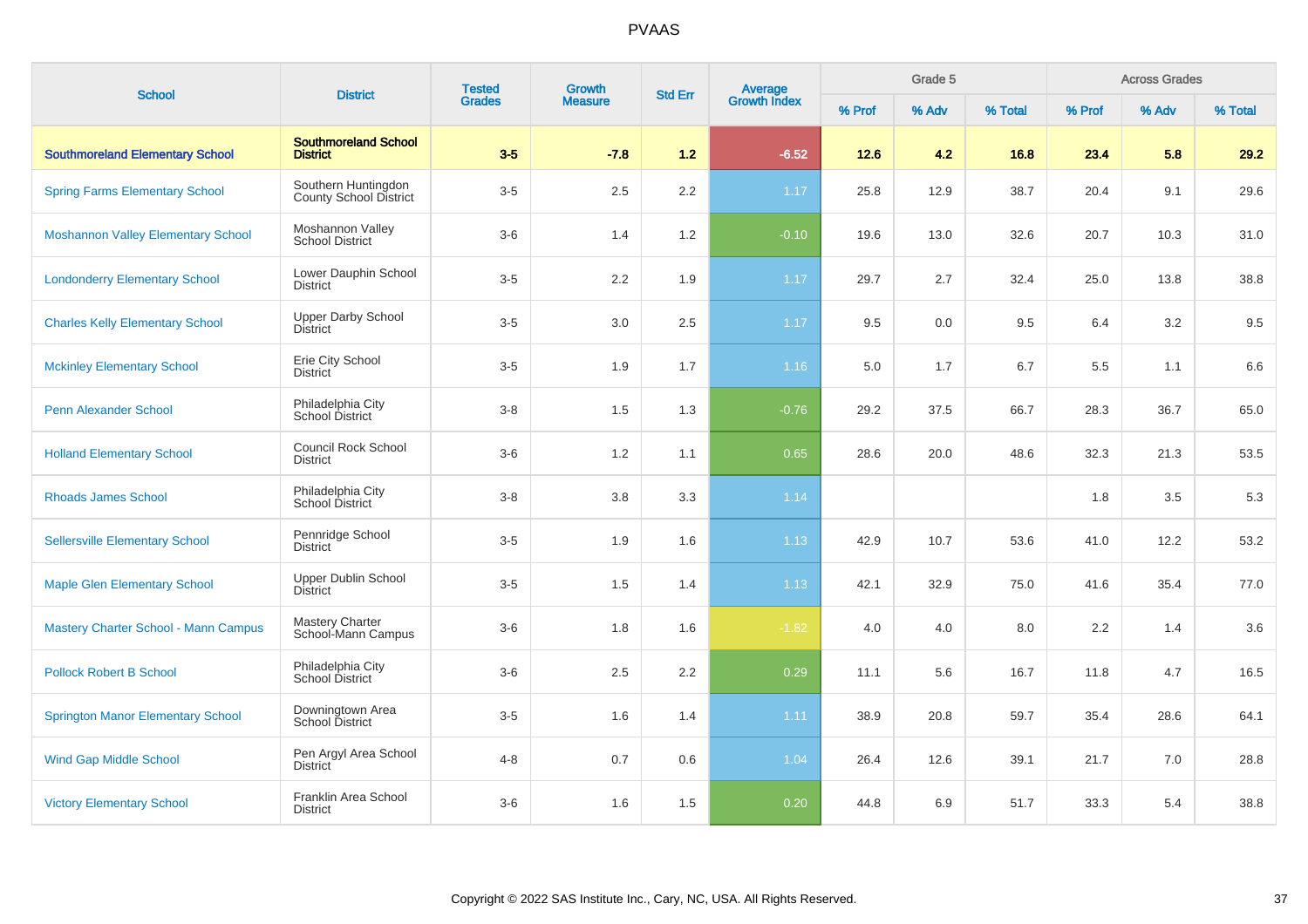| <b>School</b>                             | <b>District</b>                                          | <b>Tested</b><br><b>Grades</b> | Growth         | <b>Std Err</b> |                                |        | Grade 5 |         |         | <b>Across Grades</b> |         |
|-------------------------------------------|----------------------------------------------------------|--------------------------------|----------------|----------------|--------------------------------|--------|---------|---------|---------|----------------------|---------|
|                                           |                                                          |                                | <b>Measure</b> |                | <b>Average</b><br>Growth Index | % Prof | % Adv   | % Total | % Prof  | % Adv                | % Total |
| <b>Southmoreland Elementary School</b>    | <b>Southmoreland School</b><br><b>District</b>           | $3-5$                          | $-7.8$         | 1.2            | $-6.52$                        | $12.6$ | 4.2     | 16.8    | 23.4    | 5.8                  | 29.2    |
| <b>Comegys Benjamin B School</b>          | Philadelphia City<br>School District                     | $3 - 8$                        | 2.6            | 2.4            | $-1.77$                        | 0.0    | 0.0     | $0.0\,$ | $0.0\,$ | 0.0                  | 0.0     |
| <b>Benjamin Rush Elementary School</b>    | Bensalem Township<br><b>School District</b>              | $3-6$                          | 1.4            | 1.2            | 0.18                           | 4.6    | 2.3     | 7.0     | 5.3     | 3.7                  | 9.0     |
| <b>Elkins Park School</b>                 | Cheltenham School<br><b>District</b>                     | $5-6$                          | $-1.0$         | 0.8            | $-1.20$                        | 19.8   | 16.7    | 36.5    | 20.8    | 11.3                 | 32.0    |
| <b>Fairview Elementary School</b>         | Fox Chapel Area<br><b>School District</b>                | $3-5$                          | 1.5            | 1.4            | 1.07                           | 38.2   | 52.6    | 90.8    | 32.1    | 59.5                 | 91.6    |
| <b>Asbury Elementary School</b>           | Millcreek Township<br><b>School District</b>             | $3-5$                          | 1.4            | 1.3            | 1.06                           | 29.1   | 30.2    | 59.3    | 35.2    | 26.0                 | 61.2    |
| <b>Marion Elementary School</b>           | Chambersburg Area<br>School District                     | $3-5$                          | 2.3            | 2.1            | 1.06                           | 13.3   | 20.0    | 33.3    | 12.0    | 7.2                  | 19.3    |
| <b>Martinsburg Elementary School</b>      | Spring Cove School<br><b>District</b>                    | $3-5$                          | 1.1            | 1.1            | 1.05                           | 18.5   | 8.4     | 26.9    | 27.7    | 10.9                 | 38.6    |
| <b>Claysville Elementary School</b>       | <b>Mcguffey School</b><br><b>District</b>                | $3-5$                          | 1.5            | 1.4            | 1.05                           | 30.6   | 2.8     | 33.3    | 27.8    | 7.9                  | 35.6    |
| <b>Wingate Elementary School</b>          | <b>Bald Eagle Area</b><br>School District                | $3-5$                          | 1.6            | 1.5            | 1.04                           | 33.3   | 6.4     | 39.7    | 29.6    | 9.5                  | 39.1    |
| <b>Cornwall Elementary School</b>         | Cornwall-Lebanon<br><b>School District</b>               | $3-5$                          | 1.4            | 1.4            | 1.04                           | 27.6   | 13.2    | 40.8    | 34.4    | 12.1                 | 46.5    |
| <b>Cornwall Terrace Elementary School</b> | <b>Wilson School District</b>                            | $3-5$                          | 1.6            | 1.5            | 1.02                           | 32.3   | 19.4    | 51.6    | 29.1    | 20.2                 | 49.3    |
| <b>Feltonville Intermediate School</b>    | Philadelphia City<br>School District                     | $3-5$                          | 2.8            | 2.7            | 1.02                           | 0.0    | 0.0     | 0.0     | 5.6     | 0.0                  | 5.6     |
| Pittsburgh Langley K-8                    | Pittsburgh School<br><b>District</b>                     | $3-8$                          | $-1.9$         | 1.0            | $-1.92$                        | 2.5    | 0.0     | 2.5     | 2.8     | 1.2                  | 4.0     |
| <b>Warwick Elementary School</b>          | <b>Central Bucks School</b><br><b>District</b>           | $3-6$                          | 0.6            | 1.0            | 0.56                           | 45.6   | 11.8    | 57.4    | 39.1    | 18.0                 | 57.1    |
| <b>Quakertown Elementary School</b>       | Quakertown<br><b>Community School</b><br><b>District</b> | $3-5$                          | 1.9            | 1.9            | 1.01                           | 34.2   | 10.5    | 44.7    | 24.6    | 10.2                 | 34.8    |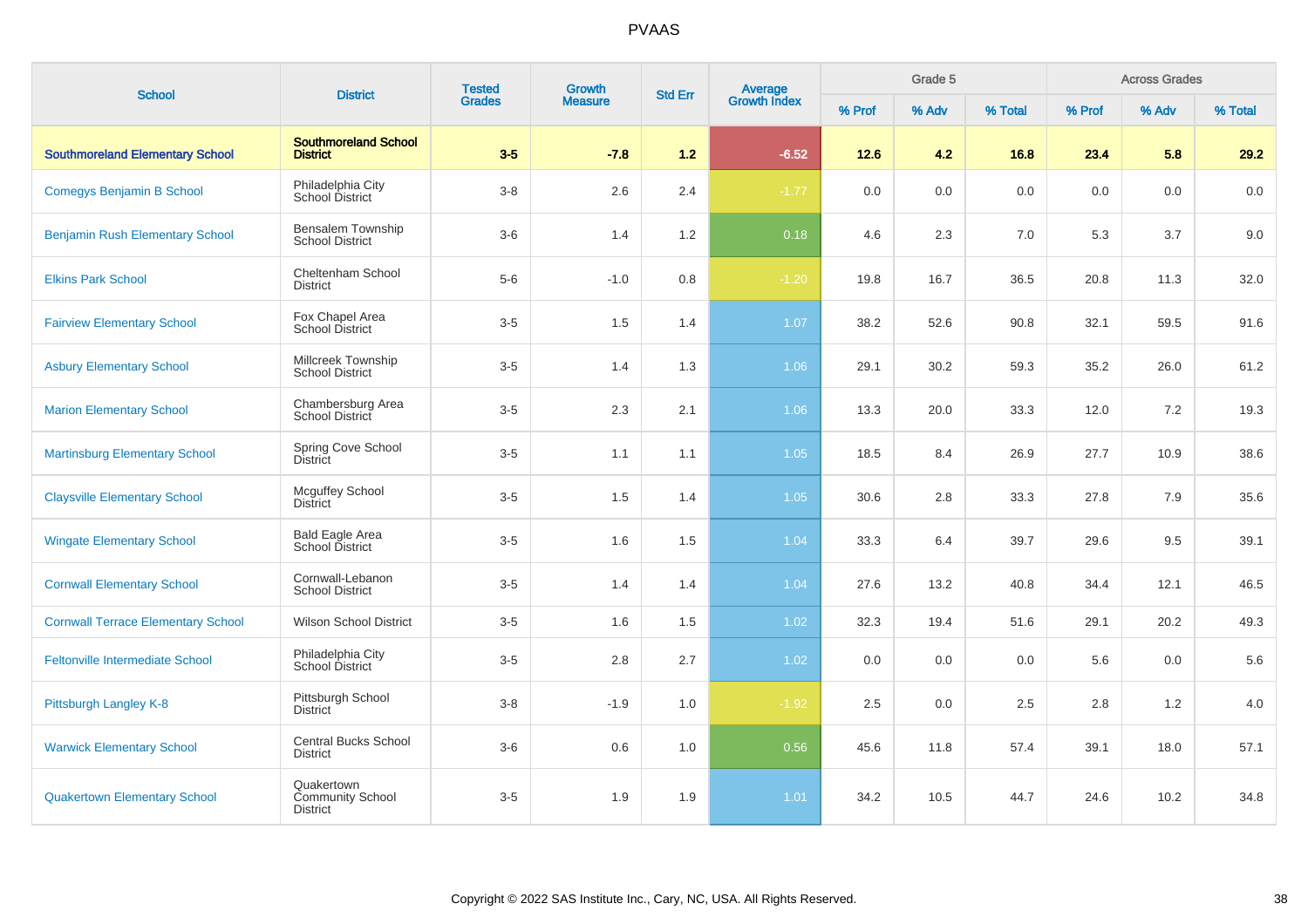| <b>School</b>                                          | <b>District</b>                                   | <b>Tested</b><br><b>Grades</b> | Growth         | <b>Std Err</b> | Average<br>Growth Index |        | Grade 5 |         |        | <b>Across Grades</b> |         |
|--------------------------------------------------------|---------------------------------------------------|--------------------------------|----------------|----------------|-------------------------|--------|---------|---------|--------|----------------------|---------|
|                                                        |                                                   |                                | <b>Measure</b> |                |                         | % Prof | % Adv   | % Total | % Prof | % Adv                | % Total |
| <b>Southmoreland Elementary School</b>                 | <b>Southmoreland School</b><br><b>District</b>    | $3-5$                          | $-7.8$         | $1.2$          | $-6.52$                 | $12.6$ | 4.2     | 16.8    | 23.4   | 5.8                  | 29.2    |
| <b>Mowrie A Ebner Elementary School</b>                | Altoona Area School<br><b>District</b>            | $3-5$                          | 1.8            | 1.8            | 1.00                    | 37.8   | 4.4     | 42.2    | 23.0   | 3.0                  | 25.9    |
| <b>Neshannock Memorial Elementary</b><br><b>School</b> | Neshannock Township<br><b>School District</b>     | $3-6$                          | 0.9            | 0.9            | 0.99                    | 26.7   | 15.6    | 42.2    | 26.5   | 11.0                 | 37.5    |
| <b>Keystone Academy Charter School</b>                 | Keystone Academy<br>Charter School                | $3 - 8$                        | 0.8            | 0.8            | 0.11                    | 12.3   | 5.3     | 17.5    | 12.4   | 2.8                  | 15.1    |
| <b>Clermont Elementary School</b>                      | Solanco School<br><b>District</b>                 | $3-5$                          | 1.4            | 1.5            | 0.97                    | 26.9   | 3.0     | 29.8    | 24.9   | 10.0                 | 34.8    |
| <b>Carroll Elementary School</b>                       | West Perry School<br><b>District</b>              | $3-5$                          | 1.6            | 1.6            | 0.97                    | 24.5   | 7.6     | 32.1    | 28.4   | 11.6                 | 40.0    |
| <b>Intermediate School</b>                             | <b>Governor Mifflin</b><br><b>School District</b> | $5-6$                          | 0.5            | 0.6            | $-0.88$                 | 20.5   | 9.3     | 29.8    | 19.6   | $7.0$                | 26.6    |
| <b>Hillcrest Elementary School</b>                     | Council Rock School<br><b>District</b>            | $3-6$                          | 1.0            | 1.1            | $-0.52$                 | 25.4   | 17.9    | 43.3    | 33.8   | 26.0                 | 59.8    |
| <b>Deburgos Bilingual Magnet Middle</b><br>School      | Philadelphia City<br>School District              | $3 - 8$                        | 2.1            | 2.2            | 0.96                    |        |         |         | 3.3    | 1.7                  | 5.0     |
| Penn Wynne School                                      | Lower Merion School<br><b>District</b>            | $3-5$                          | 1.1            | 1.2            | 0.95                    | 30.9   | 49.1    | 80.0    | 28.7   | 50.3                 | 79.0    |
| <b>Cornell Elementary School</b>                       | <b>Cornell School District</b>                    | $3-6$                          | 1.4            | 1.5            | $-2.66$                 | 10.0   | 6.7     | 16.7    | 16.8   | 4.4                  | 21.2    |
| <b>Howe Julia Ward School</b>                          | Philadelphia City<br>School District              | $3-5$                          | 2.5            | 2.7            | 0.94                    | 0.0    | 0.0     | 0.0     | 0.0    | 0.0                  | 0.0     |
| <b>Greencastle-Antrim Elementary School</b>            | Greencastle-Antrim<br><b>School District</b>      | $3-5$                          | 0.8            | 0.9            | 0.94                    | 28.2   | 15.8    | 44.1    | 28.9   | 16.2                 | 45.2    |
| <b>Providence Elementary School</b>                    | Solanco School<br><b>District</b>                 | $3-5$                          | 1.8            | 2.0            | 0.93                    | 8.3    | 0.0     | 8.3     | 24.5   | 3.6                  | 28.1    |
| <b>West Oak Lane Charter School</b>                    | West Oak Lane<br><b>Charter School</b>            | $3 - 8$                        | 0.7            | 0.7            | $-2.07$                 | 2.6    | 1.3     | 3.8     | 6.1    | 0.7                  | 6.8     |
| <b>Universal Alcorn Charter School</b>                 | <b>Universal Alcorn</b><br><b>Charter School</b>  | $3 - 8$                        | $-0.7$         | 0.8            | $-0.87$                 | 7.7    | 1.9     | 9.6     | 6.4    | 1.7                  | 8.1     |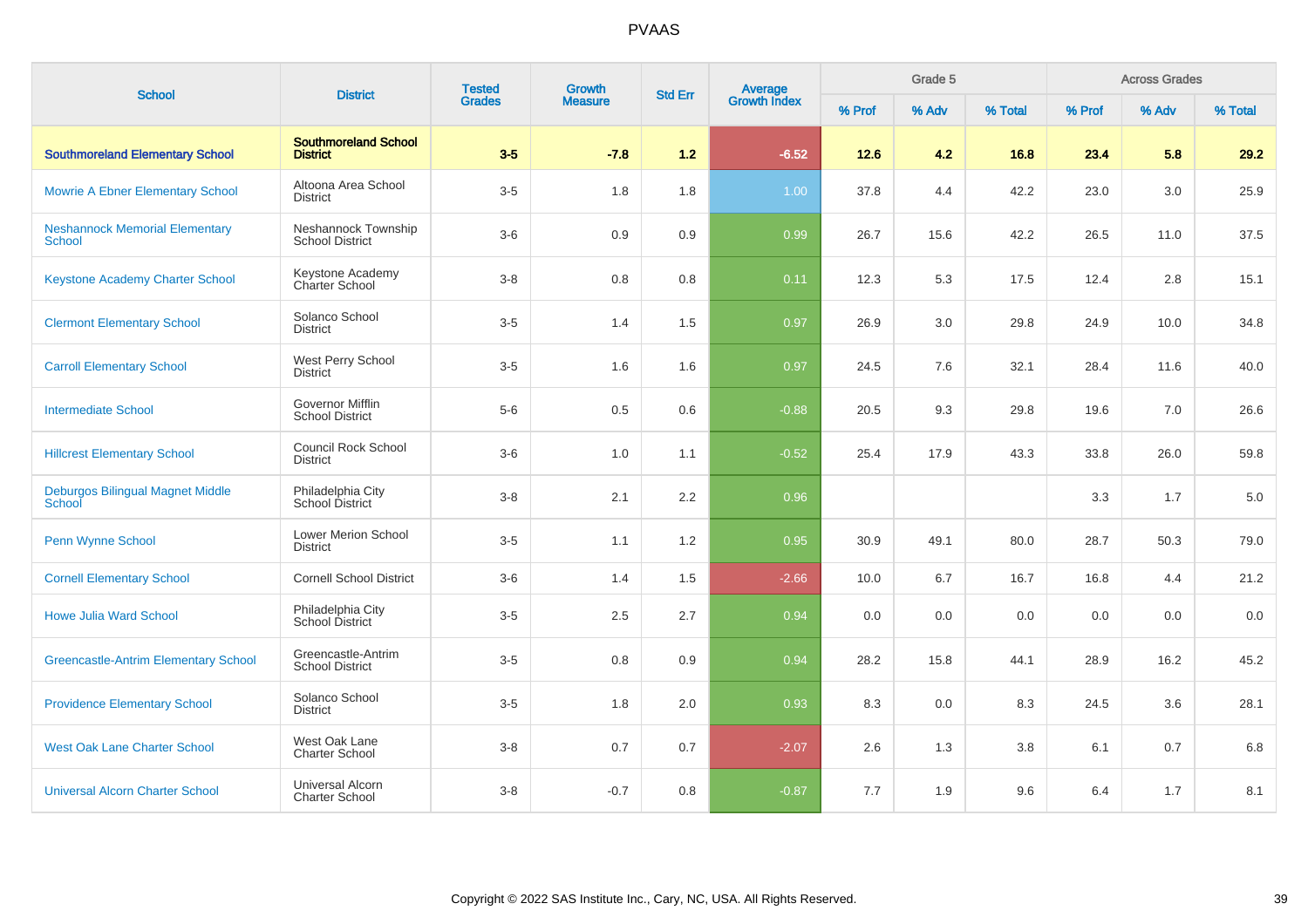| <b>School</b>                                              | <b>District</b>                                               | <b>Tested</b> | <b>Growth</b>  | <b>Std Err</b> | Average<br>Growth Index |        | Grade 5 |         |        | <b>Across Grades</b> |         |
|------------------------------------------------------------|---------------------------------------------------------------|---------------|----------------|----------------|-------------------------|--------|---------|---------|--------|----------------------|---------|
|                                                            |                                                               | <b>Grades</b> | <b>Measure</b> |                |                         | % Prof | % Adv   | % Total | % Prof | % Adv                | % Total |
| <b>Southmoreland Elementary School</b>                     | <b>Southmoreland School</b><br><b>District</b>                | $3-5$         | $-7.8$         | 1.2            | $-6.52$                 | 12.6   | 4.2     | 16.8    | 23.4   | 5.8                  | 29.2    |
| <b>Memphis Street Academy Charter</b><br>School @ Jp Jones | <b>Memphis Street</b><br>Academy Charter<br>School @ JP Jones | $5 - 8$       | 0.7            | 0.7            | $-0.43$                 | 0.0    | 3.2     | 3.2     | 0.0    | 0.6                  | 0.6     |
| <b>Mountain View Elementary School</b>                     | Central Dauphin<br>School District                            | $3-5$         | 1.5            | 1.6            | 0.92                    | 28.3   | 9.4     | 37.7    | 32.1   | 10.9                 | 43.0    |
| <b>Cambridge Springs Elementary School</b>                 | Penncrest School<br><b>District</b>                           | $3-6$         | 1.0            | 1.1            | $-2.05$                 | 17.2   | 3.4     | 20.7    | 25.2   | 4.7                  | 29.9    |
| <b>Mazie Gable Elementary School</b>                       | Red Lion Area School<br><b>District</b>                       | $3-6$         | 1.0            | 1.1            | $-0.54$                 | 12.5   | 6.2     | 18.8    | 18.3   | 4.3                  | 22.6    |
| <b>Sligo Elementary School</b>                             | <b>Union School District</b>                                  | $3-5$         | 1.8            | 2.0            | 0.91                    | 18.2   | 0.0     | 18.2    | 20.2   | 6.4                  | 26.6    |
| <b>Northern Bedford County Elementary</b><br><b>School</b> | Northern Bedford<br><b>County School District</b>             | $3-5$         | 1.5            | 1.7            | 0.91                    | 24.5   | 8.2     | 32.6    | 30.3   | 8.5                  | 38.8    |
| <b>Arts Academy Elementary Charter</b><br>School           | Arts Academy<br>Elementary Charter<br>School                  | $3-5$         | 1.7            | 1.9            | 0.91                    | 5.3    | 0.0     | 5.3     | 5.1    | 0.0                  | 5.1     |
| <b>Northwest Elementary School</b>                         | Lebanon School<br><b>District</b>                             | $3-5$         | 1.2            | 1.3            | 0.90                    | 2.4    | 1.2     | 3.6     | 4.6    | 1.3                  | 5.9     |
| <b>Chestnutwold Elementary School</b>                      | <b>Haverford Township</b><br><b>School District</b>           | $3-5$         | 1.1            | 1.3            | 0.90                    | 33.7   | 27.9    | 61.6    | 33.6   | 32.4                 | 66.0    |
| <b>Mitchell Elementary School</b>                          | Philadelphia City<br>School District                          | $3 - 8$       | 3.1            | 3.5            | 0.89                    |        |         |         | 0.0    | 0.0                  | 0.0     |
| <b>Burrowes Elementary School</b>                          | Lancaster School<br><b>District</b>                           | $3-5$         | 2.1            | 2.4            | 0.88                    | 8.0    | 0.0     | 8.0     | 13.1   | 2.4                  | 15.5    |
| <b>Hazleton Elementary/Middle School</b>                   | Hazleton Area School<br><b>District</b>                       | $3 - 8$       | $-0.1$         | 1.2            | $-0.12$                 | 2.2    | 0.0     | 2.2     | 1.5    | 0.5                  | 2.0     |
| Penns Manor Area Elementary School                         | Penns Manor Area<br><b>School District</b>                    | $3-5$         | 1.3            | 1.5            | 0.87                    | 12.7   | 4.8     | 17.5    | 21.6   | 3.6                  | 25.2    |
| <b>Chestnut Hill Elementary School</b>                     | Millcreek Township<br><b>School District</b>                  | $3-5$         | 1.3            | 1.6            | 0.84                    | 30.4   | 19.6    | 50.0    | 28.5   | 15.8                 | 44.2    |
| <b>Mountaintop Area Elementary School</b>                  | <b>Bald Eagle Area</b><br>School District                     | $3-5$         | 2.0            | 2.5            | 0.81                    | 38.1   | 19.0    | 57.1    | 35.7   | 25.0                 | 60.7    |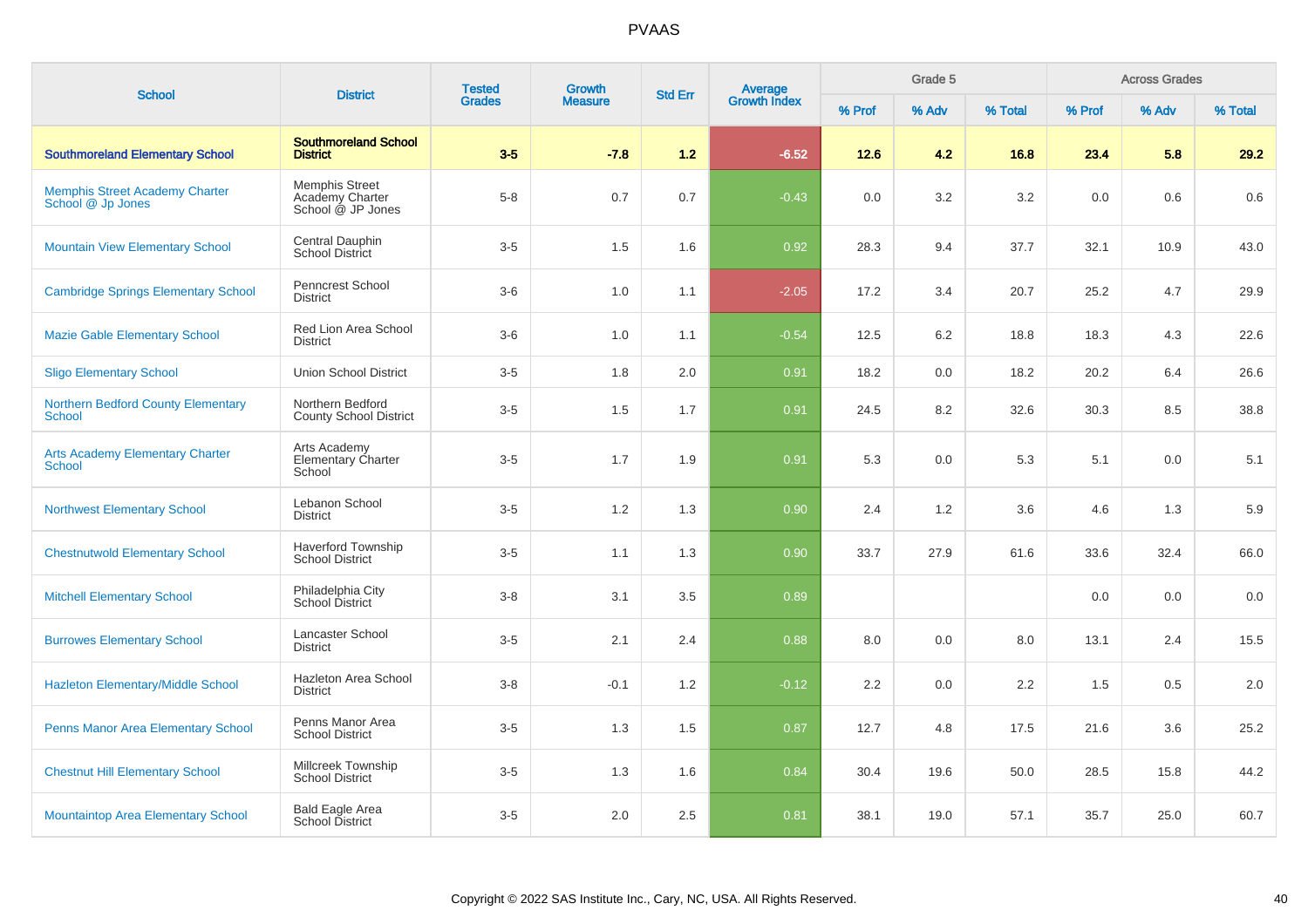| <b>School</b>                                  | <b>District</b>                                     | <b>Tested</b> | <b>Growth</b>  | <b>Std Err</b>   | <b>Average</b><br>Growth Index |        | Grade 5 |         |        | <b>Across Grades</b> |         |
|------------------------------------------------|-----------------------------------------------------|---------------|----------------|------------------|--------------------------------|--------|---------|---------|--------|----------------------|---------|
|                                                |                                                     | <b>Grades</b> | <b>Measure</b> |                  |                                | % Prof | % Adv   | % Total | % Prof | % Adv                | % Total |
| <b>Southmoreland Elementary School</b>         | <b>Southmoreland School</b><br><b>District</b>      | $3-5$         | $-7.8$         | 1.2              | $-6.52$                        | 12.6   | 4.2     | 16.8    | 23.4   | 5.8                  | 29.2    |
| <b>Highland School</b>                         | Abington School<br><b>District</b>                  | $3-6$         | 0.9            | 1.2              | 0.77                           | 15.2   | 23.9    | 39.1    | 28.1   | 17.1                 | 45.2    |
| <b>Ferguson Township Elementary School</b>     | State College Area<br><b>School District</b>        | $3-5$         | 1.4            | 1.8              | 0.79                           | 31.8   | 38.6    | 70.4    | 32.5   | 40.5                 | 73.0    |
| <b>Stevens Elementary School</b>               | Chambersburg Area<br>School District                | $3-5$         | 1.6            | 2.1              | 0.78                           | 9.4    | 0.0     | 9.4     | 13.5   | 0.0                  | 13.5    |
| John B. Stetson Charter School                 | John B. Stetson<br><b>Charter School</b>            | $5-8$         | 0.5            | 0.6              | $-0.20$                        | 1.6    | 0.0     | 1.6     | 0.4    | 0.0                  | 0.4     |
| <b>Lynnewood Elementary School</b>             | <b>Haverford Township</b><br><b>School District</b> | $3-5$         | 0.9            | 1.2              | 0.76                           | 31.9   | 28.7    | 60.6    | 33.2   | 24.1                 | 57.3    |
| <b>Stroudsburg Middle School</b>               | Stroudsburg Area<br><b>School District</b>          | $5 - 7$       | 0.3            | 0.5              | $-1.09$                        | 17.5   | 9.2     | 26.8    | 19.4   | 5.6                  | 25.0    |
| <b>Roslyn School</b>                           | Abington School<br>District                         | $3-6$         | 0.8            | 1.1              | 0.41                           | 32.7   | 12.7    | 45.4    | 25.9   | 12.5                 | 38.4    |
| <b>Eagle View Elementary School</b>            | Somerset Area School<br><b>District</b>             | $3-5$         | 0.8            | 1.1              | 0.74                           | 27.4   | 11.1    | 38.5    | 29.0   | 13.0                 | 42.0    |
| <b>School Street Elementary School</b>         | <b>Bradford Area School</b><br><b>District</b>      | $3-5$         | 0.7            | 0.9              | 0.72                           | 33.5   | 10.2    | 43.7    | 31.2   | 12.4                 | 43.6    |
| <b>Northeast Middle School</b>                 | <b>Reading School</b><br><b>District</b>            | $5 - 8$       | 0.6            | 0.9              | $-0.96$                        | 5.5    | 0.0     | 5.5     | 4.5    | 0.4                  | 4.9     |
| South Side Elementary School                   | Central Dauphin<br><b>School District</b>           | $3-5$         | 0.9            | 1.2              | 0.72                           | 19.0   | 3.0     | 22.0    | 16.8   | 3.2                  | 20.0    |
| <b>Richboro Elementary School</b>              | Council Rock School<br><b>District</b>              | $3-6$         | 0.8            | 1.1              | $-0.20$                        | 32.2   | 13.6    | 45.8    | 38.3   | 7.9                  | 46.3    |
| <b>Hoover Elementary School</b>                | Mt Lebanon School<br><b>District</b>                | $3-5$         | 1.6            | $2.2\phantom{0}$ | 0.71                           | 31.0   | 24.1    | 55.2    | 37.9   | 33.0                 | 70.9    |
| <b>Highlands Middle School</b>                 | <b>Highlands School</b><br><b>District</b>          | $5 - 8$       | 0.4            | 0.5              | $-3.43$                        | 20.6   | 4.6     | 25.2    | 19.5   | 4.9                  | 24.5    |
| Southwest Leadership Academy Charter<br>School | Southwest Leadership<br>Academy Charter<br>School   | $3 - 8$       | 0.7            | 1.0              | $-0.03$                        | 2.2    | 0.0     | 2.2     | 5.7    | 1.5                  | 7.2     |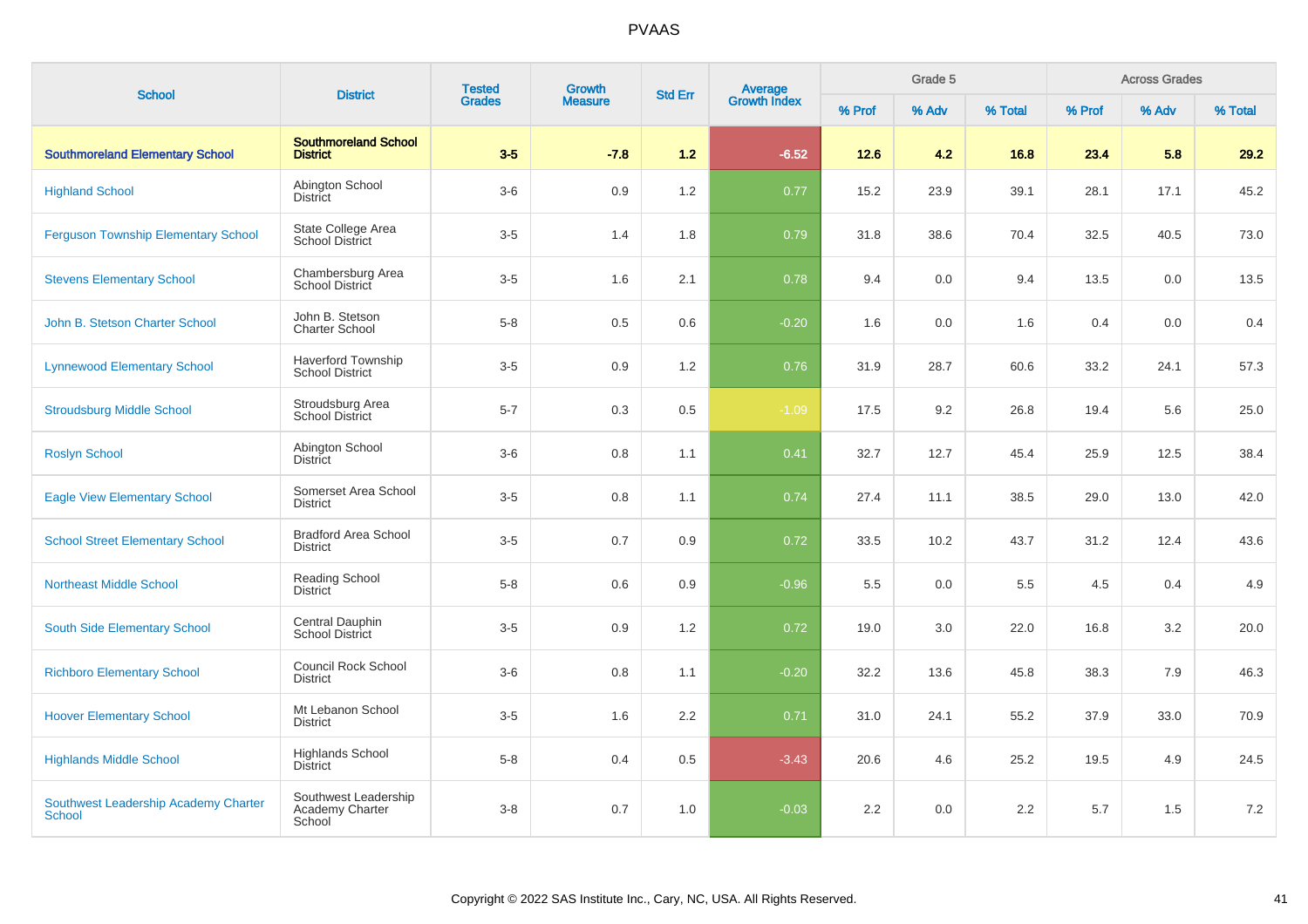| <b>School</b>                                                    | <b>District</b>                                                     | <b>Tested</b><br><b>Grades</b> | <b>Growth</b>  | <b>Std Err</b> |                                |        | Grade 5 |         |        | <b>Across Grades</b> |         |
|------------------------------------------------------------------|---------------------------------------------------------------------|--------------------------------|----------------|----------------|--------------------------------|--------|---------|---------|--------|----------------------|---------|
|                                                                  |                                                                     |                                | <b>Measure</b> |                | <b>Average</b><br>Growth Index | % Prof | % Adv   | % Total | % Prof | % Adv                | % Total |
| <b>Southmoreland Elementary School</b>                           | <b>Southmoreland School</b><br><b>District</b>                      | $3-5$                          | $-7.8$         | 1.2            | $-6.52$                        | 12.6   | 4.2     | 16.8    | 23.4   | 5.8                  | 29.2    |
| <b>Rutherford Elementary School</b>                              | Central Dauphin<br>School District                                  | $3-5$                          | 1.1            | 1.6            | 0.66                           | 8.3    | 5.0     | 13.3    | 17.0   | 7.6                  | 24.6    |
| <b>Park Lane Elementary School</b>                               | William Penn School<br><b>District</b>                              | $3-6$                          | $-0.4$         | 1.9            | $-0.23$                        | 0.0    | 0.0     | 0.0     | 1.0    | 0.0                  | 1.0     |
| <b>Marshall Elementary School</b>                                | Laurel Highlands<br><b>School District</b>                          | $3-5$                          | 1.3            | 2.0            | 0.66                           | 20.6   | 5.9     | 26.5    | 25.0   | 11.5                 | 36.5    |
| <b>Davis School</b>                                              | York City School<br><b>District</b>                                 | $3 - 8$                        | 0.6            | 1.0            | 0.54                           | 3.0    | 0.0     | 3.0     | 3.4    | 0.0                  | 3.4     |
| <b>Tracy Elementary School</b>                                   | Easton Area School<br><b>District</b>                               | $3-5$                          | 1.1            | 1.7            | 0.65                           | 29.6   | 5.6     | 35.2    | 26.8   | 14.1                 | 40.9    |
| <b>Hillview Elementary School</b>                                | Grove City Area<br><b>School District</b>                           | $3-5$                          | 0.8            | 1.2            | 0.65                           | 21.8   | 16.8    | 38.6    | 29.6   | 22.4                 | 52.0    |
| <b>Washington Elementary School</b>                              | Mt Lebanon School<br><b>District</b>                                | $3-5$                          | 1.1            | 1.7            | 0.65                           | 49.0   | 28.6    | 77.6    | 37.6   | 38.8                 | 76.5    |
| <b>Keystone Elementary School</b>                                | Keystone School<br><b>District</b>                                  | $3-6$                          | 0.7            | 1.1            | $-0.31$                        | 28.4   | 19.4    | 47.8    | 32.9   | 11.7                 | 44.6    |
| <b>West Branch Middle School</b>                                 | West Branch Area<br><b>School District</b>                          | $5 - 8$                        | 0.5            | 0.7            | $-2.18$                        | 16.1   | 3.2     | 19.4    | 15.8   | 7.5                  | 23.3    |
| <b>Stanwood Elementary School</b>                                | Hempfield Area<br>School District                                   | $3-5$                          | 0.8            | 1.3            | 0.62                           | 31.3   | 13.2    | 44.6    | 33.5   | 18.0                 | 51.5    |
| Daniel J Flood Elementary School                                 | Wilkes-Barre Area<br><b>School District</b>                         | $3-6$                          | 0.9            | 1.5            | 0.45                           | 9.3    | 0.0     | 9.3     | 14.4   | 0.0                  | 14.4    |
| <b>Steelton-Highspire Elementary School</b>                      | Steelton-Highspire<br>School District                               | $3-6$                          | 0.6            | 1.0            | $-1.20$                        | 2.9    | 0.0     | 2.9     | 1.4    | 0.7                  | 2.2     |
| Mastery Charter School-Francis D.<br><b>Pastorius Elementary</b> | <b>Mastery Charter</b><br>School-Francis D.<br>Pastorius Elementary | $3 - 8$                        | 0.3            | 1.3            | 0.24                           | 3.8    | 0.0     | 3.8     | 3.1    | 0.0                  | 3.1     |
| <b>Central Elementary School</b>                                 | <b>Big Beaver Falls Area</b><br><b>School District</b>              | $3-5$                          | 1.0            | 1.7            | 0.60                           | 11.3   | 3.8     | 15.1    | 11.2   | 1.7                  | 12.9    |
| Mccall Gen George A School                                       | Philadelphia City<br>School District                                | $3-8$                          | 1.7            | 2.9            | 0.59                           | 41.2   | 35.3    | 76.5    | 31.2   | 30.1                 | 61.3    |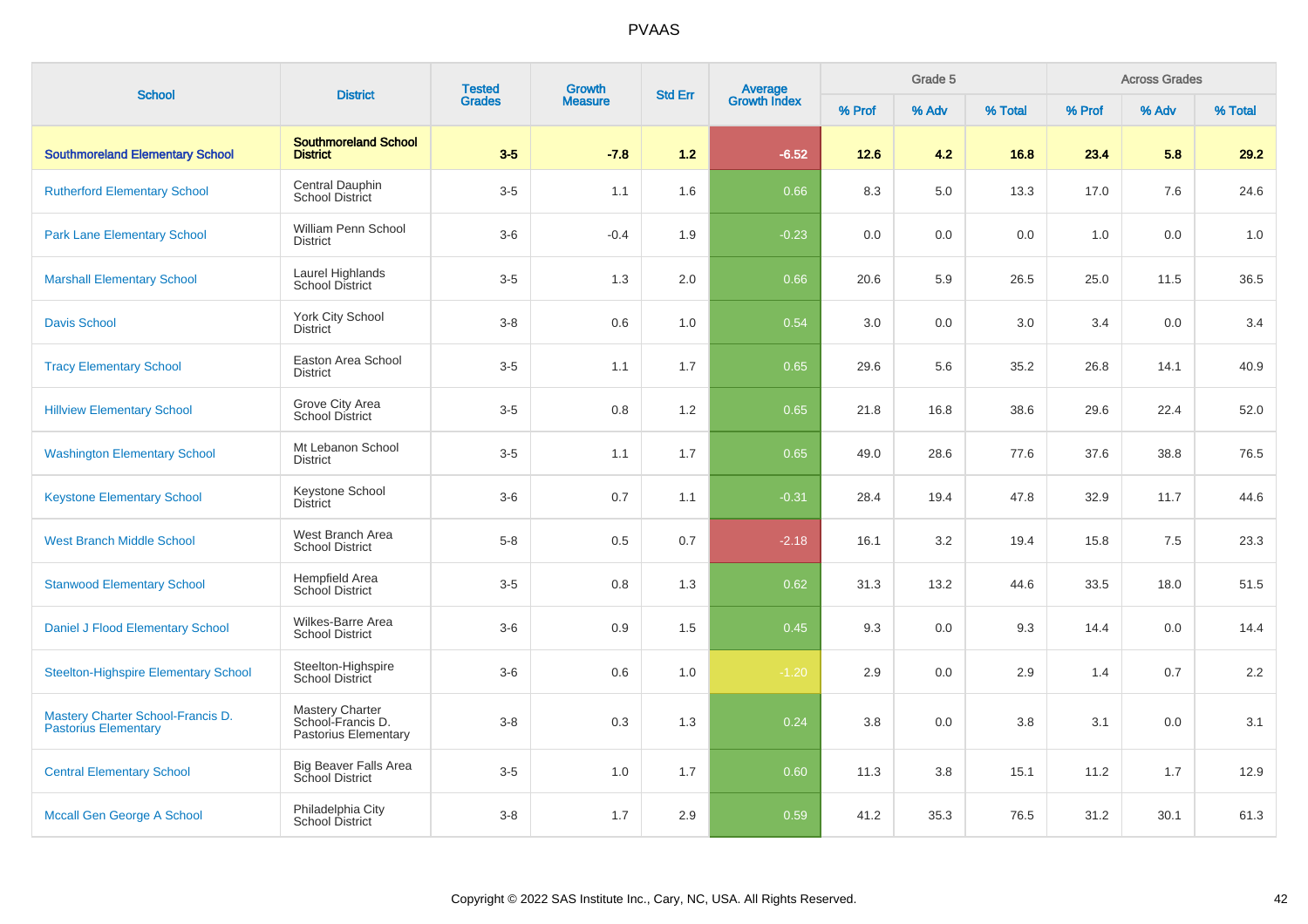| <b>School</b>                                                               | <b>District</b>                                                     | <b>Tested</b> | <b>Growth</b>  | <b>Std Err</b> |                                |        | Grade 5 |         |        | <b>Across Grades</b> |         |
|-----------------------------------------------------------------------------|---------------------------------------------------------------------|---------------|----------------|----------------|--------------------------------|--------|---------|---------|--------|----------------------|---------|
|                                                                             |                                                                     | <b>Grades</b> | <b>Measure</b> |                | <b>Average</b><br>Growth Index | % Prof | % Adv   | % Total | % Prof | % Adv                | % Total |
| <b>Southmoreland Elementary School</b>                                      | <b>Southmoreland School</b><br><b>District</b>                      | $3-5$         | $-7.8$         | 1.2            | $-6.52$                        | $12.6$ | 4.2     | 16.8    | 23.4   | 5.8                  | 29.2    |
| <b>Manchester Academic Charter School</b>                                   | Manchester Academic<br><b>Charter School</b>                        | $3-8$         | 0.6            | 1.1            | $-3.55$                        | 3.6    | 0.0     | 3.6     | 4.9    | 0.5                  | 5.4     |
| <b>Jersey Shore Area Elementary School</b>                                  | Jersey Shore Area<br><b>School District</b>                         | $3-5$         | 0.7            | 1.1            | 0.58                           | 17.8   | 4.7     | 22.4    | 24.8   | 11.1                 | 35.9    |
| <b>Glenwood Elementary School</b>                                           | Rose Tree Media<br><b>School District</b>                           | $3-5$         | 0.8            | 1.3            | 0.58                           | 28.8   | 30.0    | 58.8    | 33.2   | 23.8                 | 57.0    |
| <b>Highland Elementary School</b>                                           | Ambridge Area School<br><b>District</b>                             | $3-5$         | 1.2            | 2.2            | 0.56                           | 7.1    | 0.0     | 7.1     | 6.6    | 0.0                  | 6.6     |
| <b>Global Leadership Academy Charter</b><br><b>School Southwest at Huey</b> | Global Leadership<br>Academy Charter<br>School Southwest at<br>Huey | $3 - 8$       | 1.0            | 1.7            | $-0.10$                        | 0.0    | 0.0     | 0.0     | 0.0    | 0.0                  | 0.0     |
| <b>Walt Disney Elementary School</b>                                        | Pennsbury School<br><b>District</b>                                 | $3-5$         | 0.9            | 1.7            | 0.55                           | 45.8   | 6.2     | 52.1    | 41.0   | 16.6                 | 57.6    |
| <b>Mount Carmel Area Elementary School</b>                                  | Mount Carmel Area<br><b>School District</b>                         | $3-6$         | 0.4            | 0.8            | $-3.30$                        | 10.8   | 2.7     | 13.5    | 12.6   | 5.2                  | 17.8    |
| <b>Jackson School</b>                                                       | York City School<br><b>District</b>                                 | $3-8$         | 0.3            | 1.0            | 0.33                           | 0.0    | 0.0     | 0.0     | 1.5    | 0.7                  | 2.2     |
| <b>Tinicum Elementary School</b>                                            | Palisades School<br><b>District</b>                                 | $3-5$         | 1.2            | 2.2            | 0.54                           | 34.5   | 27.6    | 62.1    | 35.7   | 27.4                 | 63.1    |
| <b>Mooreland Elementary School</b>                                          | Carlisle Area School<br><b>District</b>                             | $3-5$         | 1.0            | 1.9            | 0.53                           | 32.5   | 17.5    | 50.0    | 33.8   | 19.2                 | 53.1    |
| Shamokin Area Intermediate School                                           | Shamokin Area<br><b>School District</b>                             | $5-6$         | $-1.8$         | 0.7            | $-2.44$                        | 17.3   | 4.3     | 21.6    | 13.1   | 3.6                  | 16.7    |
| <b>Shohola Elementary School</b>                                            | Delaware Valley<br><b>School District</b>                           | $3-5$         | 0.9            | 1.6            | 0.52                           | 15.5   | 24.1    | 39.7    | 28.7   | 22.4                 | 51.2    |
| <b>Harding School</b>                                                       | Erie City School<br><b>District</b>                                 | $3-5$         | 0.8            | 1.5            | 0.51                           | 4.5    | 1.5     | 6.0     | 8.6    | 2.2                  | 10.8    |
| <b>Chadds Ford Elementary School</b>                                        | Unionville-Chadds<br><b>Ford School District</b>                    | $3-5$         | 0.7            | 1.4            | 0.48                           | 40.6   | 20.3    | 60.9    | 38.8   | 32.9                 | 71.7    |
| <b>Edgewood Elementary School</b>                                           | <b>Ridley School District</b>                                       | $3-5$         | 0.7            | 1.6            | 0.46                           | 27.1   | 17.0    | 44.1    | 24.0   | 13.2                 | 37.1    |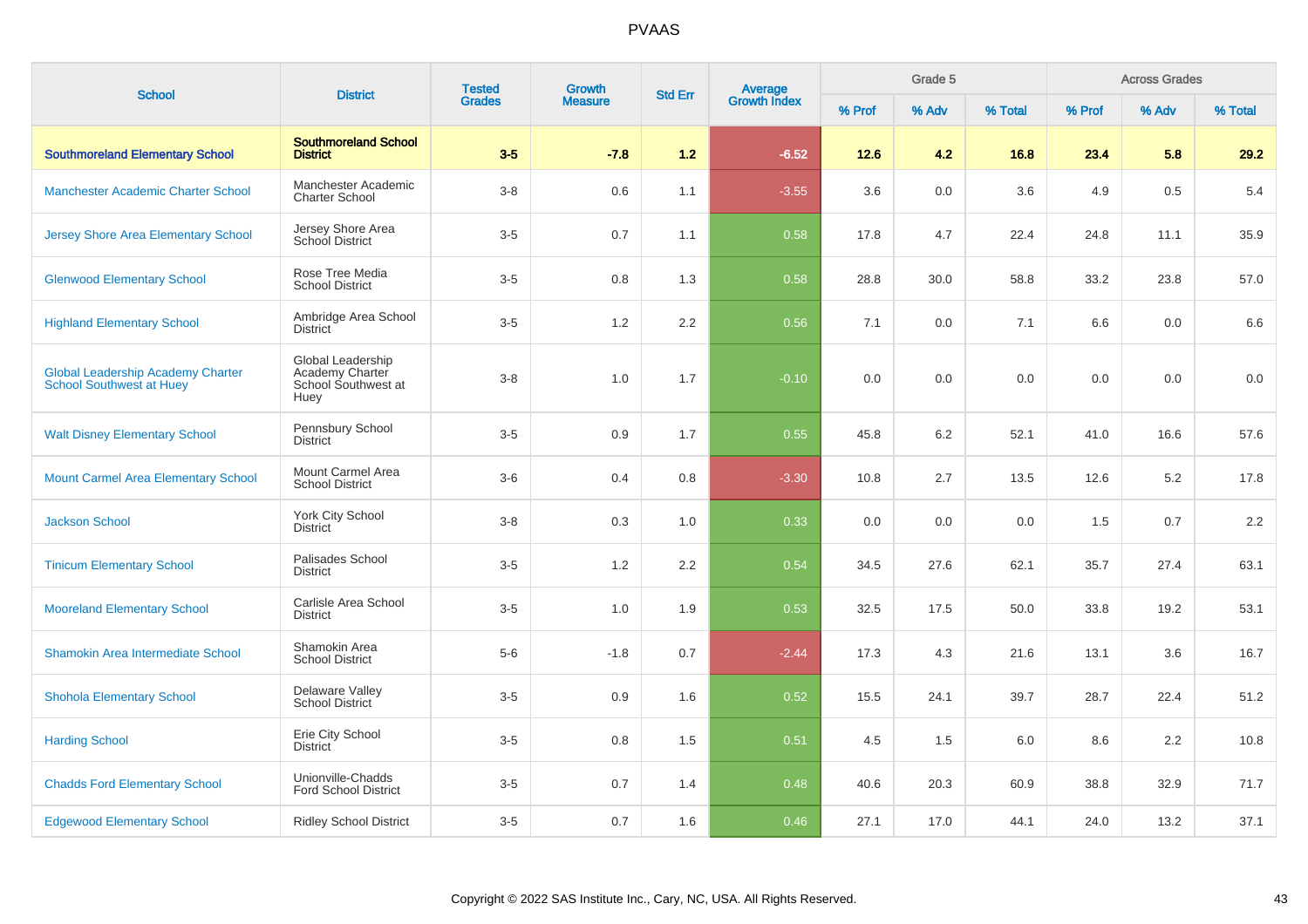| <b>School</b>                             | <b>District</b>                                             | <b>Tested</b> | Growth         | <b>Std Err</b> | Average<br>Growth Index |        | Grade 5 |         |        | <b>Across Grades</b> |         |
|-------------------------------------------|-------------------------------------------------------------|---------------|----------------|----------------|-------------------------|--------|---------|---------|--------|----------------------|---------|
|                                           |                                                             | <b>Grades</b> | <b>Measure</b> |                |                         | % Prof | % Adv   | % Total | % Prof | % Adv                | % Total |
| <b>Southmoreland Elementary School</b>    | <b>Southmoreland School</b><br><b>District</b>              | $3-5$         | $-7.8$         | $1.2$          | $-6.52$                 | 12.6   | 4.2     | 16.8    | 23.4   | 5.8                  | 29.2    |
| <b>Simmons Elementary School</b>          | Hatboro-Horsham<br><b>School District</b>                   | $3-5$         | 0.6            | 1.3            | 0.46                    | 34.9   | 4.6     | 39.5    | 37.6   | 15.7                 | 53.3    |
| Joanna Connell School                     | Erie City School<br><b>District</b>                         | $3-5$         | 0.6            | 1.4            | 0.45                    | 18.5   | 9.9     | 28.4    | 17.3   | 6.5                  | 23.8    |
| <b>Pine Street Elementary School</b>      | Palmyra Area School<br><b>District</b>                      | $3-5$         | 0.7            | 1.5            | 0.44                    | 35.6   | 18.6    | 54.2    | 35.9   | 16.9                 | 52.8    |
| <b>Coopertown Elementary School</b>       | <b>Haverford Township</b><br><b>School District</b>         | $3-5$         | 0.6            | 1.3            | 0.44                    | 28.9   | 33.7    | 62.6    | 32.6   | 38.1                 | 70.7    |
| <b>Aronimink Elementary School</b>        | <b>Upper Darby School</b><br><b>District</b>                | $3-5$         | 1.0            | 2.3            | 0.43                    | 14.3   | 7.1     | 21.4    | 24.4   | 9.3                  | 33.7    |
| Pan American Academy Charter School       | Pan American<br>Academy Charter<br>School                   | $3 - 8$       | 0.3            | 0.8            | $-5.09$                 | 1.7    | 0.0     | 1.7     | 2.4    | 0.3                  | $2.7\,$ |
| <b>Heights/Murray Elementary School</b>   | Wilkes-Barre Area<br><b>School District</b>                 | $3-6$         | 0.5            | 1.3            | $-0.62$                 | 8.0    | 0.0     | 8.0     | 8.6    | 0.6                  | 9.1     |
| <b>West Crawford Elementary School</b>    | Connellsville Area<br><b>School District</b>                | $3-5$         | 0.6            | 1.4            | 0.41                    | 17.9   | 7.5     | 25.4    | 13.9   | 4.5                  | 18.3    |
| <b>Goode School</b>                       | <b>York City School</b><br><b>District</b>                  | $3 - 8$       | 0.3            | 0.8            | $-3.00$                 | 1.9    | 0.0     | 1.9     | 3.6    | 0.3                  | 4.0     |
| <b>Hydetown Elementary School</b>         | <b>Titusville Area School</b><br><b>District</b>            | $3-5$         | 0.7            | 1.8            | 0.37                    | 26.2   | 11.9    | 38.1    | 25.6   | 20.2                 | 45.7    |
| <b>Saltsburg Elementary School</b>        | <b>Blairsville-Saltsburg</b><br><b>School District</b>      | $3-5$         | 0.7            | 2.0            | 0.37                    | 31.4   | 34.3    | 65.7    | 27.3   | 28.2                 | 55.4    |
| <b>Decatur Stephen School</b>             | Philadelphia City<br><b>School District</b>                 | $3 - 8$       | 0.4            | 1.0            | $-1.93$                 | 11.1   | 13.3    | 24.4    | 16.2   | 6.7                  | 22.9    |
| <b>Main Street School</b>                 | Chester-Upland<br>School District                           | $3-5$         | 0.8            | 2.1            | 0.36                    | 0.0    | 0.0     | 0.0     | 2.8    | 0.0                  | 2.8     |
| <b>East Coventry Elementary School</b>    | Owen J Roberts<br><b>School District</b>                    | $3-6$         | 0.3            | 1.0            | $-0.59$                 | 42.6   | 20.6    | 63.2    | 34.2   | 16.7                 | 51.0    |
| <b>Upper Moreland Intermediate School</b> | <b>Upper Moreland</b><br>Township School<br><b>District</b> | $3-5$         | 0.3            | 0.8            | 0.34                    | 28.5   | 10.6    | 39.1    | 29.0   | 11.9                 | 40.9    |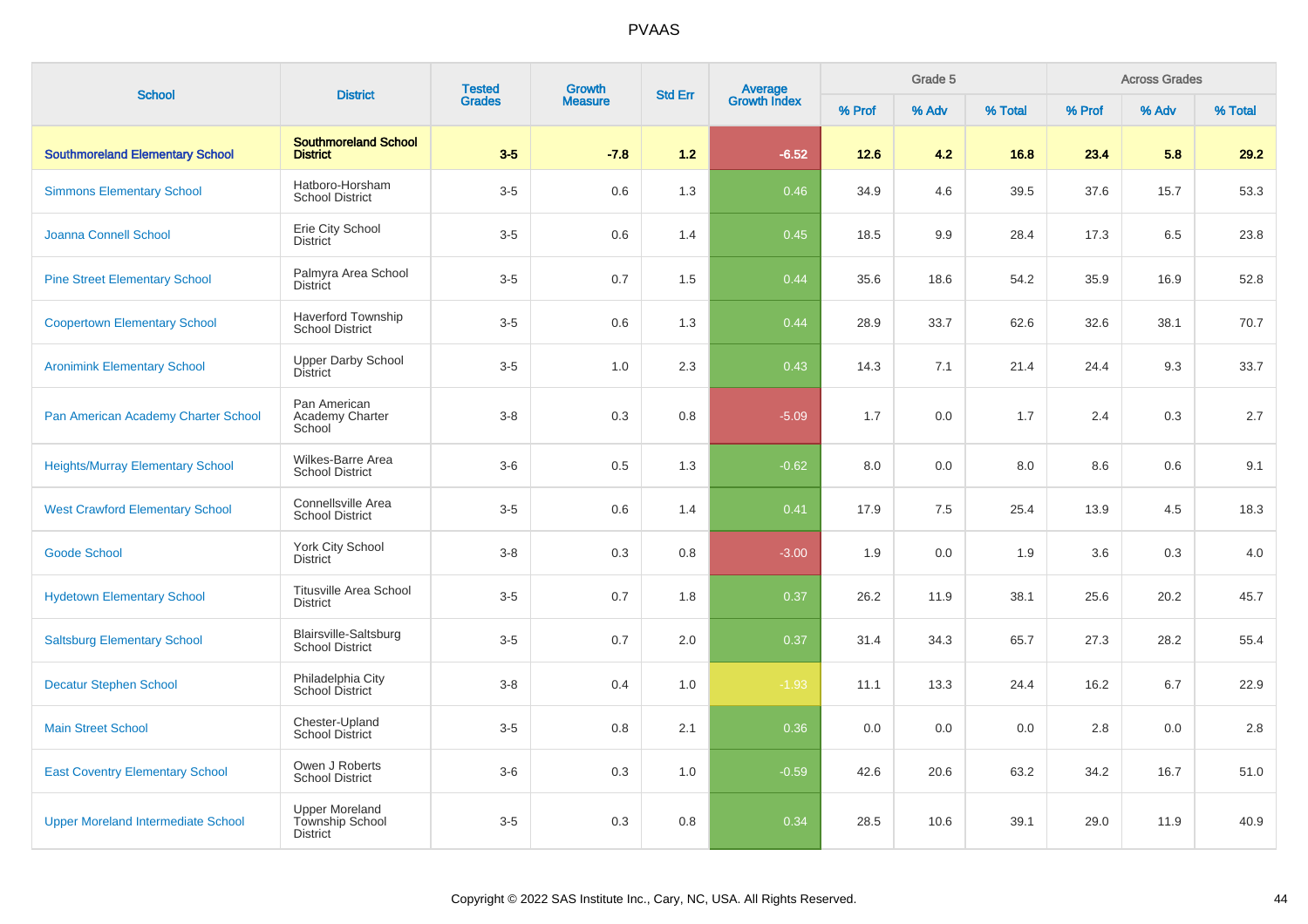| <b>School</b>                                       | <b>District</b>                                  | <b>Tested</b><br>Growth<br><b>Grades</b><br><b>Measure</b> |        | <b>Average</b><br>Growth Index<br><b>Std Err</b> |         | Grade 5 |       |         |         | <b>Across Grades</b> |         |
|-----------------------------------------------------|--------------------------------------------------|------------------------------------------------------------|--------|--------------------------------------------------|---------|---------|-------|---------|---------|----------------------|---------|
|                                                     |                                                  |                                                            |        |                                                  |         | % Prof  | % Adv | % Total | % Prof  | % Adv                | % Total |
| <b>Southmoreland Elementary School</b>              | <b>Southmoreland School</b><br><b>District</b>   | $3-5$                                                      | $-7.8$ | $1.2$                                            | $-6.52$ | $12.6$  | 4.2   | 16.8    | 23.4    | 5.8                  | 29.2    |
| <b>Barclay Elementary School</b>                    | <b>Central Bucks School</b><br><b>District</b>   | $3-6$                                                      | 0.1    | $1.0$                                            | 0.07    | 23.6    | 11.2  | 34.8    | 29.4    | 10.5                 | 39.9    |
| <b>Bell Avenue School</b>                           | William Penn School<br><b>District</b>           | $3-6$                                                      | 0.5    | 1.6                                              | $-1.11$ | 2.9     | 0.0   | 2.9     | $0.9\,$ | 0.0                  | 0.9     |
| <b>Jamestown Area Elementary School</b>             | Jamestown Area<br><b>School District</b>         | $3-6$                                                      | 0.5    | 1.4                                              | $-0.52$ | 18.4    | 10.5  | 29.0    | 16.7    | 7.9                  | 24.6    |
| <b>Halifax Area Elementary School</b>               | Halifax Area School<br><b>District</b>           | $3-5$                                                      | 0.4    | 1.4                                              | 0.31    | 26.8    | 14.1  | 40.8    | 24.9    | 12.2                 | 37.1    |
| Abington Heights Middle School                      | Abington Heights<br>School District              | $5 - 11$                                                   | $-1.7$ | 0.4                                              | $-3.90$ | 29.2    | 13.3  | 42.5    | 27.4    | 9.1                  | 36.5    |
| <b>Garrettford Elementary School</b>                | <b>Upper Darby School</b><br><b>District</b>     | $3-5$                                                      | 0.4    | 1.3                                              | 0.31    | 15.4    | 5.1   | 20.5    | 19.0    | 2.0                  | 21.0    |
| <b>Esperanza Cyber Charter School</b>               | Esperanza Cyber<br>Charter School                | $3 - 11$                                                   | 0.4    | 1.3                                              | $-0.33$ | 0.0     | 0.0   | 0.0     | 1.6     | 0.0                  | 1.6     |
| <b>Linglestown Elementary School</b>                | Central Dauphin<br>School District               | $3-5$                                                      | 0.5    | 1.6                                              | 0.30    | 43.9    | 12.3  | 56.1    | 36.0    | 16.7                 | 52.7    |
| <b>Pleasant Gap Elementary School</b>               | <b>Bellefonte Area</b><br><b>School District</b> | $3-5$                                                      | 0.7    | 2.5                                              | 0.30    | 26.1    | 26.1  | 52.2    | 34.1    | 23.1                 | 57.1    |
| <b>Kearny Gen Philip School</b>                     | Philadelphia City<br>School District             | $3 - 8$                                                    | 1.0    | 3.4                                              | 0.30    |         |       |         | $0.0\,$ | 0.0                  | 0.0     |
| <b>Franklin School</b>                              | Uniontown Area<br><b>School District</b>         | $3-6$                                                      | 0.5    | 2.0                                              | 0.25    | 25.0    | 0.0   | 25.0    | 22.2    | 11.1                 | 33.3    |
| <b>Nebinger George W School</b>                     | Philadelphia City<br>School District             | $3-8$                                                      | 0.6    | 2.2                                              | 0.27    |         |       |         | 18.4    | 10.2                 | 28.6    |
| <b>Greenwich-Lenhartsville Elementary</b><br>School | Kutztown Area School<br><b>District</b>          | $3-5$                                                      | 0.6    | 2.4                                              | 0.26    | 30.4    | 4.4   | 34.8    | 35.1    | 9.5                  | 44.6    |
| <b>Wescosville Elementary School</b>                | East Penn School<br><b>District</b>              | $3-5$                                                      | 0.4    | 1.4                                              | 0.26    | 24.3    | 9.5   | 33.8    | 34.1    | 17.0                 | 51.1    |
| <b>Lickdale Elementary School</b>                   | Northern Lebanon<br><b>School District</b>       | $3-5$                                                      | 0.5    | 2.0                                              | 0.25    | 25.7    | 11.4  | 37.1    | 33.0    | 13.2                 | 46.2    |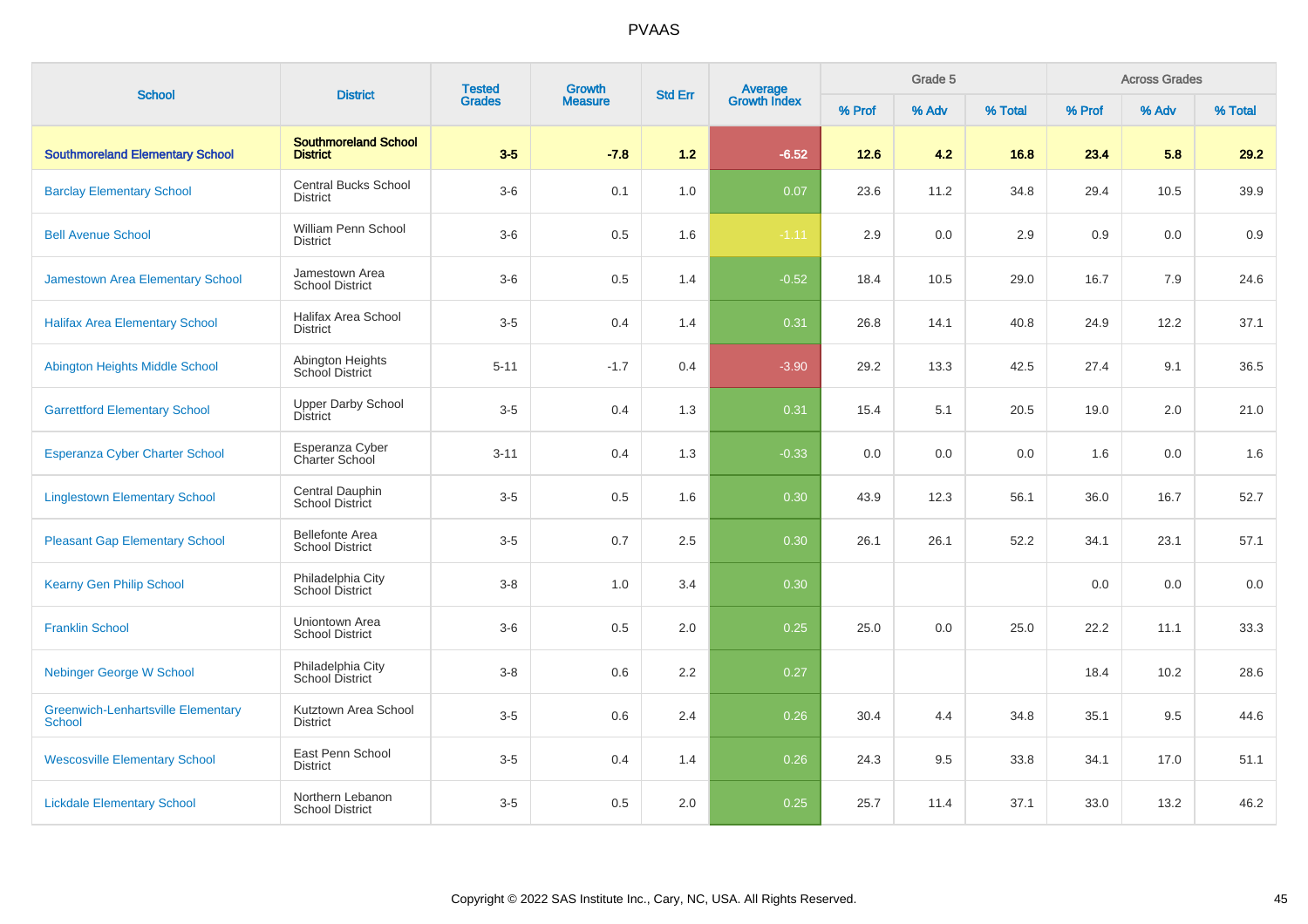| <b>School</b>                                           | <b>District</b>                                          | <b>Tested</b> | <b>Growth</b>  | <b>Std Err</b> |                                |        | Grade 5 |         |        | <b>Across Grades</b> |         |
|---------------------------------------------------------|----------------------------------------------------------|---------------|----------------|----------------|--------------------------------|--------|---------|---------|--------|----------------------|---------|
|                                                         |                                                          | <b>Grades</b> | <b>Measure</b> |                | <b>Average</b><br>Growth Index | % Prof | % Adv   | % Total | % Prof | % Adv                | % Total |
| <b>Southmoreland Elementary School</b>                  | <b>Southmoreland School</b><br><b>District</b>           | $3-5$         | $-7.8$         | 1.2            | $-6.52$                        | 12.6   | 4.2     | 16.8    | 23.4   | 5.8                  | 29.2    |
| <b>Earl Elementary School</b>                           | Boyertown Area<br>School District                        | $3-5$         | 0.4            | 1.7            | 0.25                           | 29.2   | 14.6    | 43.8    | 29.7   | 9.5                  | 39.2    |
| <b>Tussey Mountain Middle School</b>                    | <b>Tussey Mountain</b><br>School District                | $5 - 8$       | 0.2            | 0.7            | $-4.23$                        | 20.7   | 1.7     | 22.4    | 13.9   | 1.5                  | 15.4    |
| <b>Mastery Charter School - Cleveland</b><br>Elementary | <b>Mastery Charter</b><br>School-Cleveland<br>Elementary | $3 - 8$       | $-1.3$         | 1.2            | $-1.10$                        | 3.8    | 7.7     | 11.5    | 2.4    | 1.8                  | 4.3     |
| <b>Bellevue Elementary School</b>                       | Northgate School<br>District                             | $3-6$         | $-1.4$         | 1.5            | $-0.89$                        | 30.0   | 3.3     | 33.3    | 21.1   | 2.8                  | 23.8    |
| Fort Washington Elementary School                       | <b>Upper Dublin School</b><br><b>District</b>            | $3-5$         | 0.4            | 1.7            | 0.23                           | 56.9   | 33.3    | 90.2    | 47.3   | 38.8                 | 86.2    |
| <b>Catharine Joseph School</b>                          | Philadelphia City<br><b>School District</b>              | $3-5$         | 0.6            | 2.5            | 0.23                           | 4.2    | 0.0     | 4.2     | 7.8    | 0.0                  | 7.8     |
| <b>Shawmont School</b>                                  | Philadelphia City<br>School District                     | $3-8$         | 0.4            | 1.6            | $-1.46$                        | 0.0    | 0.0     | 0.0     | 16.1   | 2.2                  | 18.3    |
| <b>Friendship Elementary School</b>                     | Southern York County<br><b>School District</b>           | $3-6$         | 0.3            | 1.4            | $-0.63$                        | 11.1   | 4.4     | 15.6    | 20.9   | 9.4                  | 30.4    |
| <b>Reamstown Elementary School</b>                      | Cocalico School<br><b>District</b>                       | $3-5$         | 0.3            | 1.5            | 0.22                           | 28.3   | 13.3    | 41.7    | 34.7   | 13.1                 | 47.7    |
| <b>Salisbury Elementary School</b>                      | Pequea Valley School<br><b>District</b>                  | $3-6$         | 0.2            | 1.4            | 0.14                           | 14.0   | 4.6     | 18.6    | 22.7   | 6.7                  | 29.3    |
| <b>Sandburg Middle School</b>                           | <b>Neshaminy School</b><br><b>District</b>               | $5 - 8$       | $-0.6$         | 0.5            | $-1.17$                        | 20.3   | 5.7     | 26.0    | 16.1   | 5.7                  | 21.8    |
| <b>Minersville Area Elementary Center</b>               | Minersville Area<br><b>School District</b>               | $3-6$         | 0.2            | 1.0            | $-4.50$                        | 9.6    | 4.1     | 13.7    | 19.8   | 4.6                  | 24.4    |
| <b>Union City Elementary School</b>                     | Union City Area<br><b>School District</b>                | $3-5$         | 0.3            | 1.4            | 0.19                           | 18.8   | 8.7     | 27.5    | 26.7   | 13.4                 | 40.1    |
| <b>Nicely Elementary School</b>                         | Greensburg Salem<br><b>School District</b>               | $3-5$         | 0.3            | 1.6            | 0.19                           | 28.8   | 7.7     | 36.5    | 26.1   | 15.7                 | 41.8    |
| <b>Slippery Rock Area Elementary School</b>             | Slippery Rock Area<br>School District                    | $3-5$         | 0.3            | 1.4            | 0.19                           | 39.4   | 30.3    | 69.7    | 39.7   | 25.0                 | 64.7    |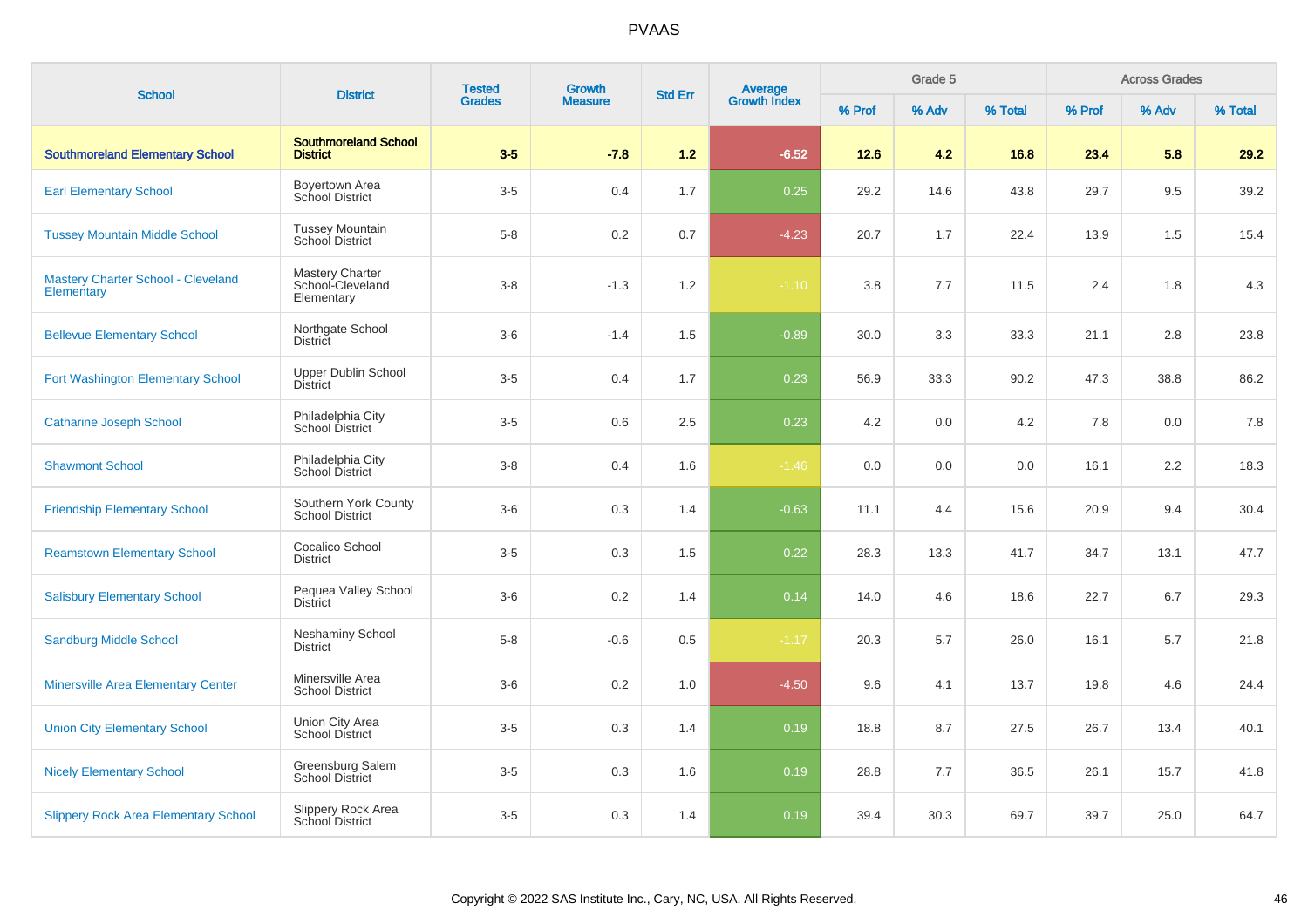|                                         |                                                      | <b>Tested</b> | <b>Growth</b>  |                |                                |        | Grade 5 |         |        | <b>Across Grades</b> |         |
|-----------------------------------------|------------------------------------------------------|---------------|----------------|----------------|--------------------------------|--------|---------|---------|--------|----------------------|---------|
| <b>School</b>                           | <b>District</b>                                      | <b>Grades</b> | <b>Measure</b> | <b>Std Err</b> | <b>Average</b><br>Growth Index | % Prof | % Adv   | % Total | % Prof | % Adv                | % Total |
| <b>Southmoreland Elementary School</b>  | <b>Southmoreland School</b><br><b>District</b>       | $3-5$         | $-7.8$         | 1.2            | $-6.52$                        | $12.6$ | 4.2     | 16.8    | 23.4   | 5.8                  | 29.2    |
| <b>Rockhill Elementary School</b>       | Southern Huntingdon<br><b>County School District</b> | $3-5$         | 0.4            | 2.5            | 0.15                           | 4.4    | 13.0    | 17.4    | 26.4   | 4.2                  | 30.6    |
| <b>Parkside Elementary School</b>       | Penn-Delco School<br><b>District</b>                 | $3-5$         | 0.3            | 1.8            | 0.15                           | 31.0   | 7.1     | 38.1    | 25.2   | 5.9                  | 31.1    |
| <b>Churchville Elementary School</b>    | <b>Council Rock School</b><br><b>District</b>        | $3-6$         | 0.1            | 1.0            | $-0.76$                        | 35.4   | 7.7     | 43.1    | 31.4   | 14.2                 | 45.6    |
| <b>Lingle Avenue Elementary School</b>  | Palmyra Area School<br><b>District</b>               | $3-5$         | 0.2            | 1.4            | 0.13                           | 36.8   | 32.4    | 69.1    | 34.7   | 35.3                 | 70.0    |
| <b>Northwest Middle School</b>          | Reading School<br><b>District</b>                    | $5 - 8$       | 0.1            | 1.0            | $-2.42$                        | 7.6    | 0.0     | 7.6     | 4.0    | 0.0                  | 4.0     |
| <b>Eisenhower Elementary School</b>     | Indiana Area School<br><b>District</b>               | $4 - 5$       | 0.1            | 1.2            | 0.10                           | 27.5   | 11.0    | 38.5    | 27.6   | 12.3                 | 39.9    |
| Northwest Area Intermediate School      | Northwest Area<br><b>School District</b>             | $3-6$         | 0.1            | 1.1            | $-2.47$                        | 17.6   | 2.0     | 19.6    | 17.0   | 1.8                  | 18.8    |
| <b>Stetser Elementary School</b>        | Chester-Upland<br><b>School District</b>             | $3-6$         | 0.2            | 2.7            | 0.09                           |        |         |         | 10.1   | 1.0                  | 11.1    |
| <b>Exton Elementary School</b>          | West Chester Area<br><b>School District</b>          | $3-5$         | 0.1            | 1.6            | 0.09                           | 27.6   | 25.9    | 53.4    | 34.7   | 21.1                 | 55.8    |
| <b>Chambers Hill Elementary School</b>  | Central Dauphin<br>School District                   | $3-5$         | 0.2            | 2.7            | 0.08                           | 14.8   | 14.8    | 29.6    | 18.6   | 9.3                  | 27.9    |
| <b>Cambria Elementary School</b>        | Central Cambria<br><b>School District</b>            | $3-5$         | 0.1            | 1.3            | 0.08                           | 33.8   | 17.5    | 51.2    | 30.0   | 15.0                 | 45.1    |
| <b>Penn Bernville Elementary School</b> | Tulpehocken Area<br>School District                  | $3-6$         | 0.1            | 1.2            | $-0.31$                        | 26.0   | 20.0    | 46.0    | 22.0   | 16.6                 | 38.5    |
| <b>Toby Farms Intermediate School</b>   | Chester-Upland<br><b>School District</b>             | $5-8$         | 0.1            | 1.0            | 0.05                           |        |         |         | 1.1    | 0.6                  | 1.7     |
| <b>Rice Avenue Middle School</b>        | <b>Girard School District</b>                        | $5-8$         | 0.0            | 0.6            | $-3.83$                        | 33.9   | 15.2    | 49.1    | 25.1   | 13.9                 | 39.0    |
| <b>Baden Academy Charter School</b>     | Baden Academy<br>Charter School                      | $3-6$         | 0.1            | 1.1            | $-1.00$                        | 20.6   | 4.8     | 25.4    | 20.8   | 6.4                  | 27.2    |
| <b>Mill Creek Elementary School</b>     | <b>Central Bucks School</b><br><b>District</b>       | $3-6$         | 0.0            | 0.8            | $-0.83$                        | 37.5   | 17.7    | 55.2    | 36.4   | 19.1                 | 55.6    |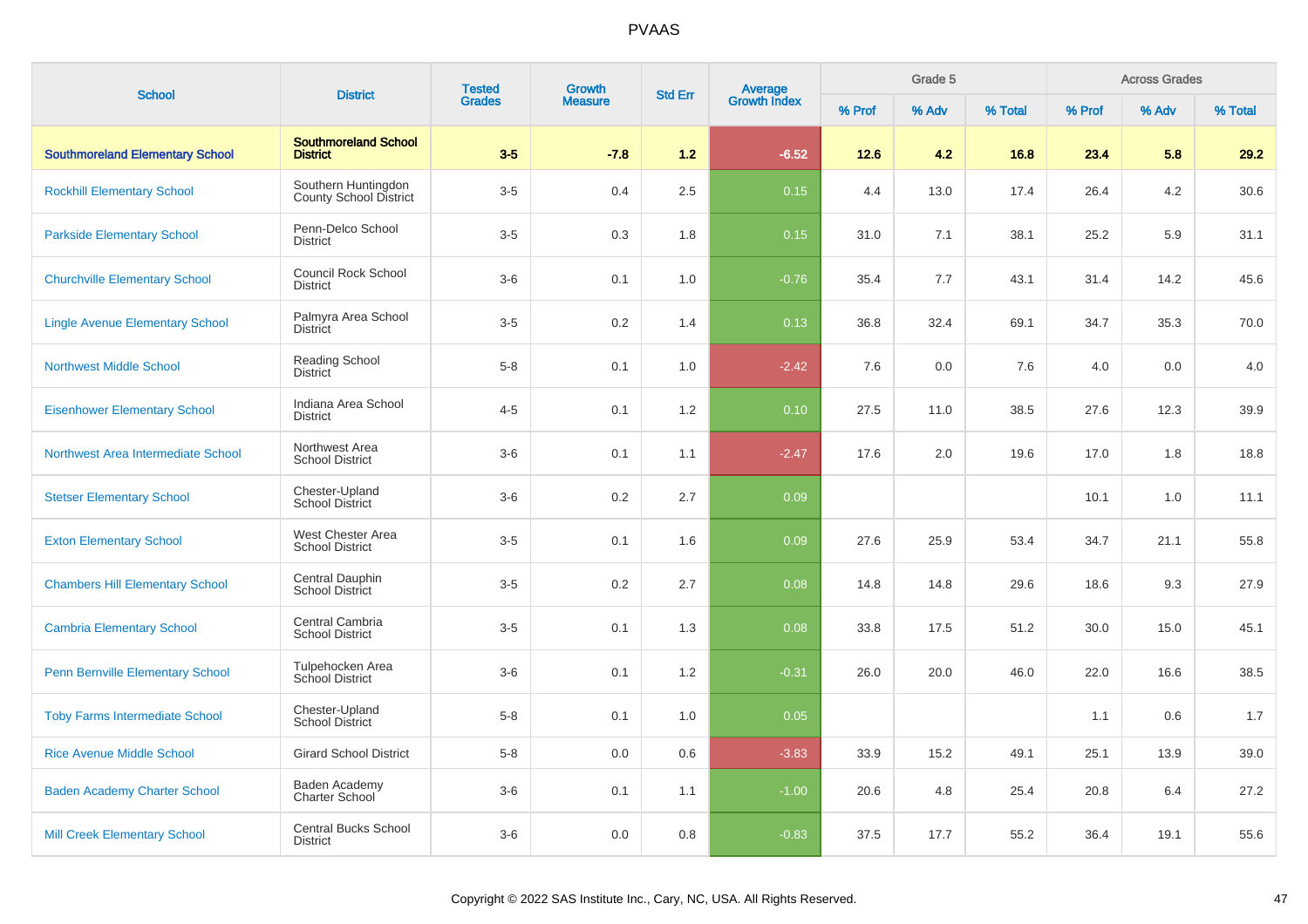| <b>School</b>                                             | <b>District</b>                                   | <b>Tested</b> | Growth         | <b>Std Err</b> |                                |        | Grade 5 |         |        | <b>Across Grades</b> |         |
|-----------------------------------------------------------|---------------------------------------------------|---------------|----------------|----------------|--------------------------------|--------|---------|---------|--------|----------------------|---------|
|                                                           |                                                   | <b>Grades</b> | <b>Measure</b> |                | <b>Average</b><br>Growth Index | % Prof | % Adv   | % Total | % Prof | % Adv                | % Total |
| <b>Southmoreland Elementary School</b>                    | <b>Southmoreland School</b><br><b>District</b>    | $3-5$         | $-7.8$         | 1.2            | $-6.52$                        | 12.6   | 4.2     | 16.8    | 23.4   | 5.8                  | 29.2    |
| <b>Willow Dale Elementary School</b>                      | <b>Centennial School</b><br><b>District</b>       | $3-5$         | 0.0            | 1.1            | 0.03                           | 15.6   | 4.1     | 19.7    | 23.1   | 7.8                  | 30.8    |
| <b>Colonel John Siegfried Elementary</b><br><b>School</b> | Northampton Area<br><b>School District</b>        | $3-5$         | 0.0            | 1.6            | 0.03                           | 27.9   | 6.6     | 34.4    | 32.8   | 13.0                 | 45.8    |
| <b>Walter M Senkow Elementary School</b>                  | <b>Upper Darby School</b><br><b>District</b>      | $3-5$         | 0.1            | 3.6            | 0.03                           | 27.3   | 0.0     | 27.3    | 18.1   | 1.4                  | 19.4    |
| Thomas W Holtzman Jr Elementary<br><b>School</b>          | Susquehanna<br>Township School<br><b>District</b> | $3-5$         | 0.0            | 1.0            | 0.03                           | 13.8   | 3.8     | 17.5    | 17.1   | 5.1                  | 22.2    |
| <b>Independence Middle School</b>                         | <b>Bethel Park School</b><br><b>District</b>      | $5 - 8$       | 0.0            | 0.5            | 0.03                           |        |         |         | 28.6   | 11.2                 | 39.8    |
| <b>Fitzpatrick Aloysius L School</b>                      | Philadelphia City<br><b>School District</b>       | $3 - 8$       | 0.1            | 2.9            | 0.03                           | 6.2    | 0.0     | 6.2     | 13.3   | 0.0                  | 13.3    |
| <b>KIPP Philadelphia Charter School</b>                   | KIPP Philadelphia<br>Charter School               | $3-8$         | 0.0            | 0.9            | $-1.76$                        | 2.0    | 0.0     | 2.0     | 3.6    | 0.0                  | 3.6     |
| <b>Gna Elementary Center</b>                              | <b>Greater Nanticoke</b><br>Area School District  | $3-5$         | 0.0            | 1.1            | 0.02                           | 13.6   | 2.7     | 16.4    | 11.8   | 3.5                  | 15.3    |
| <b>Chester Upland School Of Arts</b>                      | Chester-Upland<br><b>School District</b>          | $3-5$         | 0.0            | 2.1            | 0.01                           | 0.0    | 0.0     | 0.0     | 1.0    | 0.0                  | 1.0     |
| <b>Latrobe Elementary School</b>                          | <b>Greater Latrobe</b><br><b>School District</b>  | $3-6$         | $-0.3$         | 0.9            | $-0.29$                        | 45.1   | 22.0    | 67.1    | 36.8   | 17.3                 | 54.1    |
| <b>Port Matilda Elementary School</b>                     | Bald Eagle Area<br>School District                | $3-5$         | 0.0            | 3.5            | 0.01                           | 18.2   | 18.2    | 36.4    | 24.4   | 36.6                 | 61.0    |
| Dingman-Delaware Elementary School                        | Delaware Valley<br><b>School District</b>         | $3-5$         | $-0.0$         | 1.1            | $-0.01$                        | 32.0   | 8.8     | 40.8    | 31.9   | 9.0                  | 40.9    |
| Johnsonburg Area Elementary School                        | Johnsonburg Area<br>School District               | $3-6$         | $-0.0$         | 1.4            | $-3.24$                        | 17.5   | 7.5     | 25.0    | 30.6   | 13.6                 | 44.2    |
| <b>Waterford Elementary School</b>                        | Fort Leboeuf School<br><b>District</b>            | $3-5$         | $-0.0$         | 1.5            | $-0.01$                        | 29.7   | 20.3    | 50.0    | 31.7   | 27.4                 | 59.2    |
| <b>Leib Elementary School</b>                             | Dover Area School<br><b>District</b>              | $3-5$         | $-0.0$         | 1.5            | $-0.01$                        | 38.3   | 6.7     | 45.0    | 32.6   | 13.5                 | 46.1    |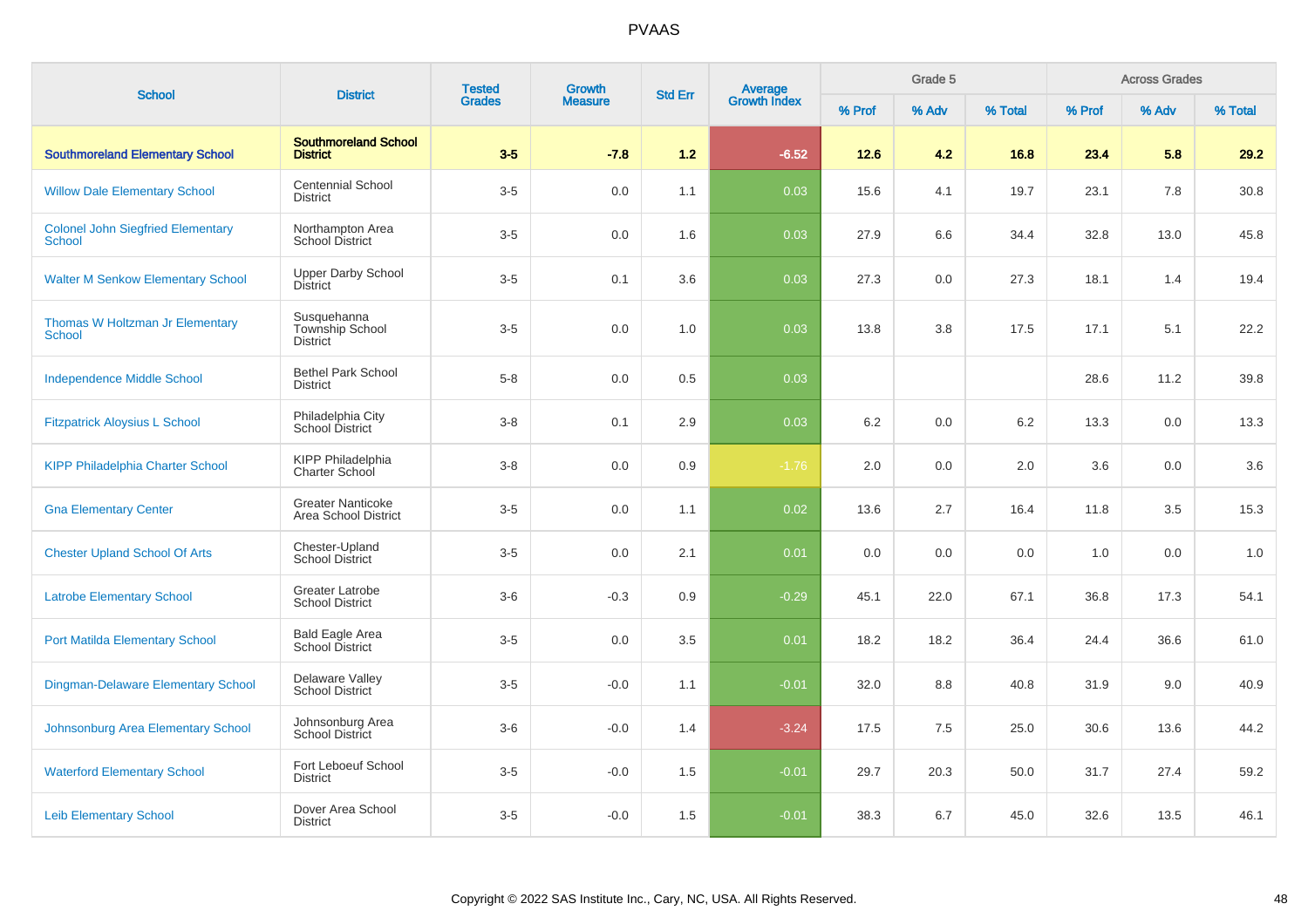| <b>School</b>                                     |                                                      | <b>Tested</b><br><b>Growth</b><br>Average<br>Growth Index<br><b>District</b><br><b>Std Err</b> |                |     | Grade 5 |        |       | <b>Across Grades</b> |        |       |         |
|---------------------------------------------------|------------------------------------------------------|------------------------------------------------------------------------------------------------|----------------|-----|---------|--------|-------|----------------------|--------|-------|---------|
|                                                   |                                                      | <b>Grades</b>                                                                                  | <b>Measure</b> |     |         | % Prof | % Adv | % Total              | % Prof | % Adv | % Total |
| <b>Southmoreland Elementary School</b>            | <b>Southmoreland School</b><br><b>District</b>       | $3-5$                                                                                          | $-7.8$         | 1.2 | $-6.52$ | 12.6   | 4.2   | 16.8                 | 23.4   | 5.8   | 29.2    |
| <b>Calypso Elementary School</b>                  | Bethlehem Area<br><b>School District</b>             | $3-5$                                                                                          | $-0.1$         | 3.1 | $-0.03$ | 7.1    | 7.1   | 14.3                 | 33.3   | 12.5  | 45.8    |
| <b>Tidioute Community Charter School</b>          | <b>Tidioute Community</b><br><b>Charter School</b>   | $3 - 11$                                                                                       | $-0.3$         | 1.4 | $-0.19$ | 15.4   | 0.0   | 15.4                 | 16.0   | 1.6   | 17.6    |
| <b>Dodson Elementary School</b>                   | Wilkes-Barre Area<br><b>School District</b>          | $3-6$                                                                                          | $-0.4$         | 1.7 | $-0.21$ | 10.3   | 6.9   | 17.2                 | 3.0    | 2.0   | 5.0     |
| <b>Jarrettown Elementary School</b>               | <b>Upper Dublin School</b><br><b>District</b>        | $3-5$                                                                                          | $-0.1$         | 1.4 | $-0.04$ | 37.3   | 26.9  | 64.2                 | 30.7   | 38.5  | 69.3    |
| Kane Area Elementary School                       | Kane Area School<br><b>District</b>                  | $3-5$                                                                                          | $-0.1$         | 1.4 | $-0.05$ | 21.1   | 19.7  | 40.8                 | 27.0   | 10.9  | 37.9    |
| <b>Mastery Charter School - Hardy Williams</b>    | Mastery Charter<br>School - Hardy<br>Williams        | $3 - 11$                                                                                       | $-0.1$         | 1.2 | $-3.12$ | 4.9    | 0.0   | 4.9                  | 6.9    | 0.6   | 7.5     |
| <b>Premier Arts And Science Charter</b><br>School | Premier Arts And<br><b>Science Charter</b><br>School | $3-5$                                                                                          | $-0.1$         | 2.0 | $-0.05$ | 0.0    | 0.0   | 0.0                  | 3.8    | 1.0   | 4.8     |
| Vare-Washington Elementary School                 | Philadelphia City<br>School District                 | $3 - 8$                                                                                        | $-0.2$         | 3.1 | $-0.07$ |        |       |                      | 11.9   | 11.9  | 23.9    |
| <b>Jenkintown Elementary School</b>               | Jenkintown School<br><b>District</b>                 | $3-6$                                                                                          | $-2.8$         | 1.3 | $-2.22$ | 35.4   | 12.5  | 47.9                 | 33.7   | 20.2  | 53.9    |
| Maple Manor Elementary/Middle School              | Hazleton Area School<br><b>District</b>              | $3 - 8$                                                                                        | $-0.1$         | 1.1 | $-0.26$ | 0.0    | 0.0   | 0.0                  | 3.1    | 0.9   | 4.0     |
| <b>Allegheny-Clarion Valley Elementary</b>        | Allegheny-Clarion<br>Valley School District          | $3-6$                                                                                          | $-0.9$         | 1.2 | $-0.76$ | 19.5   | 7.3   | 26.8                 | 17.5   | 11.5  | 29.0    |
| <b>Buckingham Elementary School</b>               | <b>Central Bucks School</b><br><b>District</b>       | $3-6$                                                                                          | $-0.1$         | 1.1 | $-0.68$ | 42.6   | 17.0  | 59.6                 | 38.8   | 19.1  | 57.9    |
| <b>Dassa Mckinney Elementary School</b>           | Moniteau School<br><b>District</b>                   | $3-6$                                                                                          | $-0.8$         | 0.9 | $-0.89$ | 32.5   | 8.4   | 41.0                 | 29.5   | 12.7  | 42.2    |
| <b>Blue Ball Elementary School</b>                | Eastern Lancaster<br><b>County School District</b>   | $3-6$                                                                                          | $-0.2$         | 1.1 | $-0.57$ | 24.1   | 8.6   | 32.8                 | 24.4   | 7.1   | 31.6    |
| <b>Bethel Springs Elementary School</b>           | <b>Garnet Valley School</b><br><b>District</b>       | $3-5$                                                                                          | $-0.2$         | 1.2 | $-0.15$ | 34.0   | 24.5  | 58.5                 | 36.1   | 18.4  | 54.5    |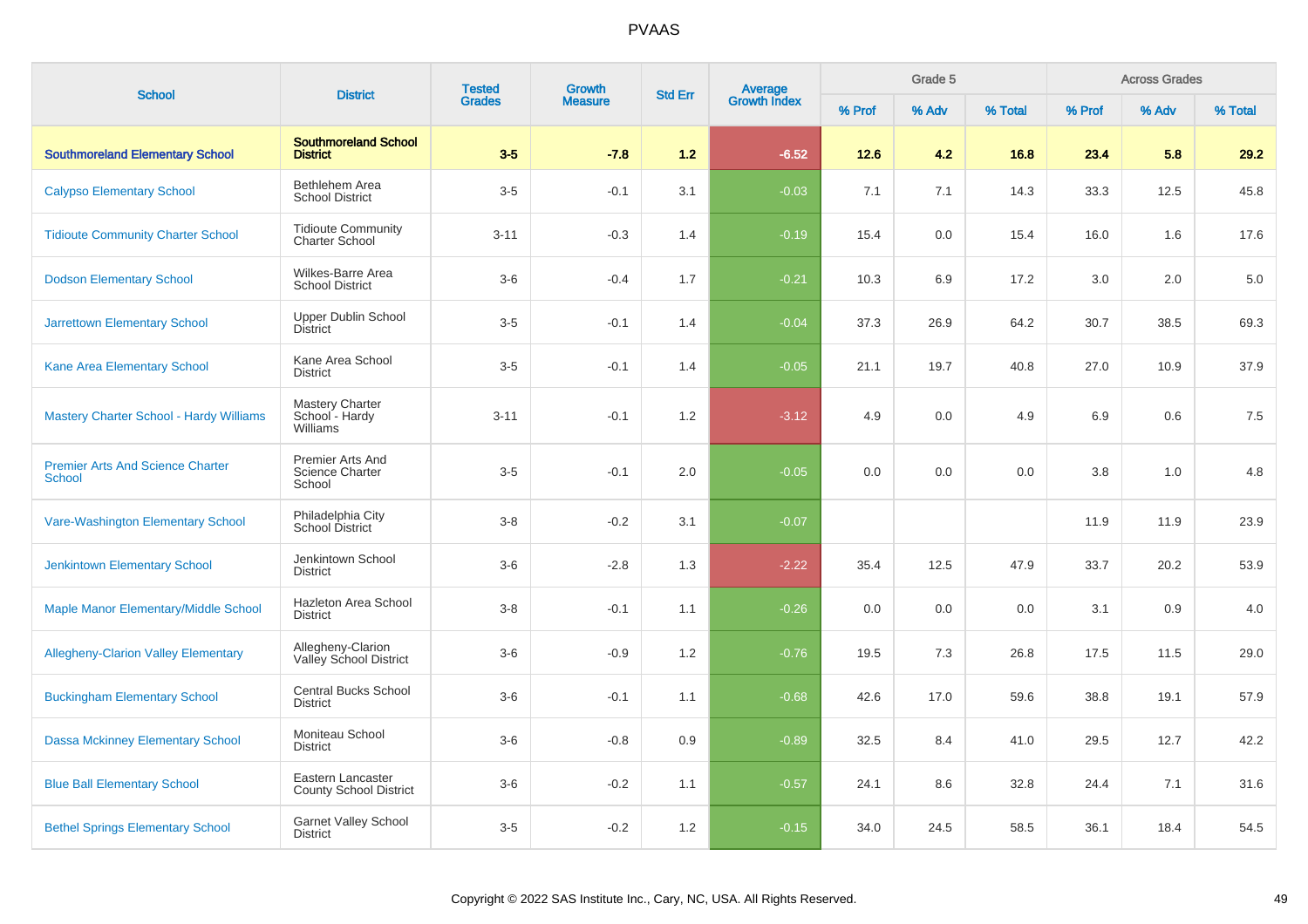| <b>School</b>                                    | <b>District</b>                                     | <b>Tested</b> | <b>Growth</b>  | <b>Std Err</b> | <b>Average</b><br>Growth Index |        | Grade 5 |         |        | <b>Across Grades</b> |         |
|--------------------------------------------------|-----------------------------------------------------|---------------|----------------|----------------|--------------------------------|--------|---------|---------|--------|----------------------|---------|
|                                                  |                                                     | <b>Grades</b> | <b>Measure</b> |                |                                | % Prof | % Adv   | % Total | % Prof | % Adv                | % Total |
| <b>Southmoreland Elementary School</b>           | <b>Southmoreland School</b><br><b>District</b>      | $3-5$         | $-7.8$         | 1.2            | $-6.52$                        | 12.6   | 4.2     | 16.8    | 23.4   | 5.8                  | 29.2    |
| <b>Juniata Elementary School</b>                 | Altoona Area School<br><b>District</b>              | $3-5$         | $-0.2$         | 1.6            | $-0.15$                        | 19.7   | 9.8     | 29.5    | 22.4   | 7.0                  | 29.5    |
| <b>Mercersburg Elementary School</b>             | <b>Tuscarora School</b><br><b>District</b>          | $3-5$         | $-0.3$         | 1.8            | $-0.17$                        | 11.6   | 4.6     | 16.3    | 27.3   | 7.4                  | 34.7    |
| <b>Doyle Elementary School</b>                   | <b>Central Bucks School</b><br><b>District</b>      | $3-6$         | $-0.3$         | 1.1            | $-0.30$                        | 37.1   | 9.7     | 46.8    | 34.8   | 17.0                 | 51.7    |
| <b>Kratzer School</b>                            | <b>Parkland School</b><br><b>District</b>           | $3-5$         | $-0.2$         | 1.3            | $-0.18$                        | 35.0   | 13.8    | 48.8    | 30.8   | 20.4                 | 51.2    |
| <b>Freemansburg Elementary School</b>            | Bethlehem Area<br><b>School District</b>            | $3-5$         | $-0.4$         | 2.4            | $-0.18$                        | 12.0   | 0.0     | 12.0    | 12.5   | 0.0                  | 12.5    |
| <b>Wharton Elementary School</b>                 | Lancaster School<br><b>District</b>                 | $3-5$         | $-0.3$         | 1.8            | $-0.19$                        | 25.0   | 2.3     | 27.3    | 21.4   | 9.9                  | 31.3    |
| <b>Mill Village Elementary School</b>            | Fort Leboeuf School<br><b>District</b>              | $3-5$         | $-0.5$         | 2.5            | $-0.19$                        | 21.7   | 39.1    | 60.9    | 24.2   | 32.3                 | 56.4    |
| Penn Hills Charter School of<br>Entrepreneurship | Penn Hills Charter<br>School of<br>Entrepreneurship | $3 - 8$       | $-0.2$         | 0.9            | $-3.58$                        | 11.6   | 2.3     | 14.0    | 17.0   | 3.8                  | 20.8    |
| <b>Mcknight Elementary School</b>                | North Allegheny<br>School District                  | $3-5$         | $-0.2$         | 1.1            | $-0.20$                        | 40.5   | 21.6    | 62.1    | 38.3   | 22.5                 | 60.8    |
| North East Intermediate Elementary               | North East School<br><b>District</b>                | $3-5$         | $-0.2$         | 1.1            | $-0.20$                        | 33.3   | 9.4     | 42.7    | 33.3   | 13.8                 | 47.2    |
| <b>Millville Area Elementary School</b>          | Millville Area School<br><b>District</b>            | $3-6$         | $-0.6$         | 1.2            | $-0.51$                        | 34.0   | 0.0     | 34.0    | 28.2   | 4.0                  | 32.2    |
| <b>Kernsville School</b>                         | Parkland School<br><b>District</b>                  | $3-5$         | $-0.3$         | 1.6            | $-0.21$                        | 30.8   | 42.3    | 73.1    | 33.7   | 41.1                 | 74.8    |
| <b>Liberty Elementary School</b>                 | Southern Tioga<br>School District                   | $3-6$         | $-1.5$         | 1.8            | $-0.84$                        | 28.0   | 4.0     | 32.0    | 24.4   | 4.6                  | 29.1    |
| <b>Valley View Intermediate School</b>           | Valley View School<br><b>District</b>               | $3-5$         | $-0.3$         | 1.1            | $-0.22$                        | 26.2   | 0.9     | 27.1    | 24.6   | 3.7                  | 28.4    |
| <b>Shirley Township Elementary School</b>        | Mount Union Area<br><b>School District</b>          | $3-5$         | $-0.3$         | 1.2            | $-0.22$                        | 11.7   | 4.3     | 16.0    | 16.0   | 5.5                  | 21.5    |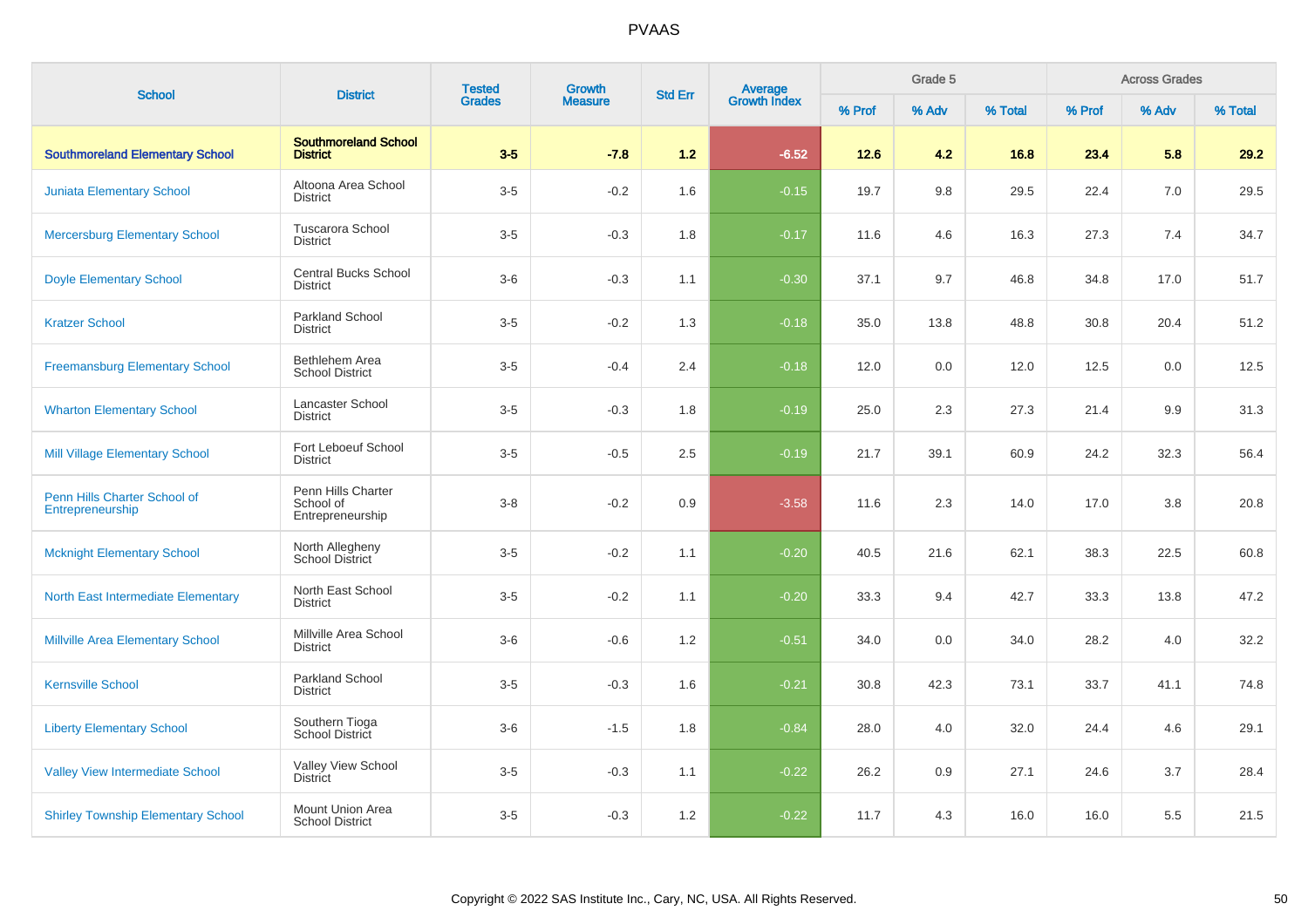| <b>School</b>                                          | <b>District</b>                                          | <b>Tested</b><br><b>Grades</b> | <b>Growth</b>  | <b>Std Err</b> | <b>Average</b><br>Growth Index |        | Grade 5 |         |        | <b>Across Grades</b> |         |
|--------------------------------------------------------|----------------------------------------------------------|--------------------------------|----------------|----------------|--------------------------------|--------|---------|---------|--------|----------------------|---------|
|                                                        |                                                          |                                | <b>Measure</b> |                |                                | % Prof | % Adv   | % Total | % Prof | % Adv                | % Total |
| <b>Southmoreland Elementary School</b>                 | <b>Southmoreland School</b><br><b>District</b>           | $3-5$                          | $-7.8$         | 1.2            | $-6.52$                        | 12.6   | 4.2     | 16.8    | 23.4   | 5.8                  | 29.2    |
| <b>Cecil Intermediate School</b>                       | Canon-Mcmillan<br><b>School District</b>                 | $5-6$                          | $-0.1$         | 0.6            | $-2.85$                        | 32.8   | 23.4    | 56.1    | 34.5   | 17.8                 | 52.3    |
| <b>Munoz-Marin Luis</b>                                | Philadelphia City<br>School District                     | $3 - 8$                        | $-0.8$         | 3.4            | $-0.23$                        | 7.7    | 0.0     | 7.7     | 1.6    | 1.6                  | 3.3     |
| <b>Oley Valley Elementary School</b>                   | Oley Valley School<br><b>District</b>                    | $3-5$                          | $-0.3$         | 1.2            | $-0.24$                        | 19.8   | 5.0     | 24.8    | 29.4   | 5.6                  | 35.0    |
| <b>Clarion Area Elementary School</b>                  | <b>Clarion Area School</b><br><b>District</b>            | $3-6$                          | $-0.3$         | 1.2            | $-1.01$                        | 31.2   | 8.3     | 39.6    | 28.8   | 12.0                 | 40.9    |
| <b>Environmental Charter School At Frick</b><br>Park   | <b>Environmental Charter</b><br>School At Frick Park     | $3-9$                          | $-0.2$         | 0.7            | $-4.61$                        | 18.2   | 10.4    | 28.6    | 22.6   | 13.4                 | 36.0    |
| <b>Avella Elementary Center</b>                        | Avella Area School<br><b>District</b>                    | $3-6$                          | $-0.4$         | 1.4            | $-2.04$                        | 17.1   | 2.4     | 19.5    | 23.9   | 10.9                 | 34.8    |
| <b>Lakeside Elementary School</b>                      | Wayne Highlands<br>School District                       | $3-5$                          | $-0.3$         | 1.2            | $-0.27$                        | 35.1   | 14.9    | 50.0    | 32.1   | 19.9                 | 52.0    |
| <b>Freeland Elementary/Middle School</b>               | Hazleton Area School<br><b>District</b>                  | $3-8$                          | $-0.3$         | 1.2            | $-1.70$                        | 0.0    | 0.0     | 0.0     | 5.4    | 0.6                  | 6.0     |
| Warren Snyder-John Girotti Elementary<br><b>School</b> | <b>Bristol Borough</b><br><b>School District</b>         | $3-6$                          | $-0.6$         | 0.9            | $-0.64$                        | 21.3   | 2.7     | 24.0    | 18.6   | 5.6                  | 24.2    |
| <b>Jefferson Elementary School</b>                     | Erie City School<br><b>District</b>                      | $3-5$                          | $-0.5$         | 1.7            | $-0.30$                        | 12.7   | 1.8     | 14.6    | 8.7    | 1.2                  | 9.9     |
| <b>Willow Hill School</b>                              | Abington School<br><b>District</b>                       | $3-6$                          | $-0.8$         | 1.4            | $-0.58$                        | 28.0   | 14.0    | 42.0    | 29.2   | 7.4                  | 36.6    |
| <b>Neidig Elementary School</b>                        | Quakertown<br><b>Community School</b><br><b>District</b> | $3-5$                          | $-0.5$         | 1.4            | $-0.31$                        | 24.2   | 15.2    | 39.4    | 32.1   | 14.0                 | 46.1    |
| <b>South Hanover Elementary School</b>                 | Lower Dauphin School<br><b>District</b>                  | $3-5$                          | $-0.6$         | 1.7            | $-0.32$                        | 31.4   | 31.4    | 62.8    | 30.5   | 31.1                 | 61.6    |
| <b>Oak Park Elementary School</b>                      | North Penn School<br><b>District</b>                     | $3-6$                          | $-0.8$         | 1.1            | $-0.72$                        | 25.5   | 7.8     | 33.3    | 26.3   | 12.7                 | 39.0    |
| <b>Everett Area Elementary School</b>                  | Everett Area School<br><b>District</b>                   | $3-5$                          | $-0.4$         | 1.3            | $-0.33$                        | 24.7   | 7.8     | 32.5    | 23.0   | 8.4                  | 31.5    |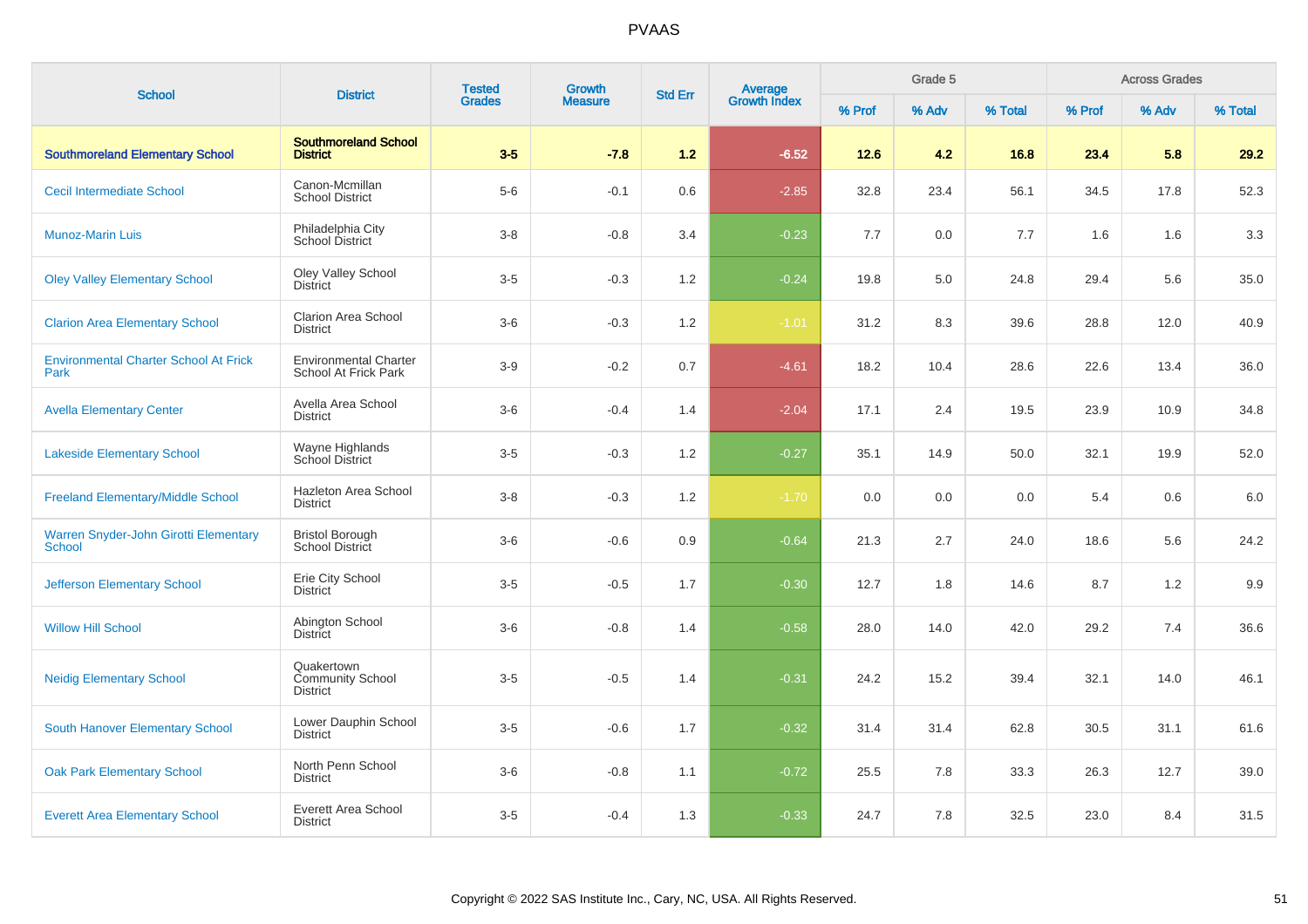| <b>School</b>                                            | <b>District</b>                                                    | <b>Tested</b><br><b>Grades</b> | <b>Growth</b>  | <b>Std Err</b> | Average<br>Growth Index |        | Grade 5 |         |         | <b>Across Grades</b> |         |
|----------------------------------------------------------|--------------------------------------------------------------------|--------------------------------|----------------|----------------|-------------------------|--------|---------|---------|---------|----------------------|---------|
|                                                          |                                                                    |                                | <b>Measure</b> |                |                         | % Prof | % Adv   | % Total | % Prof  | % Adv                | % Total |
| <b>Southmoreland Elementary School</b>                   | <b>Southmoreland School</b><br><b>District</b>                     | $3-5$                          | $-7.8$         | 1.2            | $-6.52$                 | 12.6   | 4.2     | 16.8    | 23.4    | 5.8                  | 29.2    |
| <b>Crooked Billet Elementary School</b>                  | Hatboro-Horsham<br><b>School District</b>                          | $3-5$                          | $-0.5$         | 1.5            | $-0.34$                 | 20.3   | 9.4     | 29.7    | 23.8    | 7.4                  | 31.2    |
| <b>Highland Elementary School</b>                        | West Shore School<br><b>District</b>                               | $3-5$                          | $-0.5$         | 1.5            | $-0.34$                 | 17.0   | 13.6    | 30.5    | 27.0    | 18.4                 | 45.4    |
| <b>Eisenhower Elementary School</b>                      | Camp Hill School<br><b>District</b>                                | $3-5$                          | $-0.5$         | 1.3            | $-0.34$                 | 40.7   | 27.2    | 67.9    | 41.8    | 26.4                 | 68.2    |
| <b>Mastery Charter School-Smedley</b><br>Campus          | <b>Mastery Charter</b><br>School - Smedley<br>Campus               | $3-6$                          | $-0.6$         | 1.2            | $-0.51$                 | 1.9    | 0.0     | 1.9     | $3.5\,$ | 0.0                  | 3.5     |
| <b>West Hill Elementary School</b>                       | Sharon City School<br><b>District</b>                              | $3-6$                          | $-2.1$         | 1.4            | $-1.47$                 | 5.6    | 0.0     | 5.6     | 10.7    | 1.5                  | 12.2    |
| <b>Shawnee Elementary School</b>                         | Easton Area School<br><b>District</b>                              | $3-5$                          | $-0.5$         | 1.4            | $-0.37$                 | 31.4   | 15.7    | 47.1    | 35.9    | 22.4                 | 58.4    |
| Young Scholars Of Western<br>Pennsylvania Charter School | Young Scholars Of<br>Western Pennsylvania<br><b>Charter School</b> | $3 - 8$                        | $-0.4$         | 1.1            | $-2.68$                 | 6.7    | 6.7     | 13.3    | 12.3    | 4.8                  | 17.1    |
| <b>Green Woods Charter School</b>                        | Green Woods Charter<br>School                                      | $3 - 8$                        | $-0.3$         | 0.8            | $-5.05$                 | 16.7   | 3.3     | 20.0    | 21.3    | 8.3                  | 29.6    |
| <b>Washington Martha School</b>                          | Philadelphia City<br>School District                               | $3 - 8$                        | $-1.3$         | 3.3            | $-0.39$                 |        |         |         | 9.3     | 2.3                  | 11.6    |
| <b>Welsh John School</b>                                 | Philadelphia City<br>School District                               | $3 - 7$                        | $-1.3$         | 3.2            | $-0.41$                 | 0.0    | 0.0     | 0.0     | 0.0     | 0.0                  | 0.0     |
| <b>Stanton Edwin M School</b>                            | Philadelphia City<br><b>School District</b>                        | $3 - 7$                        | $-1.2$         | 2.2            | $-0.52$                 | 0.0    | 0.0     | 0.0     | 3.1     | 3.1                  | 6.2     |
| <b>Northern Potter Childrens School</b>                  | Northern Potter<br><b>School District</b>                          | $3-6$                          | $-1.0$         | 1.4            | $-0.67$                 | 26.7   | 3.3     | 30.0    | 18.1    | 7.6                  | 25.7    |
| <b>Fairview Elementary School</b>                        | <b>Crestwood School</b><br><b>District</b>                         | $3-6$                          | $-0.5$         | 1.1            | $-2.06$                 | 26.4   | 13.2    | 39.6    | 24.0    | 10.1                 | 34.1    |
| <b>Mcmurray Elementary School</b>                        | Peters Township<br><b>School District</b>                          | $4 - 6$                        | $-0.2$         | 0.5            | $-6.57$                 | 37.8   | 32.6    | 70.4    | 38.5    | 29.2                 | 67.8    |
| <b>Acmetonia Elementary School</b>                       | Allegheny Valley<br>School District                                | $3-6$                          | $-0.5$         | 1.1            | $-1.89$                 | 26.3   | 12.3    | 38.6    | 19.8    | 6.5                  | 26.3    |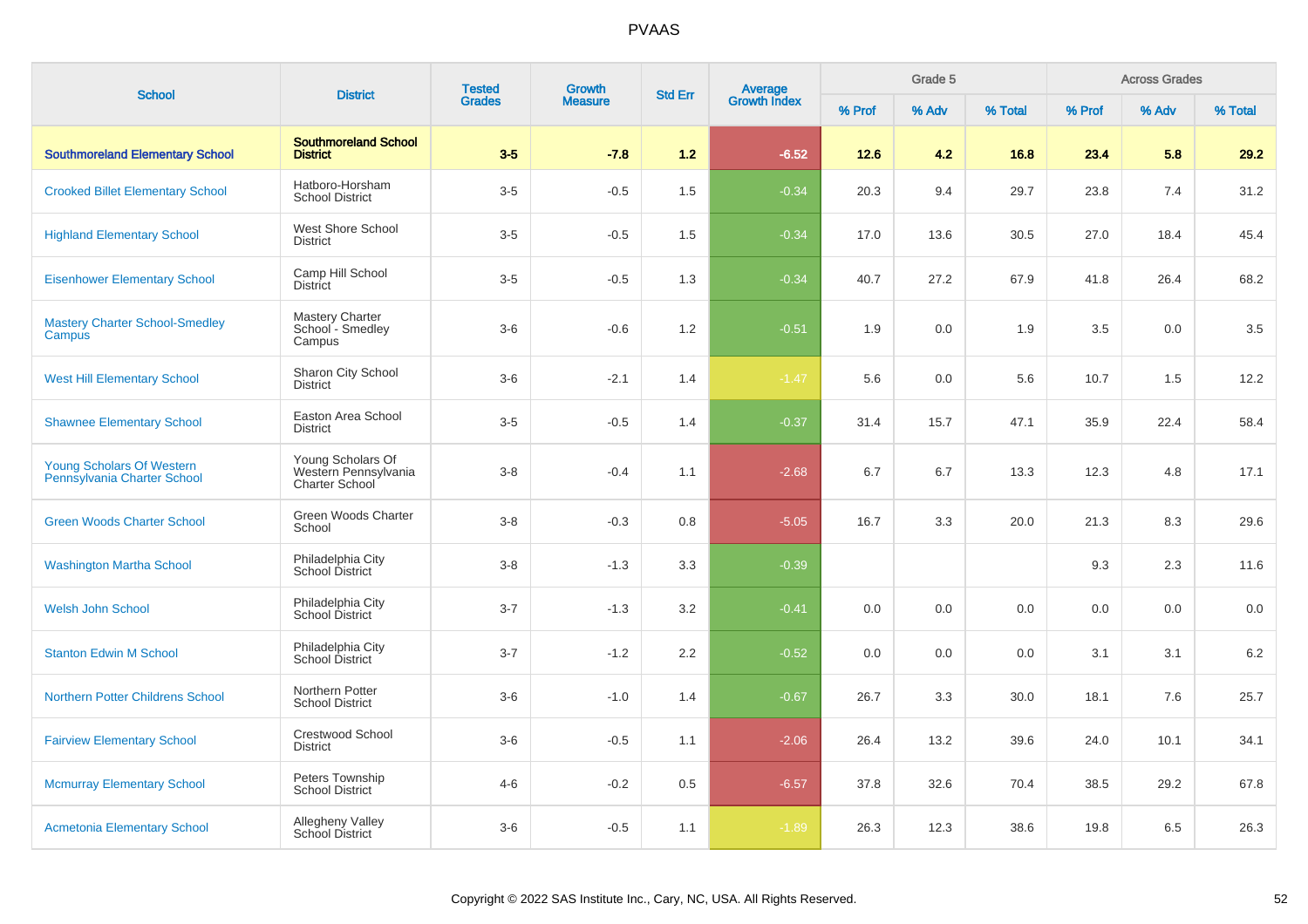| <b>School</b>                                             | <b>District</b>                                    | <b>Tested</b> | Growth         | <b>Std Err</b> |                                |        | Grade 5 |         |        | <b>Across Grades</b> |         |
|-----------------------------------------------------------|----------------------------------------------------|---------------|----------------|----------------|--------------------------------|--------|---------|---------|--------|----------------------|---------|
|                                                           |                                                    | <b>Grades</b> | <b>Measure</b> |                | <b>Average</b><br>Growth Index | % Prof | % Adv   | % Total | % Prof | % Adv                | % Total |
| <b>Southmoreland Elementary School</b>                    | <b>Southmoreland School</b><br><b>District</b>     | $3-5$         | $-7.8$         | 1.2            | $-6.52$                        | 12.6   | 4.2     | 16.8    | 23.4   | 5.8                  | 29.2    |
| <b>South Hamilton Elementary School</b>                   | Chambersburg Area<br>School District               | $3-5$         | $-0.8$         | 1.8            | $-0.45$                        | 22.7   | 9.1     | 31.8    | 26.2   | 8.7                  | 35.0    |
| <b>Eleanor Roosevelt Elementary School</b>                | Pennsbury School<br><b>District</b>                | $3-5$         | $-0.6$         | 1.3            | $-0.46$                        | 31.5   | 15.7    | 47.2    | 32.0   | 19.6                 | 51.6    |
| <b>Agora Cyber Charter School</b>                         | Agora Cyber Charter<br>School                      | $3 - 11$      | $-0.3$         | 0.6            | $-3.35$                        | 9.8    | 2.0     | 11.8    | 9.7    | 2.4                  | 12.1    |
| <b>Global Leadership Academy Charter</b><br><b>School</b> | Global Leadership<br>Academy Charter<br>School     | $3 - 8$       | $-3.1$         | 1.9            | $-1.63$                        | 0.0    | 0.0     | 0.0     | 2.5    | 0.0                  | 2.5     |
| <b>Afton Elementary School</b>                            | Pennsbury School<br>District                       | $3-5$         | $-0.7$         | 1.4            | $-0.47$                        | 38.6   | 32.9    | 71.4    | 36.4   | 34.8                 | 71.2    |
| <b>Falling Spring Elementary School</b>                   | Chambersburg Area<br><b>School District</b>        | $3-5$         | $-0.8$         | 1.8            | $-0.47$                        | 26.2   | 9.5     | 35.7    | 23.3   | 6.8                  | 30.1    |
| <b>Frank Anne School</b>                                  | Philadelphia City<br>School District               | $3-5$         | $-0.8$         | 1.7            | $-0.47$                        | 17.3   | 11.5    | 28.8    | 22.3   | 7.4                  | 29.8    |
| <b>Webster School</b>                                     | Philadelphia City<br>School District               | $3-5$         | $-1.2$         | 2.4            | $-0.48$                        | 0.0    | 4.4     | 4.4     | 3.7    | 3.7                  | 7.4     |
| <b>Hopewell Junior High School</b>                        | <b>Hopewell Area School</b><br><b>District</b>     | $5-8$         | $-1.7$         | 0.5            | $-3.23$                        | 31.3   | 8.2     | 39.6    | 23.2   | 6.8                  | 30.1    |
| <b>William Penn Elementary School</b>                     | <b>Elizabeth Forward</b><br><b>School District</b> | $3-5$         | $-0.7$         | 1.4            | $-0.48$                        | 22.4   | 9.0     | 31.3    | 26.6   | 17.2                 | 43.8    |
| <b>Damascus Area School</b>                               | Wayne Highlands<br>School District                 | $3-8$         | $-0.6$         | 1.1            | $-0.50$                        | 54.8   | 12.9    | 67.7    | 33.5   | 24.1                 | 57.6    |
| <b>Moore Elementary School</b>                            | Northampton Area<br><b>School District</b>         | $3-5$         | $-1.6$         | 3.3            | $-0.48$                        | 25.0   | 16.7    | 41.7    | 43.8   | 18.8                 | 62.5    |
| Daniel Boone Area Intermediate Center                     | Daniel Boone Area<br><b>School District</b>        | $3-5$         | $-0.4$         | 0.9            | $-0.48$                        | 27.7   | 10.7    | 38.4    | 30.4   | 8.4                  | 38.7    |
| <b>Wilson Elementary School</b>                           | Western Wayne<br>School District                   | $3-5$         | $-1.0$         | 2.0            | $-0.49$                        | 34.4   | 15.6    | 50.0    | 34.0   | 16.0                 | 50.0    |
| <b>Mountain View Elementary School</b>                    | <b>Greater Latrobe</b><br><b>School District</b>   | $3-6$         | $-0.5$         | 0.9            | $-2.20$                        | 35.4   | 10.1    | 45.6    | 38.9   | 17.4                 | 56.4    |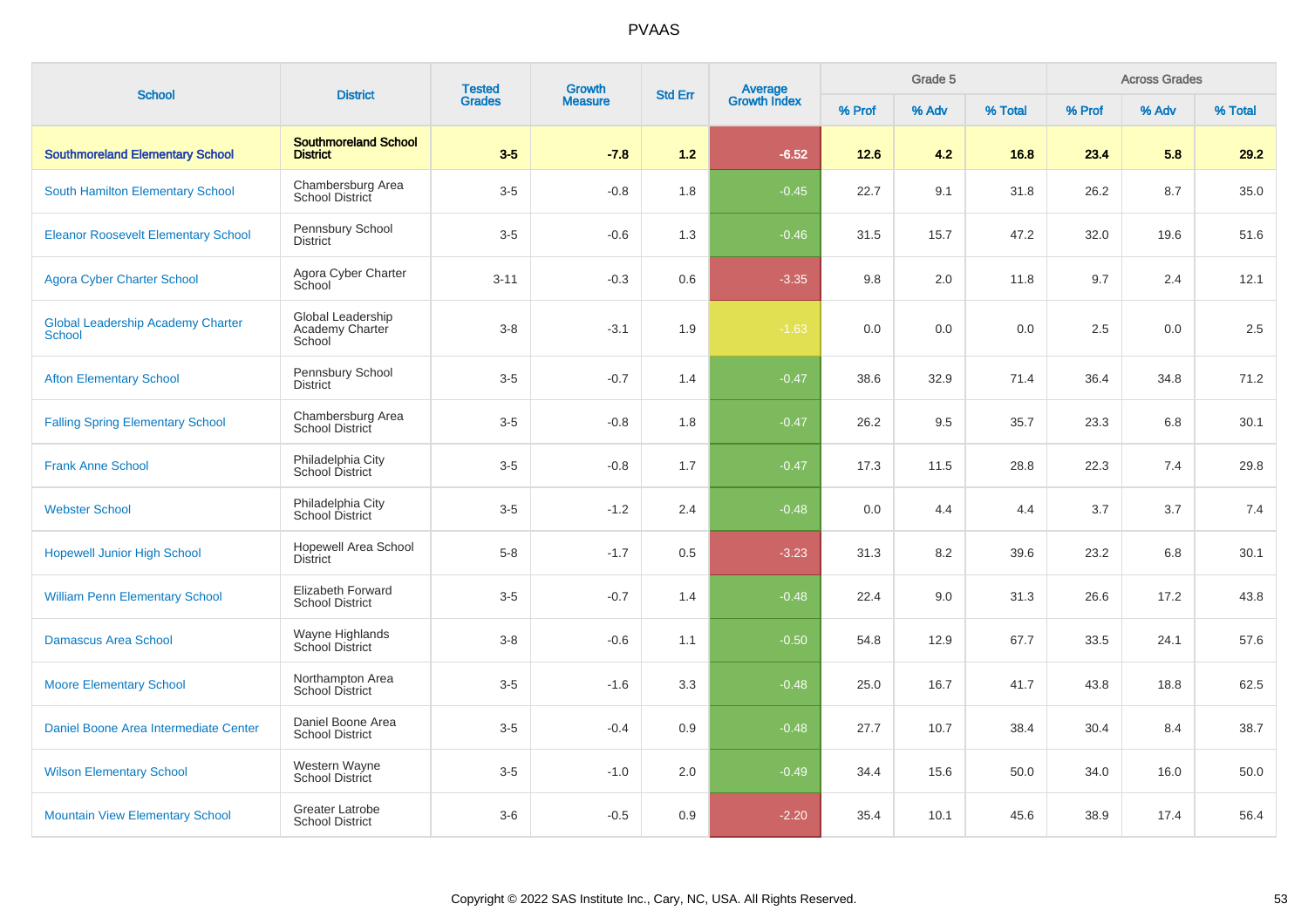| <b>School</b>                                         | <b>District</b>                                   | <b>Tested</b> | Growth         | <b>Std Err</b> | <b>Average</b><br>Growth Index |        | Grade 5 |         |        | <b>Across Grades</b> |         |
|-------------------------------------------------------|---------------------------------------------------|---------------|----------------|----------------|--------------------------------|--------|---------|---------|--------|----------------------|---------|
|                                                       |                                                   | <b>Grades</b> | <b>Measure</b> |                |                                | % Prof | % Adv   | % Total | % Prof | % Adv                | % Total |
| <b>Southmoreland Elementary School</b>                | <b>Southmoreland School</b><br><b>District</b>    | $3-5$         | $-7.8$         | 1.2            | $-6.52$                        | $12.6$ | 4.2     | 16.8    | 23.4   | 5.8                  | 29.2    |
| <b>Cook-Wissahickon School</b>                        | Philadelphia City<br><b>School District</b>       | $3 - 8$       | $-1.5$         | 3.0            | $-0.49$                        |        |         |         | 14.9   | 5.3                  | 20.2    |
| <b>Rolling Hills Elementary School</b>                | <b>Council Rock School</b><br><b>District</b>     | $3-6$         | $-0.6$         | 1.1            | $-0.73$                        | 32.7   | 9.1     | 41.8    | 30.0   | 15.0                 | 45.0    |
| Erie Rise Leadership Academy Charter<br><b>School</b> | Erie Rise Leadership<br>Academy Charter<br>School | $3 - 8$       | $-0.6$         | 1.1            | $-1.89$                        | 6.9    | 0.0     | 6.9     | 1.6    | 1.0                  | 2.6     |
| <b>Ironton School</b>                                 | <b>Parkland School</b><br><b>District</b>         | $3-5$         | $-1.0$         | 1.8            | $-0.51$                        | 29.3   | 29.3    | 58.5    | 30.9   | 25.7                 | 56.6    |
| <b>Hans Herr Elementary School</b>                    | Lampeter-Strasburg<br>School District             | $3-5$         | $-0.5$         | 0.9            | $-0.51$                        | 38.6   | 13.5    | 52.2    | 39.0   | 18.5                 | 57.6    |
| <b>Columbia Middle School</b>                         | Columbia Borough<br><b>School District</b>        | $5 - 8$       | $-4.8$         | 0.7            | $-6.57$                        | 15.1   | 1.4     | 16.4    | 5.6    | 0.7                  | 6.4     |
| <b>Summitview Elementary School</b>                   | Waynesboro Area<br>School District                | $3-5$         | $-0.8$         | 1.5            | $-0.51$                        | 21.9   | 9.4     | 31.2    | 24.2   | 16.2                 | 40.4    |
| Northern Cambria Middle School                        | Northern Cambria<br><b>School District</b>        | $5 - 11$      | $-0.4$         | 0.8            | $-0.91$                        | 16.4   | 3.6     | 20.0    | 14.4   | 1.8                  | 16.2    |
| <b>Mcclure Alexander K School</b>                     | Philadelphia City<br>School District              | $3-5$         | $-1.5$         | 2.8            | $-0.53$                        | 0.0    | 0.0     | 0.0     | 0.0    | 0.0                  | 0.0     |
| <b>Emlen Eleanor C School</b>                         | Philadelphia City<br>School District              | $3-5$         | $-1.6$         | 3.0            | $-0.54$                        | 0.0    | 5.9     | 5.9     | 9.8    | 2.4                  | 12.2    |
| <b>Eddystone Elementary School</b>                    | <b>Ridley School District</b>                     | $3-5$         | $-1.2$         | 2.1            | $-0.54$                        | 9.7    | 3.2     | 12.9    | 17.3   | 6.2                  | 23.5    |
| <b>Rochester Area Elementary School</b>               | Rochester Area<br><b>School District</b>          | $3-5$         | $-0.9$         | 1.7            | $-0.54$                        | 27.7   | 6.4     | 34.0    | 27.3   | 14.0                 | 41.3    |
| <b>Greenwood Elementary School</b>                    | Greenwood School<br><b>District</b>               | $3-5$         | $-0.8$         | 1.5            | $-0.55$                        | 30.3   | 13.6    | 43.9    | 35.1   | 22.6                 | 57.7    |
| <b>South St Marys Street Elementary</b><br>School     | Saint Marys Area<br><b>School District</b>        | $3-5$         | $-0.8$         | 1.4            | $-0.55$                        | 35.6   | 11.0    | 46.6    | 35.9   | 12.7                 | 48.6    |
| <b>White Deer Elementary School</b>                   | Milton Area School<br><b>District</b>             | $3-5$         | $-1.3$         | 2.3            | $-0.55$                        | 30.0   | 13.3    | 43.3    | 27.3   | 15.2                 | 42.4    |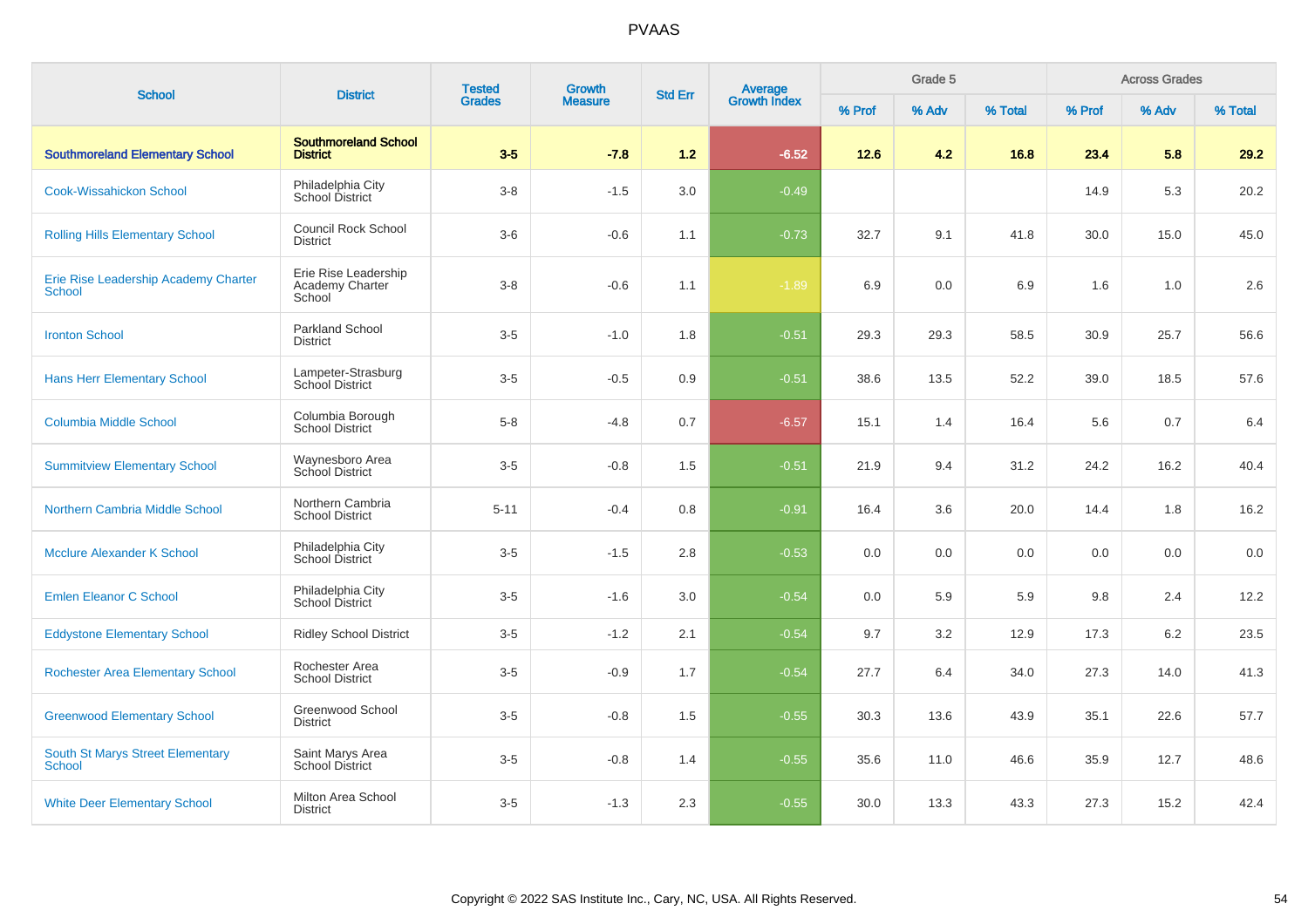| <b>School</b>                                         | <b>District</b>                                   | <b>Tested</b> | <b>Growth</b>  | <b>Std Err</b> | Average<br>Growth Index |        | Grade 5 |         |        | <b>Across Grades</b> |         |
|-------------------------------------------------------|---------------------------------------------------|---------------|----------------|----------------|-------------------------|--------|---------|---------|--------|----------------------|---------|
|                                                       |                                                   | <b>Grades</b> | <b>Measure</b> |                |                         | % Prof | % Adv   | % Total | % Prof | % Adv                | % Total |
| <b>Southmoreland Elementary School</b>                | <b>Southmoreland School</b><br><b>District</b>    | $3-5$         | $-7.8$         | 1.2            | $-6.52$                 | 12.6   | 4.2     | 16.8    | 23.4   | 5.8                  | 29.2    |
| <b>Independence Charter School West</b>               | Independence Charter<br>School West               | $3 - 7$       | $-1.0$         | 1.7            | $-2.25$                 | 0.0    | 0.0     | 0.0     | 6.2    | 1.8                  | 8.0     |
| Philadelphia Performing Arts Charter<br><b>School</b> | Philadelphia<br>Performing Arts<br>Charter School | $3-9$         | $-0.4$         | 0.7            | $-4.79$                 | 19.2   | 9.0     | 28.2    | 25.2   | 9.7                  | 34.9    |
| <b>Chester Street Elementary School</b>               | Wyoming Valley West<br>School District            | $3-5$         | $-1.2$         | 2.0            | $-0.58$                 | 23.3   | 7.0     | 30.2    | 25.0   | 7.1                  | 32.1    |
| <b>Roberto Clemente Charter School</b>                | Roberto Clemente<br><b>Charter School</b>         | $3 - 12$      | $-4.0$         | 0.9            | $-4.42$                 | 5.6    | 0.0     | 5.6     | 3.0    | 0.0                  | 3.0     |
| <b>Laboratory Charter School</b>                      | Laboratory Charter<br>School                      | $3 - 8$       | $-0.7$         | 1.1            | $-3.42$                 | 3.2    | 0.0     | 3.2     | 5.3    | 0.0                  | 5.3     |
| West Hazleton Elementary/Middle<br>School             | Hazleton Area School<br><b>District</b>           | $3 - 8$       | $-0.8$         | 1.2            | $-3.96$                 | 2.7    | 0.0     | 2.7     | 4.6    | 0.6                  | 5.2     |
| <b>Hillside Elementary School</b>                     | West Shore School<br><b>District</b>              | $3-5$         | $-0.8$         | 1.3            | $-0.62$                 | 23.2   | 3.7     | 26.8    | 22.9   | 12.2                 | 35.1    |
| Shippensburg Intermediate School                      | Shippensburg Area<br>School District              | $4 - 5$       | $-0.5$         | 0.8            | $-0.63$                 | 17.1   | 12.6    | 29.6    | 18.2   | 13.0                 | 31.2    |
| <b>Prince Hall</b>                                    | Philadelphia City<br>School District              | $3-5$         | $-1.4$         | 2.3            | $-0.63$                 | 0.0    | 0.0     | 0.0     | 0.0    | 0.0                  | 0.0     |
| <b>Delcroft School</b>                                | Southeast Delco<br><b>School District</b>         | $3 - 8$       | $-0.7$         | 1.1            | $-2.57$                 | 2.7    | 2.7     | 5.4     | 4.1    | 0.5                  | 4.6     |
| <b>Sharon Hill School</b>                             | Southeast Delco<br><b>School District</b>         | $3-8$         | $-1.3$         | 1.4            | $-0.92$                 | 0.0    | 0.0     | 0.0     | 8.0    | 0.9                  | 8.9     |
| Fred J. Jaindl Elementary School                      | Parkland School<br><b>District</b>                | $3-5$         | $-0.8$         | 1.3            | $-0.64$                 | 34.1   | 34.1    | 68.2    | 32.1   | 40.0                 | 72.1    |
| <b>Penn-Kidder Campus</b>                             | Jim Thorpe Area<br><b>School District</b>         | $3 - 8$       | $-0.6$         | 0.9            | $-2.77$                 | 14.3   | 2.4     | 16.7    | 14.2   | 3.7                  | 18.0    |
| <b>Line Mountain Middle School</b>                    | Line Mountain School<br><b>District</b>           | $5 - 8$       | $-0.5$         | 0.7            | $-1.56$                 | 19.7   | 12.1    | 31.8    | 14.3   | 5.9                  | 20.2    |
| <b>Avis Elementary School</b>                         | Jersey Shore Area<br>School District              | $3-5$         | $-1.4$         | 2.2            | $-0.66$                 | 40.0   | 16.7    | 56.7    | 46.3   | 22.0                 | 68.3    |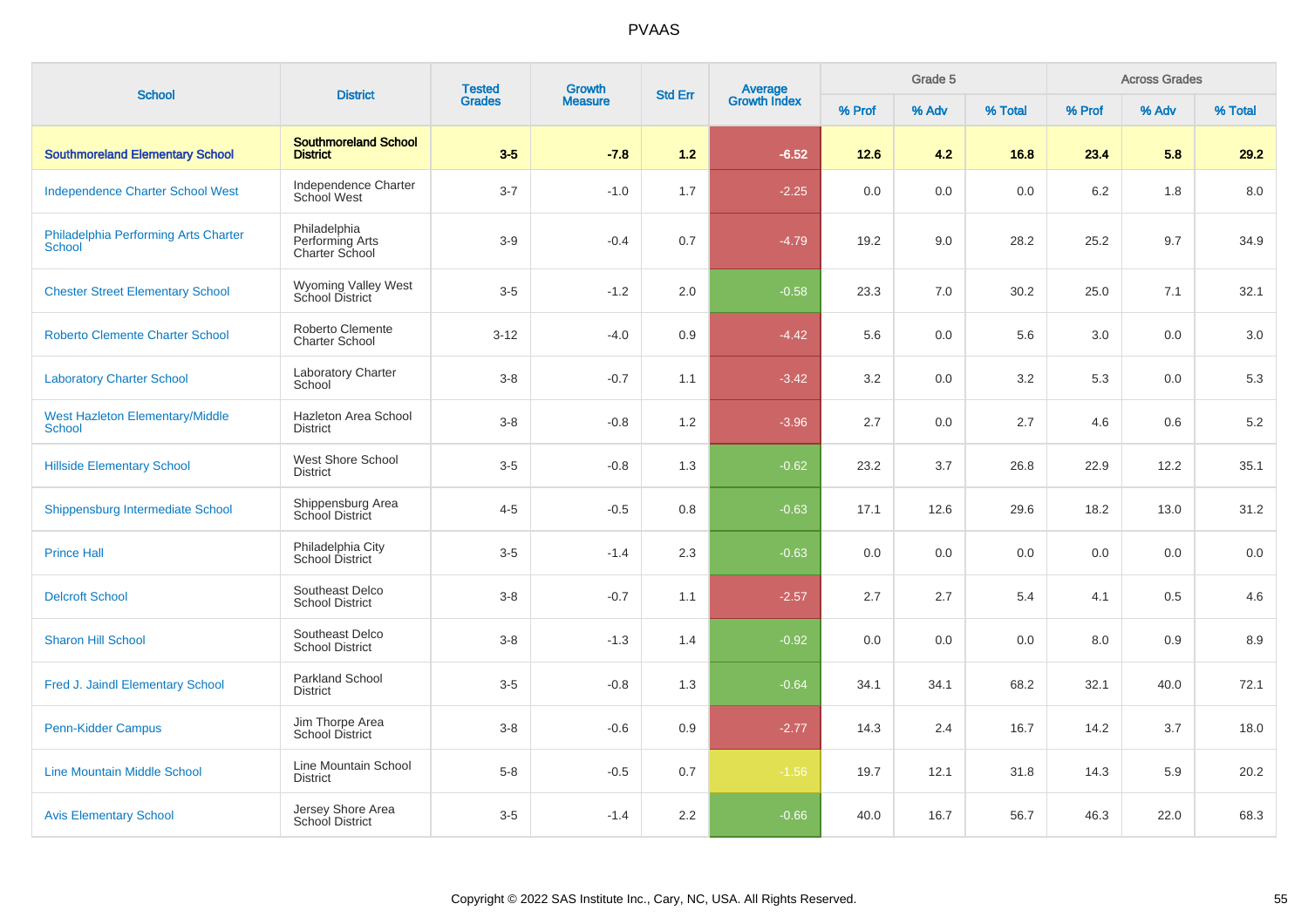| <b>School</b>                                | <b>District</b>                                    | <b>Tested</b> | <b>Growth</b>  | <b>Std Err</b> | <b>Average</b><br>Growth Index |        | Grade 5 |         |         | <b>Across Grades</b> |         |
|----------------------------------------------|----------------------------------------------------|---------------|----------------|----------------|--------------------------------|--------|---------|---------|---------|----------------------|---------|
|                                              |                                                    | <b>Grades</b> | <b>Measure</b> |                |                                | % Prof | % Adv   | % Total | % Prof  | % Adv                | % Total |
| <b>Southmoreland Elementary School</b>       | <b>Southmoreland School</b><br><b>District</b>     | $3-5$         | $-7.8$         | 1.2            | $-6.52$                        | 12.6   | 4.2     | 16.8    | 23.4    | 5.8                  | 29.2    |
| <b>Fredericksburg Elementary School</b>      | Northern Lebanon<br><b>School District</b>         | $3-5$         | $-1.2$         | 1.8            | $-0.66$                        | 32.5   | 2.5     | 35.0    | 26.9    | 14.3                 | 41.2    |
| <b>East Ward Elementary School</b>           | Downingtown Area<br><b>School District</b>         | $3-5$         | $-1.0$         | 1.5            | $-0.66$                        | 43.3   | 17.9    | 61.2    | 40.2    | 24.5                 | 64.7    |
| <b>York Avenue Elementary School</b>         | North Penn School<br>District                      | $3-6$         | $-1.0$         | 1.5            | $-1.22$                        | 23.3   | 6.7     | 30.0    | 25.0    | 20.7                 | 45.7    |
| <b>Mt Penn Elementary School</b>             | Antietam School<br><b>District</b>                 | $3-6$         | $-0.7$         | 1.1            | $-0.75$                        | 9.4    | 1.6     | 10.9    | 9.6     | 1.8                  | 11.4    |
| <b>Appleman Elementary School</b>            | Benton Area School<br><b>District</b>              | $3-6$         | $-0.8$         | 1.2            | $-1.65$                        | 24.6   | 11.5    | 36.1    | 25.9    | 9.0                  | 34.9    |
| <b>Deep Roots Charter School</b>             | Deep Roots Charter<br>School                       | $3-6$         | $-0.9$         | 1.3            | $-3.05$                        | 0.0    | 0.0     | 0.0     | 1.3     | 0.0                  | 1.3     |
| <b>J.E. Harrison Education Center</b>        | <b>Baldwin-Whitehall</b><br><b>School District</b> | $3-6$         | $-3.9$         | 0.7            | $-5.77$                        | 22.5   | 7.2     | 29.7    | 21.3    | 5.0                  | 26.3    |
| <b>Mastery Charter School-Harrity Campus</b> | Mastery Charter<br>School - Harrity<br>Campus      | $3-8$         | $-0.7$         | 1.1            | $-3.24$                        | 4.6    | 4.6     | 9.1     | $5.5\,$ | 1.0                  | 6.5     |
| Eugenio Maria De Hostos Charter<br>School    | Eugenio Maria De<br><b>Hostos Charter School</b>   | $3-8$         | $-1.0$         | 1.4            | $-1.85$                        | 13.0   | 0.0     | 13.0    | 9.3     | 3.4                  | 12.7    |
| <b>Pleasant View Elementary School</b>       | Red Lion Area School<br><b>District</b>            | $3-6$         | $-0.8$         | 1.1            | $-0.85$                        | 27.7   | 6.4     | 34.0    | 26.6    | 7.0                  | 33.6    |
| <b>Belle Valley Elementary School</b>        | Millcreek Township<br><b>School District</b>       | $3-5$         | $-1.0$         | 1.3            | $-0.71$                        | 32.1   | 19.0    | 51.2    | 31.4    | 17.8                 | 49.2    |
| <b>Edgeworth Elementary School</b>           | Quaker Valley School<br><b>District</b>            | $3-5$         | $-1.1$         | 1.5            | $-0.72$                        | 38.4   | 26.0    | 64.4    | 36.5    | 37.0                 | 73.6    |
| <b>Southwest Middle School</b>               | Reading School<br><b>District</b>                  | $5 - 8$       | $-0.7$         | 1.0            | $-2.36$                        | 0.0    | 1.8     | 1.8     | 1.1     | 0.6                  | 1.7     |
| <b>Osborne Elementary School</b>             | Quaker Valley School<br><b>District</b>            | $3-5$         | $-1.1$         | 1.5            | $-0.73$                        | 34.3   | 20.9    | 55.2    | 35.7    | 33.7                 | 69.4    |
| <b>Ingomar Elementary School</b>             | North Allegheny<br><b>School District</b>          | $3-5$         | $-1.0$         | 1.3            | $-0.74$                        | 55.7   | 20.2    | 76.0    | 46.8    | 27.6                 | 74.4    |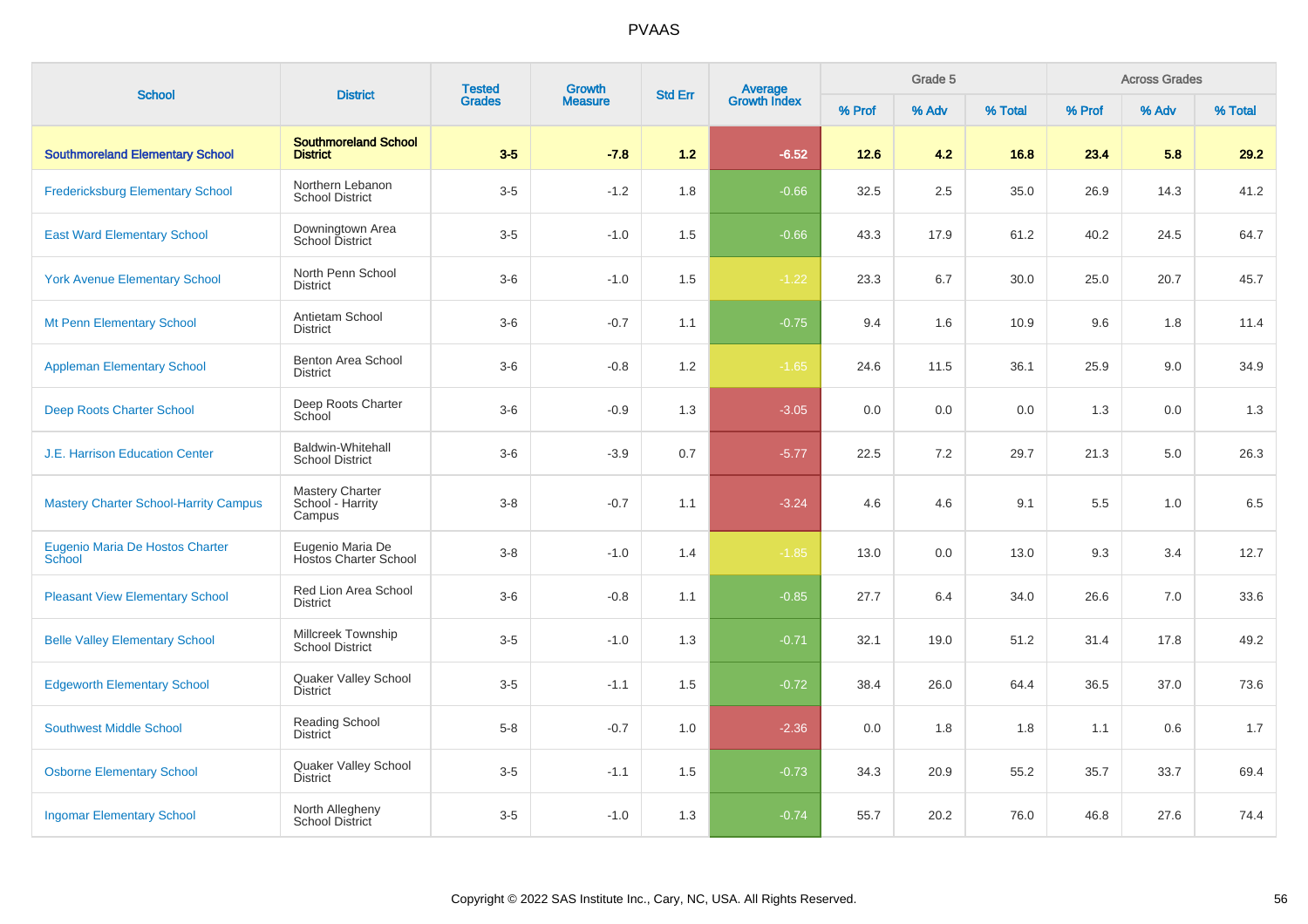| <b>School</b>                                                       | <b>District</b>                                          | <b>Tested</b> | <b>Growth</b>  | <b>Std Err</b> | Average<br>Growth Index |        | Grade 5 |         |        | <b>Across Grades</b> |         |
|---------------------------------------------------------------------|----------------------------------------------------------|---------------|----------------|----------------|-------------------------|--------|---------|---------|--------|----------------------|---------|
|                                                                     |                                                          | <b>Grades</b> | <b>Measure</b> |                |                         | % Prof | % Adv   | % Total | % Prof | % Adv                | % Total |
| <b>Southmoreland Elementary School</b>                              | <b>Southmoreland School</b><br><b>District</b>           | $3-5$         | $-7.8$         | 1.2            | $-6.52$                 | 12.6   | 4.2     | 16.8    | 23.4   | 5.8                  | 29.2    |
| <b>Eisenhower Middle School</b>                                     | Norristown Area<br><b>School District</b>                | $5-8$         | $-0.5$         | 0.7            | $-2.53$                 | 7.8    | 0.0     | 7.8     | 6.9    | 0.6                  | 7.5     |
| <b>Washington Elementary School</b>                                 | Lancaster School<br><b>District</b>                      | $3-5$         | $-1.3$         | 1.8            | $-0.75$                 | 6.5    | 0.0     | 6.5     | 9.1    | 0.6                  | 9.7     |
| <b>Springfield Township Elementary</b><br>School-Erdenhm            | Springfield Township<br>School District                  | $3-5$         | $-0.7$         | 0.9            | $-0.76$                 | 31.3   | 12.3    | 43.6    | 36.9   | 14.2                 | 51.1    |
| <b>Mcdonald Elementary School</b>                                   | <b>Centennial School</b><br><b>District</b>              | $3 - 5$       | $-0.8$         | 1.1            | $-0.77$                 | 27.0   | 4.1     | 31.2    | 21.9   | 5.6                  | 27.5    |
| <b>Lincoln Elementary School</b>                                    | Gettysburg Area<br>School District                       | $3-5$         | $-1.1$         | 1.4            | $-0.78$                 | 40.0   | 15.7    | 55.7    | 35.0   | 20.4                 | 55.4    |
| <b>Windber Elementary School</b>                                    | Windber Area School<br><b>District</b>                   | $3-5$         | $-1.0$         | 1.3            | $-0.79$                 | 28.8   | 20.0    | 48.8    | 26.7   | 18.8                 | 45.5    |
| Neil Armstrong 5-6 Middle School                                    | <b>Bethel Park School</b><br><b>District</b>             | $5-6$         | $-0.5$         | 0.6            | $-2.57$                 | 31.6   | 17.7    | 49.3    | 29.4   | 17.4                 | 46.8    |
| <b>Aliquippa Elementary School</b>                                  | Aliquippa School<br><b>District</b>                      | $3-6$         | $-0.9$         | 1.1            | $-2.45$                 | 1.5    | 0.0     | 1.5     | 1.2    | 0.8                  | 2.0     |
| <b>Monessen Elementary Center</b>                                   | Monessen City School<br><b>District</b>                  | $3-5$         | $-1.6$         | 2.0            | $-0.82$                 | 5.3    | 0.0     | 5.3     | 6.9    | 1.2                  | 8.0     |
| A L Wilson Elementary School (8364)                                 | Albert Gallatin Area<br><b>School District</b>           | $3-5$         | $-1.3$         | 1.6            | $-0.83$                 | 19.3   | 5.3     | 24.6    | 14.5   | 3.3                  | 17.8    |
| <b>Frederick Douglass Mastery Charter</b><br>School                 | <b>Frederick Douglass</b><br>Mastery Charter<br>School   | $3 - 8$       | $-1.0$         | 1.2            | $-1.85$                 | 4.8    | 0.0     | 4.8     | 1.5    | 0.8                  | 2.3     |
| <b>Peebles Elementary School</b>                                    | North Allegheny<br><b>School District</b>                | $3-5$         | $-1.3$         | 1.5            | $-0.84$                 | 38.7   | 19.4    | 58.1    | 38.2   | 26.6                 | 64.7    |
| <b>Young Scholars of Greater Allegheny</b><br><b>Charter School</b> | Young Scholars of<br>Greater Allegheny<br>Charter School | $3 - 8$       | $-1.4$         | 1.6            | $-3.51$                 | 10.0   | 0.0     | 10.0    | 6.6    | 0.0                  | 6.6     |
| <b>Newberry Elementary School</b>                                   | West Shore School<br><b>District</b>                     | $3-5$         | $-1.6$         | 1.8            | $-0.86$                 | 15.9   | 6.8     | 22.7    | 21.0   | 10.5                 | 31.4    |
| <b>West Broad Street Elementary School</b>                          | Souderton Area<br><b>School District</b>                 | $3-5$         | $-1.3$         | 1.5            | $-0.87$                 | 36.5   | 20.6    | 57.1    | 33.1   | 30.2                 | 63.3    |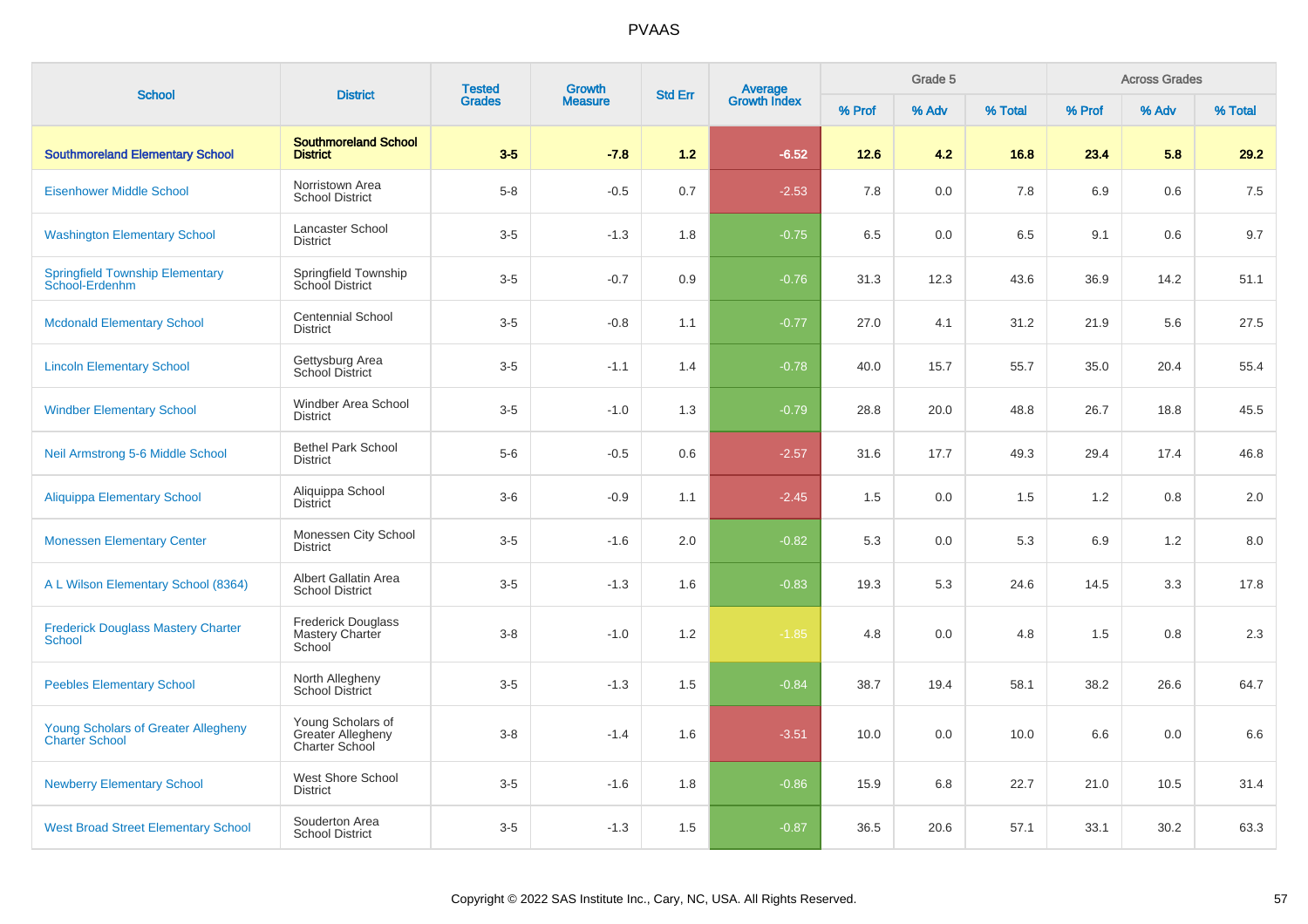|                                           |                                                | <b>Tested</b> | <b>Growth</b>  |                |                                |        | Grade 5 |         |        | <b>Across Grades</b> |         |
|-------------------------------------------|------------------------------------------------|---------------|----------------|----------------|--------------------------------|--------|---------|---------|--------|----------------------|---------|
| <b>School</b>                             | <b>District</b>                                | <b>Grades</b> | <b>Measure</b> | <b>Std Err</b> | <b>Average</b><br>Growth Index | % Prof | % Adv   | % Total | % Prof | % Adv                | % Total |
| <b>Southmoreland Elementary School</b>    | <b>Southmoreland School</b><br><b>District</b> | $3-5$         | $-7.8$         | 1.2            | $-6.52$                        | $12.6$ | 4.2     | 16.8    | 23.4   | 5.8                  | 29.2    |
| <b>Logan Elementary School</b>            | Altoona Area School<br><b>District</b>         | $3-5$         | $-1.4$         | 1.6            | $-0.87$                        | 25.0   | 3.6     | 28.6    | 25.1   | 8.6                  | 33.7    |
| <b>Lincoln Elementary School</b>          | Erie City School<br><b>District</b>            | $3-5$         | $-1.3$         | 1.5            | $-0.87$                        | 3.3    | 1.6     | 4.9     | 5.3    | 2.6                  | 8.0     |
| <b>Dayton Elementary School</b>           | Armstrong School<br><b>District</b>            | $3-6$         | $-1.4$         | 1.6            | $-2.84$                        | 42.9   | 10.7    | 53.6    | 41.9   | 12.4                 | 54.3    |
| <b>Rossmoyne Elementary School</b>        | West Shore School<br><b>District</b>           | $3-5$         | $-1.5$         | 1.7            | $-0.88$                        | 27.7   | 17.0    | 44.7    | 24.3   | 15.6                 | 39.9    |
| <b>Finletter Thomas K School</b>          | Philadelphia City<br>School District           | $3 - 8$       | $-1.7$         | 1.8            | $-2.92$                        | 5.9    | 0.0     | 5.9     | 7.1    | 4.0                  | 11.1    |
| <b>Deibler Elementary School</b>          | Pennridge School<br><b>District</b>            | $3-5$         | $-1.4$         | 1.6            | $-0.90$                        | 23.6   | 12.7    | 36.4    | 26.1   | 21.1                 | 47.2    |
| <b>Francis Mcclure Elementary School</b>  | Mckeesport Area<br>School District             | $3-5$         | $-1.3$         | 1.4            | $-0.92$                        | 14.1   | 1.3     | 15.4    | 19.4   | 5.8                  | 25.2    |
| <b>Ross Elementary School</b>             | Lancaster School<br><b>District</b>            | $3-5$         | $-2.2$         | 2.4            | $-0.92$                        | 12.5   | 4.2     | 16.7    | 18.6   | 4.6                  | 23.3    |
| <b>North Dickinson Elementary School</b>  | Carlisle Area School<br><b>District</b>        | $3-5$         | $-2.0$         | 2.2            | $-0.92$                        | 30.0   | 10.0    | 40.0    | 37.9   | 14.9                 | 52.9    |
| Arcola Intermediate School                | Methacton School<br><b>District</b>            | $5-8$         | $-0.4$         | 0.5            | $-0.93$                        |        |         |         | 23.6   | 11.9                 | 35.4    |
| <b>Lower Pottsgrove Elementary School</b> | Pottsgrove School<br><b>District</b>           | $3-5$         | $-0.8$         | 0.9            | $-0.93$                        | 27.2   | 6.5     | 33.7    | 25.0   | 5.1                  | 30.0    |
| Swiftwater Intermediate School (8281)     | Pocono Mountain<br><b>School District</b>      | $4 - 6$       | $-0.9$         | 0.9            | $-1.74$                        | 27.6   | 12.2    | 39.8    | 21.9   | 8.9                  | 30.9    |
| <b>Whitfield Elementary School</b>        | <b>Wilson School District</b>                  | $3-5$         | $-1.2$         | 1.3            | $-0.94$                        | 20.4   | 5.7     | 26.1    | 32.9   | 9.7                  | 42.6    |
| <b>East Pennsboro Elementary School</b>   | East Pennsboro Area<br><b>School District</b>  | $3-5$         | $-1.2$         | 1.3            | $-0.95$                        | 26.1   | 4.6     | 30.7    | 27.4   | 9.5                  | 36.9    |
| <b>Juniata Park Academy</b>               | Philadelphia City<br>School District           | $3-8$         | $-2.7$         | 2.8            | $-0.96$                        | 15.8   | 0.0     | 15.8    | 6.2    | 1.6                  | 7.8     |
| <b>Maplewood Elementary School</b>        | Penncrest School<br><b>District</b>            | $3-6$         | $-3.4$         | 1.0            | $-3.26$                        | 10.9   | 3.1     | 14.1    | 22.7   | 4.0                  | 26.7    |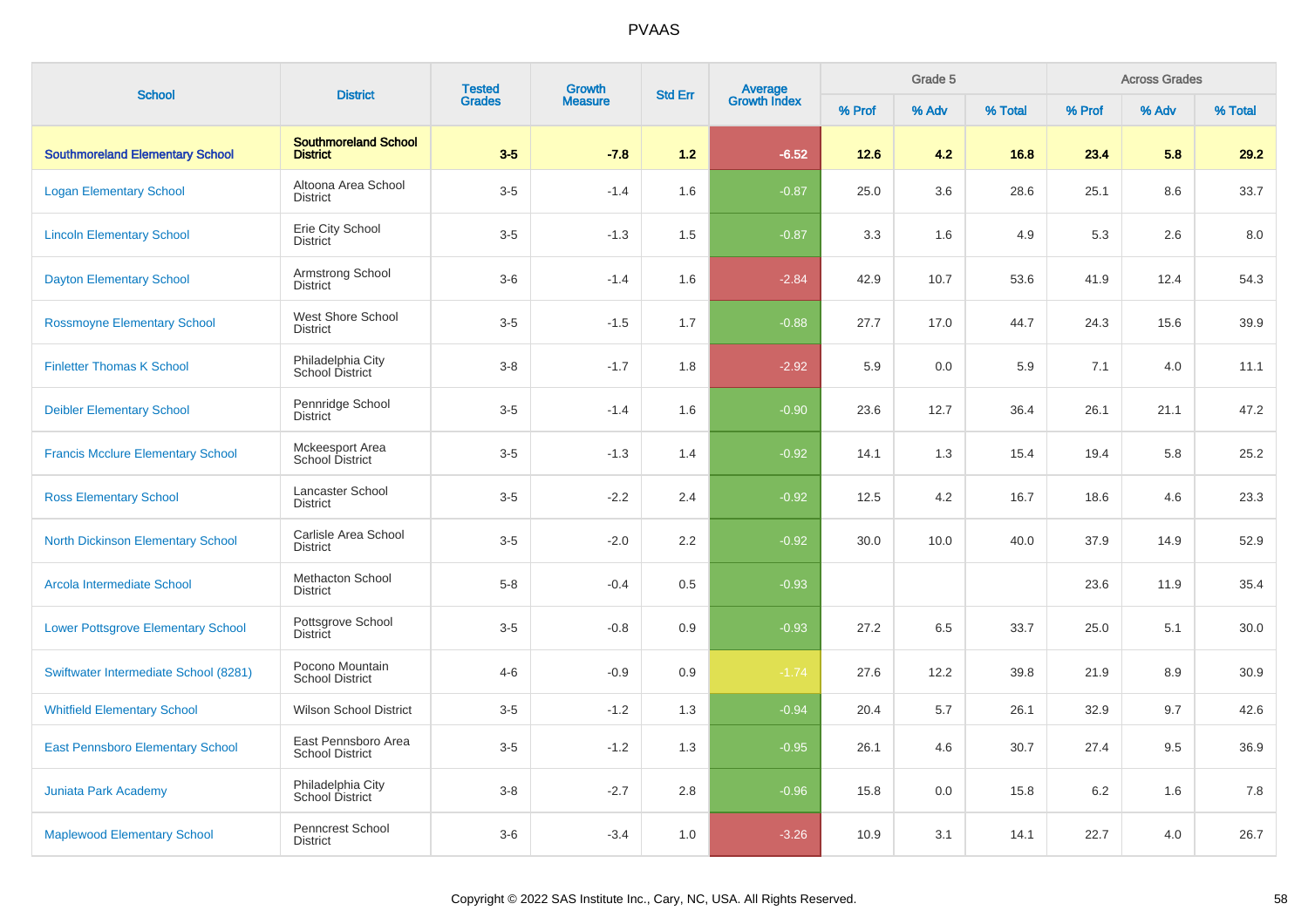| <b>School</b>                                                  | <b>District</b>                                     | <b>Tested</b><br><b>Grades</b> | <b>Growth</b>  | <b>Std Err</b> |                                |        | Grade 5 |         |        | <b>Across Grades</b> |         |
|----------------------------------------------------------------|-----------------------------------------------------|--------------------------------|----------------|----------------|--------------------------------|--------|---------|---------|--------|----------------------|---------|
|                                                                |                                                     |                                | <b>Measure</b> |                | <b>Average</b><br>Growth Index | % Prof | % Adv   | % Total | % Prof | % Adv                | % Total |
| <b>Southmoreland Elementary School</b>                         | <b>Southmoreland School</b><br><b>District</b>      | $3-5$                          | $-7.8$         | 1.2            | $-6.52$                        | 12.6   | 4.2     | 16.8    | 23.4   | 5.8                  | 29.2    |
| <b>Mahantongo Elementary School</b>                            | Tri-Valley School<br><b>District</b>                | $3-6$                          | $-4.8$         | 1.8            | $-2.59$                        | 10.0   | 0.0     | 10.0    | 28.2   | 3.5                  | 31.8    |
| <b>Rostraver Elementary School</b>                             | Belle Vernon Area<br><b>School District</b>         | $3-6$                          | $-1.1$         | 1.2            | $-3.73$                        | 28.3   | 3.8     | 32.1    | 28.7   | 8.4                  | 37.1    |
| <b>Aldan Elementary School</b>                                 | William Penn School<br><b>District</b>              | $3-6$                          | $-1.9$         | 2.0            | $-2.02$                        | 8.8    | 8.8     | 17.6    | 10.0   | 9.0                  | 19.0    |
| <b>Hamilton Elementary School</b>                              | <b>Lancaster School</b><br><b>District</b>          | $3-5$                          | $-1.7$         | 1.7            | $-0.98$                        | 2.1    | 2.1     | 4.2     | 5.2    | 2.0                  | 7.2     |
| <b>Musser Elementary School</b>                                | Sharon City School<br><b>District</b>               | $3-6$                          | $-1.5$         | 1.6            | $-1.04$                        | 9.7    | 0.0     | 9.7     | 15.5   | 1.6                  | 17.0    |
| <b>Donegan Elementary School</b>                               | Bethlehem Area<br><b>School District</b>            | $3-5$                          | $-3.4$         | 3.5            | $-0.98$                        | 0.0    | 8.3     | 8.3     | 8.3    | 2.1                  | 10.4    |
| <b>Belmont Charter School</b>                                  | <b>Belmont Charter</b><br>School                    | $3 - 10$                       | $-0.8$         | 0.8            | $-5.00$                        | 1.6    | 0.0     | 1.6     | 2.8    | 0.6                  | 3.4     |
| <b>Grandview Elementary School</b>                             | Millcreek Township<br>School District               | $3-5$                          | $-1.4$         | 1.4            | $-1.00$                        | 21.2   | 20.0    | 41.2    | 30.2   | 23.8                 | 54.0    |
| <b>Edgar Fahs Smith Steam Academy</b>                          | York City School<br>District                        | $3 - 8$                        | $-0.8$         | 0.8            | $-2.64$                        | 8.6    | 0.0     | 8.6     | 6.4    | 0.3                  | 6.7     |
| <b>Blair Mill Elementary School</b>                            | Hatboro-Horsham<br><b>School District</b>           | $3-5$                          | $-1.5$         | 1.5            | $-1.02$                        | 22.6   | 12.9    | 35.5    | 22.5   | 6.9                  | 29.5    |
| <b>Poquessing Middle School</b>                                | <b>Neshaminy School</b><br><b>District</b>          | $5 - 8$                        | $-0.5$         | 0.5            | $-1.04$                        | 30.1   | 12.2    | 42.3    | 21.9   | 6.5                  | 28.4    |
| <b>Norwood School</b>                                          | Interboro School<br><b>District</b>                 | $3-8$                          | $-0.9$         | 0.9            | $-3.40$                        | 10.2   | 0.0     | 10.2    | 19.7   | 3.2                  | 23.0    |
| <b>Mill Creek Elementary School</b>                            | <b>Bristol Township</b><br><b>School District</b>   | $3-5$                          | $-1.0$         | 1.0            | $-1.03$                        | 10.5   | 3.5     | 14.0    | 12.8   | 3.1                  | 16.0    |
| <b>Wellsville Campus</b>                                       | Northern York County<br><b>School District</b>      | $3-5$                          | $-2.1$         | 2.0            | $-1.04$                        | 20.0   | 5.0     | 25.0    | 26.3   | 8.1                  | 34.3    |
| <b>Lehigh Valley Academy Regional</b><br><b>Charter School</b> | Lehigh Valley<br>Academy Regional<br>Charter School | $3 - 11$                       | $-3.0$         | 0.5            | $-5.67$                        | 22.5   | 7.5     | 30.0    | 17.4   | 4.4                  | 21.8    |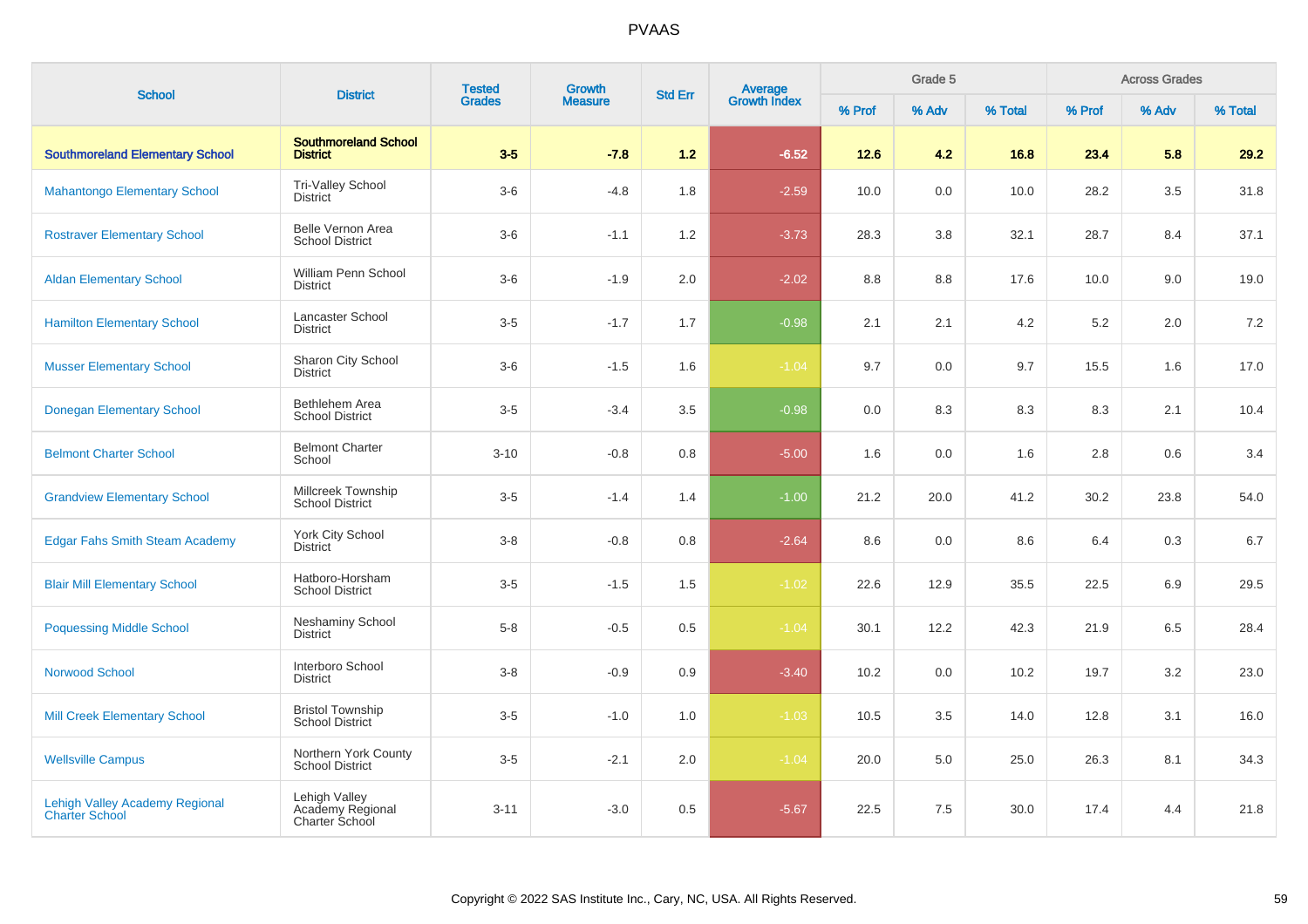| <b>School</b>                            | <b>District</b>                                | <b>Tested</b><br><b>Grades</b> | Growth         | <b>Std Err</b> |                                |        | Grade 5 |         |        | <b>Across Grades</b> |         |
|------------------------------------------|------------------------------------------------|--------------------------------|----------------|----------------|--------------------------------|--------|---------|---------|--------|----------------------|---------|
|                                          |                                                |                                | <b>Measure</b> |                | <b>Average</b><br>Growth Index | % Prof | % Adv   | % Total | % Prof | % Adv                | % Total |
| <b>Southmoreland Elementary School</b>   | <b>Southmoreland School</b><br><b>District</b> | $3-5$                          | $-7.8$         | $1.2$          | $-6.52$                        | $12.6$ | 4.2     | 16.8    | 23.4   | 5.8                  | 29.2    |
| Wyoming Area Intermediate Center         | Wyoming Area School<br>District                | $4 - 6$                        | $-4.1$         | 0.8            | $-5.02$                        | 22.1   | 8.8     | 31.0    | 12.1   | 4.8                  | 16.9    |
| <b>Crafton Elementary School</b>         | Carlynton School<br><b>District</b>            | $3-6$                          | $-1.5$         | 1.4            | $-4.02$                        | 23.7   | 7.9     | 31.6    | 29.9   | 12.2                 | 42.2    |
| <b>Marshall John School</b>              | Philadelphia City<br>School District           | $3-5$                          | $-3.5$         | 3.3            | $-1.05$                        | 0.0    | 0.0     | 0.0     | 0.0    | 0.0                  | 0.0     |
| <b>Schnecksville School</b>              | <b>Parkland School</b><br><b>District</b>      | $3-5$                          | $-1.7$         | 1.6            | $-1.06$                        | 31.6   | 15.8    | 47.4    | 29.4   | 27.2                 | 56.7    |
| <b>Coebourn Elementary School</b>        | Penn-Delco School<br><b>District</b>           | $3-5$                          | $-1.7$         | 1.6            | $-1.07$                        | 32.7   | 3.6     | 36.4    | 30.9   | 8.6                  | 39.4    |
| Hartman Intermediate School              | Ellwood City Area<br><b>School District</b>    | $5-6$                          | $-0.8$         | 0.8            | $-2.51$                        | 20.6   | 7.8     | 28.4    | 19.7   | 5.0                  | 24.8    |
| <b>Menallen School</b>                   | Uniontown Area<br><b>School District</b>       | $3-6$                          | $-1.9$         | 1.7            | $-2.18$                        | 18.2   | 0.0     | 18.2    | 32.1   | 4.7                  | 36.8    |
| Pittsburgh King K-8                      | Pittsburgh School<br><b>District</b>           | $3 - 8$                        | $-1.2$         | 1.1            | $-3.36$                        | 0.0    | 0.0     | 0.0     | 1.7    | 0.0                  | 1.7     |
| Solomon/Plains Elementary School         | Wilkes-Barre Area<br><b>School District</b>    | $3-6$                          | $-1.2$         | 1.1            | $-3.16$                        | 10.3   | 2.9     | 13.2    | 19.2   | 9.2                  | 28.3    |
| <b>East Hanover Elementary School</b>    | Northern Lebanon<br><b>School District</b>     | $3-5$                          | $-2.5$         | 2.3            | $-1.10$                        | 46.2   | 15.4    | 61.5    | 31.8   | 18.8                 | 50.6    |
| <b>Oxford Valley Elementary School</b>   | Pennsbury School<br><b>District</b>            | $3-5$                          | $-1.6$         | 1.5            | $-1.10$                        | 35.4   | 15.4    | 50.8    | 30.3   | 11.4                 | 41.6    |
| Nazareth Area Intermediate School        | Nazareth Area School<br><b>District</b>        | $4 - 6$                        | $-0.6$         | 0.5            | $-4.48$                        | 30.6   | 13.1    | 43.6    | 30.5   | 11.6                 | 42.1    |
| People For People Charter School         | People For People<br><b>Charter School</b>     | $3 - 12$                       | $-1.1$         | 1.0            | $-6.30$                        | 0.0    | 0.0     | 0.0     | 1.3    | 0.0                  | 1.3     |
| <b>East Lansdowne Elementary School</b>  | William Penn School<br>District                | $3-6$                          | $-1.8$         | 1.6            | $-1.38$                        | 7.1    | 0.0     | 7.1     | 10.8   | 1.1                  | 11.8    |
| <b>Fairview Avenue Elementary School</b> | Waynesboro Area<br>School District             | $3-5$                          | $-1.3$         | 1.2            | $-1.13$                        | 25.2   | 6.5     | 31.8    | 25.2   | 7.2                  | 32.4    |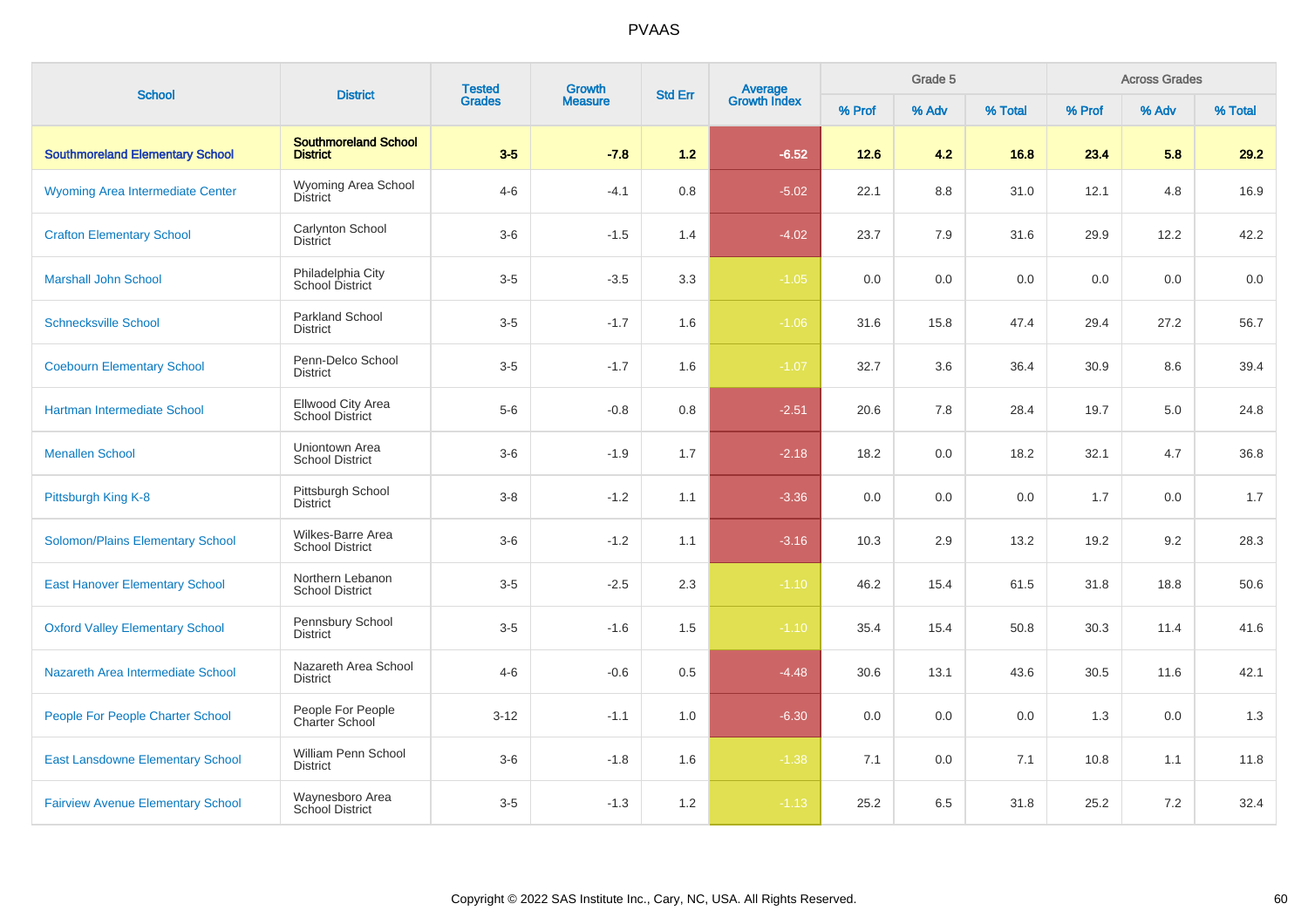| <b>School</b>                                | <b>District</b>                                    | <b>Tested</b><br><b>Grades</b> | Growth         | <b>Std Err</b> |                                |        | Grade 5 |         |        | <b>Across Grades</b> |         |
|----------------------------------------------|----------------------------------------------------|--------------------------------|----------------|----------------|--------------------------------|--------|---------|---------|--------|----------------------|---------|
|                                              |                                                    |                                | <b>Measure</b> |                | <b>Average</b><br>Growth Index | % Prof | % Adv   | % Total | % Prof | % Adv                | % Total |
| <b>Southmoreland Elementary School</b>       | <b>Southmoreland School</b><br><b>District</b>     | $3-5$                          | $-7.8$         | 1.2            | $-6.52$                        | $12.6$ | 4.2     | 16.8    | 23.4   | 5.8                  | 29.2    |
| <b>Annville Elementary School</b>            | Annville-Cleona<br><b>School District</b>          | $3-6$                          | $-1.5$         | 0.9            | $-1.66$                        | 33.8   | 12.5    | 46.2    | 26.9   | 8.7                  | 35.6    |
| <b>Anderson Add B School</b>                 | Philadelphia City<br>School District               | $3 - 8$                        | $-4.4$         | 1.7            | $-2.53$                        | 0.0    | 0.0     | 0.0     | 1.4    | 0.0                  | 1.4     |
| <b>KIPP West Philadelphia Charter School</b> | <b>KIPP West</b><br>Philadelphia Charter<br>School | $3 - 8$                        | $-2.0$         | 1.2            | $-1.75$                        | 3.2    | 0.0     | 3.2     | 2.6    | 0.0                  | 2.6     |
| <b>Academy at Westinghouse</b>               | Pittsburgh School<br>District                      | $5 - 11$                       | $-1.2$         | 1.1            | $-1.16$                        |        |         |         | 0.0    | 0.0                  | 0.0     |
| <b>Myrtle Ave School</b>                     | Keystone Oaks School<br>District                   | $3-5$                          | $-2.2$         | 1.9            | $-1.16$                        | 25.0   | 16.7    | 41.7    | 31.9   | 16.0                 | 47.9    |
| <b>Newport Elementary School</b>             | Newport School<br>District                         | $3-5$                          | $-2.0$         | 1.8            | $-1.16$                        | 22.2   | 11.1    | 33.3    | 27.0   | 10.1                 | 37.1    |
| Sullivan Co Elementary School (8180)         | <b>Sullivan County</b><br>School District          | $3-6$                          | $-1.5$         | 1.3            | $-2.40$                        | 21.4   | 0.0     | 21.4    | 24.9   | 5.5                  | 30.4    |
| <b>Rydal East School</b>                     | Abington School<br><b>District</b>                 | $3-6$                          | $-1.2$         | 1.0            | $-1.65$                        | 43.6   | 11.3    | 54.8    | 36.9   | 17.9                 | 54.8    |
| <b>Warrior Run Middle School</b>             | Warrior Run School<br><b>District</b>              | $4 - 8$                        | $-0.7$         | 0.6            | $-4.01$                        | 29.0   | 17.1    | 46.0    | 20.9   | 9.2                  | 30.1    |
| <b>William Prescott #38</b>                  | <b>Scranton School</b><br><b>District</b>          | $3-5$                          | $-3.1$         | 2.6            | $-1.17$                        | 21.0   | 0.0     | 21.0    | 25.0   | 5.0                  | 30.0    |
| Pittsburgh Carmalt K-8                       | Pittsburgh School<br><b>District</b>               | $3-8$                          | $-3.3$         | 0.9            | $-3.68$                        | 11.3   | 5.7     | 17.0    | 12.9   | 2.9                  | 15.7    |
| <b>Olney Elementary School</b>               | Philadelphia City<br>School District               | $3 - 8$                        | $-5.9$         | 1.7            | $-3.41$                        | 0.0    | 0.0     | 0.0     | 2.1    | 0.0                  | 2.1     |
| <b>Fairview Middle School</b>                | <b>Fairview School</b><br><b>District</b>          | $5 - 8$                        | $-0.6$         | 0.5            | $-6.10$                        | 31.8   | 12.7    | 44.4    | 29.2   | 11.9                 | 41.1    |
| <b>Bushkill Elementary School</b>            | East Stroudsburg Area<br><b>School District</b>    | $3-5$                          | $-2.5$         | 2.1            | $-1.18$                        | 28.6   | 8.6     | 37.1    | 24.8   | 4.3                  | 29.1    |
| <b>Central Manor Elementary School</b>       | Penn Manor School<br><b>District</b>               | $3-6$                          | $-1.0$         | 0.9            | $-2.65$                        | 32.1   | 19.0    | 51.2    | 29.8   | 20.8                 | 50.6    |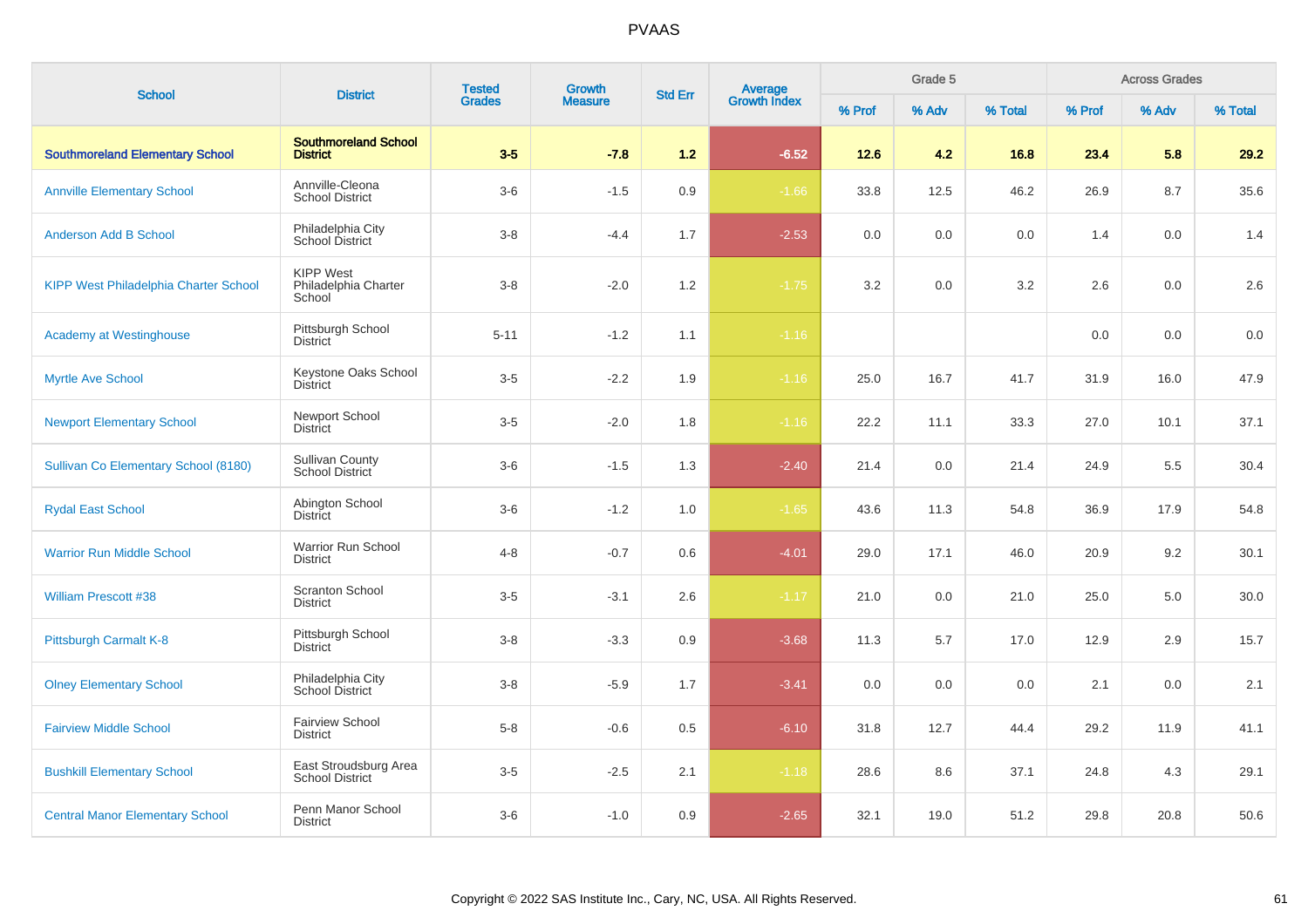| <b>School</b>                                                  | <b>District</b>                                     | <b>Tested</b><br><b>Growth</b> |                | <b>Average</b><br>Growth Index<br><b>Std Err</b> |          | Grade 5 |       |         | <b>Across Grades</b> |       |         |
|----------------------------------------------------------------|-----------------------------------------------------|--------------------------------|----------------|--------------------------------------------------|----------|---------|-------|---------|----------------------|-------|---------|
|                                                                |                                                     | <b>Grades</b>                  | <b>Measure</b> |                                                  |          | % Prof  | % Adv | % Total | % Prof               | % Adv | % Total |
| <b>Southmoreland Elementary School</b>                         | <b>Southmoreland School</b><br><b>District</b>      | $3-5$                          | $-7.8$         | 1.2                                              | $-6.52$  | 12.6    | 4.2   | 16.8    | 23.4                 | 5.8   | 29.2    |
| <b>Central Middle School</b>                                   | <b>Reading School</b><br><b>District</b>            | $5 - 8$                        | $-0.6$         | 0.5                                              | $-2.42$  | 2.0     | 2.0   | 4.1     | 1.4                  | 0.5   | 2.0     |
| Pittsburgh Spring Hill K-5                                     | Pittsburgh School<br><b>District</b>                | $3-5$                          | $-3.7$         | 3.1                                              | $-1.20$  | 0.0     | 0.0   | 0.0     | 3.8                  | 0.0   | 3.8     |
| <b>Robert Morris #27</b>                                       | <b>Scranton School</b><br><b>District</b>           | $3-5$                          | $-3.1$         | 2.6                                              | $-1.21$  | 12.0    | 4.0   | 16.0    | 13.2                 | 2.9   | 16.2    |
| <b>Charlestown Elementary School</b>                           | <b>Great Valley School</b><br>District              | $3-5$                          | $-2.2$         | 1.8                                              | $-1.22$  | 37.8    | 31.1  | 68.9    | 33.3                 | 34.0  | 67.4    |
| <b>Maple Point Middle School</b>                               | <b>Neshaminy School</b><br><b>District</b>          | $5 - 8$                        | $-0.5$         | 0.4                                              | $-3.23$  | 27.7    | 7.5   | 35.2    | 22.6                 | 5.8   | 28.4    |
| <b>Tilden Elementary Center</b>                                | Hamburg Area School<br><b>District</b>              | $3-5$                          | $-1.5$         | 1.2                                              | $-1.23$  | 29.2    | 2.2   | 31.5    | 25.1                 | 6.0   | 31.1    |
| South Lebanon Elementary School                                | Cornwall-Lebanon<br><b>School District</b>          | $3-5$                          | $-1.5$         | 1.2                                              | $-1.23$  | 35.5    | 9.4   | 44.9    | 32.3                 | 16.8  | 49.2    |
| <b>Freedom Area Middle School</b>                              | Freedom Area School<br><b>District</b>              | $5-8$                          | $-0.8$         | 0.6                                              | $-1.28$  | 13.6    | 3.7   | 17.3    | 16.4                 | 2.6   | 19.0    |
| <b>Tri-Community Elementary School</b>                         | Central Dauphin<br>School District                  | $3-5$                          | $-2.0$         | 1.6                                              | $-1.24$  | 3.4     | 1.7   | 5.2     | 9.4                  | 3.8   | 13.2    |
| <b>Weatherly Area Elementary School</b>                        | <b>Weatherly Area</b><br>School District            | $3-5$                          | $-2.9$         | 2.3                                              | $-1.24$  | 26.9    | 7.7   | 34.6    | 21.8                 | 7.9   | 29.7    |
| <b>First Philadelphia Preparatory Charter</b><br><b>School</b> | First Philadelphia<br>Preparatory Charter<br>School | $3 - 8$                        | $-2.3$         | 0.6                                              | $-3.62$  | 1.2     | 0.0   | 1.2     | 2.4                  | 0.0   | 2.4     |
| <b>Marion Elementary School</b>                                | Belle Vernon Area<br><b>School District</b>         | $3-6$                          | $-1.4$         | 1.1                                              | $-2.03$  | 16.1    | 8.9   | 25.0    | 24.7                 | 9.3   | 34.0    |
| <b>Bache-Martin School</b>                                     | Philadelphia City<br>School District                | $3 - 8$                        | $-8.3$         | 2.5                                              | $-3.32$  | 0.0     | 12.5  | 12.5    | 16.7                 | 19.6  | 36.3    |
| <b>Laurel Valley Elementary School</b>                         | Ligonier Valley School<br><b>District</b>           | $3-5$                          | $-3.2$         | 2.5                                              | $-1.27$  | 4.6     | 9.1   | 13.6    | 12.4                 | 3.7   | 16.0    |
| <b>Wissahickon Charter School</b>                              | Wissahickon Charter<br>School                       | $3-8$                          | $-0.8$         | 0.7                                              | $-11.08$ | 0.0     | 0.0   | 0.0     | 4.0                  | 0.2   | 4.2     |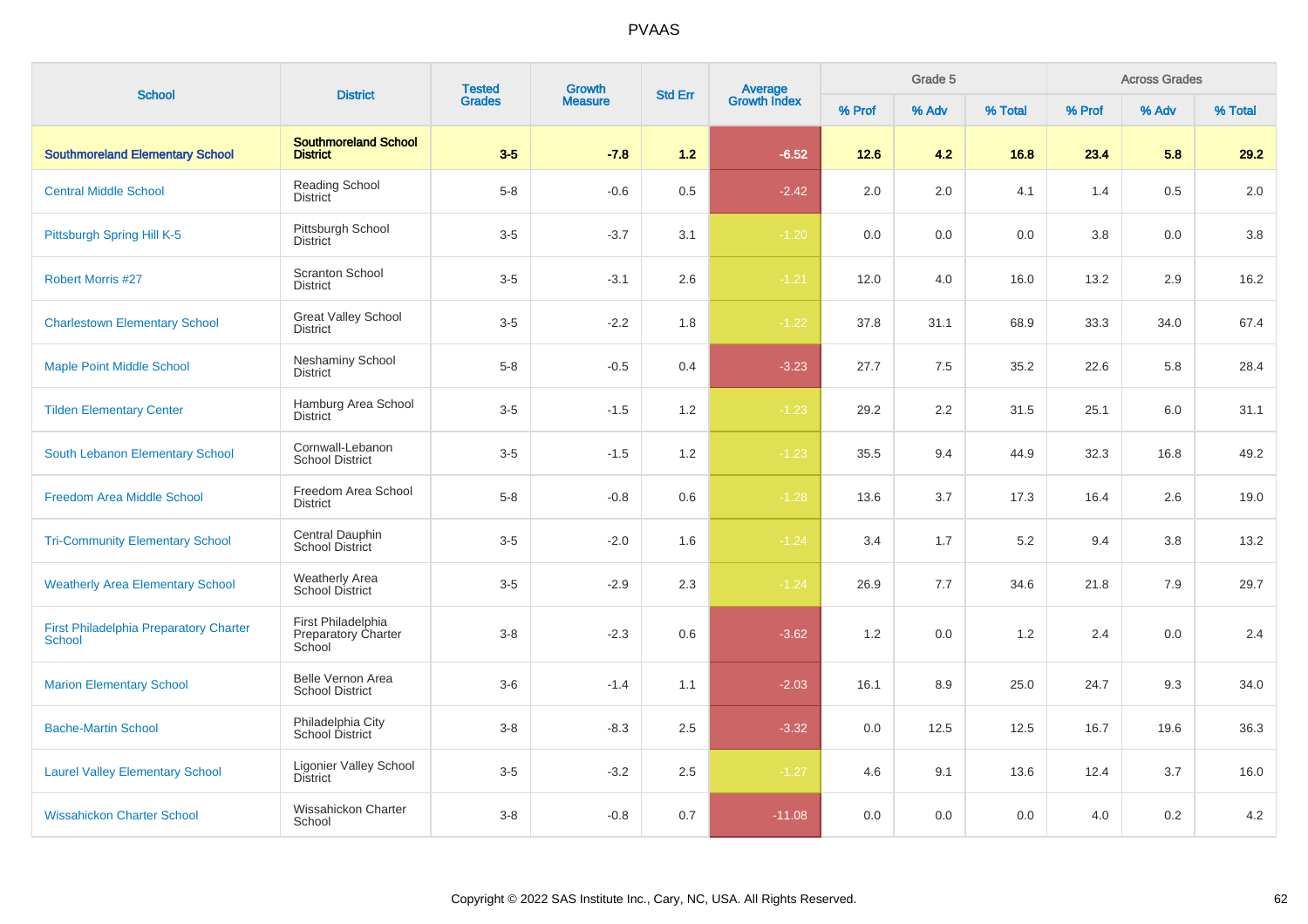| <b>School</b>                                              | <b>District</b>                                 | <b>Tested</b> | Growth         |         | <b>Average</b><br>Growth Index<br><b>Std Err</b> |        | Grade 5 |         |         | <b>Across Grades</b> |         |
|------------------------------------------------------------|-------------------------------------------------|---------------|----------------|---------|--------------------------------------------------|--------|---------|---------|---------|----------------------|---------|
|                                                            |                                                 | <b>Grades</b> | <b>Measure</b> |         |                                                  | % Prof | % Adv   | % Total | % Prof  | % Adv                | % Total |
| <b>Southmoreland Elementary School</b>                     | <b>Southmoreland School</b><br><b>District</b>  | $3-5$         | $-7.8$         | 1.2     | $-6.52$                                          | 12.6   | 4.2     | 16.8    | 23.4    | 5.8                  | 29.2    |
| <b>Clear Run Intermediate School</b>                       | Pocono Mountain<br><b>School District</b>       | $3-6$         | $-1.4$         | 1.1     | $-2.87$                                          | 15.6   | 6.2     | 21.9    | 14.8    | 5.1                  | 19.9    |
| <b>Tyrone Area Middle School</b>                           | <b>Tyrone Area School</b><br><b>District</b>    | $5 - 8$       | $-0.7$         | 0.5     | $-7.87$                                          | 18.0   | 3.8     | 21.8    | 15.3    | 4.0                  | 19.3    |
| Propel Charter School - Hazelwood                          | <b>Propel Charter</b><br>School-Hazelwood       | $3 - 8$       | $-1.6$         | 1.2     | $-2.32$                                          | 3.4    | 0.0     | 3.4     | 0.6     | 0.6                  | 1.3     |
| <b>Penn-Lincoln Elementary School</b>                      | Altoona Area School<br><b>District</b>          | $3-5$         | $-2.8$         | 2.1     | $-1.33$                                          | 11.1   | 2.8     | 13.9    | 10.2    | 3.4                  | 13.6    |
| <b>Robert Reid Elementary School</b>                       | Middletown Area<br><b>School District</b>       | $3-5$         | $-1.9$         | 1.5     | $-1.33$                                          | 13.4   | 4.5     | 17.9    | 21.6    | 7.4                  | 29.0    |
| <b>Quarryville Elementary School</b>                       | Solanco School<br><b>District</b>               | $3-5$         | $-2.1$         | 1.5     | $-1.35$                                          | 16.7   | 5.0     | 21.7    | 23.7    | 5.1                  | 28.8    |
| <b>Friendship Hill Elementary School</b>                   | Albert Gallatin Area<br><b>School District</b>  | $3-5$         | $-3.0$         | 2.2     | $-1.36$                                          | 37.5   | 18.8    | 56.2    | 32.0    | 16.0                 | 48.0    |
| <b>Oswayo Valley Elementary School</b>                     | Oswayo Valley School<br><b>District</b>         | $3 - 5$       | $-3.0$         | 2.2     | $-1.38$                                          | 27.6   | 20.7    | 48.3    | 35.3    | 29.4                 | 64.7    |
| <b>Lincoln Leadership Academy Charter</b><br><b>School</b> | Lincoln Leadership<br>Academy Charter<br>School | $3 - 12$      | $-1.2$         | $0.9\,$ | $-4.06$                                          | 0.0    | 0.0     | $0.0\,$ | $3.8\,$ | 0.7                  | 4.4     |
| Pittsburgh Mifflin K-8                                     | Pittsburgh School<br><b>District</b>            | $3 - 8$       | $-1.7$         | 1.2     | $-2.50$                                          | 0.0    | 0.0     | 0.0     | 4.4     | 0.7                  | 5.2     |
| <b>Ferndale Elementary School</b>                          | Ferndale Area School<br><b>District</b>         | $3-6$         | $-1.8$         | 1.3     | $-3.12$                                          | 27.3   | 0.0     | 27.3    | 21.6    | 8.8                  | 30.4    |
| <b>Martic Elementary School</b>                            | Penn Manor School<br><b>District</b>            | $3-6$         | $-2.0$         | 1.4     | $-2.89$                                          | 26.2   | 9.5     | 35.7    | 34.0    | 16.7                 | 50.6    |
| <b>Copper Beech School</b>                                 | Abington School<br><b>District</b>              | $3-6$         | $-1.2$         | 0.8     | $-1.54$                                          | 18.0   | 5.0     | 23.0    | 29.1    | 10.5                 | 39.6    |
| <b>Asa Packer Elementary School</b>                        | Bethlehem Area<br><b>School District</b>        | $3-5$         | $-4.7$         | 3.3     | $-1.42$                                          | 41.7   | 33.3    | 75.0    | 42.4    | 22.0                 | 64.4    |
| <b>Cornwells Elementary School</b>                         | Bensalem Township<br><b>School District</b>     | $3-6$         | $-2.0$         | 1.2     | $-1.69$                                          | 16.3   | 9.3     | 25.6    | 16.4    | 2.8                  | 19.2    |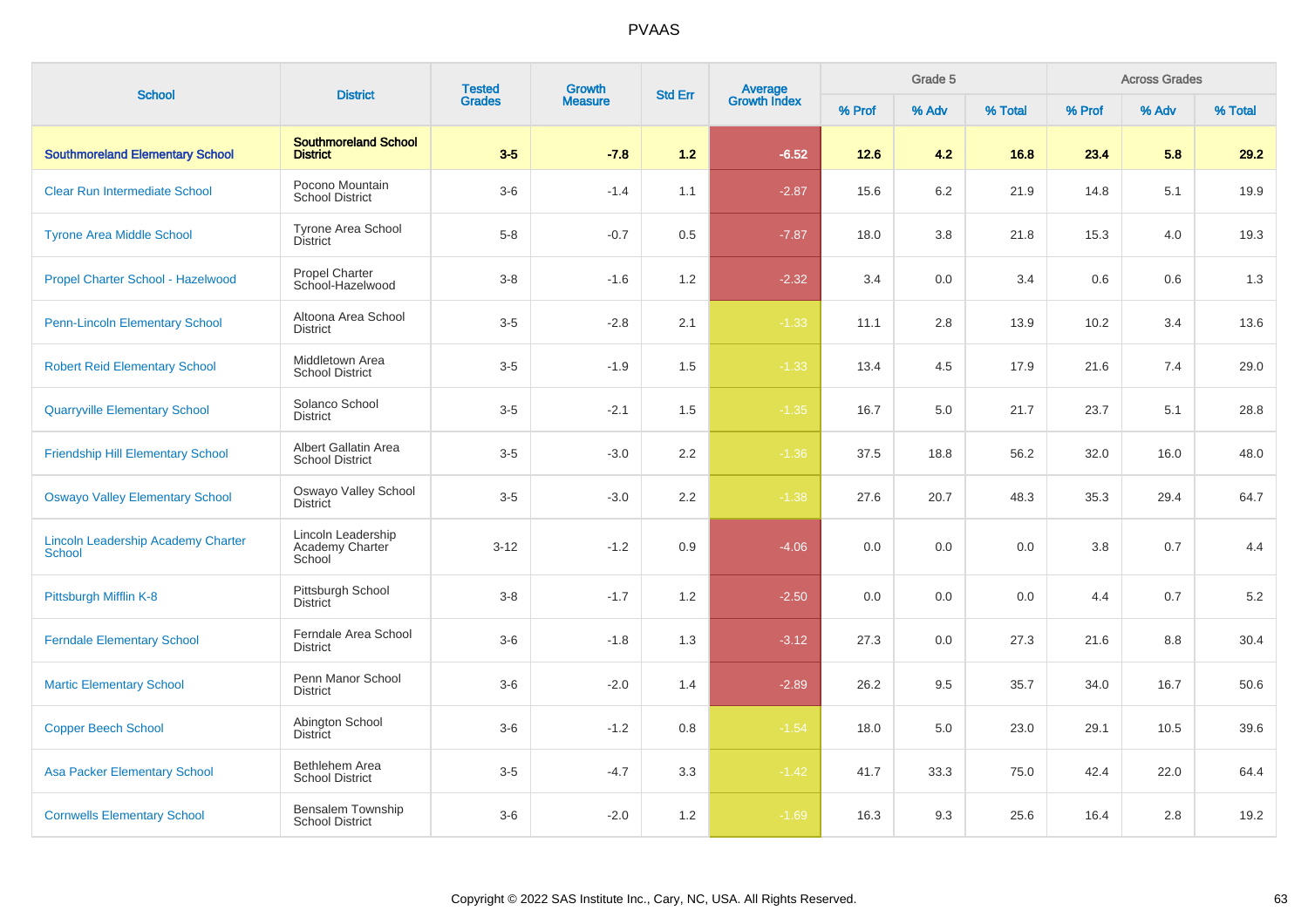| <b>School</b>                                             | <b>District</b>                                         | <b>Tested</b> | <b>Growth</b>  | Average<br>Growth Index<br><b>Std Err</b> |         |        | Grade 5 |         |         | <b>Across Grades</b> |         |
|-----------------------------------------------------------|---------------------------------------------------------|---------------|----------------|-------------------------------------------|---------|--------|---------|---------|---------|----------------------|---------|
|                                                           |                                                         | <b>Grades</b> | <b>Measure</b> |                                           |         | % Prof | % Adv   | % Total | % Prof  | % Adv                | % Total |
| <b>Southmoreland Elementary School</b>                    | <b>Southmoreland School</b><br><b>District</b>          | $3-5$         | $-7.8$         | 1.2                                       | $-6.52$ | 12.6   | 4.2     | 16.8    | 23.4    | 5.8                  | 29.2    |
| <b>Harrison Park Elementary School</b>                    | Penn-Trafford School<br><b>District</b>                 | $3-5$         | $-2.1$         | 1.5                                       | $-1.43$ | 34.4   | 39.1    | 73.4    | 37.8    | 31.9                 | 69.7    |
| <b>Sunrise Elementary School</b>                          | Penn-Trafford School<br><b>District</b>                 | $3-5$         | $-2.6$         | 1.8                                       | $-1.43$ | 40.5   | 26.2    | 66.7    | 37.9    | 28.8                 | 66.7    |
| <b>Grandview Elementary School</b>                        | Chambersburg Area<br>School District                    | $3-5$         | $-2.7$         | 1.9                                       | $-1.43$ | 15.8   | 7.9     | 23.7    | 19.4    | 6.4                  | 25.8    |
| <b>Scotland Elementary School</b>                         | Chambersburg Area<br><b>School District</b>             | $3-5$         | $-2.4$         | 1.6                                       | $-1.46$ | 21.4   | 7.1     | 28.6    | 23.2    | 13.1                 | 36.3    |
| <b>Heights Terrace Elementary/Middle</b><br><b>School</b> | Hazleton Area School<br><b>District</b>                 | $3 - 8$       | $-1.8$         | 1.2                                       | $-4.84$ | 10.9   | 0.0     | 10.9    | $6.2\,$ | 0.0                  | 6.2     |
| <b>Letort Elementary School</b>                           | Carlisle Area School<br><b>District</b>                 | $3-5$         | $-4.4$         | 3.0                                       | $-1.46$ | 18.2   | 9.1     | 27.3    | 23.2    | 7.4                  | 30.5    |
| <b>Harmony Area Elementary School</b>                     | Harmony Area School<br><b>District</b>                  | $3-6$         | $-2.9$         | 2.0                                       | $-2.89$ | 31.2   | 6.2     | 37.5    | 33.3    | 5.6                  | 38.9    |
| Pittsburgh Minadeo K-5                                    | Pittsburgh School<br><b>District</b>                    | $3-5$         | $-3.2$         | 2.1                                       | $-1.47$ | 0.0    | 0.0     | 0.0     | 9.8     | 3.3                  | 13.0    |
| <b>Chartiers Valley Intermediate School</b>               | <b>Chartiers Valley</b><br><b>School District</b>       | $3-5$         | $-1.2$         | 0.8                                       | $-1.48$ | 33.8   | 14.7    | 48.5    | 31.7    | 17.1                 | 48.9    |
| <b>Fairfield Area Middle School</b>                       | <b>Fairfield Area School</b><br><b>District</b>         | $5 - 8$       | $-1.2$         | 0.8                                       | $-2.77$ | 31.2   | 1.6     | 32.8    | 21.7    | 1.7                  | 23.5    |
| <b>Executive Education Academy Charter</b><br>School      | <b>Executive Education</b><br>Academy Charter<br>School | $3 - 10$      | $-2.5$         | 1.7                                       | $-4.30$ | 0.0    | 0.0     | 0.0     | 9.1     | 1.7                  | 10.9    |
| <b>Cetronia School</b>                                    | Parkland School<br><b>District</b>                      | $3-5$         | $-2.1$         | 1.4                                       | $-1.49$ | 31.5   | 31.5    | 63.0    | 36.9    | 35.6                 | 72.5    |
| <b>Old Forge Elementary School</b>                        | Old Forge School<br><b>District</b>                     | $3-6$         | $-2.7$         | 1.1                                       | $-2.48$ | 11.8   | 2.9     | 14.7    | 14.4    | 3.1                  | 17.5    |
| <b>Keystone Education Center Charter</b><br>School        | Keystone Education<br>Center Charter School             | $3 - 12$      | $-4.8$         | 3.2                                       | $-1.50$ |        |         |         | 0.0     | 0.0                  | 0.0     |
| <b>Centerville Elementary School</b>                      | Hempfield School<br><b>District</b>                     | $3-6$         | $-1.9$         | 1.2                                       | $-1.63$ | 38.3   | 14.9    | 53.2    | 34.1    | 20.0                 | 54.1    |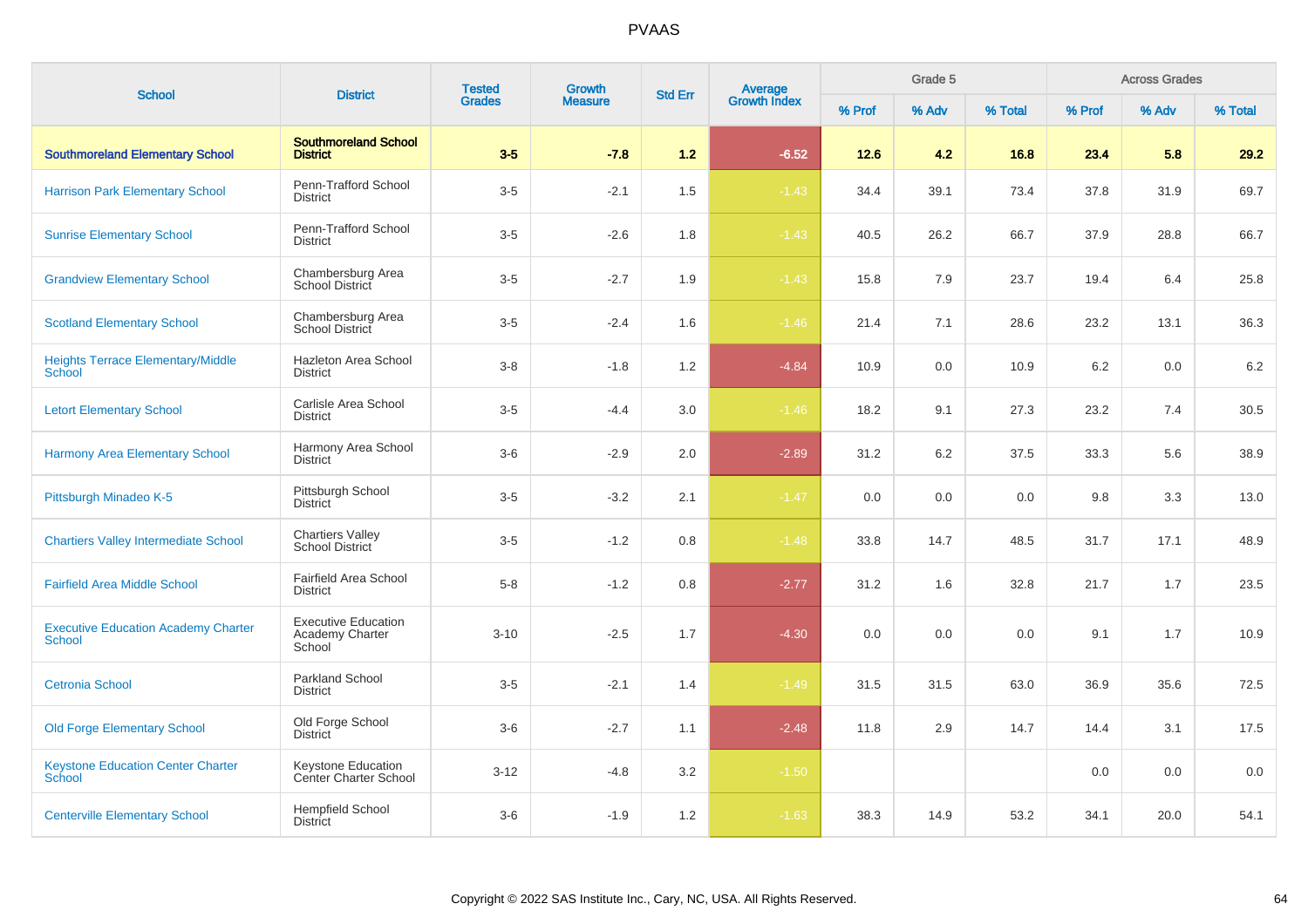| <b>School</b>                                            | <b>District</b>                                           | Growth<br><b>Tested</b><br><b>Std Err</b><br><b>Grades</b><br><b>Measure</b> |        |     | Grade 5                        |        |       | <b>Across Grades</b> |        |       |         |
|----------------------------------------------------------|-----------------------------------------------------------|------------------------------------------------------------------------------|--------|-----|--------------------------------|--------|-------|----------------------|--------|-------|---------|
|                                                          |                                                           |                                                                              |        |     | <b>Average</b><br>Growth Index | % Prof | % Adv | % Total              | % Prof | % Adv | % Total |
| <b>Southmoreland Elementary School</b>                   | <b>Southmoreland School</b><br><b>District</b>            | $3-5$                                                                        | $-7.8$ | 1.2 | $-6.52$                        | $12.6$ | 4.2   | 16.8                 | 23.4   | 5.8   | 29.2    |
| <b>Washington Elementary School</b>                      | Boyertown Area<br>School District                         | $3-5$                                                                        | $-2.3$ | 1.5 | $-1.50$                        | 28.6   | 3.2   | 31.8                 | 29.8   | 5.3   | 35.1    |
| <b>Lafayette Elementary School</b>                       | Uniontown Area<br><b>School District</b>                  | $3-5$                                                                        | $-4.2$ | 2.8 | $-1.51$                        | 5.3    | 5.3   | 10.5                 | 4.3    | 4.3   | 8.6     |
| <b>Laurel Elementary School</b>                          | <b>Laurel School District</b>                             | $3-6$                                                                        | $-1.5$ | 1.0 | $-2.89$                        | 25.7   | 5.4   | 31.1                 | 30.7   | 17.1  | 47.7    |
| <b>Lakeview Elementary School</b>                        | <b>Ridley School District</b>                             | $3-5$                                                                        | $-2.1$ | 1.4 | $-1.53$                        | 27.4   | 5.5   | 32.9                 | 29.6   | 9.0   | 38.6    |
| <b>Reach Cyber Charter School</b>                        | Reach Cyber Charter<br>School                             | $3 - 11$                                                                     | $-2.4$ | 0.9 | $-2.71$                        | 19.4   | 9.7   | 29.0                 | 21.3   | 4.7   | 26.0    |
| <b>East Vincent Elementary School</b>                    | Owen J Roberts<br><b>School District</b>                  | $3-6$                                                                        | $-2.9$ | 1.0 | $-2.89$                        | 27.9   | 16.2  | 44.1                 | 34.5   | 18.0  | 52.6    |
| <b>Woodland Elementary School</b>                        | <b>Cameron County</b><br><b>School District</b>           | $3-6$                                                                        | $-4.7$ | 1.4 | $-3.32$                        | 48.4   | 0.0   | 48.4                 | 40.4   | 9.6   | 50.0    |
| Pittsburgh Arsenal K-5                                   | Pittsburgh School<br><b>District</b>                      | $3-5$                                                                        | $-3.1$ | 2.0 | $-1.56$                        | 7.9    | 0.0   | 7.9                  | 6.5    | 0.0   | 6.5     |
| Pittsburgh Arlington K-8                                 | Pittsburgh School<br><b>District</b>                      | $3 - 8$                                                                      | $-5.1$ | 1.2 | $-4.29$                        | 7.1    | 0.0   | 7.1                  | 1.7    | 0.0   | 1.7     |
| <b>Lafayette Elementary School</b>                       | Lancaster School<br><b>District</b>                       | $3-5$                                                                        | $-2.8$ | 1.7 | $-1.61$                        | 2.2    | 4.4   | 6.7                  | 8.0    | 2.9   | 10.9    |
| <b>Martin School</b>                                     | Lancaster School<br>District                              | $3 - 8$                                                                      | $-2.8$ | 0.9 | $-3.29$                        | 4.8    | 4.8   | 9.5                  | 8.3    | 2.3   | 10.6    |
| <b>Lakeland Elementary School - Scott</b><br>Campus      | <b>Lakeland School</b><br><b>District</b>                 | $3-6$                                                                        | $-2.2$ | 1.2 | $-1.83$                        | 25.0   | 2.3   | 27.3                 | 29.4   | 9.8   | 39.2    |
| <b>Russell C Struble Elementary School</b>               | Bensalem Township<br><b>School District</b>               | $3-6$                                                                        | $-3.1$ | 1.2 | $-2.64$                        | 4.6    | 7.0   | 11.6                 | 18.6   | 6.4   | 25.0    |
| <b>Wallenpaupack North Intermediate</b><br>School        | Wallenpaupack Area<br>School District                     | $3-5$                                                                        | $-1.7$ | 1.1 | $-1.63$                        | 24.0   | 6.2   | 30.2                 | 29.0   | 7.0   | 36.0    |
| <b>Susquehanna Community Elementary</b><br><b>School</b> | Susquehanna<br><b>Community School</b><br><b>District</b> | $3-6$                                                                        | $-3.0$ | 1.1 | $-2.69$                        | 19.6   | 9.8   | 29.4                 | 24.8   | 6.3   | 31.1    |
| <b>Grasse Elementary School</b>                          | Pennridge School<br><b>District</b>                       | $3-5$                                                                        | $-2.3$ | 1.4 | $-1.64$                        | 37.7   | 10.1  | 47.8                 | 40.1   | 16.3  | 56.4    |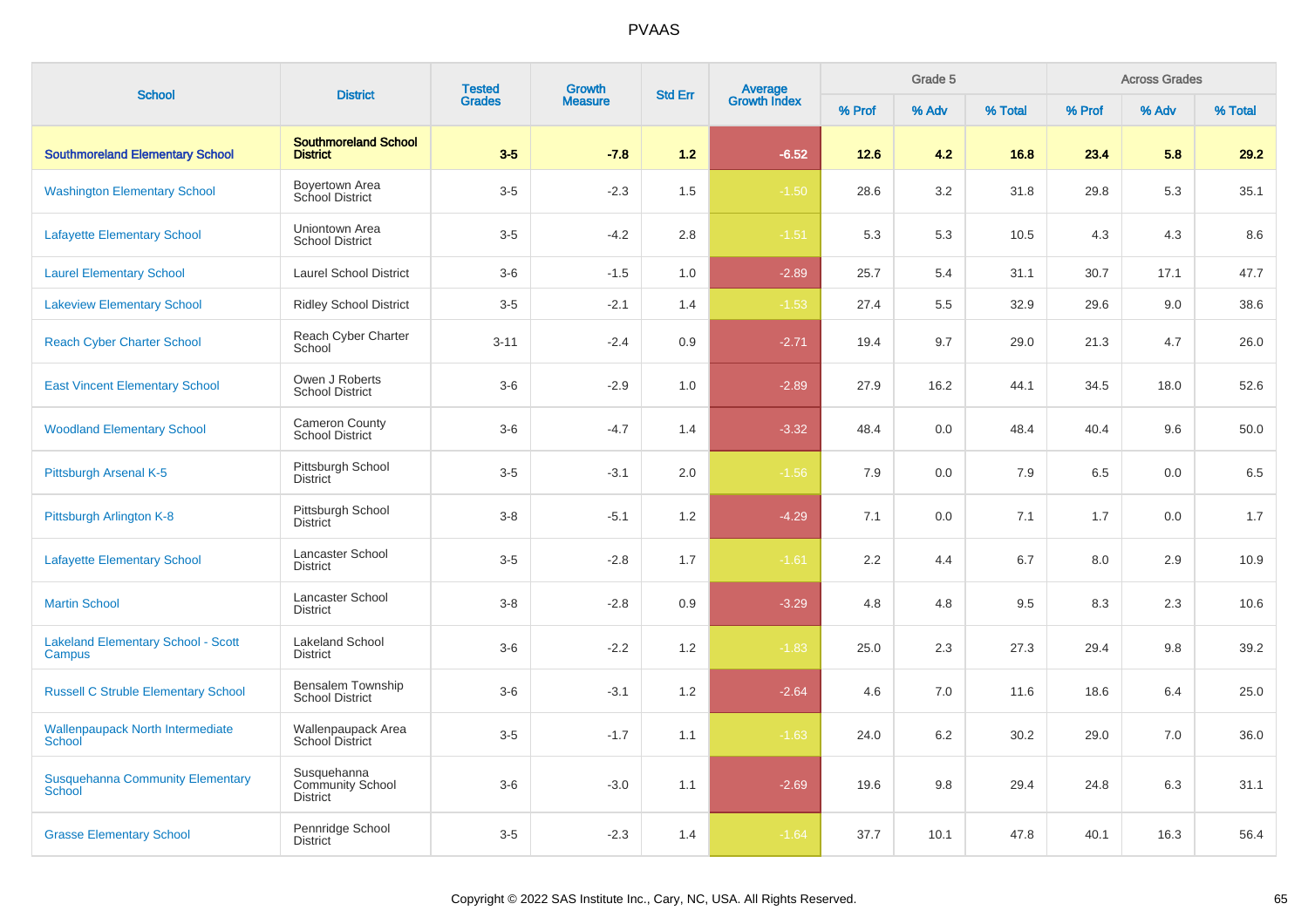| <b>School</b>                                                        | <b>District</b>                                                  | <b>Tested</b> | <b>Growth</b>  |                | Average<br>Growth Index |        | Grade 5 |         |        | <b>Across Grades</b> |         |
|----------------------------------------------------------------------|------------------------------------------------------------------|---------------|----------------|----------------|-------------------------|--------|---------|---------|--------|----------------------|---------|
|                                                                      |                                                                  | <b>Grades</b> | <b>Measure</b> | <b>Std Err</b> |                         | % Prof | % Adv   | % Total | % Prof | % Adv                | % Total |
| <b>Southmoreland Elementary School</b>                               | <b>Southmoreland School</b><br><b>District</b>                   | $3-5$         | $-7.8$         | 1.2            | $-6.52$                 | 12.6   | 4.2     | 16.8    | 23.4   | 5.8                  | 29.2    |
| Pittsburgh Montessori K-5                                            | Pittsburgh School<br><b>District</b>                             | $3-5$         | $-3.8$         | 2.3            | $-1.64$                 | 24.0   | 8.0     | 32.0    | 28.9   | 18.9                 | 47.8    |
| Pittsburgh Phillips K-5                                              | Pittsburgh School<br><b>District</b>                             | $3-5$         | $-3.7$         | 2.2            | $-1.64$                 | 23.1   | 0.0     | 23.1    | 11.1   | 3.3                  | 14.4    |
| Pittsburgh Sunnyside K-8                                             | Pittsburgh School<br><b>District</b>                             | $3 - 8$       | $-2.3$         | 1.4            | $-1.64$                 |        |         |         | 11.1   | 0.0                  | 11.1    |
| <b>Cochranton Elementary School</b>                                  | <b>Crawford Central</b><br><b>School District</b>                | $3-6$         | $-2.1$         | 1.2            | $-1.80$                 | 23.1   | 5.8     | 28.8    | 24.2   | 6.8                  | 31.0    |
| <b>Howard Gardner Multiple Intelligence</b><br><b>Charter School</b> | <b>Howard Gardner</b><br>Multiple Intelligence<br>Charter School | $3 - 8$       | $-3.7$         | 1.1            | $-3.28$                 | 16.7   | 6.7     | 23.3    | 14.7   | 3.5                  | 18.2    |
| <b>Mayfair School</b>                                                | Philadelphia City<br>School District                             | $3 - 8$       | $-1.9$         | 1.1            | $-5.65$                 | 2.3    | 0.0     | 2.3     | 3.1    | 1.0                  | 4.2     |
| <b>Fishing Creek Elementary School</b>                               | West Shore School<br><b>District</b>                             | $3-5$         | $-2.3$         | 1.4            | $-1.69$                 | 37.8   | 5.4     | 43.2    | 35.8   | 12.0                 | 47.8    |
| <b>Jefferson Elementary School</b>                                   | East Penn School<br><b>District</b>                              | $3 - 5$       | $-3.2$         | 1.8            | $-1.74$                 | 24.4   | 14.6    | 39.0    | 27.0   | 13.9                 | 40.9    |
| Moon Area Lower Middle School                                        | Moon Area School<br><b>District</b>                              | $5-6$         | $-2.1$         | 0.5            | $-3.93$                 | 32.1   | 15.8    | 48.0    | 29.4   | 12.4                 | 41.8    |
| <b>Wharton School</b>                                                | Uniontown Area<br><b>School District</b>                         | $3-5$         | $-5.5$         | 3.2            | $-1.74$                 | 20.0   | 6.7     | 26.7    | 20.0   | 11.4                 | 31.4    |
| <b>Propel Charter School-Northside</b>                               | <b>Propel Charter</b><br>School-Northside                        | $3 - 8$       | $-1.6$         | 0.9            | $-3.77$                 | 0.0    | 0.0     | 0.0     | 0.4    | 0.0                  | 0.4     |
| <b>Tracy Elementary School</b>                                       | Millcreek Township<br><b>School District</b>                     | $3-5$         | $-2.7$         | 1.5            | $-1.75$                 | 18.3   | 11.7    | 30.0    | 18.6   | 16.5                 | 35.0    |
| <b>Valley Grove Elementary School</b>                                | Valley Grove School<br><b>District</b>                           | $3-6$         | $-2.7$         | 1.1            | $-2.39$                 | 36.2   | 8.5     | 44.7    | 30.4   | 8.4                  | 38.8    |
| <b>Folk Arts-Cultural Treasures Charter</b><br><b>School</b>         | Folk Arts-Cultural<br><b>Treasures Charter</b><br>School         | $3 - 7$       | $-1.8$         | 1.0            | $-2.80$                 | 22.7   | 6.8     | 29.6    | 28.1   | 6.2                  | 34.4    |
| <b>Smith-Wade Elementary School</b>                                  | Lancaster School<br><b>District</b>                              | $3-5$         | $-3.4$         | 1.9            | $-1.77$                 | 17.5   | 5.0     | 22.5    | 17.5   | 7.5                  | 25.0    |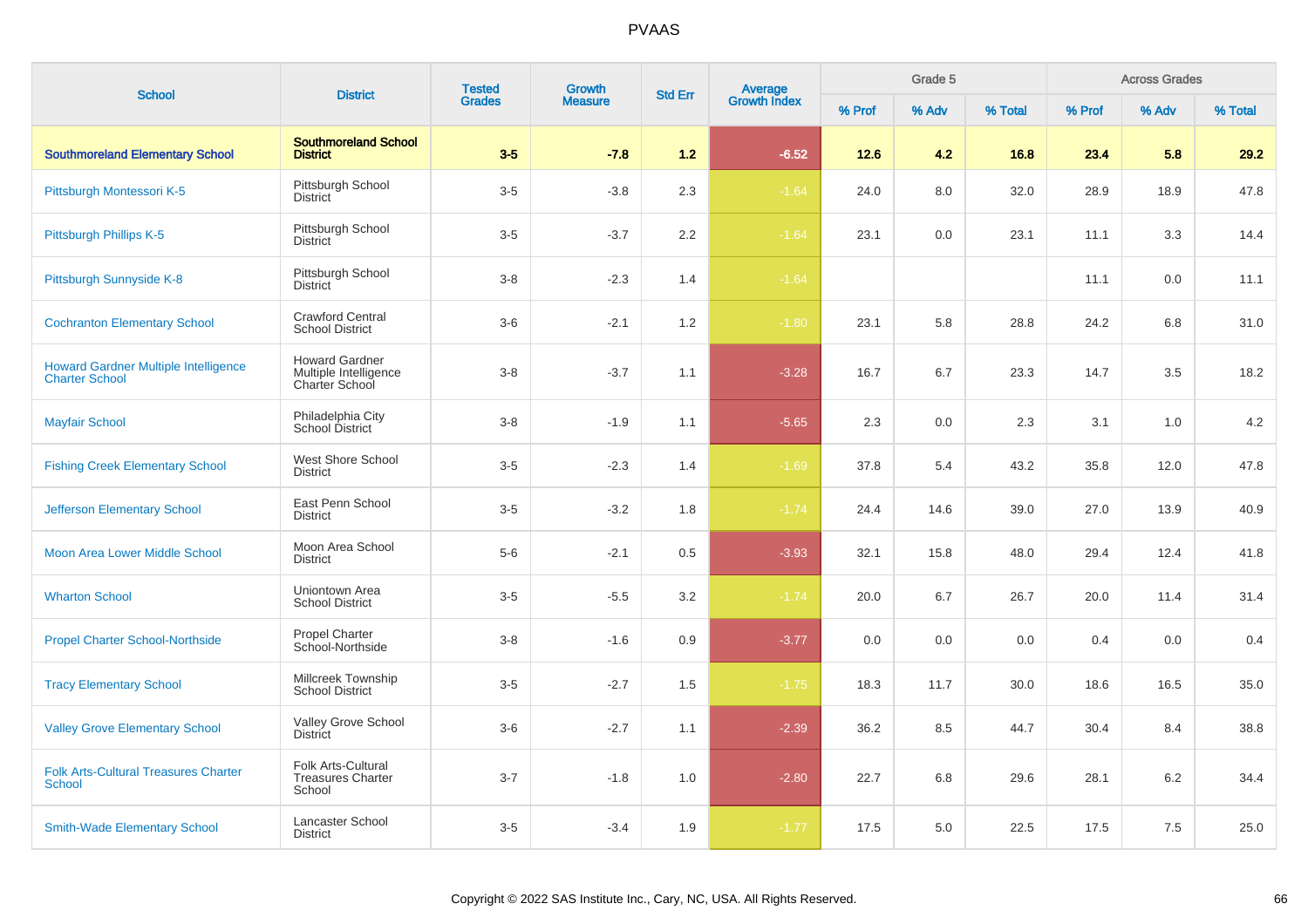| <b>School</b>                          | <b>District</b>                                    | <b>Tested</b> | Growth<br><b>Std Err</b> |     |                                |        | Grade 5 |         |        | <b>Across Grades</b> |         |
|----------------------------------------|----------------------------------------------------|---------------|--------------------------|-----|--------------------------------|--------|---------|---------|--------|----------------------|---------|
|                                        |                                                    | <b>Grades</b> | <b>Measure</b>           |     | <b>Average</b><br>Growth Index | % Prof | % Adv   | % Total | % Prof | % Adv                | % Total |
| <b>Southmoreland Elementary School</b> | <b>Southmoreland School</b><br><b>District</b>     | $3-5$         | $-7.8$                   | 1.2 | $-6.52$                        | 12.6   | 4.2     | 16.8    | 23.4   | 5.8                  | 29.2    |
| <b>Lincoln Charter School</b>          | <b>Lincoln Charter School</b>                      | $3-5$         | $-2.5$                   | 1.4 | $-1.78$                        | 1.3    | 1.3     | 2.6     | 3.6    | 0.8                  | 4.4     |
| <b>Schuylkill Valley Middle School</b> | Schuylkill Valley<br>School District               | $5 - 8$       | $-1.0$                   | 0.5 | $-4.39$                        | 24.8   | 8.5     | 33.3    | 18.7   | 6.9                  | 25.7    |
| Pittsburgh Beechwood K-5               | Pittsburgh School<br>District                      | $3-5$         | $-3.4$                   | 1.9 | $-1.79$                        | 4.6    | 2.3     | 7.0     | 9.3    | 3.9                  | 13.2    |
| <b>Elroy Avenue Elementary School</b>  | <b>Brentwood Borough</b><br><b>School District</b> | $3-5$         | $-3.2$                   | 1.8 | $-1.79$                        | 32.6   | 2.3     | 34.9    | 25.8   | 7.3                  | 33.1    |
| <b>Corry Area Intermediate School</b>  | Corry Area School<br>District                      | $3-5$         | $-1.9$                   | 1.1 | $-1.79$                        | 25.4   | 7.9     | 33.3    | 27.4   | 11.8                 | 39.2    |
| <b>Oakview Elementary School</b>       | Lakeview School<br><b>District</b>                 | $3-5$         | $-3.0$                   | 1.7 | $-1.81$                        | 28.6   | 18.4    | 46.9    | 33.1   | 25.8                 | 58.9    |
| <b>Main Street Elementary School</b>   | <b>Titusville Area School</b><br><b>District</b>   | $3-5$         | $-3.1$                   | 1.7 | $-1.81$                        | 29.8   | 14.9    | 44.7    | 29.1   | 15.7                 | 44.8    |
| <b>Mt Vernon Elementary School</b>     | <b>Elizabeth Forward</b><br><b>School District</b> | $3-5$         | $-2.8$                   | 1.5 | $-1.81$                        | 41.0   | 9.8     | 50.8    | 36.7   | 11.1                 | 47.8    |
| <b>Leedom Elementary School</b>        | <b>Ridley School District</b>                      | $3-5$         | $-3.3$                   | 1.8 | $-1.81$                        | 21.3   | 14.9    | 36.2    | 27.9   | 17.0                 | 45.0    |
| <b>Canadochly Elementary School</b>    | Eastern York School<br><b>District</b>             | $3-5$         | $-2.8$                   | 1.5 | $-1.85$                        | 28.3   | 10.0    | 38.3    | 26.1   | 8.7                  | 34.8    |
| <b>Sabold Elementary School</b>        | Springfield School<br>District                     | $3-5$         | $-1.7$                   | 0.9 | $-1.88$                        | 39.4   | 25.7    | 65.1    | 37.2   | 28.2                 | 65.3    |
| <b>Palmer Elementary School</b>        | Easton Area School<br><b>District</b>              | $3-5$         | $-2.7$                   | 1.4 | $-1.89$                        | 20.9   | 3.0     | 23.9    | 27.6   | 11.2                 | 38.8    |
| <b>March Elementary School</b>         | Easton Area School<br><b>District</b>              | $3-5$         | $-3.8$                   | 2.0 | $-1.90$                        | 23.7   | 10.5    | 34.2    | 19.4   | 11.2                 | 30.6    |
| <b>Russell Elementary School</b>       | Marple Newtown<br><b>School District</b>           | $3-5$         | $-3.3$                   | 1.7 | $-1.91$                        | 28.0   | 14.0    | 42.0    | 39.7   | 19.2                 | 58.9    |
| <b>Springfield Elementary School</b>   | Northwestern School<br><b>District</b>             | $3-5$         | $-3.9$                   | 2.0 | $-1.92$                        | 41.7   | 8.3     | 50.0    | 40.4   | 10.1                 | 50.5    |
| <b>Hopkinson Francis School</b>        | Philadelphia City<br>School District               | $3 - 8$       | $-6.7$                   | 3.5 | $-1.93$                        | 7.7    | 0.0     | 7.7     | 4.4    | 0.0                  | 4.4     |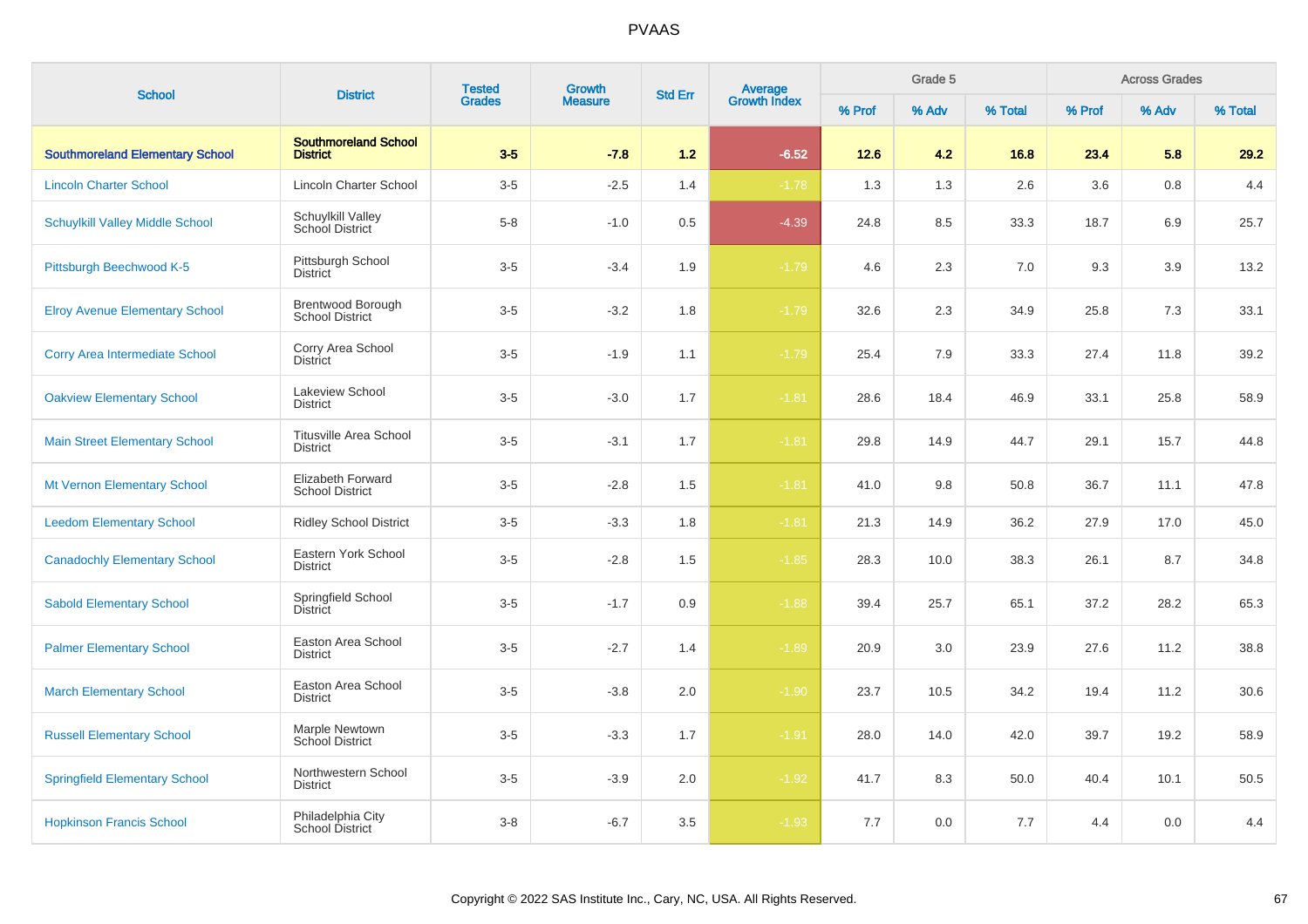| <b>School</b>                          | <b>District</b>                                  | <b>Tested</b> | Growth         | <b>Std Err</b> | <b>Average</b><br>Growth Index |        | Grade 5 |         |        | <b>Across Grades</b> |         |
|----------------------------------------|--------------------------------------------------|---------------|----------------|----------------|--------------------------------|--------|---------|---------|--------|----------------------|---------|
|                                        |                                                  | <b>Grades</b> | <b>Measure</b> |                |                                | % Prof | % Adv   | % Total | % Prof | % Adv                | % Total |
| <b>Southmoreland Elementary School</b> | <b>Southmoreland School</b><br><b>District</b>   | $3-5$         | $-7.8$         | $1.2$          | $-6.52$                        | $12.6$ | 4.2     | 16.8    | 23.4   | 5.8                  | 29.2    |
| Montessori Regional Charter School     | Montessori Regional<br><b>Charter School</b>     | $3-6$         | $-2.6$         | 1.1            | $-2.40$                        | 15.0   | 5.0     | 20.0    | 11.1   | 6.3                  | 17.3    |
| George J Plava Elementary School       | Albert Gallatin Area<br><b>School District</b>   | $3-5$         | $-3.4$         | 1.7            | $-1.95$                        | 8.7    | 0.0     | 8.7     | 12.1   | 0.7                  | 12.8    |
| Pittsburgh Roosevelt K-5               | Pittsburgh School<br><b>District</b>             | $3-5$         | $-4.6$         | 2.3            | $-1.97$                        | 4.2    | 4.2     | 8.3     | 5.1    | 1.3                  | 6.4     |
| <b>Fox Township Elementary School</b>  | Saint Marys Area<br><b>School District</b>       | $3-5$         | $-5.0$         | 2.6            | $-1.97$                        | 26.1   | 4.4     | 30.4    | 37.0   | 13.7                 | 50.7    |
| <b>Evergreen Elementary School</b>     | Western Wayne<br>School District                 | $3-5$         | $-2.7$         | 1.4            | $-1.97$                        | 25.7   | 6.8     | 32.4    | 26.2   | 15.8                 | 42.1    |
| <b>Pine Run Elementary School</b>      | <b>Central Bucks School</b><br><b>District</b>   | $3-6$         | $-2.7$         | 1.2            | $-2.32$                        | 39.3   | 17.9    | 57.1    | 31.4   | 22.3                 | 53.6    |
| <b>Key Francis Scott School</b>        | Philadelphia City<br>School District             | $3-6$         | $-4.8$         | 1.7            | $-2.83$                        | 0.0    | 0.0     | 0.0     | 4.0    | 0.0                  | 4.0     |
| <b>Baggaley Elementary School</b>      | <b>Greater Latrobe</b><br><b>School District</b> | $3-6$         | $-1.9$         | 0.9            | $-4.39$                        | 28.6   | 14.3    | 42.9    | 35.8   | 12.8                 | 48.6    |
| <b>Bridesburg School</b>               | Philadelphia City<br>School District             | $3-8$         | $-3.6$         | 1.4            | $-2.60$                        | 9.5    | 0.0     | 9.5     | 7.8    | 2.3                  | 10.2    |
| Pittsburgh Woolslair K-5               | Pittsburgh School<br><b>District</b>             | $3-5$         | $-5.0$         | 2.5            | $-2.01$                        | 12.0   | 0.0     | 12.0    | 8.2    | 0.0                  | 8.2     |
| <b>George Wolf Elementary School</b>   | Northampton Area<br><b>School District</b>       | $3-5$         | $-3.8$         | 1.9            | $-2.01$                        | 26.3   | 5.3     | 31.6    | 27.4   | 8.3                  | 35.7    |
| <b>Forks Elementary School</b>         | Easton Area School<br><b>District</b>            | $3-5$         | $-4.5$         | 2.3            | $-2.01$                        | 18.8   | 3.1     | 21.9    | 25.7   | 15.8                 | 41.6    |
| <b>Tobyhanna Elementary Center</b>     | Pocono Mountain<br><b>School District</b>        | $3-6$         | $-4.7$         | 2.0            | $-2.36$                        | 34.8   | 0.0     | 34.8    | 30.4   | 9.8                  | 40.2    |
| Landis Run Intermediate School         | Manheim Township<br><b>School District</b>       | $5-6$         | $-0.9$         | 0.4            | $-9.32$                        | 29.8   | 17.1    | 46.9    | 31.5   | 20.2                 | 51.7    |
| <b>Bethune Mary Mcleod School</b>      | Philadelphia City<br>School District             | $3-8$         | $-4.5$         | 2.2            | $-3.13$                        | 0.0    | 0.0     | 0.0     | 0.0    | 0.0                  | 0.0     |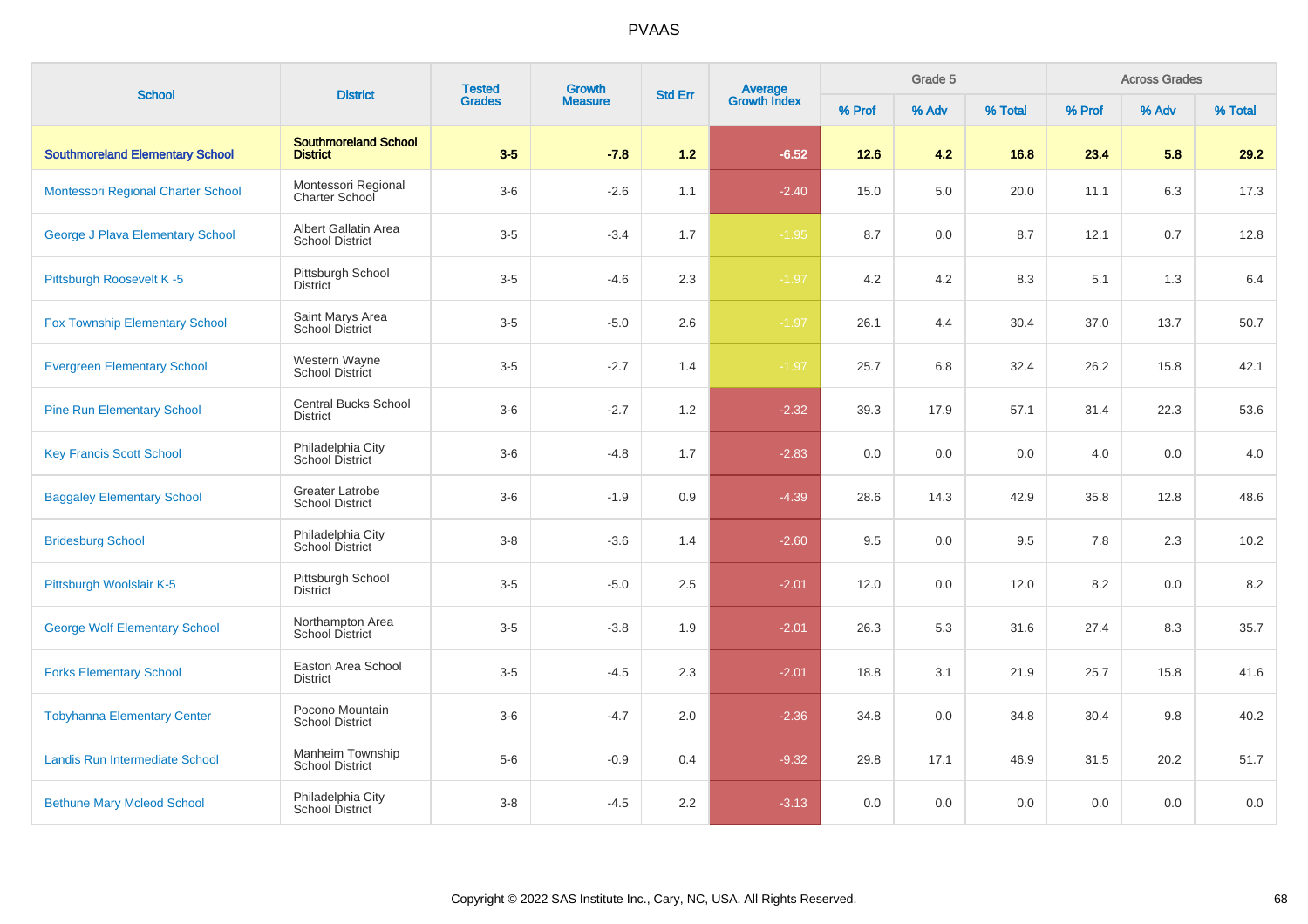| <b>School</b>                            | <b>District</b>                                   | <b>Tested</b><br><b>Grades</b> | Growth         | <b>Std Err</b> |                                |        | Grade 5 |         |        | <b>Across Grades</b> |         |
|------------------------------------------|---------------------------------------------------|--------------------------------|----------------|----------------|--------------------------------|--------|---------|---------|--------|----------------------|---------|
|                                          |                                                   |                                | <b>Measure</b> |                | <b>Average</b><br>Growth Index | % Prof | % Adv   | % Total | % Prof | % Adv                | % Total |
| <b>Southmoreland Elementary School</b>   | <b>Southmoreland School</b><br><b>District</b>    | $3 - 5$                        | $-7.8$         | 1.2            | $-6.52$                        | $12.6$ | 4.2     | 16.8    | 23.4   | 5.8                  | 29.2    |
| <b>Pleasant Valley Elementary School</b> | Altoona Area School<br>District                   | $3-5$                          | $-3.2$         | 1.6            | $-2.04$                        | 19.0   | 1.7     | 20.7    | 20.1   | 4.1                  | 24.3    |
| Gamp                                     | Philadelphia City<br>School District              | $5 - 10$                       | $-4.0$         | 1.7            | $-2.36$                        | 26.7   | 20.0    | 46.7    | 35.3   | 11.8                 | 47.1    |
| Pittsburgh Brookline K-8                 | Pittsburgh School<br><b>District</b>              | $3 - 8$                        | $-6.4$         | 1.0            | $-6.38$                        | 18.4   | 5.3     | 23.7    | 16.9   | 2.7                  | 19.6    |
| <b>Bucktail Area Middle School</b>       | <b>Keystone Central</b><br>School District        | $5-8$                          | $-2.3$         | 1.1            | $-4.84$                        | 16.7   | 0.0     | 16.7    | 11.0   | 2.8                  | 13.8    |
| <b>Mahanoy Area Elementary School</b>    | Mahanoy Area School<br>District                   | $3-6$                          | $-2.2$         | 1.1            | $-2.32$                        | 7.3    | 0.0     | 7.3     | 12.3   | 1.1                  | 13.4    |
| <b>Trinity West Elementary School</b>    | <b>Trinity Area School</b><br><b>District</b>     | $3-5$                          | $-2.8$         | 1.4            | $-2.06$                        | 22.4   | 5.3     | 27.6    | 23.9   | 7.2                  | 31.1    |
| <b>Brookwood Elementary School</b>       | <b>Bristol Township</b><br><b>School District</b> | $3-5$                          | $-2.6$         | 1.2            | $-2.08$                        | 6.3    | 1.0     | 7.4     | 11.4   | 2.6                  | 14.0    |
| <b>Dobson James School</b>               | Philadelphia City<br>School District              | $3 - 8$                        | $-6.4$         | 3.1            | $-2.08$                        | 20.0   | 13.3    | 33.3    | 20.5   | 15.4                 | 35.9    |
| <b>Loesche William H School</b>          | Philadelphia City<br>School District              | $3-5$                          | $-5.6$         | 2.6            | $-2.09$                        | 24.0   | 12.0    | 36.0    | 20.4   | 10.2                 | 30.7    |
| Fanny Jackson Coppin School              | Philadelphia City<br>School District              | $3 - 8$                        | $-5.7$         | 2.7            | $-2.10$                        | 10.5   | 5.3     | 15.8    | 20.3   | 3.1                  | 23.4    |
| <b>New Foundations Charter School</b>    | <b>New Foundations</b><br><b>Charter School</b>   | $3 - 11$                       | $-1.5$         | 0.7            | $-4.08$                        | 18.5   | 5.6     | 24.1    | 17.1   | 2.9                  | 20.0    |
| <b>Mowrey Elementary School</b>          | Waynesboro Area<br>School District                | $3-5$                          | $-3.1$         | 1.5            | $-2.12$                        | 25.7   | 5.4     | 31.1    | 26.2   | 9.3                  | 35.6    |
| <b>Alloway Creek Elementary School</b>   | Littlestown Area<br><b>School District</b>        | $3-5$                          | $-2.4$         | 1.1            | $-2.12$                        | 18.8   | 2.7     | 21.4    | 29.6   | 5.9                  | 35.5    |
| <b>Tinicum School</b>                    | Interboro School<br>District                      | $3 - 8$                        | $-2.1$         | 1.0            | $-3.09$                        | 18.9   | 2.7     | 21.6    | 20.6   | 1.9                  | 22.4    |
| <b>Slatington Elementary School</b>      | Northern Lehigh<br>School District                | $3-6$                          | $-1.9$         | 0.9            | $-3.35$                        | 22.9   | 6.2     | 29.2    | 21.1   | 5.3                  | 26.4    |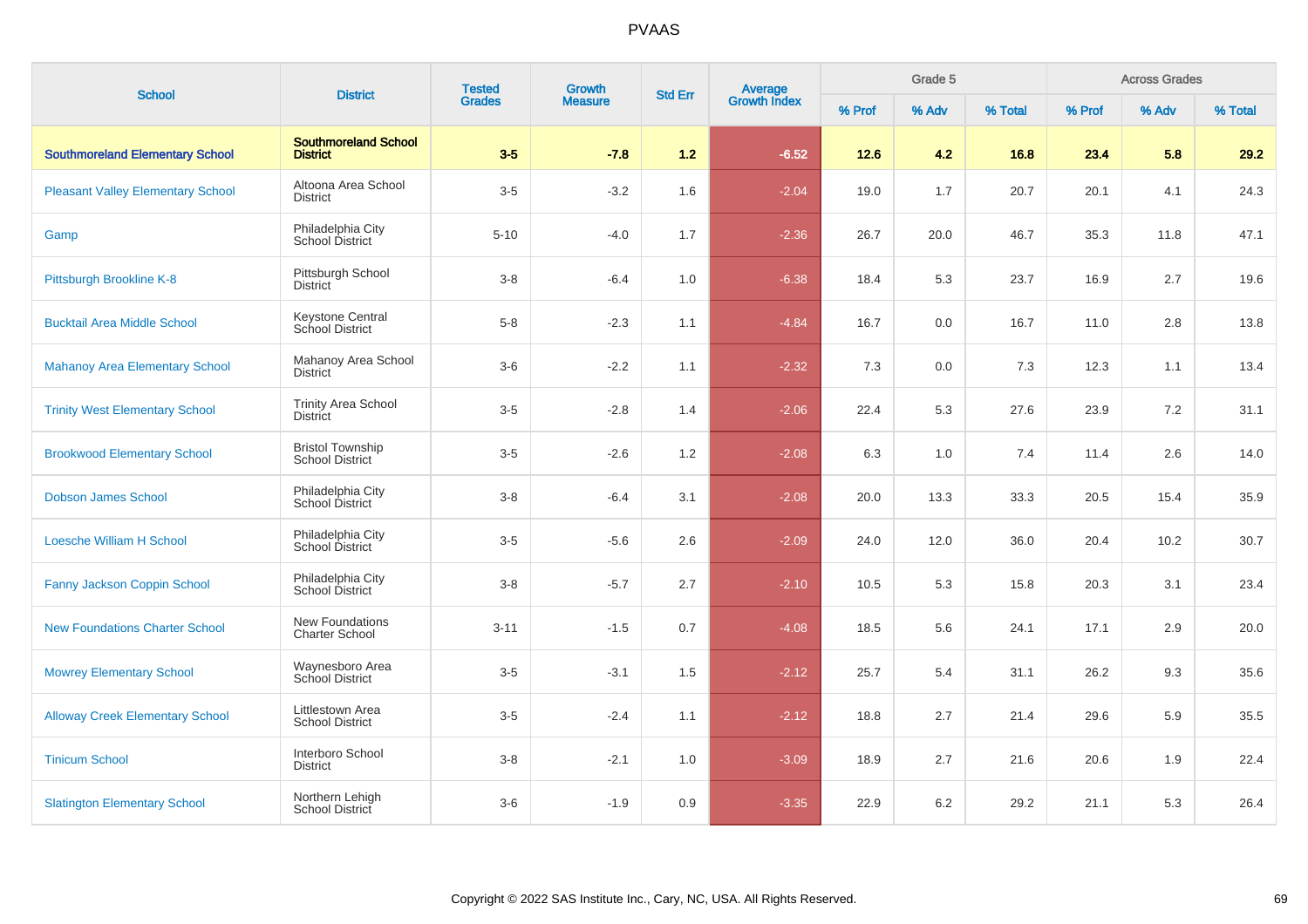| <b>School</b>                                    | <b>District</b>                                | <b>Tested</b> | Growth         |                | Average<br>Growth Index |         | Grade 5 |         |        | <b>Across Grades</b> |         |
|--------------------------------------------------|------------------------------------------------|---------------|----------------|----------------|-------------------------|---------|---------|---------|--------|----------------------|---------|
|                                                  |                                                | <b>Grades</b> | <b>Measure</b> | <b>Std Err</b> |                         | % Prof  | % Adv   | % Total | % Prof | % Adv                | % Total |
| <b>Southmoreland Elementary School</b>           | <b>Southmoreland School</b><br><b>District</b> | $3-5$         | $-7.8$         | 1.2            | $-6.52$                 | $12.6$  | 4.2     | 16.8    | 23.4   | 5.8                  | 29.2    |
| <b>Kreutz Creek Elementary School</b>            | Eastern York School<br><b>District</b>         | $3-5$         | $-3.4$         | 1.6            | $-2.14$                 | 30.2    | 7.6     | 37.7    | 29.8   | 11.4                 | 41.1    |
| John Adams #4                                    | <b>Scranton School</b><br><b>District</b>      | $3-5$         | $-7.2$         | 3.3            | $-2.16$                 | 0.0     | 0.0     | 0.0     | 2.9    | 0.0                  | 2.9     |
| <b>Shenandoah Valley Elementary School</b>       | Shenandoah Valley<br><b>School District</b>    | $3-6$         | $-2.5$         | 1.2            | $-3.69$                 | 11.9    | 3.0     | 14.9    | 16.2   | 4.2                  | 20.4    |
| <b>Mckinley School</b>                           | Abington School<br><b>District</b>             | $3-6$         | $-2.1$         | 1.0            | $-2.45$                 | 25.0    | 13.6    | 38.6    | 28.4   | 11.2                 | 39.5    |
| <b>Phillips Elementary School</b>                | Central Dauphin<br>School District             | $3-5$         | $-3.6$         | 1.6            | $-2.18$                 | $8.8\,$ | 1.8     | 10.5    | 9.4    | 3.1                  | 12.6    |
| <b>Moraine Elementary School</b>                 | Slippery Rock Area<br>School District          | $3-5$         | $-3.3$         | 1.5            | $-2.18$                 | 34.4    | 9.8     | 44.3    | 35.8   | 23.5                 | 59.3    |
| <b>Bradford Woods Elementary School</b>          | North Allegheny<br>School District             | $3-5$         | $-3.0$         | 1.4            | $-2.20$                 | 45.0    | 38.8    | 83.8    | 39.2   | 49.1                 | 88.2    |
| <b>Collegium Charter School</b>                  | Collegium Charter<br>School                    | $3 - 10$      | $-1.0$         | 0.4            | $-6.04$                 | 15.6    | 3.0     | 18.6    | 14.4   | 3.4                  | 17.8    |
| <b>Blaine James G School</b>                     | Philadelphia City<br>School District           | $3 - 8$       | $-5.0$         | 2.3            | $-2.39$                 | 0.0     | 0.0     | 0.0     | 1.4    | 0.0                  | 1.4     |
| <b>North Coventry Elementary School</b>          | Owen J Roberts<br><b>School District</b>       | $3-6$         | $-4.2$         | 1.1            | $-3.97$                 | 38.2    | 21.8    | 60.0    | 27.1   | 22.0                 | 49.0    |
| Moffet John School                               | Philadelphia City<br>School District           | $3-5$         | $-7.4$         | 3.3            | $-2.22$                 | 8.3     | 0.0     | 8.3     | 7.1    | 0.0                  | 7.1     |
| <b>New Hanover-Upper Frederick</b><br>Elementary | Boyertown Area<br>School District              | $3-5$         | $-3.0$         | 1.4            | $-2.22$                 | 28.4    | 12.2    | 40.5    | 29.8   | 11.5                 | 41.3    |
| <b>Holme Thomas School</b>                       | Philadelphia City<br>School District           | $3-6$         | $-6.2$         | 2.8            | $-2.23$                 | 5.9     | 0.0     | 5.9     | 15.9   | 1.6                  | 17.5    |
| <b>Cheston Elementary School</b>                 | Easton Area School<br><b>District</b>          | $3-5$         | $-3.9$         | 1.7            | $-2.23$                 | 23.1    | 1.9     | 25.0    | 19.2   | 3.7                  | 22.9    |
| <b>Propel Charter School-Mckeesport</b>          | Propel Charter<br>School-Mckeesport            | $3-8$         | $-3.2$         | 1.0            | $-3.30$                 | 5.6     | 0.0     | 5.6     | 5.4    | 2.3                  | 7.7     |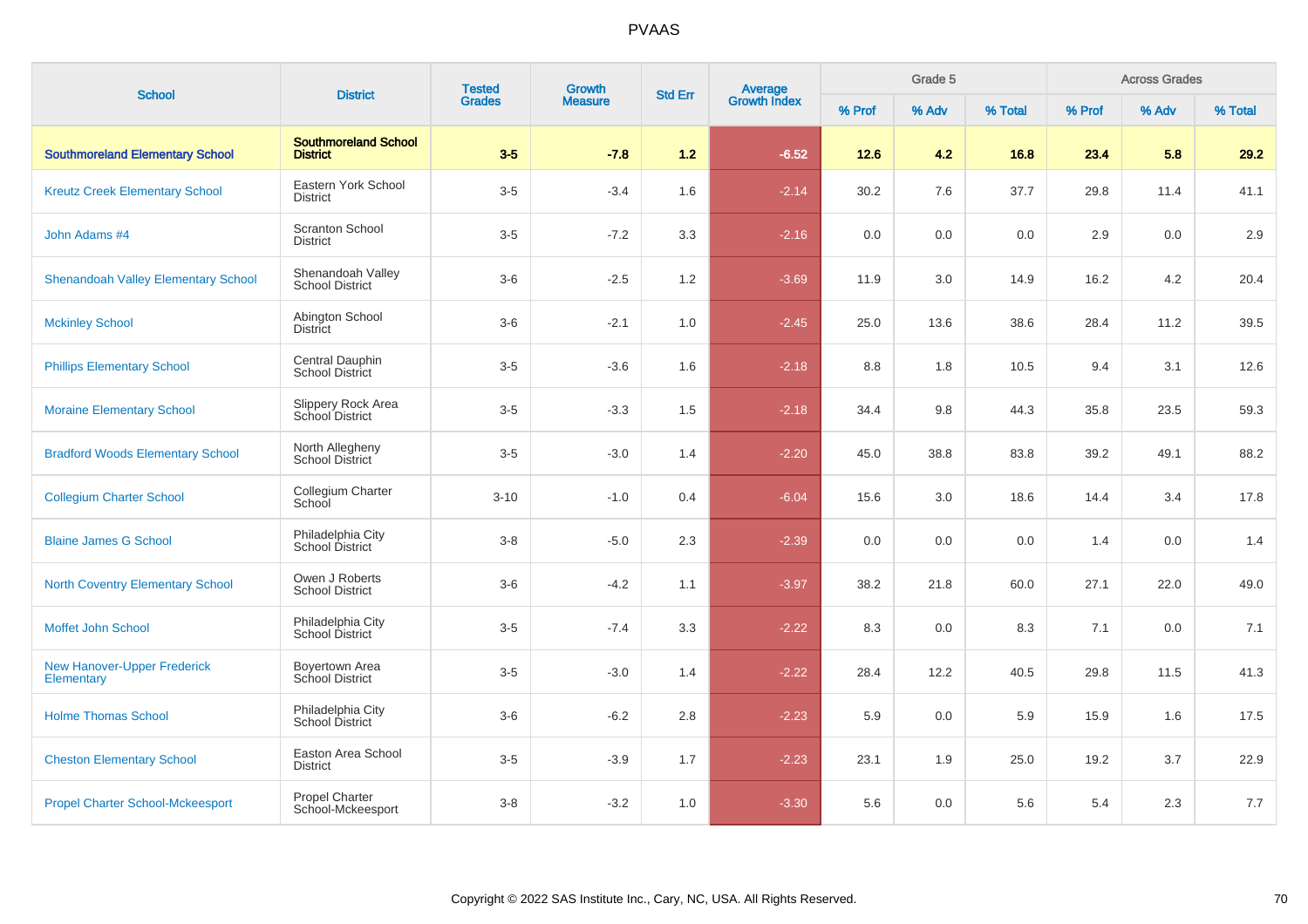| <b>School</b>                                      | <b>District</b>                                    | <b>Tested</b> | Growth<br><b>Measure</b> | <b>Average</b><br>Growth Index<br><b>Std Err</b> |         |        | Grade 5 |         |        | <b>Across Grades</b> |         |
|----------------------------------------------------|----------------------------------------------------|---------------|--------------------------|--------------------------------------------------|---------|--------|---------|---------|--------|----------------------|---------|
|                                                    |                                                    | <b>Grades</b> |                          |                                                  |         | % Prof | % Adv   | % Total | % Prof | % Adv                | % Total |
| <b>Southmoreland Elementary School</b>             | <b>Southmoreland School</b><br><b>District</b>     | $3-5$         | $-7.8$                   | 1.2                                              | $-6.52$ | $12.6$ | 4.2     | 16.8    | 23.4   | 5.8                  | 29.2    |
| <b>Indian Rock Elementary School</b>               | York Suburban School<br><b>District</b>            | $3-5$         | $-3.0$                   | 1.4                                              | $-2.25$ | 27.1   | 29.4    | 56.5    | 34.9   | 31.1                 | 66.0    |
| <b>East Union Intermediate School</b>              | Deer Lakes School<br><b>District</b>               | $3-5$         | $-2.4$                   | 1.0                                              | $-2.25$ | 21.1   | 6.5     | 27.6    | 27.7   | 9.6                  | 37.3    |
| Pittsburgh Manchester K-8                          | Pittsburgh School<br><b>District</b>               | $3 - 8$       | $-4.9$                   | 2.2                                              | $-2.27$ |        |         |         | 4.0    | 5.9                  | 9.9     |
| <b>Brecknock Elementary School</b>                 | Eastern Lancaster<br><b>County School District</b> | $3-6$         | $-2.5$                   | 1.1                                              | $-3.44$ | 16.2   | 5.9     | 22.1    | 16.7   | 7.9                  | 24.6    |
| <b>King Elementary School</b>                      | Lancaster School<br><b>District</b>                | $3-5$         | $-4.4$                   | 1.9                                              | $-2.30$ | 2.7    | 2.7     | 5.4     | 4.2    | 0.7                  | 4.9     |
| <b>Turkeyfoot Valley Area Elementary</b><br>School | Turkeyfoot Valley Area<br>School District          | $3 - 11$      | $-4.7$                   | 1.8                                              | $-2.62$ | 18.2   | 0.0     | 18.2    | 19.7   | 2.8                  | 22.5    |
| <b>Fairview Elementary School</b>                  | West Shore School<br><b>District</b>               | $3-5$         | $-4.5$                   | 2.0                                              | $-2.30$ | 30.6   | 25.0    | 55.6    | 32.4   | 23.2                 | 55.6    |
| <b>Fannett-Metal Elementary School</b>             | <b>Fannett-Metal School</b><br><b>District</b>     | $3-5$         | $-5.0$                   | 2.1                                              | $-2.31$ | 17.2   | 6.9     | 24.1    | 25.0   | 13.2                 | 38.2    |
| <b>East York Elementary School</b>                 | York Suburban School<br><b>District</b>            | $3-5$         | $-3.0$                   | 1.3                                              | $-2.31$ | 26.5   | 20.5    | 47.0    | 33.3   | 22.6                 | 55.9    |
| <b>Fairview Elementary School</b>                  | Western Beaver<br><b>County School District</b>    | $3-5$         | $-7.4$                   | 3.1                                              | $-2.33$ | 13.3   | 13.3    | 26.7    | 21.8   | 14.9                 | 36.8    |
| <b>Buffalo Elementary School</b>                   | Freeport Area School<br>District                   | $3-5$         | $-3.0$                   | 1.3                                              | $-2.34$ | 35.6   | 10.3    | 46.0    | 33.3   | 11.4                 | 44.7    |
| <b>Samuel K Faust Elementary School</b>            | <b>Bensalem Township</b><br><b>School District</b> | $3-6$         | $-2.4$                   | 1.0                                              | $-2.86$ | 3.4    | 1.7     | 5.2     | 8.6    | 0.4                  | 9.0     |
| Pittsburgh Miller K-5                              | Pittsburgh School<br><b>District</b>               | $3-5$         | $-6.7$                   | 2.8                                              | $-2.38$ | 0.0    | 0.0     | 0.0     | 2.0    | 0.0                  | 2.0     |
| <b>J M Hill Elementary School</b>                  | East Stroudsburg Area<br><b>School District</b>    | $3-5$         | $-4.5$                   | 1.9                                              | $-2.38$ | 2.6    | 2.6     | 5.1     | 14.2   | 5.3                  | 19.5    |
| <b>Fell D Newlin School</b>                        | Philadelphia City<br>School District               | $3 - 8$       | $-7.7$                   | 3.2                                              | $-2.40$ | 0.0    | 7.7     | 7.7     | 3.4    | 3.4                  | 6.9     |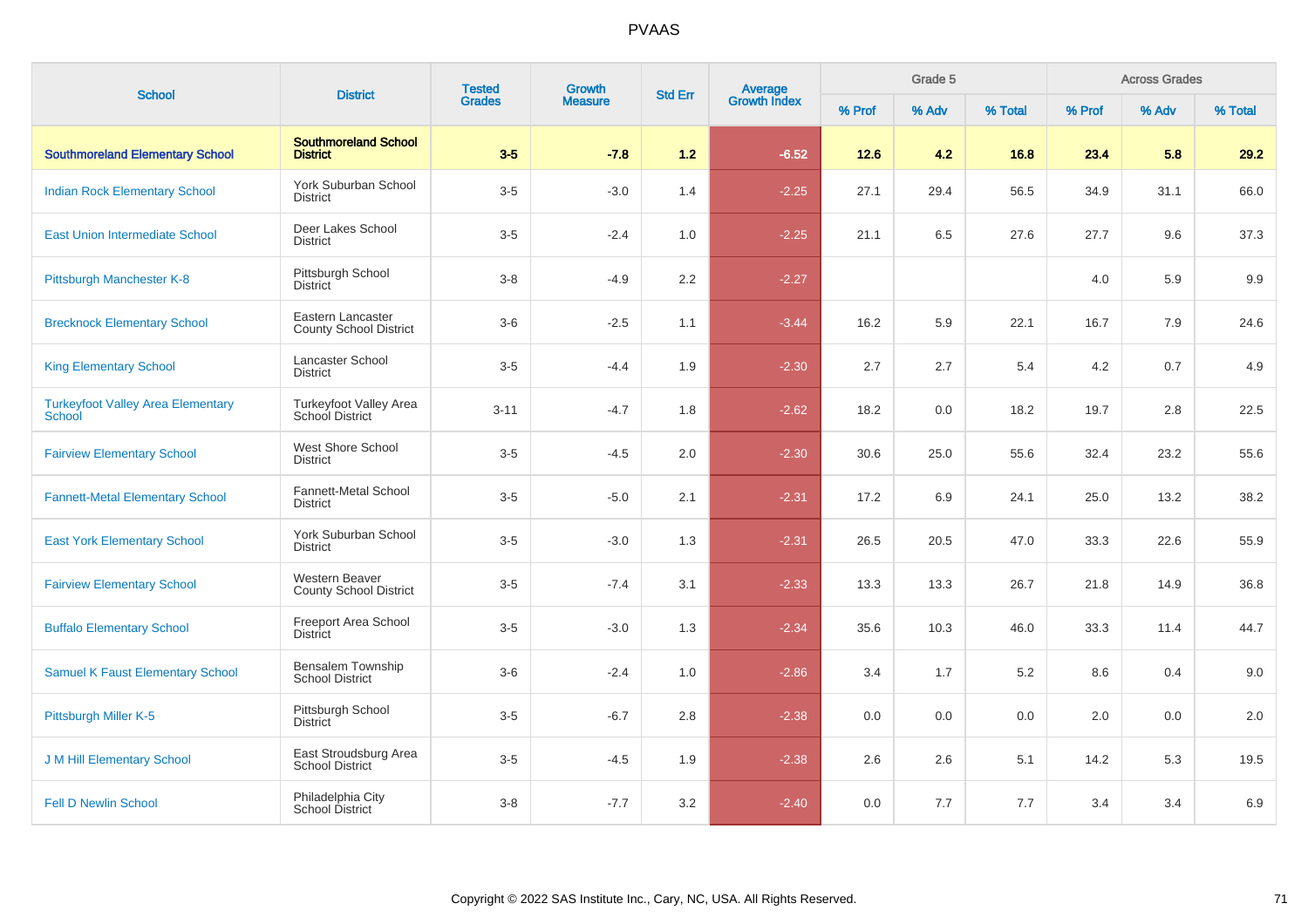| <b>School</b>                                            |                                                | <b>Tested</b> | <b>Growth</b>  |                |                                |        | Grade 5 |         |        | <b>Across Grades</b> |         |
|----------------------------------------------------------|------------------------------------------------|---------------|----------------|----------------|--------------------------------|--------|---------|---------|--------|----------------------|---------|
|                                                          | <b>District</b>                                | <b>Grades</b> | <b>Measure</b> | <b>Std Err</b> | <b>Average</b><br>Growth Index | % Prof | % Adv   | % Total | % Prof | % Adv                | % Total |
| <b>Southmoreland Elementary School</b>                   | <b>Southmoreland School</b><br><b>District</b> | $3-5$         | $-7.8$         | 1.2            | $-6.52$                        | $12.6$ | 4.2     | 16.8    | 23.4   | 5.8                  | 29.2    |
| <b>Troy Intermediate School</b>                          | Troy Area School<br><b>District</b>            | $3-6$         | $-2.1$         | 0.8            | $-2.50$                        | 11.1   | 4.0     | 15.2    | 12.8   | 2.9                  | 15.7    |
| East Juniata Elementary School                           | Juniata County School<br>District              | $3-6$         | $-2.5$         | 1.0            | $-3.14$                        | 17.1   | 5.7     | 22.9    | 23.7   | 6.4                  | 30.1    |
| <b>Newville Elementary School</b>                        | <b>Big Spring School</b><br><b>District</b>    | $3-5$         | $-4.2$         | 1.8            | $-2.41$                        | 15.9   | 6.8     | 22.7    | 26.0   | 11.7                 | 37.7    |
| <b>Hanover Area Memorial Elementary</b><br><b>School</b> | Hanover Area School<br><b>District</b>         | $4 - 5$       | $-3.7$         | 1.5            | $-2.42$                        | 3.4    | 3.4     | 6.8     | 5.5    | 2.4                  | 7.9     |
| <b>Verner Elementary School</b>                          | <b>Riverview School</b><br><b>District</b>     | $3-6$         | $-4.4$         | 1.8            | $-3.04$                        | 12.5   | 12.5    | 25.0    | 20.4   | 25.8                 | 46.2    |
| <b>Gillingham Charter School</b>                         | Gillingham Charter<br>School                   | $3 - 11$      | $-5.9$         | 2.0            | $-3.00$                        | 9.1    | 0.0     | 9.1     | 4.4    | 1.4                  | 5.8     |
| Insight PA Cyber Charter School                          | Insight PA Cyber<br>Charter School             | $3 - 11$      | $-6.7$         | 1.5            | $-4.37$                        | 5.6    | 11.1    | 16.7    | 9.0    | 3.7                  | 12.7    |
| <b>Bart-Colerain Elementary School</b>                   | Solanco School<br><b>District</b>              | $3-5$         | $-5.2$         | 2.1            | $-2.43$                        | 32.4   | 14.7    | 47.1    | 34.6   | 21.2                 | 55.8    |
| <b>Green Valley Elementary School</b>                    | <b>Wilson School District</b>                  | $3-5$         | $-3.2$         | 1.3            | $-2.44$                        | 37.0   | 17.3    | 54.3    | 33.6   | 22.1                 | 55.7    |
| <b>Crestview Elementary School</b>                       | Carlisle Area School<br><b>District</b>        | $3-5$         | $-3.8$         | 1.5            | $-2.45$                        | 18.3   | 6.7     | 25.0    | 28.9   | 8.0                  | 36.9    |
| <b>Indian Lane Elementary School</b>                     | Rose Tree Media<br><b>School District</b>      | $3-5$         | $-3.2$         | 1.3            | $-2.45$                        | 35.3   | 17.6    | 52.9    | 37.1   | 21.2                 | 58.3    |
| <b>Greenberg Joseph School</b>                           | Philadelphia City<br>School District           | $3 - 8$       | $-7.7$         | 1.7            | $-4.50$                        | 27.8   | 11.1    | 38.9    | 30.6   | 12.4                 | 43.0    |
| <b>Fox Chase School</b>                                  | Philadelphia City<br>School District           | $3-5$         | $-6.2$         | 2.5            | $-2.47$                        | 3.6    | 3.6     | 7.1     | 10.0   | 4.4                  | 14.4    |
| <b>Bentworth Middle School</b>                           | <b>Bentworth School</b><br><b>District</b>     | $5 - 8$       | $-1.7$         | 0.7            | $-4.20$                        | 29.9   | 7.8     | 37.7    | 19.1   | 4.3                  | 23.4    |
| <b>Hatfield Elementary School</b>                        | Laurel Highlands<br><b>School District</b>     | $3-5$         | $-4.6$         | 1.9            | $-2.48$                        | 12.5   | 7.5     | 20.0    | 27.3   | 9.1                  | 36.4    |
| <b>John Hancock Demonstration School</b>                 | Philadelphia City<br>School District           | $3 - 8$       | $-5.2$         | 1.3            | $-4.03$                        | 12.5   | 0.0     | 12.5    | 14.5   | 4.6                  | 19.1    |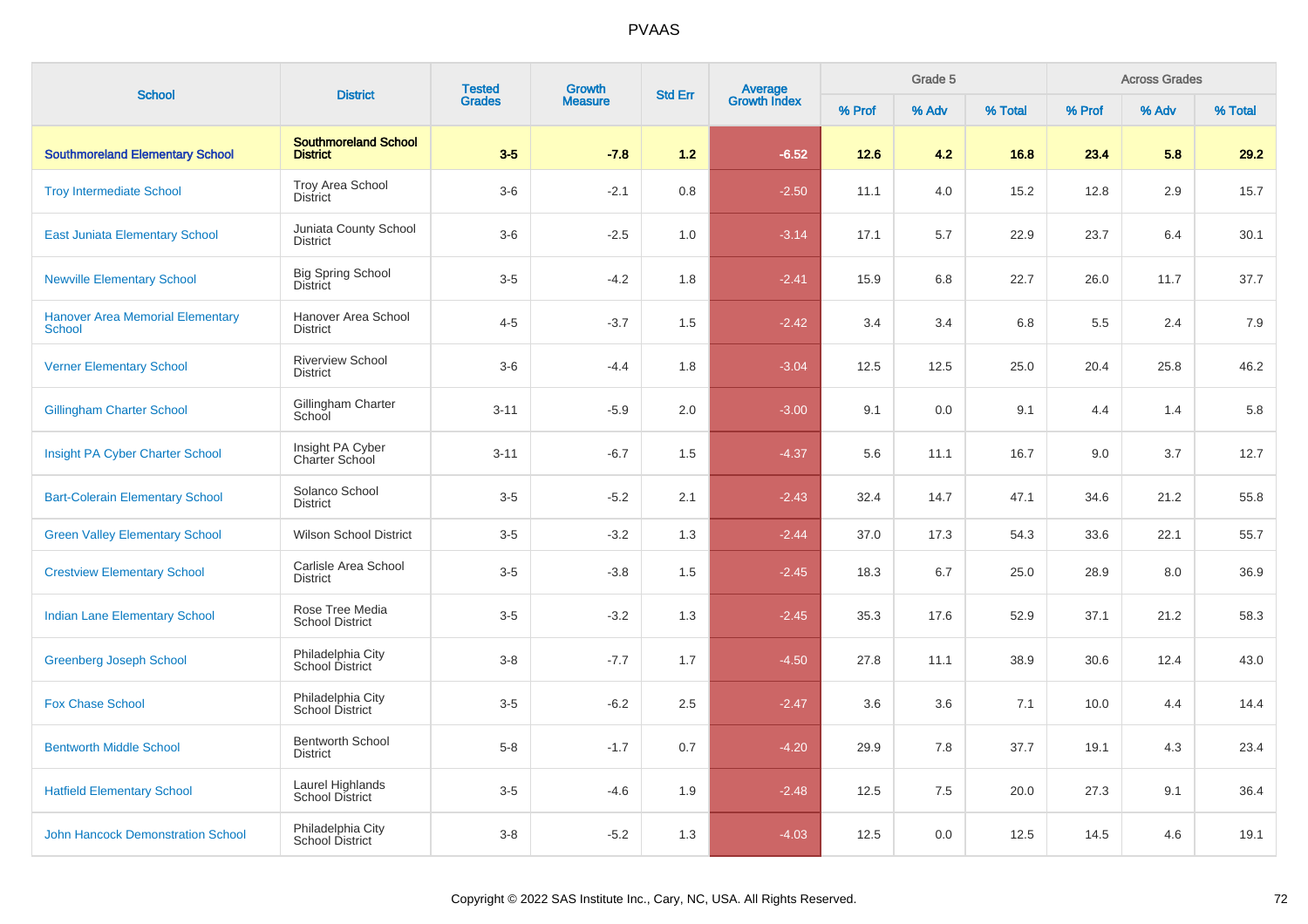| <b>School</b>                                    | <b>District</b>                                       | <b>Tested</b><br><b>Grades</b> | Growth         | <b>Std Err</b> | <b>Average</b><br>Growth Index |        | Grade 5 |         |        | <b>Across Grades</b> |         |
|--------------------------------------------------|-------------------------------------------------------|--------------------------------|----------------|----------------|--------------------------------|--------|---------|---------|--------|----------------------|---------|
|                                                  |                                                       |                                | <b>Measure</b> |                |                                | % Prof | % Adv   | % Total | % Prof | % Adv                | % Total |
| <b>Southmoreland Elementary School</b>           | <b>Southmoreland School</b><br><b>District</b>        | $3-5$                          | $-7.8$         | 1.2            | $-6.52$                        | $12.6$ | 4.2     | 16.8    | 23.4   | 5.8                  | 29.2    |
| <b>Clearfield Area Elementary School</b>         | Clearfield Area School<br><b>District</b>             | $3-6$                          | $-5.0$         | 0.7            | $-6.71$                        | 16.5   | 3.3     | 19.8    | 14.6   | 2.7                  | 17.3    |
| <b>Level Green Elementary School</b>             | Penn-Trafford School<br><b>District</b>               | $3-5$                          | $-4.6$         | 1.8            | $-2.52$                        | 35.0   | 15.0    | 50.0    | 43.3   | 15.4                 | 58.6    |
| Philadelphia Academy Charter School              | Philadelphia Academy<br><b>Charter School</b>         | $3 - 11$                       | $-2.5$         | 0.7            | $-3.55$                        | 22.1   | 6.5     | 28.6    | 24.3   | 9.8                  | 34.2    |
| <b>Jonestown Elementary School</b>               | Northern Lebanon<br><b>School District</b>            | $3-5$                          | $-3.6$         | 1.4            | $-2.53$                        | 26.0   | 8.2     | 34.2    | 27.5   | 11.0                 | 38.5    |
| Pennsylvania Distance Learning Charter<br>School | Pennsylvania Distance<br>Learning Charter<br>School   | $3 - 12$                       | $-1.7$         | 0.7            | $-3.92$                        | 6.5    | 0.0     | 6.5     | 5.4    | 0.4                  | 5.8     |
| <b>Bregy F Amedee School</b>                     | Philadelphia City<br>School District                  | $3 - 8$                        | $-9.1$         | 3.6            | $-2.55$                        |        |         |         | 9.3    | 3.7                  | 13.0    |
| <b>Ross Elementary School</b>                    | North Hills School<br><b>District</b>                 | $3-5$                          | $-3.6$         | 1.4            | $-2.61$                        | 39.2   | 17.6    | 56.8    | 40.0   | 16.8                 | 56.8    |
| Pittsburgh Linden K-5                            | Pittsburgh School<br><b>District</b>                  | $3-5$                          | $-5.9$         | 2.2            | $-2.61$                        | 11.1   | 0.0     | 11.1    | 12.4   | 1.0                  | 13.4    |
| <b>Blossburg Elementary School</b>               | Southern Tioga<br>School District                     | $3-6$                          | $-5.8$         | 1.8            | $-3.22$                        | 23.8   | 0.0     | 23.8    | 16.0   | 4.7                  | 20.8    |
| <b>Hanover Middle School</b>                     | Hanover Public School<br><b>District</b>              | $5-8$                          | $-2.3$         | 0.5            | $-4.43$                        | 24.4   | 4.6     | 29.0    | 18.6   | 4.3                  | 22.9    |
| <b>Westbrook Park Elementary School</b>          | <b>Upper Darby School</b><br><b>District</b>          | $3-5$                          | $-4.4$         | 1.6            | $-2.65$                        | 18.2   | 1.8     | 20.0    | 11.2   | 2.0                  | 13.2    |
| <b>Fort Cherry Elementary Center</b>             | Fort Cherry School<br><b>District</b>                 | $3-6$                          | $-2.9$         | 1.1            | $-3.46$                        | 19.3   | 19.3    | 38.6    | 28.3   | 12.4                 | 40.8    |
| <b>Shiloh Hills Elementary School</b>            | <b>Wilson School District</b>                         | $3-5$                          | $-3.9$         | 1.4            | $-2.68$                        | 25.0   | 14.7    | 39.7    | 31.8   | 15.4                 | 47.3    |
| <b>Darby Township School</b>                     | Southeast Delco<br><b>School District</b>             | $3-8$                          | $-2.6$         | 1.0            | $-3.89$                        | 0.0    | 2.4     | 2.4     | 6.6    | 0.9                  | 7.5     |
| <b>Forest City Regional Elementary School</b>    | <b>Forest City Regional</b><br><b>School District</b> | $3-6$                          | $-4.9$         | 1.2            | $-4.02$                        | 22.2   | 11.1    | 33.3    | 20.3   | 10.7                 | 31.0    |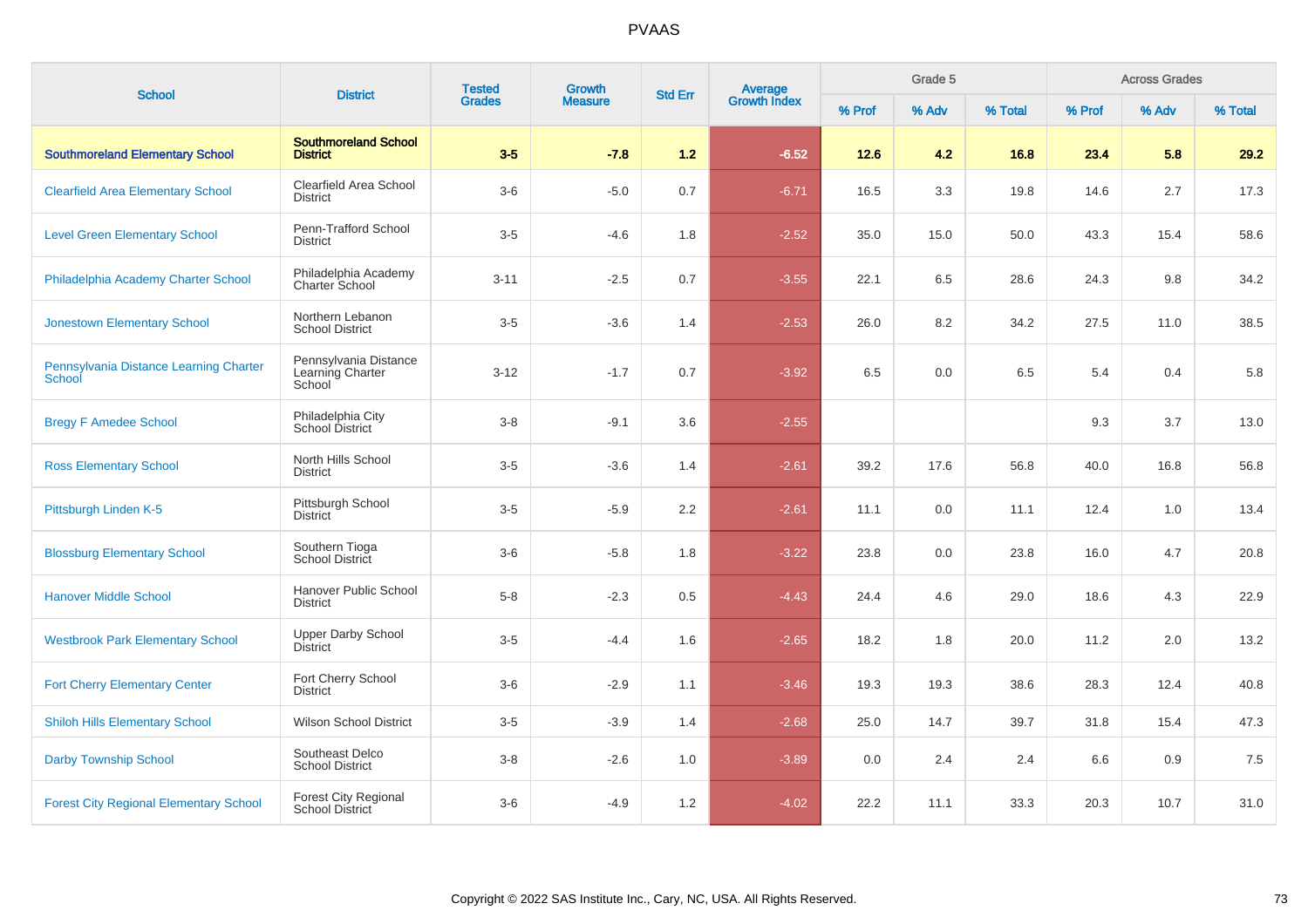| <b>School</b>                          | <b>District</b>                                   | <b>Tested</b> | Growth         | <b>Std Err</b> |                                |        | Grade 5 |         |        | <b>Across Grades</b> |         |
|----------------------------------------|---------------------------------------------------|---------------|----------------|----------------|--------------------------------|--------|---------|---------|--------|----------------------|---------|
|                                        |                                                   | <b>Grades</b> | <b>Measure</b> |                | <b>Average</b><br>Growth Index | % Prof | % Adv   | % Total | % Prof | % Adv                | % Total |
| <b>Southmoreland Elementary School</b> | <b>Southmoreland School</b><br><b>District</b>    | $3-5$         | $-7.8$         | 1.2            | $-6.52$                        | $12.6$ | 4.2     | 16.8    | 23.4   | 5.8                  | 29.2    |
| <b>Rhawnhurst School</b>               | Philadelphia City<br>School District              | $3-5$         | $-7.5$         | 2.8            | $-2.71$                        | 0.0    | 0.0     | 0.0     | 3.4    | 3.4                  | 6.9     |
| Pittsburgh Banksville K-5              | Pittsburgh School<br><b>District</b>              | $3-5$         | $-7.1$         | 2.6            | $-2.73$                        | 9.1    | 4.6     | 13.6    | 7.5    | 1.1                  | 8.6     |
| Salisbury-Elk Lick Elementary School   | Salisbury-Elk Lick<br>School District             | $3-6$         | $-6.9$         | 1.7            | $-4.11$                        | 29.2   | 12.5    | 41.7    | 35.8   | 7.4                  | 43.2    |
| <b>Memorial Elementary School</b>      | Bloomsburg Area<br>School District                | $3-5$         | $-4.1$         | 1.5            | $-2.73$                        | 18.0   | 3.3     | 21.3    | 23.4   | 6.9                  | 30.3    |
| <b>Allison Park Elementary School</b>  | Chartiers-Houston<br><b>School District</b>       | $3-6$         | $-2.5$         | 0.9            | $-3.11$                        | 25.6   | 12.2    | 37.8    | 32.8   | 10.2                 | 43.0    |
| <b>Keystone Elementary School</b>      | <b>Bristol Township</b><br><b>School District</b> | $3-5$         | $-3.3$         | 1.2            | $-2.75$                        | 20.6   | 3.9     | 24.5    | 23.9   | 4.3                  | 28.2    |
| <b>Fulton Elementary School</b>        | Lancaster School<br><b>District</b>               | $3-5$         | $-6.0$         | 2.2            | $-2.76$                        | 0.0    | 0.0     | 0.0     | 4.0    | 0.0                  | 4.0     |
| <b>Mccullough Elementary School</b>    | Penn-Trafford School<br><b>District</b>           | $3-5$         | $-4.3$         | 1.6            | $-2.77$                        | 50.8   | 27.0    | 77.8    | 43.0   | 33.2                 | 76.2    |
| <b>Hartranft John F School</b>         | Philadelphia City<br>School District              | $3 - 8$       | $-9.7$         | 3.5            | $-2.77$                        | 0.0    | 0.0     | 0.0     | 3.1    | 0.0                  | 3.1     |
| <b>Fink Elementary School</b>          | Middletown Area<br><b>School District</b>         | $3-5$         | $-6.8$         | 2.5            | $-2.77$                        | 0.0    | 0.0     | 0.0     | 20.0   | 7.1                  | 27.1    |
| Schuylkill Haven Middle School         | Schuylkill Haven Area<br>School District          | $5 - 7$       | $-2.1$         | 0.7            | $-6.10$                        | 12.2   | 1.2     | 13.4    | 13.0   | 2.0                  | 15.0    |
| <b>Penn Valley Elementary School</b>   | Pennsbury School<br><b>District</b>               | $3-5$         | $-4.5$         | 1.6            | $-2.78$                        | 16.1   | 5.4     | 21.4    | 22.9   | 5.6                  | 28.5    |
| <b>Propel Charter School-Homestead</b> | <b>Propel Charter</b><br>School-Homestead         | $3 - 11$      | $-2.7$         | 1.0            | $-3.66$                        | 2.7    | 0.0     | 2.7     | 2.7    | 1.4                  | 4.1     |
| <b>Wrightstown Elementary School</b>   | <b>Council Rock School</b><br><b>District</b>     | $3-6$         | $-3.7$         | 1.1            | $-3.26$                        | 27.3   | 21.8    | 49.1    | 36.8   | 19.3                 | 56.0    |
| <b>Drums Elementary/Middle School</b>  | <b>Hazleton Area School</b><br><b>District</b>    | $3-8$         | $-3.3$         | 1.0            | $-3.22$                        | 11.5   | 9.6     | 21.2    | 12.8   | 3.7                  | 16.5    |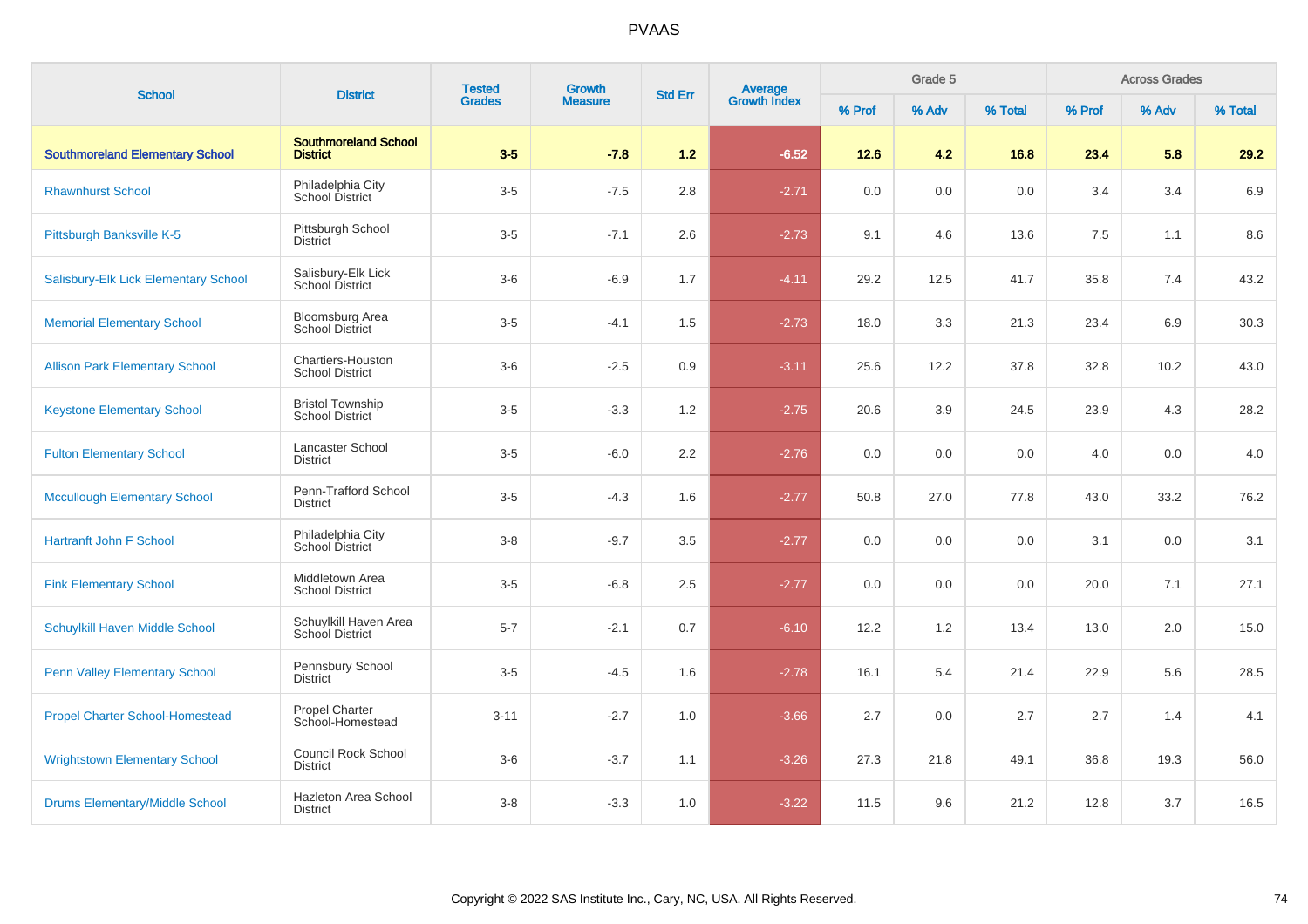| <b>School</b>                                                | <b>District</b>                                                 | <b>Tested</b> | Growth         | Average<br>Growth Index<br><b>Std Err</b> |         | Grade 5 |       |         | <b>Across Grades</b> |       |         |
|--------------------------------------------------------------|-----------------------------------------------------------------|---------------|----------------|-------------------------------------------|---------|---------|-------|---------|----------------------|-------|---------|
|                                                              |                                                                 | <b>Grades</b> | <b>Measure</b> |                                           |         | % Prof  | % Adv | % Total | % Prof               | % Adv | % Total |
| <b>Southmoreland Elementary School</b>                       | <b>Southmoreland School</b><br><b>District</b>                  | $3-5$         | $-7.8$         | 1.2                                       | $-6.52$ | 12.6    | 4.2   | 16.8    | 23.4                 | 5.8   | 29.2    |
| <b>Hamilton Heights Elementary School</b>                    | Chambersburg Area<br><b>School District</b>                     | $3-5$         | $-3.6$         | 1.3                                       | $-2.81$ | 22.5    | 4.5   | 27.0    | 24.5                 | 7.4   | 31.9    |
| <b>Cambria Heights Elementary School</b>                     | Cambria Heights<br><b>School District</b>                       | $3-5$         | $-3.4$         | 1.2                                       | $-2.82$ | 23.3    | 4.4   | 27.8    | 27.0                 | 5.5   | 32.4    |
| <b>Salisbury Middle School</b>                               | Salisbury Township<br>School District                           | $5 - 8$       | $-2.3$         | 0.6                                       | $-3.64$ | 14.9    | 8.5   | 23.4    | 14.8                 | 3.8   | 18.7    |
| <b>Stewart Elementary School</b>                             | <b>Burrell School District</b>                                  | $4 - 5$       | $-3.2$         | 1.1                                       | $-2.87$ | 22.5    | 1.8   | 24.3    | 25.9                 | 5.1   | 31.0    |
| <b>Kirkbride Eliza B School</b>                              | Philadelphia City<br><b>School District</b>                     | $3 - 8$       | $-7.8$         | $2.2\phantom{0}$                          | $-3.53$ | 0.0     | 0.0   | 0.0     | 10.6                 | 1.2   | 11.8    |
| <b>Arts Academy Charter School</b>                           | Arts Academy Charter<br>School                                  | $5 - 8$       | $-7.7$         | 1.1                                       | $-6.85$ | 7.7     | 0.0   | 7.7     | 4.4                  | 0.0   | 4.4     |
| <b>Holiday Park Elementary School</b>                        | Plum Borough School<br><b>District</b>                          | $5-6$         | $-1.6$         | 0.6                                       | $-6.68$ | 34.5    | 8.4   | 42.9    | 33.1                 | 14.7  | 47.8    |
| Pennsylvania Leadership Charter School                       | Pennsylvania<br>Leadership Charter<br>School                    | $3 - 11$      | $-1.4$         | 0.5                                       | $-3.04$ | 24.7    | 11.5  | 36.2    | 23.9                 | 12.4  | 36.4    |
| <b>Sheffield Area Elementary School</b>                      | Warren County School<br><b>District</b>                         | $3-5$         | $-6.4$         | 2.1                                       | $-2.96$ | 27.6    | 3.4   | 31.0    | 30.0                 | 5.6   | 35.6    |
| <b>Greater Johnstown Middle School</b>                       | Greater Johnstown<br><b>School District</b>                     | $5 - 7$       | $-1.7$         | 0.6                                       | $-3.65$ | 5.9     | 0.7   | 6.6     | 6.1                  | 0.2   | 6.3     |
| Penn Cambria Middle School                                   | Penn Cambria School<br><b>District</b>                          | $5 - 8$       | $-1.7$         | 0.6                                       | $-6.32$ | 23.6    | 1.9   | 25.5    | 16.8                 | 1.4   | 18.2    |
| <b>Dana Elementary Center</b>                                | Wyoming Valley West<br>School District                          | $3-5$         | $-4.0$         | 1.3                                       | $-3.04$ | 14.3    | 3.9   | 18.2    | 15.3                 | 4.8   | 20.1    |
| <b>Southern Fulton Elementary School</b>                     | Southern Fulton<br><b>School District</b>                       | $3-6$         | $-3.6$         | 1.2                                       | $-4.76$ | 21.3    | 6.4   | 27.7    | 23.9                 | 5.3   | 29.2    |
| <b>Commonwealth Charter Academy</b><br><b>Charter School</b> | Commonwealth<br><b>Charter Academy</b><br><b>Charter School</b> | $3 - 10$      | $-2.6$         | 0.8                                       | $-4.07$ | 25.4    | 3.4   | 28.8    | 23.9                 | 5.7   | 29.6    |
| <b>Kings Highway Elementary School</b>                       | Coatesville Area<br><b>School District</b>                      | $3-5$         | $-4.3$         | 1.4                                       | $-3.07$ | 12.3    | 1.4   | 13.7    | 13.3                 | 7.7   | 21.0    |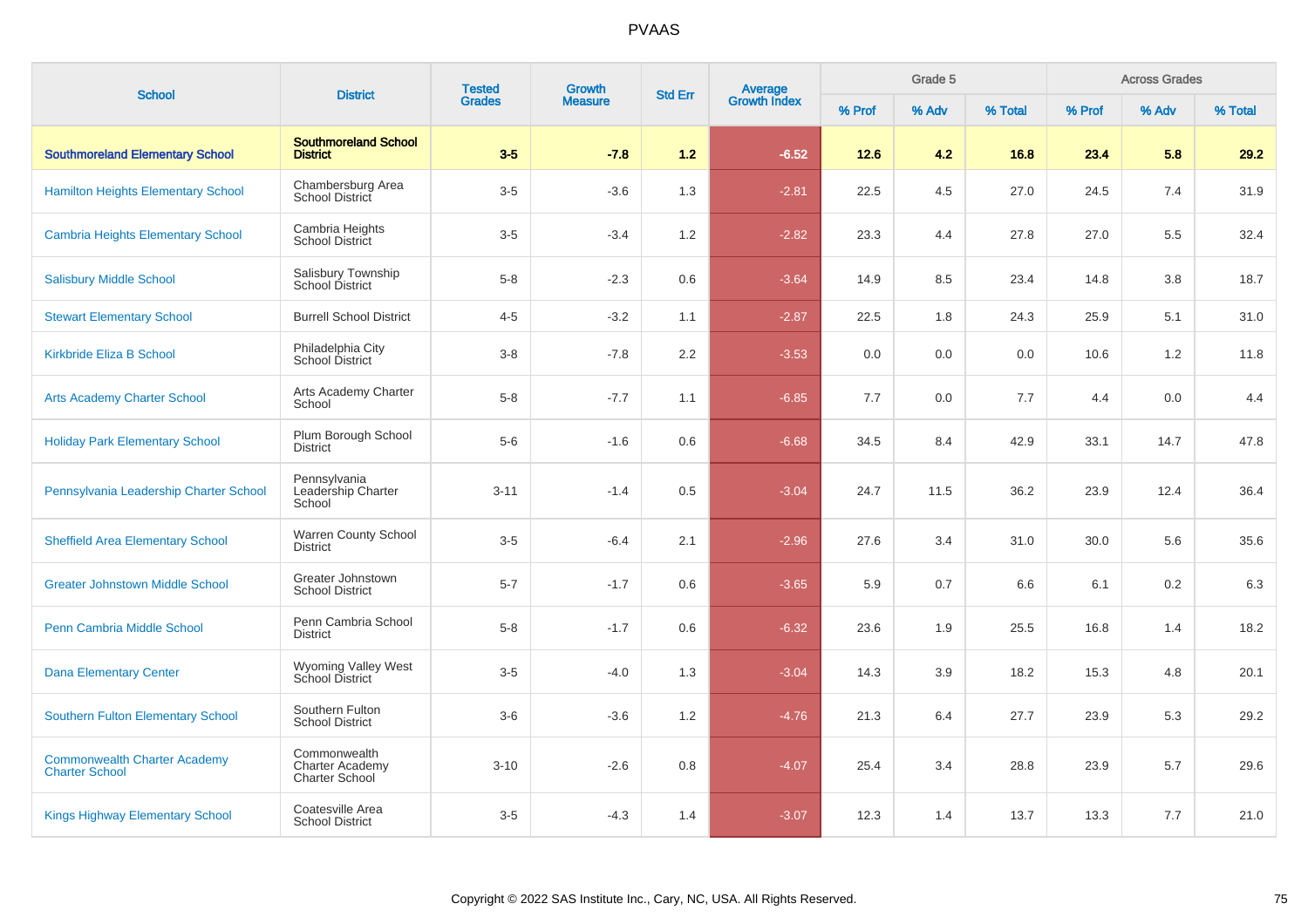|                                                    |                                                              | <b>Tested</b> | Growth         | <b>Std Err</b>   | Average<br>Growth Index |        | Grade 5 |         |        | <b>Across Grades</b> |         |
|----------------------------------------------------|--------------------------------------------------------------|---------------|----------------|------------------|-------------------------|--------|---------|---------|--------|----------------------|---------|
| <b>School</b>                                      | <b>District</b>                                              | <b>Grades</b> | <b>Measure</b> |                  |                         | % Prof | % Adv   | % Total | % Prof | % Adv                | % Total |
| <b>Southmoreland Elementary School</b>             | <b>Southmoreland School</b><br><b>District</b>               | $3-5$         | $-7.8$         | $1.2$            | $-6.52$                 | 12.6   | 4.2     | 16.8    | 23.4   | 5.8                  | 29.2    |
| <b>Colebrookdale Elementary School</b>             | Boyertown Area<br>School District                            | $3-5$         | $-6.8$         | $2.2\phantom{0}$ | $-3.07$                 | 31.0   | 3.4     | 34.5    | 34.8   | 4.5                  | 39.3    |
| <b>David Leech Elementary School</b>               | Leechburg Area<br>School District                            | $3-5$         | $-5.5$         | 1.8              | $-3.10$                 | 15.9   | 2.3     | 18.2    | 30.1   | 8.1                  | 38.2    |
| <b>Schuyler Avenue Elementary School</b>           | <b>Wyoming Valley West</b><br>School District                | $3-5$         | $-6.7$         | 2.1              | $-3.12$                 | 0.0    | 3.0     | 3.0     | 3.8    | 2.5                  | 6.3     |
| <b>Universal Institute Charter School</b>          | Universal Institute<br><b>Charter School</b>                 | $3 - 8$       | $-2.3$         | 0.7              | $-3.43$                 | 1.5    | 0.0     | 1.5     | 1.7    | 0.2                  | 2.0     |
| <b>Franklin Towne Charter Elementary</b><br>School | <b>Franklin Towne</b><br><b>Charter Elementary</b><br>School | $3 - 8$       | $-6.2$         | 1.2              | $-5.29$                 | 24.1   | 10.3    | 34.5    | 24.3   | 9.6                  | 33.9    |
| <b>Loomis Elementary School</b>                    | Marple Newtown<br>School District                            | $3-5$         | $-4.6$         | 1.5              | $-3.15$                 | 41.5   | 16.9    | 58.5    | 42.9   | 25.6                 | 68.6    |
| Dr David W Kistler Elementary School               | Wilkes-Barre Area<br><b>School District</b>                  | $3-6$         | $-4.3$         | 1.3              | $-4.11$                 | 2.4    | 0.0     | 2.4     | 8.8    | 2.6                  | 11.4    |
| <b>Evans City Middle School</b>                    | Seneca Valley School<br><b>District</b>                      | $5-6$         | $-1.7$         | 0.5              | $-5.02$                 | 28.6   | 10.0    | 38.5    | 30.7   | 9.4                  | 40.1    |
| <b>Propel Charter School-Braddock Hills</b>        | <b>Propel Charter School</b><br>- Braddock Hills             | $3 - 11$      | $-2.4$         | 0.8              | $-3.69$                 | 1.8    | 1.8     | 3.5     | 1.9    | 0.6                  | 2.5     |
| <b>Marshall Math Science Academy</b>               | Harrisburg City School<br><b>District</b>                    | $5 - 8$       | $-2.3$         | 0.7              | $-6.06$                 | 7.6    | 4.6     | 12.1    | 9.2    | 1.8                  | 11.1    |
| <b>Perry Elementary School</b>                     | Hamburg Area School<br><b>District</b>                       | $3-5$         | $-5.3$         | 1.7              | $-3.22$                 | 30.0   | 14.0    | 44.0    | 29.5   | 18.8                 | 48.3    |
| <b>Rommelt Elementary School</b>                   | South Williamsport<br>Area School District                   | $5-6$         | $-3.2$         | 0.9              | $-3.59$                 | 20.0   | 1.1     | 21.1    | 23.0   | 2.8                  | 25.8    |
| <b>Wickersham Elementary School</b>                | Lancaster School<br><b>District</b>                          | $3-5$         | $-6.0$         | 1.9              | $-3.23$                 | 20.5   | 7.7     | 28.2    | 22.5   | 3.6                  | 26.1    |
| Yough Intermediate/Middle School                   | <b>Yough School District</b>                                 | $5-8$         | $-4.9$         | 0.5              | $-9.11$                 | 19.2   | 5.4     | 24.6    | 15.1   | 3.3                  | 18.4    |
| <b>Inquiry Charter School</b>                      | <b>Inquiry Charter School</b>                                | $3-5$         | $-6.8$         | 2.1              | $-3.27$                 | 8.8    | 2.9     | 11.8    | 11.1   | 2.8                  | 13.9    |
| <b>Turtle Creek Elementary Steam</b><br>Academy    | <b>Woodland Hills School</b><br><b>District</b>              | $3-5$         | $-5.6$         | 1.7              | $-3.28$                 | 6.2    | 14.6    | 20.8    | 14.4   | 6.9                  | 21.2    |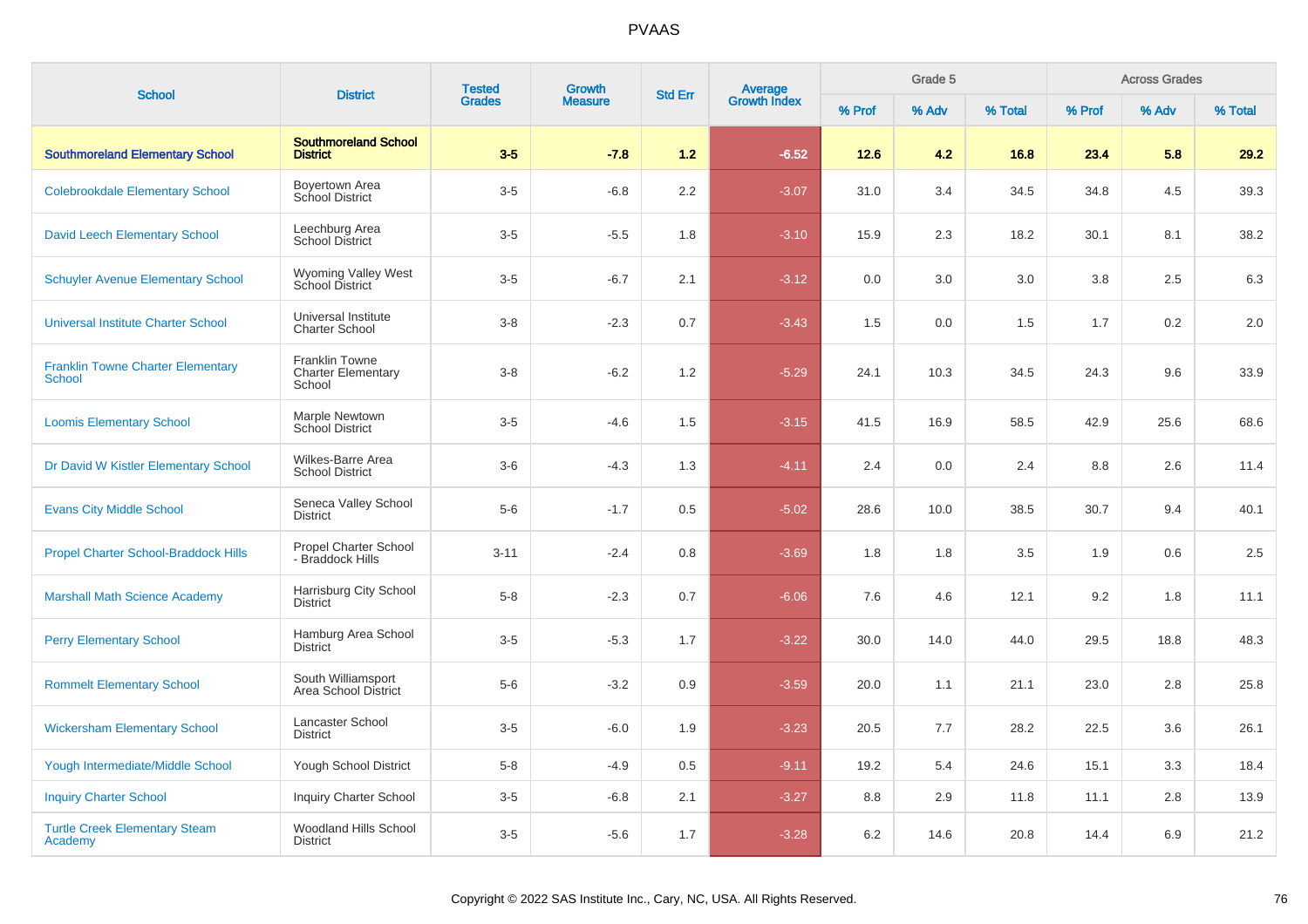| <b>School</b>                             | <b>District</b>                                | <b>Tested</b> | <b>Growth</b>  | <b>Std Err</b> |                                |        | Grade 5 |         |         | <b>Across Grades</b> |         |
|-------------------------------------------|------------------------------------------------|---------------|----------------|----------------|--------------------------------|--------|---------|---------|---------|----------------------|---------|
|                                           |                                                | <b>Grades</b> | <b>Measure</b> |                | <b>Average</b><br>Growth Index | % Prof | % Adv   | % Total | % Prof  | % Adv                | % Total |
| <b>Southmoreland Elementary School</b>    | <b>Southmoreland School</b><br><b>District</b> | $3-5$         | $-7.8$         | 1.2            | $-6.52$                        | 12.6   | 4.2     | 16.8    | 23.4    | 5.8                  | 29.2    |
| <b>Springfield Elementary School</b>      | Connellsville Area<br><b>School District</b>   | $3-5$         | $-5.4$         | 1.6            | $-3.29$                        | 32.1   | 5.7     | 37.7    | 22.0    | 5.7                  | 27.7    |
| <b>Zephyr Elementary School</b>           | Whitehall-Coplay<br><b>School District</b>     | $4 - 5$       | $-2.5$         | 0.7            | $-3.30$                        | 23.4   | 6.6     | 30.0    | 23.5    | 7.4                  | 30.9    |
| <b>Fogelsville School</b>                 | <b>Parkland School</b><br><b>District</b>      | $3-5$         | $-4.7$         | 1.4            | $-3.31$                        | 32.4   | 32.4    | 64.8    | 36.9    | 28.0                 | 65.0    |
| <b>Renaissance Academy Charter School</b> | Renaissance<br>Academy Charter<br>School       | $3 - 11$      | $-5.7$         | 0.7            | $-8.29$                        | 16.7   | 11.1    | 27.8    | 18.7    | 5.7                  | 24.4    |
| Pittsburgh Liberty K-5                    | Pittsburgh School<br><b>District</b>           | $3-5$         | $-6.0$         | 1.8            | $-3.32$                        | 4.8    | 0.0     | 4.8     | $6.2\,$ | 0.7                  | 6.8     |
| <b>Clark Elementary School</b>            | Laurel Highlands<br><b>School District</b>     | $3-5$         | $-6.9$         | 2.1            | $-3.32$                        | 9.4    | 0.0     | 9.4     | 19.4    | 1.8                  | 21.3    |
| Selinsgrove Intermediate School           | Selinsgrove Area<br>School District            | $3-5$         | $-2.9$         | 0.9            | $-3.33$                        | 26.0   | 6.1     | 32.0    | 23.8    | 14.1                 | 38.0    |
| <b>Kerr Elementary School</b>             | Fox Chapel Area<br><b>School District</b>      | $3-5$         | $-5.7$         | 1.7            | $-3.34$                        | 38.8   | 20.4    | 59.2    | 33.1    | 34.4                 | 67.5    |
| <b>Penrose School</b>                     | Philadelphia City<br>School District           | $3-8$         | $-10.3$        | 3.1            | $-3.35$                        | 0.0    | 0.0     | 0.0     | 0.0     | 1.7                  | 1.7     |
| <b>Carbondale Elementary School</b>       | Carbondale Area<br><b>School District</b>      | $3-6$         | $-3.6$         | 0.9            | $-3.97$                        | 10.3   | 1.2     | 11.5    | 9.1     | 0.3                  | 9.4     |
| <b>Highland Middle School</b>             | <b>Blackhawk School</b><br><b>District</b>     | $5-8$         | $-1.6$         | 0.5            | $-3.42$                        | 38.0   | 8.8     | 46.7    | 26.0    | 6.5                  | 32.5    |
| <b>Beaver Creek Elementary School</b>     | Downingtown Area<br><b>School District</b>     | $3-5$         | $-5.5$         | 1.6            | $-3.36$                        | 20.0   | 7.3     | 27.3    | 31.1    | 17.4                 | 48.4    |
| <b>Logan Elementary School</b>            | East Allegheny School<br><b>District</b>       | $3-6$         | $-3.1$         | 0.9            | $-4.52$                        | 9.1    | 3.4     | 12.5    | 8.8     | 3.0                  | 11.8    |
| <b>Fountain Hill Elementary School</b>    | Bethlehem Area<br><b>School District</b>       | $3-5$         | $-7.1$         | 2.1            | $-3.37$                        | 3.0    | 0.0     | 3.0     | 8.1     | 1.6                  | 9.7     |
| <b>North Schuylkill Elementary School</b> | North Schuylkill<br><b>School District</b>     | $3-6$         | $-2.9$         | 0.7            | $-3.90$                        | 8.3    | 3.0     | 11.3    | 13.9    | 3.5                  | 17.4    |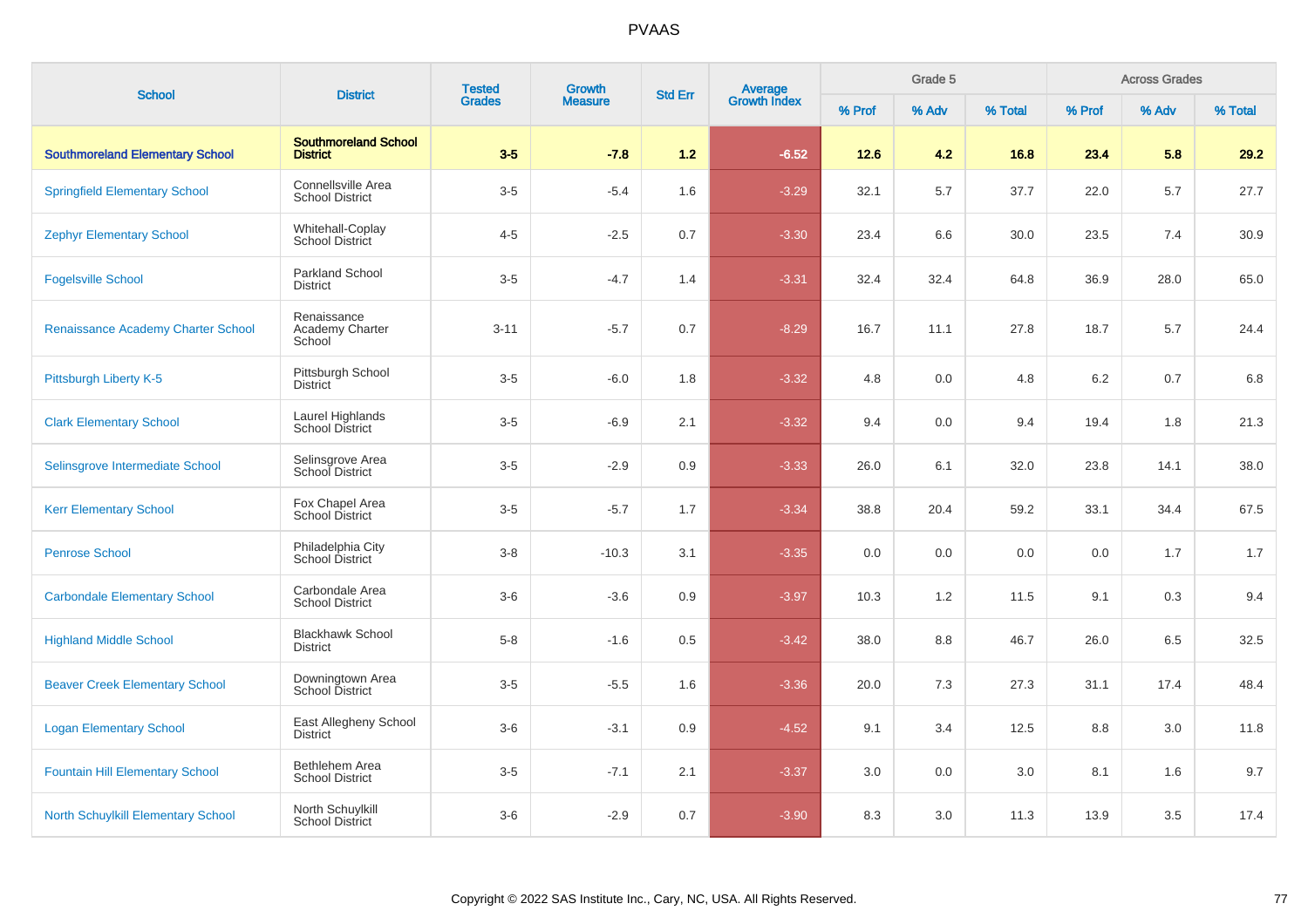| <b>School</b>                                     | <b>District</b>                                    | <b>Tested</b> | <b>Growth</b>  | <b>Std Err</b> | Average<br>Growth Index |        | Grade 5 |         |        | <b>Across Grades</b> |         |
|---------------------------------------------------|----------------------------------------------------|---------------|----------------|----------------|-------------------------|--------|---------|---------|--------|----------------------|---------|
|                                                   |                                                    | <b>Grades</b> | <b>Measure</b> |                |                         | % Prof | % Adv   | % Total | % Prof | % Adv                | % Total |
| <b>Southmoreland Elementary School</b>            | <b>Southmoreland School</b><br><b>District</b>     | $3-5$         | $-7.8$         | 1.2            | $-6.52$                 | 12.6   | 4.2     | 16.8    | 23.4   | 5.8                  | 29.2    |
| <b>Rainbow Elementary School</b>                  | Coatesville Area<br><b>School District</b>         | $3-5$         | $-4.4$         | 1.3            | $-3.39$                 | 13.2   | 3.3     | 16.5    | 13.8   | 5.4                  | 19.3    |
| <b>Whitehall Elementary School</b>                | <b>Baldwin-Whitehall</b><br><b>School District</b> | $3-5$         | $-3.2$         | 0.9            | $-3.40$                 | 26.2   | 6.2     | 32.5    | 31.6   | 13.8                 | 45.4    |
| <b>Southeast Elementary School</b>                | Lebanon School<br><b>District</b>                  | $3-5$         | $-5.8$         | 1.7            | $-3.45$                 | 13.7   | 2.0     | 15.7    | 12.9   | 3.1                  | 16.0    |
| <b>Paxtang Elementary School</b>                  | Central Dauphin<br>School District                 | $3-5$         | $-7.7$         | 2.2            | $-3.47$                 | 0.0    | 3.6     | 3.6     | 17.4   | 6.1                  | 23.5    |
| Pittsburgh Colfax K-8                             | Pittsburgh School<br><b>District</b>               | $3-8$         | $-4.8$         | 0.7            | $-6.48$                 | 30.1   | 23.3    | 53.4    | 27.7   | 18.6                 | 46.3    |
| <b>Shade Gap Elementary School</b>                | Southern Huntingdon<br>County School District      | $3-5$         | $-11.0$        | 3.2            | $-3.47$                 | 26.7   | 0.0     | 26.7    | 25.4   | 9.1                  | 34.6    |
| <b>Conestoga Elementary School</b>                | Penn Manor School<br><b>District</b>               | $3-6$         | $-4.3$         | 1.2            | $-3.84$                 | 33.3   | 11.1    | 44.4    | 33.7   | 17.7                 | 51.4    |
| <b>West Creek Hills Elementary School</b>         | East Pennsboro Area<br><b>School District</b>      | $3-5$         | $-4.7$         | 1.3            | $-3.51$                 | 23.8   | 1.2     | 25.0    | 24.2   | 8.5                  | 32.6    |
| <b>Mountain View Elementary School</b>            | Tuscarora School<br><b>District</b>                | $3-5$         | $-6.9$         | 1.9            | $-3.55$                 | 13.5   | 13.5    | 27.0    | 27.3   | 19.0                 | 46.3    |
| <b>Forbes Road Elementary School</b>              | Forbes Road School<br><b>District</b>              | $3-6$         | $-6.7$         | 1.9            | $-4.72$                 | 38.7   | 3.2     | 41.9    | 33.0   | 4.0                  | 37.0    |
| Mariana Bracetti Academy Charter<br><b>School</b> | Mariana Bracetti<br>Academy Charter<br>School      | $3 - 10$      | $-3.1$         | 0.9            | $-4.53$                 | 8.6    | 0.0     | 8.6     | 4.4    | 0.0                  | 4.4     |
| <b>Dover Area Elementary School</b>               | Dover Area School<br><b>District</b>               | $3-5$         | $-5.0$         | 1.4            | $-3.60$                 | 17.4   | 11.6    | 29.0    | 30.2   | 14.5                 | 44.7    |
| Pittsburgh Westwood K-8                           | Pittsburgh School<br><b>District</b>               | $3-5$         | $-9.4$         | 2.6            | $-3.60$                 | 0.0    | 0.0     | 0.0     | 9.6    | 0.0                  | 9.6     |
| <b>West Greene Elementary Center</b>              | West Greene School<br><b>District</b>              | $3-6$         | $-6.8$         | 1.4            | $-4.84$                 | 20.5   | 7.7     | 28.2    | 25.1   | 13.7                 | 38.9    |
| <b>Joe Walker Elementary School</b>               | Mcguffey School<br><b>District</b>                 | $3-5$         | $-7.1$         | 1.9            | $-3.63$                 | 16.7   | 2.8     | 19.4    | 27.8   | 9.3                  | 37.0    |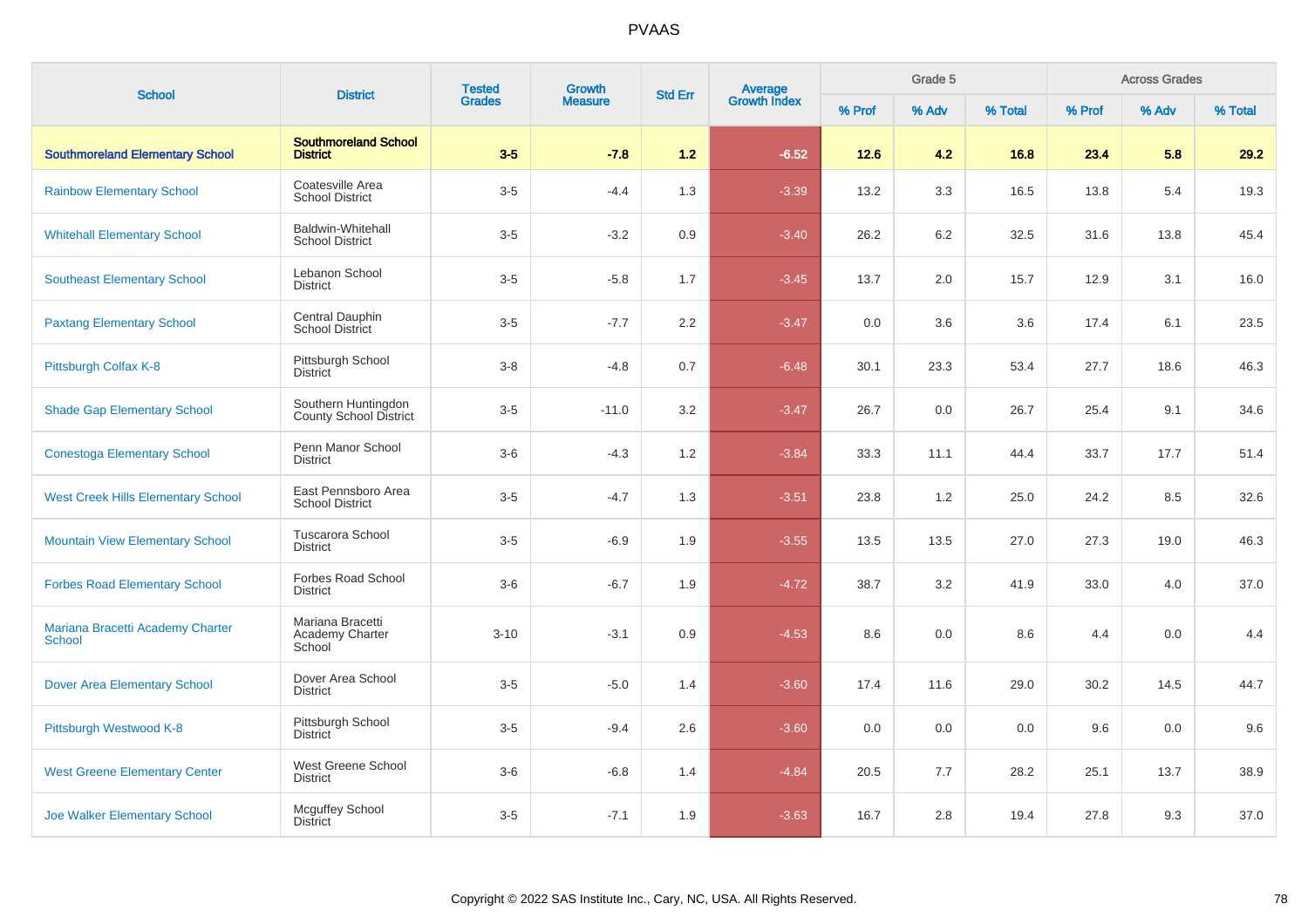| <b>School</b>                           | <b>District</b>                                    | <b>Tested</b> | Growth         | <b>Std Err</b> |                                |        | Grade 5 |         |        | <b>Across Grades</b> |         |
|-----------------------------------------|----------------------------------------------------|---------------|----------------|----------------|--------------------------------|--------|---------|---------|--------|----------------------|---------|
|                                         |                                                    | <b>Grades</b> | <b>Measure</b> |                | <b>Average</b><br>Growth Index | % Prof | % Adv   | % Total | % Prof | % Adv                | % Total |
| <b>Southmoreland Elementary School</b>  | <b>Southmoreland School</b><br><b>District</b>     | $3 - 5$       | $-7.8$         | 1.2            | $-6.52$                        | $12.6$ | 4.2     | 16.8    | 23.4   | 5.8                  | 29.2    |
| <b>Fleetwood Middle School</b>          | Fleetwood Area<br><b>School District</b>           | $5 - 8$       | $-1.9$         | 0.5            | $-3.85$                        | 21.8   | 3.8     | 25.6    | 21.1   | 3.8                  | 24.8    |
| <b>Rose Tree Elementary School</b>      | Rose Tree Media<br><b>School District</b>          | $3-5$         | $-6.0$         | 1.6            | $-3.65$                        | 20.8   | 20.8    | 41.5    | 35.6   | 31.4                 | 67.0    |
| <b>Commodore Perry School</b>           | Commodore Perry<br><b>School District</b>          | $3-6$         | $-9.7$         | 1.5            | $-6.52$                        | 38.7   | 9.7     | 48.4    | 24.6   | 8.5                  | 33.0    |
| <b>Guilford Hills Elementary School</b> | Chambersburg Area<br>School District               | $3-5$         | $-7.0$         | 1.9            | $-3.65$                        | 21.0   | 10.5    | 31.6    | 29.9   | 6.8                  | 36.8    |
| <b>Meredith William M School</b>        | Philadelphia City<br>School District               | $3 - 8$       | $-7.8$         | 1.3            | $-5.90$                        | 35.7   | 0.0     | 35.7    | 29.6   | 25.1                 | 54.8    |
| <b>New Franklin Elementary School</b>   | Chambersburg Area<br>School District               | $3-5$         | $-8.5$         | 2.3            | $-3.69$                        | 36.0   | 8.0     | 44.0    | 32.5   | 12.0                 | 44.6    |
| <b>C E Mccall Middle School</b>         | Montoursville Area<br><b>School District</b>       | $5 - 8$       | $-1.9$         | 0.5            | $-5.33$                        | 31.3   | 13.0    | 44.3    | 26.2   | 9.0                  | 35.2    |
| <b>Richmond School</b>                  | Philadelphia City<br>School District               | $3-5$         | $-8.7$         | 2.3            | $-3.72$                        | 4.0    | 0.0     | 4.0     | 2.4    | 7.1                  | 9.5     |
| <b>Belmont Hills Elementary School</b>  | <b>Bensalem Township</b><br><b>School District</b> | $3-6$         | $-4.1$         | 1.1            | $-3.76$                        | 17.7   | 4.8     | 22.6    | 18.1   | 5.2                  | 23.3    |
| <b>North Salem Elementary School</b>    | Dover Area School<br><b>District</b>               | $3-6$         | $-5.6$         | 1.5            | $-3.78$                        | 22.7   | 10.6    | 33.3    | 30.5   | 17.4                 | 47.9    |
| <b>Dormont Elementary School</b>        | Keystone Oaks School<br><b>District</b>            | $3-5$         | $-6.0$         | 1.6            | $-3.78$                        | 25.9   | 16.7    | 42.6    | 32.7   | 20.1                 | 52.8    |
| <b>Red Mill Elementary School</b>       | West Shore School<br><b>District</b>               | $3-5$         | $-4.7$         | 1.2            | $-3.79$                        | 31.9   | 17.0    | 48.9    | 34.6   | 22.4                 | 57.1    |
| <b>Media Elementary School</b>          | Rose Tree Media<br><b>School District</b>          | $3-5$         | $-5.5$         | 1.4            | $-3.80$                        | 31.3   | 9.0     | 40.3    | 34.0   | 17.0                 | 51.1    |
| <b>Parkway Manor School</b>             | <b>Parkland School</b><br><b>District</b>          | $3-5$         | $-5.3$         | 1.4            | $-3.83$                        | 39.0   | 19.5    | 58.5    | 32.9   | 29.8                 | 62.7    |
| <b>Propel Charter School-Montour</b>    | Propel Charter<br>School-Montour                   | $3 - 10$      | $-2.8$         | 0.7            | $-5.57$                        | 4.9    | 1.6     | 6.6     | 4.8    | 1.6                  | 6.4     |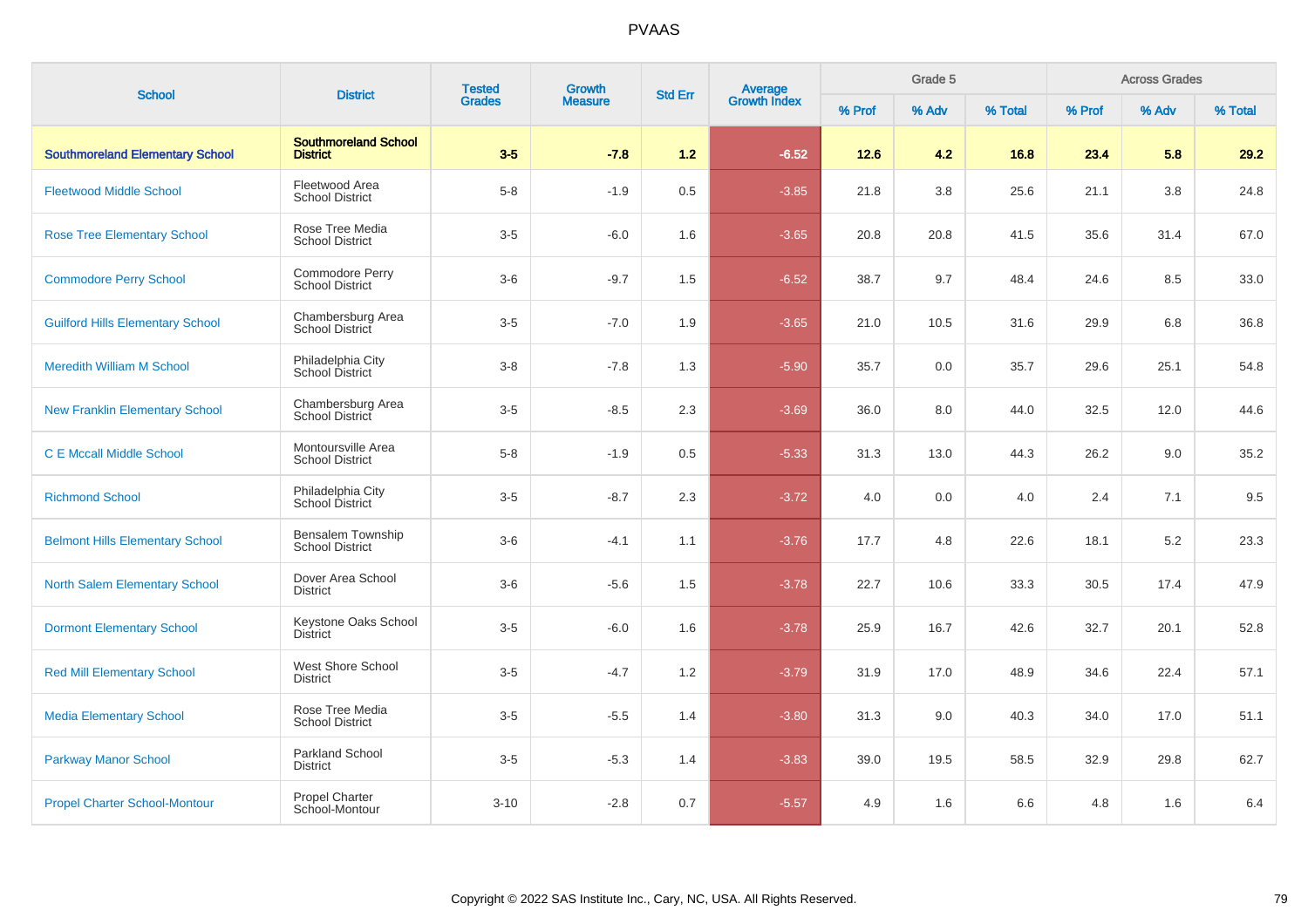| <b>School</b>                                                    | <b>District</b>                                                            | <b>Tested</b><br><b>Grades</b> | <b>Growth</b>  | <b>Std Err</b> |                                |        | Grade 5 |         |        | <b>Across Grades</b> |         |
|------------------------------------------------------------------|----------------------------------------------------------------------------|--------------------------------|----------------|----------------|--------------------------------|--------|---------|---------|--------|----------------------|---------|
|                                                                  |                                                                            |                                | <b>Measure</b> |                | <b>Average</b><br>Growth Index | % Prof | % Adv   | % Total | % Prof | % Adv                | % Total |
| <b>Southmoreland Elementary School</b>                           | <b>Southmoreland School</b><br><b>District</b>                             | $3-5$                          | $-7.8$         | 1.2            | $-6.52$                        | 12.6   | 4.2     | 16.8    | 23.4   | 5.8                  | 29.2    |
| North Strabane Intermediate School                               | Canon-Mcmillan<br><b>School District</b>                                   | $5-6$                          | $-6.3$         | 0.7            | $-9.24$                        | 25.8   | 21.2    | 47.0    | 22.6   | 13.9                 | 36.6    |
| <b>Nye Elementary School</b>                                     | Lower Dauphin School<br><b>District</b>                                    | $3-5$                          | $-5.6$         | 1.5            | $-3.88$                        | 25.8   | 19.7    | 45.4    | 24.7   | 14.8                 | 39.5    |
| North Pocono Intmd School                                        | North Pocono School<br><b>District</b>                                     | $4 - 5$                        | $-4.1$         | 1.1            | $-3.89$                        | 33.6   | 6.2     | 39.8    | 31.8   | 10.5                 | 42.3    |
| <b>Spring Grove Area Intermediate School</b>                     | Spring Grove Area<br>School District                                       | $5-6$                          | $-2.1$         | 0.5            | $-4.91$                        | 31.0   | 11.6    | 42.6    | 31.2   | 13.8                 | 45.0    |
| <b>Chester Charter Scholars Academy</b><br><b>Charter School</b> | <b>Chester Charter</b><br><b>Scholars Academy</b><br><b>Charter School</b> | $3 - 12$                       | $-3.3$         | 0.8            | $-7.29$                        | 0.0    | 0.0     | 0.0     | 1.8    | 0.4                  | 2.2     |
| Karen A. Ionta Elementary School                                 | Hermitage School<br><b>District</b>                                        | $4 - 5$                        | $-3.9$         | 1.0            | $-3.93$                        | 39.7   | 7.8     | 47.5    | 34.3   | 17.3                 | 51.7    |
| <b>Mcconnellsburg Elementary School</b>                          | <b>Central Fulton School</b><br><b>District</b>                            | $3-5$                          | $-5.2$         | 1.3            | $-3.95$                        | 30.3   | 6.6     | 36.8    | 35.0   | 6.7                  | 41.8    |
| <b>Washington Park Elementary School</b>                         | Washington School<br><b>District</b>                                       | $3-6$                          | $-4.0$         | 0.9            | $-4.65$                        | 13.5   | 2.9     | 16.4    | 13.0   | 4.2                  | 17.2    |
| <b>Hackett Horatio B School</b>                                  | Philadelphia City<br>School District                                       | $3-5$                          | $-9.8$         | 2.5            | $-3.96$                        | 7.7    | 0.0     | 7.7     | 22.2   | 8.6                  | 30.9    |
| <b>Propel Charter School-Pitcairn</b>                            | <b>Propel Charter</b><br>School-Pitcairn                                   | $3-8$                          | $-5.7$         | 1.1            | $-5.23$                        | 0.0    | 0.0     | 0.0     | 5.5    | 0.0                  | 5.5     |
| <b>Frances Willard #32</b>                                       | <b>Scranton School</b><br><b>District</b>                                  | $3-5$                          | $-11.4$        | 2.9            | $-3.99$                        | 11.1   | 0.0     | 11.1    | 10.8   | 0.0                  | 10.8    |
| <b>Comly Watson School</b>                                       | Philadelphia City<br>School District                                       | $3-5$                          | $-10.0$        | 2.5            | $-4.00$                        | 26.1   | 13.0    | 39.1    | 29.7   | 8.1                  | 37.8    |
| <b>Woodlyn Elementary School</b>                                 | <b>Ridley School District</b>                                              | $3-5$                          | $-6.7$         | 1.7            | $-4.02$                        | 12.2   | 2.0     | 14.3    | 13.2   | 6.9                  | 20.1    |
| <b>Spruance Gilbert School</b>                                   | Philadelphia City<br>School District                                       | $3-8$                          | $-11.7$        | 2.9            | $-4.03$                        | 0.0    | 0.0     | 0.0     | 4.5    | 0.0                  | 4.5     |
| <b>Pine Grove Area Middle School</b>                             | Pine Grove Area<br><b>School District</b>                                  | $5-8$                          | $-2.2$         | 0.5            | $-4.49$                        | 23.2   | 4.2     | 27.4    | 20.0   | 2.2                  | 22.2    |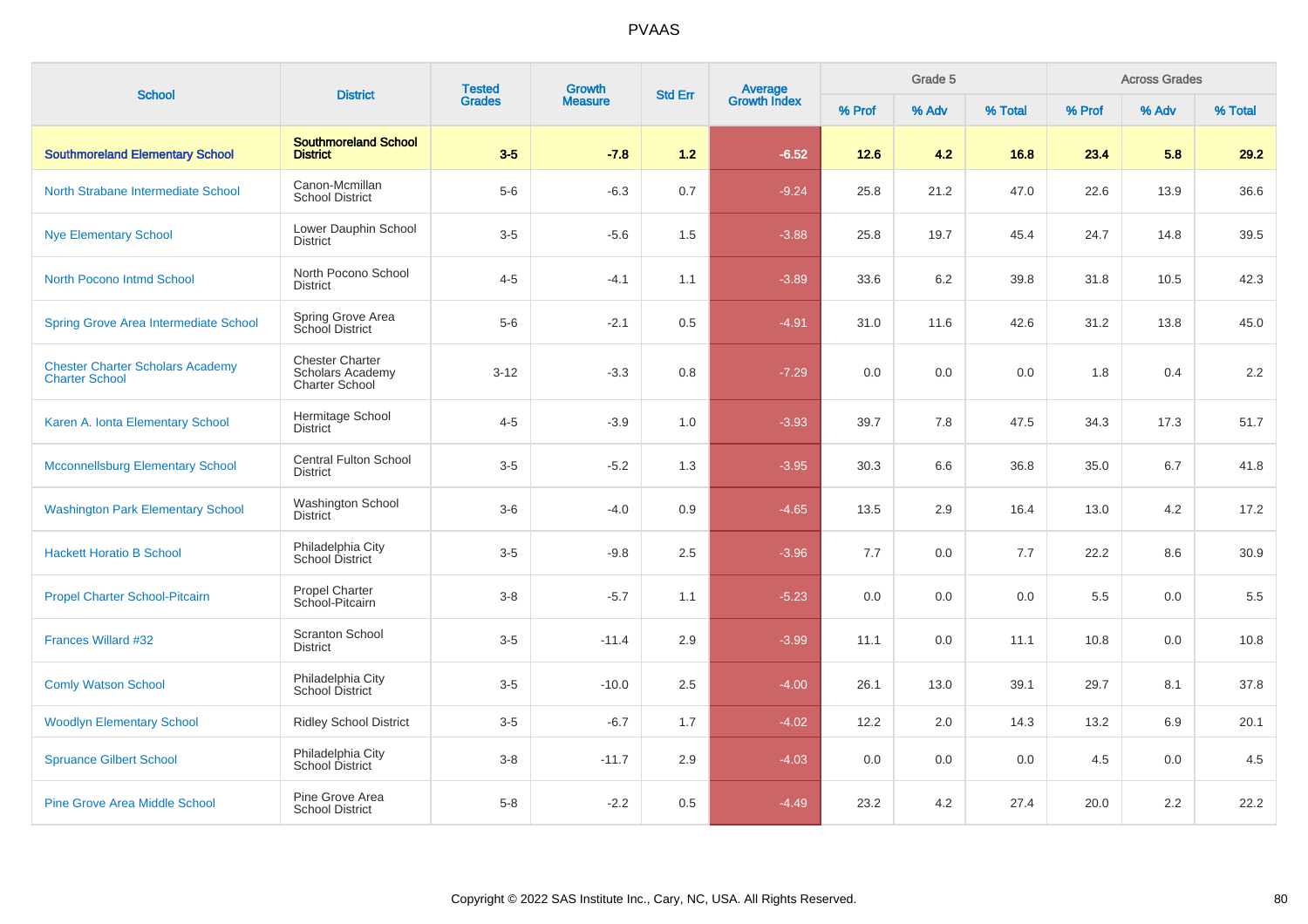| <b>School</b>                                                | <b>District</b>                                                 | <b>Tested</b><br><b>Grades</b> | <b>Growth</b>  |                |                         |        | Grade 5 |         |        | <b>Across Grades</b> |         |
|--------------------------------------------------------------|-----------------------------------------------------------------|--------------------------------|----------------|----------------|-------------------------|--------|---------|---------|--------|----------------------|---------|
|                                                              |                                                                 |                                | <b>Measure</b> | <b>Std Err</b> | Average<br>Growth Index | % Prof | % Adv   | % Total | % Prof | % Adv                | % Total |
| <b>Southmoreland Elementary School</b>                       | <b>Southmoreland School</b><br><b>District</b>                  | $3-5$                          | $-7.8$         | $1.2$          | $-6.52$                 | $12.6$ | 4.2     | 16.8    | 23.4   | 5.8                  | 29.2    |
| Urban Academy of Greater Pittsburgh<br><b>Charter School</b> | Urban Academy Of<br>Greater Pittsburgh<br><b>Charter School</b> | $3-5$                          | $-7.6$         | 1.9            | $-4.05$                 | 2.7    | 0.0     | 2.7     | 7.3    | 0.0                  | 7.3     |
| <b>Glenolden School</b>                                      | Interboro School<br><b>District</b>                             | $3 - 8$                        | $-3.9$         | 0.7            | $-5.29$                 | 9.8    | 1.6     | 11.5    | 14.1   | 2.7                  | 16.8    |
| <b>Delaware Valley Elementary School</b>                     | Delaware Valley<br><b>School District</b>                       | $3-5$                          | $-6.6$         | 1.6            | $-4.05$                 | 24.6   | 5.3     | 29.8    | 32.2   | 10.0                 | 42.2    |
| <b>Science Leadership Academy Middle</b><br><b>School</b>    | Philadelphia City<br>School District                            | $5 - 8$                        | $-7.1$         | 1.4            | $-5.15$                 | 13.6   | 4.6     | 18.2    | 5.0    | 1.2                  | 6.2     |
| <b>Boyertown Elementary School</b>                           | Boyertown Area<br>School District                               | $3-5$                          | $-5.3$         | 1.3            | $-4.06$                 | 29.8   | 2.4     | 32.1    | 34.8   | 11.9                 | 46.6    |
| Antonia Pantoja Community Charter<br><b>School</b>           | Antonia Pantoja<br><b>Community Charter</b><br>School           | $3 - 8$                        | $-3.9$         | 0.8            | $-4.62$                 | 1.5    | 0.0     | 1.5     | 1.8    | 0.9                  | $2.8\,$ |
| <b>North Star East Middle School</b>                         | North Star School<br><b>District</b>                            | $5 - 8$                        | $-2.8$         | 0.7            | $-5.51$                 | 12.8   | 10.3    | 23.1    | 15.0   | 4.6                  | 19.6    |
| <b>Bullskin Elementary School</b>                            | Connellsville Area<br><b>School District</b>                    | $3-5$                          | $-6.4$         | 1.5            | $-4.17$                 | 13.3   | 10.0    | 23.3    | 19.2   | 5.8                  | 25.0    |
| <b>Todd Lane Elementary School</b>                           | <b>Central Valley School</b><br><b>District</b>                 | $3-5$                          | $-4.2$         | 1.0            | $-4.17$                 | 24.6   | 4.9     | 29.6    | 32.2   | 12.1                 | 44.3    |
| <b>L B Morris Elementary School</b>                          | Jim Thorpe Area<br><b>School District</b>                       | $3 - 8$                        | $-3.6$         | 0.7            | $-4.91$                 | 15.4   | 0.0     | 15.4    | 15.9   | 4.3                  | 20.2    |
| <b>Newtown Elementary School</b>                             | <b>Council Rock School</b><br><b>District</b>                   | $3-6$                          | $-3.7$         | 0.9            | $-5.86$                 | 28.3   | 13.1    | 41.4    | 33.9   | 23.6                 | 57.5    |
| <b>Conrad Weiser Middle School</b>                           | Conrad Weiser Area<br><b>School District</b>                    | $5 - 8$                        | $-1.9$         | 0.4            | $-11.29$                | 15.4   | 1.8     | 17.3    | 14.4   | 2.3                  | 16.7    |
| <b>Frazier Elementary School</b>                             | <b>Frazier School District</b>                                  | $3-5$                          | $-7.1$         | 1.7            | $-4.25$                 | 7.8    | 0.0     | 7.8     | 19.3   | 3.1                  | 22.4    |
| <b>Lindley Academy Charter School At</b><br><b>Birney</b>    | <b>Lindley Academy</b><br>Charter School At<br><b>Birney</b>    | $3 - 8$                        | $-3.0$         | 0.7            | $-4.63$                 | 1.3    | 0.0     | 1.3     | 1.0    | 0.3                  | 1.3     |
| <b>Tacony Academy Charter School</b>                         | Tacony Academy<br><b>Charter School</b>                         | $3 - 11$                       | $-3.3$         | 0.8            | $-9.10$                 | 4.1    | 1.4     | 5.5     | 5.0    | 1.0                  | 6.0     |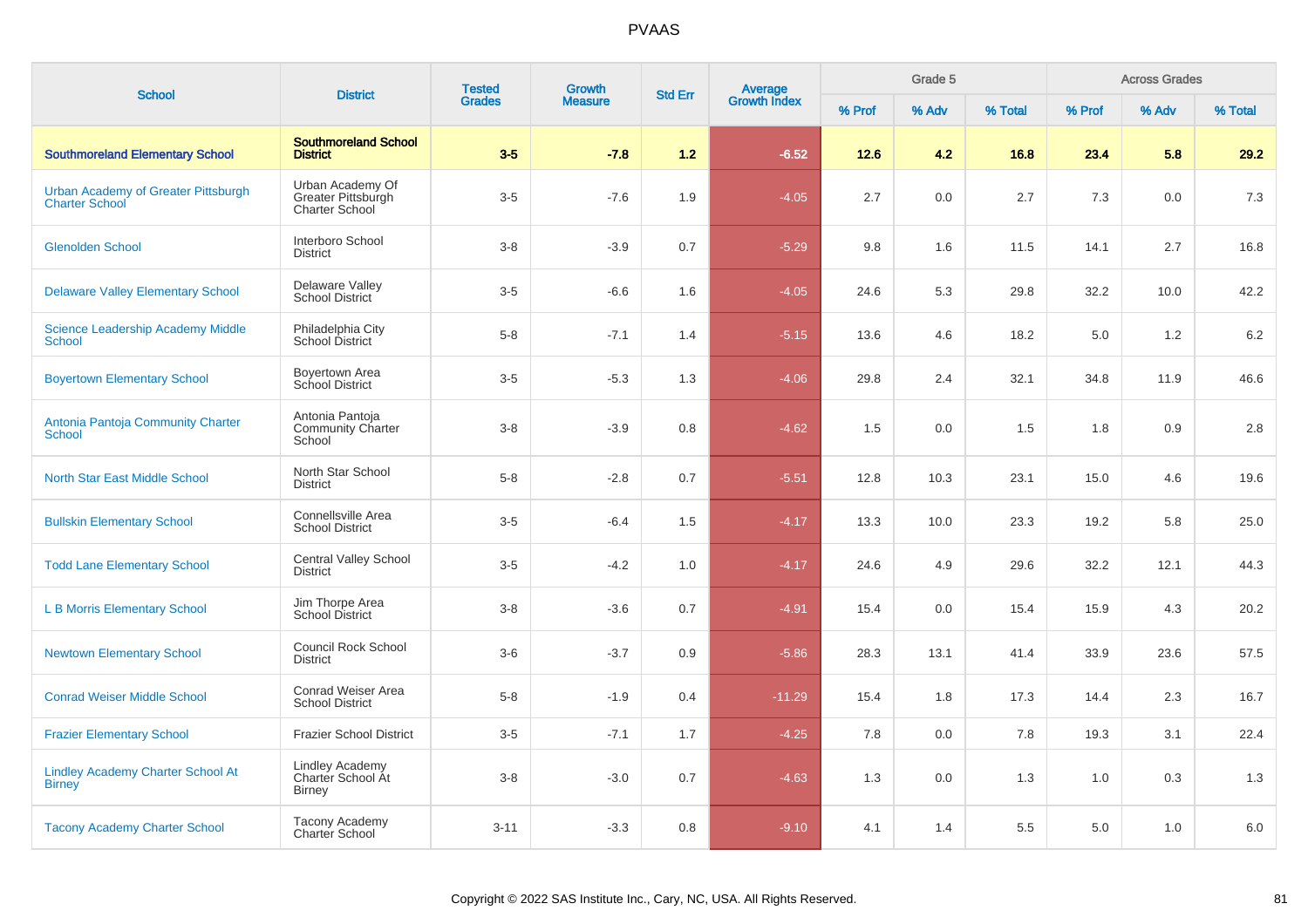| <b>School</b>                              | <b>District</b>                                | <b>Tested</b><br><b>Grades</b> | Growth         | <b>Std Err</b> | <b>Average</b><br>Growth Index |        | Grade 5 |         |        | <b>Across Grades</b> |         |
|--------------------------------------------|------------------------------------------------|--------------------------------|----------------|----------------|--------------------------------|--------|---------|---------|--------|----------------------|---------|
|                                            |                                                |                                | <b>Measure</b> |                |                                | % Prof | % Adv   | % Total | % Prof | % Adv                | % Total |
| <b>Southmoreland Elementary School</b>     | <b>Southmoreland School</b><br><b>District</b> | $3-5$                          | $-7.8$         | 1.2            | $-6.52$                        | $12.6$ | 4.2     | 16.8    | 23.4   | 5.8                  | 29.2    |
| <b>Propel Charter School-East</b>          | Propel Charter School<br>- East                | $3-8$                          | $-4.2$         | 1.0            | $-5.99$                        | 2.5    | 0.0     | 2.5     | 9.4    | 0.5                  | 9.9     |
| <b>Steel Valley Middle School</b>          | Steel Valley School<br><b>District</b>         | $5 - 8$                        | $-2.9$         | 0.7            | $-6.31$                        | 12.0   | 2.4     | 14.5    | 13.1   | 4.4                  | 17.4    |
| <b>Hutchinson Elementary School</b>        | Laurel Highlands<br>School District            | $3-5$                          | $-7.6$         | 1.8            | $-4.29$                        | 12.8   | 8.5     | 21.3    | 18.4   | 10.9                 | 29.2    |
| Pittsburgh Sterrett 6-8                    | Pittsburgh School<br><b>District</b>           | $5-8$                          | $-3.4$         | 0.8            | $-4.32$                        |        |         |         | 3.5    | 1.3                  | 4.8     |
| <b>Northwestern Elementary School</b>      | Northwestern School<br><b>District</b>         | $3-5$                          | $-6.7$         | 1.5            | $-4.33$                        | 30.5   | 5.1     | 35.6    | 33.7   | 7.8                  | 41.6    |
| <b>Garnet Valley Elementary School</b>     | <b>Garnet Valley School</b><br><b>District</b> | $3-5$                          | $-3.7$         | 0.8            | $-4.33$                        | 23.2   | 22.2    | 45.4    | 29.2   | 21.1                 | 50.2    |
| <b>Skyview Upper Elementary School</b>     | <b>Methacton School</b><br><b>District</b>     | $5-6$                          | $-2.6$         | 0.5            | $-5.56$                        | 30.5   | 14.2    | 44.7    | 29.3   | 12.0                 | 41.4    |
| <b>Buchanan Elementary School</b>          | Chambersburg Area<br>School District           | $3-5$                          | $-9.0$         | 2.1            | $-4.36$                        | 8.6    | 2.9     | 11.4    | 12.7   | 2.7                  | 15.4    |
| <b>Manor Elementary School</b>             | Pennsbury School<br><b>District</b>            | $3-5$                          | $-6.9$         | 1.6            | $-4.37$                        | 18.2   | 9.1     | 27.3    | 27.8   | 12.4                 | 40.1    |
| <b>Apollo-Ridge Elementary School</b>      | Apollo-Ridge School<br><b>District</b>         | $3-5$                          | $-6.2$         | 1.4            | $-4.38$                        | 18.8   | 0.0     | 18.8    | 20.3   | 4.7                  | 25.0    |
| <b>Dunbar Township Elementary School</b>   | Connellsville Area<br><b>School District</b>   | $3-5$                          | $-5.7$         | 1.3            | $-4.40$                        | 15.9   | 6.8     | 22.7    | 29.0   | 9.3                  | 38.3    |
| <b>Veterans Memorial Elementary School</b> | Parkland School<br><b>District</b>             | $3-5$                          | $-6.9$         | 1.6            | $-4.43$                        | 38.6   | 24.6    | 63.2    | 34.0   | 36.0                 | 70.0    |
| <b>Edison Elementary School</b>            | Erie City School<br><b>District</b>            | $3-5$                          | $-7.9$         | 1.8            | $-4.44$                        | 8.7    | 0.0     | 8.7     | 3.4    | 0.0                  | 3.4     |
| <b>MaST Community Charter School III</b>   | MaST Community<br>Charter School III           | $3-6$                          | $-3.6$         | 0.8            | $-4.68$                        | 3.8    | 0.0     | 3.8     | 8.3    | 2.2                  | 10.5    |
| <b>Conemaugh Valley Elementary School</b>  | Conemaugh Valley<br><b>School District</b>     | $3-6$                          | $-5.8$         | 1.1            | $-5.02$                        | 13.7   | 3.9     | 17.6    | 23.2   | 7.2                  | 30.4    |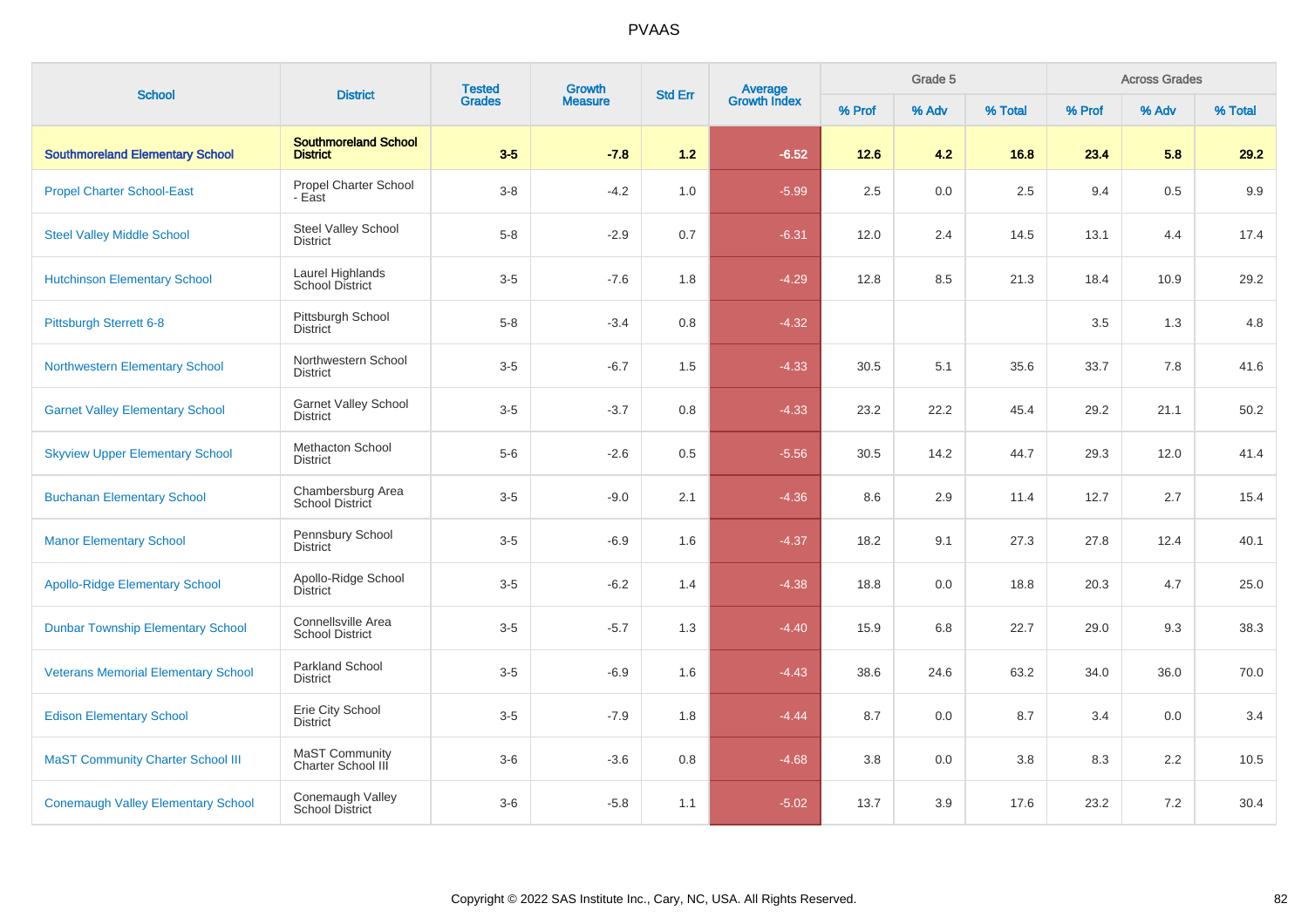| <b>School</b>                               | <b>District</b>                                       | <b>Tested</b> | Growth         | <b>Std Err</b> | Average<br>Growth Index |        | Grade 5 |         |         | <b>Across Grades</b> |         |
|---------------------------------------------|-------------------------------------------------------|---------------|----------------|----------------|-------------------------|--------|---------|---------|---------|----------------------|---------|
|                                             |                                                       | <b>Grades</b> | <b>Measure</b> |                |                         | % Prof | % Adv   | % Total | % Prof  | % Adv                | % Total |
| <b>Southmoreland Elementary School</b>      | <b>Southmoreland School</b><br><b>District</b>        | $3-5$         | $-7.8$         | 1.2            | $-6.52$                 | $12.6$ | 4.2     | 16.8    | 23.4    | 5.8                  | 29.2    |
| <b>Weigelstown Elementary School</b>        | Dover Area School<br><b>District</b>                  | $3-5$         | $-6.4$         | 1.4            | $-4.49$                 | 23.2   | 4.4     | 27.5    | 23.0    | 12.6                 | 35.6    |
| <b>York Academy Regional Charter School</b> | York Academy<br>Regional Charter<br>School            | $3 - 11$      | $-4.4$         | 0.8            | $-5.58$                 | 10.0   | 11.7    | 21.7    | 18.4    | 9.5                  | 27.9    |
| <b>Amos K Hutchinson Elementary School</b>  | Greensburg Salem<br><b>School District</b>            | $3-5$         | $-6.2$         | 1.4            | $-4.51$                 | 29.9   | 3.9     | 33.8    | 24.0    | 8.9                  | 32.9    |
| <b>Hegins-Hubley Elementary School</b>      | Tri-Valley School<br><b>District</b>                  | $3-6$         | $-10.2$        | 1.3            | $-7.88$                 | 14.5   | 3.2     | 17.7    | 15.6    | 4.0                  | 19.6    |
| <b>Alliance For Progress Charter School</b> | <b>Alliance For Progress</b><br><b>Charter School</b> | $3 - 8$       | $-5.0$         | 1.1            | $-6.69$                 | 0.0    | 0.0     | 0.0     | 0.6     | 0.0                  | 0.6     |
| <b>Pittsburgh Grandview K-5</b>             | Pittsburgh School<br><b>District</b>                  | $3-5$         | $-13.0$        | 2.8            | $-4.58$                 | 0.0    | 0.0     | 0.0     | 7.0     | 0.0                  | 7.0     |
| <b>Spring Ridge Elementary School</b>       | <b>Wilson School District</b>                         | $3-5$         | $-7.4$         | 1.6            | $-4.66$                 | 25.9   | 6.9     | 32.8    | 30.5    | 22.6                 | 53.2    |
| <b>Oaklyn School</b>                        | Shikellamy School<br><b>District</b>                  | $3-5$         | $-7.0$         | 1.5            | $-4.67$                 | 30.3   | 9.1     | 39.4    | 30.9    | 17.4                 | 48.3    |
| <b>Masontown Elementary School</b>          | Albert Gallatin Area<br><b>School District</b>        | $3-5$         | $-10.9$        | 2.3            | $-4.69$                 | 15.2   | 0.0     | 15.2    | 18.4    | 4.1                  | 22.4    |
| <b>Lurgan Elementary School</b>             | Chambersburg Area<br><b>School District</b>           | $3-5$         | $-14.5$        | 3.1            | $-4.70$                 | 28.6   | 0.0     | 28.6    | 14.3    | 0.0                  | 14.3    |
| Pittsburgh Morrow K-8                       | Pittsburgh School<br><b>District</b>                  | $3 - 8$       | $-4.4$         | 0.9            | $-5.13$                 | 3.8    | 1.9     | 5.8     | 1.9     | 2.2                  | 4.1     |
| <b>Sharpsville Area Elementary School</b>   | Sharpsville Area<br>School District                   | $3-5$         | $-7.2$         | 1.5            | $-4.78$                 | 29.0   | 9.7     | 38.7    | 36.4    | 14.2                 | 50.6    |
| <b>Stewart Middle School</b>                | Norristown Area<br><b>School District</b>             | $5-8$         | $-3.4$         | 0.7            | $-6.48$                 | 4.4    | 0.0     | 4.4     | 5.2     | 0.7                  | 5.9     |
| <b>Perry Elementary School</b>              | Erie City School<br><b>District</b>                   | $3-5$         | $-8.8$         | 1.8            | $-4.89$                 | 2.3    | 0.0     | 2.3     | $5.2\,$ | 2.2                  | 7.4     |
| <b>Wilkins Elementary STEAM Academy</b>     | <b>Woodland Hills School</b><br><b>District</b>       | $3-5$         | $-8.5$         | 1.7            | $-4.93$                 | 4.0    | 2.0     | 6.0     | 7.4     | 0.7                  | 8.2     |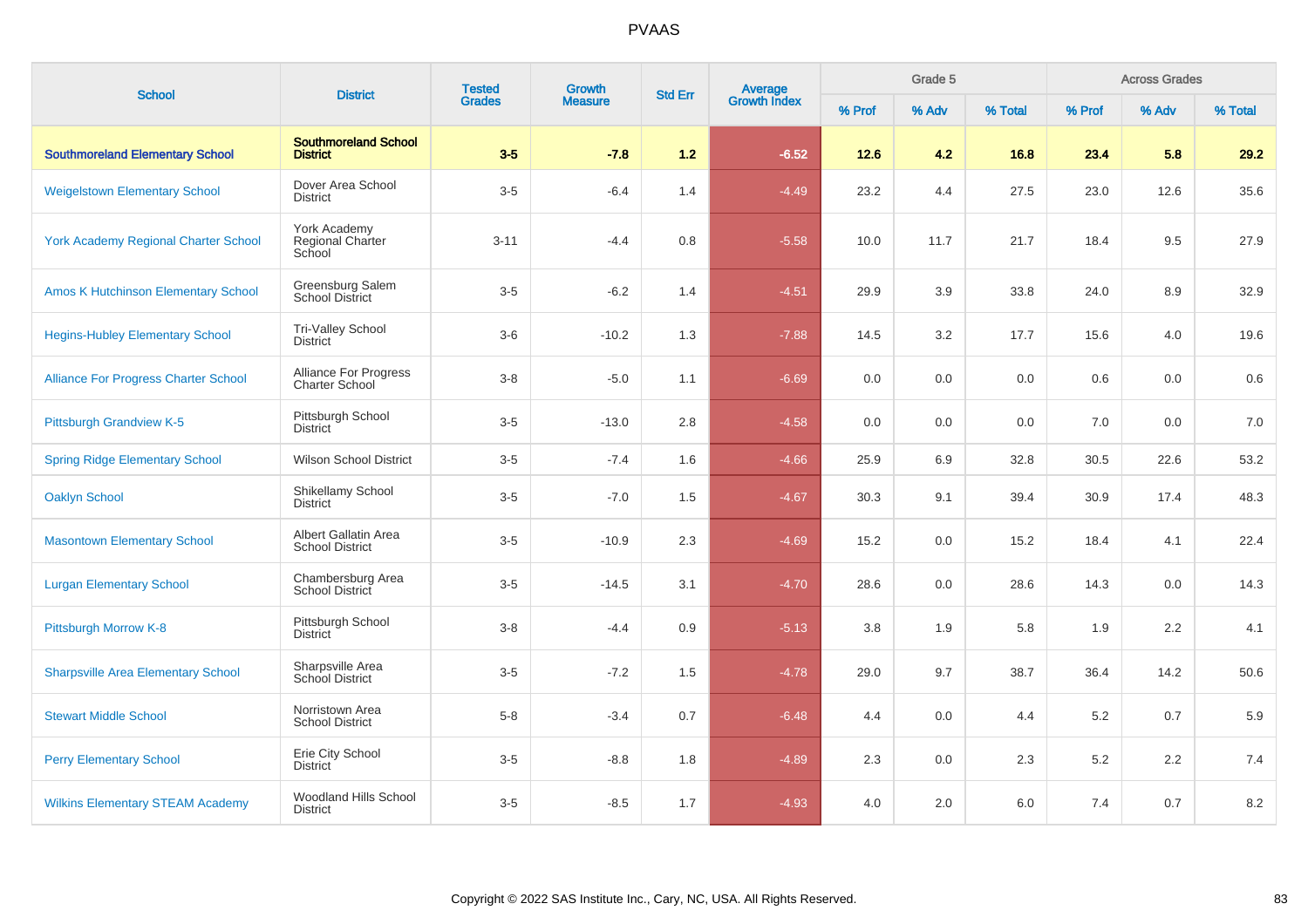| <b>School</b>                                   | <b>District</b>                                 | <b>Tested</b> | Growth         | <b>Std Err</b> |                                |        | Grade 5 |         |         | <b>Across Grades</b> |         |
|-------------------------------------------------|-------------------------------------------------|---------------|----------------|----------------|--------------------------------|--------|---------|---------|---------|----------------------|---------|
|                                                 |                                                 | <b>Grades</b> | <b>Measure</b> |                | <b>Average</b><br>Growth Index | % Prof | % Adv   | % Total | % Prof  | % Adv                | % Total |
| <b>Southmoreland Elementary School</b>          | <b>Southmoreland School</b><br><b>District</b>  | $3 - 5$       | $-7.8$         | 1.2            | $-6.52$                        | $12.6$ | 4.2     | 16.8    | 23.4    | 5.8                  | 29.2    |
| <b>Goodnoe Elementary School</b>                | <b>Council Rock School</b><br><b>District</b>   | $3-6$         | $-3.9$         | 0.8            | $-6.69$                        | 23.7   | 26.8    | 50.5    | 33.6    | 29.4                 | 63.0    |
| Pittsburgh Faison K-5                           | Pittsburgh School<br><b>District</b>            | $3-5$         | $-8.5$         | 1.7            | $-4.98$                        | 2.0    | 0.0     | 2.0     | 1.4     | 0.0                  | 1.4     |
| <b>State Elementary Center</b>                  | Wyoming Valley West<br>School District          | $3-5$         | $-5.8$         | 1.2            | $-4.99$                        | 2.8    | 0.0     | 2.8     | 7.2     | 0.6                  | 7.8     |
| <b>Forge Road Elementary School</b>             | Palmyra Area School<br><b>District</b>          | $3-5$         | $-7.5$         | 1.5            | $-4.99$                        | 33.8   | 3.1     | 36.9    | 35.6    | 12.6                 | 48.2    |
| <b>Newlonsburg Elementary School</b>            | Franklin Regional<br>School District            | $3-5$         | $-9.4$         | 1.9            | $-5.00$                        | 57.5   | 17.5    | 75.0    | 38.0    | 41.7                 | 79.6    |
| <b>East Norriton Middle School</b>              | Norristown Area<br><b>School District</b>       | $5 - 8$       | $-3.1$         | 0.6            | $-5.78$                        | 16.8   | 1.6     | 18.4    | 14.4    | 2.8                  | 17.2    |
| <b>Middle Smithfield Elementary School</b>      | East Stroudsburg Area<br><b>School District</b> | $3-5$         | $-9.9$         | 2.0            | $-5.04$                        | 24.4   | 0.0     | 24.4    | 17.9    | 6.5                  | 24.4    |
| Northwood Academy Charter School                | Northwood Academy<br>Charter School             | $3 - 8$       | $-3.7$         | 0.7            | $-5.33$                        | 6.6    | 1.3     | 7.9     | 6.3     | 0.9                  | 7.2     |
| <b>New Brighton Area Elementary School</b>      | New Brighton Area<br>School District            | $3-5$         | $-6.3$         | 1.3            | $-5.06$                        | 18.0   | 1.1     | 19.1    | 15.5    | 2.5                  | 18.0    |
| <b>Rice Elementary School</b>                   | <b>Crestwood School</b><br><b>District</b>      | $3-6$         | $-4.3$         | 0.8            | $-10.53$                       | 15.7   | 1.8     | 17.6    | 26.0    | 7.7                  | 33.7    |
| South Buffalo Elementary School                 | Freeport Area School<br><b>District</b>         | $3-5$         | $-9.2$         | 1.8            | $-5.16$                        | 20.4   | 9.1     | 29.6    | 27.7    | 21.0                 | 48.7    |
| <b>Wallenpaupack South Elementary</b><br>School | Wallenpaupack Area<br>School District           | $3-5$         | $-10.6$        | 2.0            | $-5.16$                        | 37.5   | 6.2     | 43.8    | 32.6    | 15.8                 | 48.4    |
| <b>Tenth Street Elementary School</b>           | <b>Riverview School</b><br><b>District</b>      | $3-6$         | $-6.8$         | 1.3            | $-6.43$                        | 36.1   | 2.8     | 38.9    | 36.3    | 17.9                 | 54.2    |
| Pittsburgh Weil K-8                             | Pittsburgh School<br><b>District</b>            | $3-5$         | $-12.9$        | $2.5\,$        | $-5.23$                        | 0.0    | 0.0     | 0.0     | $3.0\,$ | 1.5                  | 4.6     |
| <b>Smithfield Elementary School</b>             | East Stroudsburg Area<br><b>School District</b> | $3-5$         | $-10.2$        | 1.9            | $-5.26$                        | 25.6   | 12.8    | 38.5    | 21.0    | 11.6                 | 32.6    |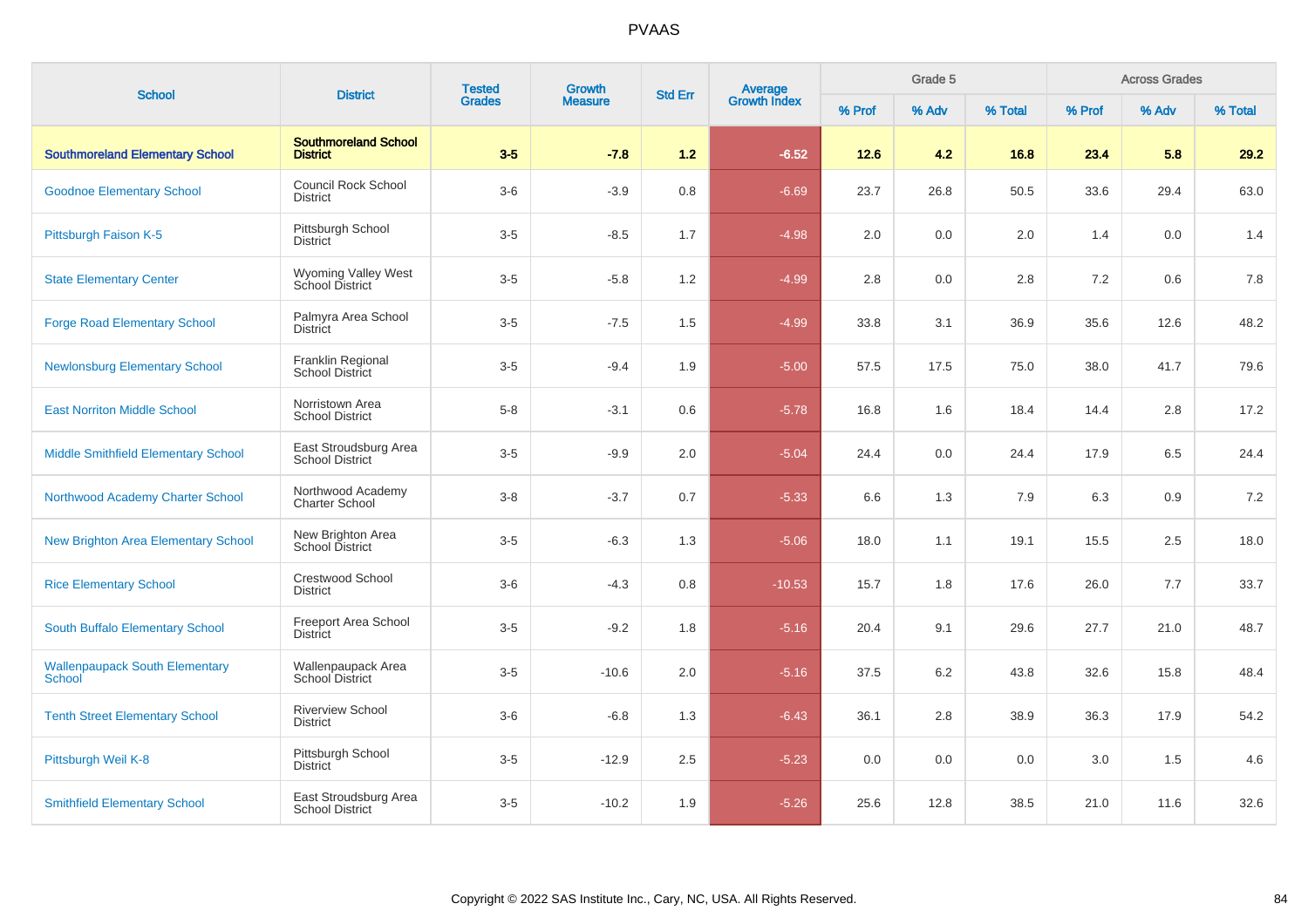| <b>School</b>                             | <b>District</b>                                     | <b>Tested</b> | Growth         | <b>Std Err</b> |                                |        | Grade 5 |         | <b>Across Grades</b> |       |         |  |
|-------------------------------------------|-----------------------------------------------------|---------------|----------------|----------------|--------------------------------|--------|---------|---------|----------------------|-------|---------|--|
|                                           |                                                     | <b>Grades</b> | <b>Measure</b> |                | <b>Average</b><br>Growth Index | % Prof | % Adv   | % Total | % Prof               | % Adv | % Total |  |
| <b>Southmoreland Elementary School</b>    | <b>Southmoreland School</b><br><b>District</b>      | $3 - 5$       | $-7.8$         | 1.2            | $-6.52$                        | $12.6$ | 4.2     | 16.8    | 23.4                 | 5.8   | 29.2    |  |
| <b>St Marys Area Middle School</b>        | Saint Marys Area<br><b>School District</b>          | $5 - 8$       | $-3.2$         | 0.6            | $-5.37$                        |        |         |         | 14.8                 | 2.7   | 17.6    |  |
| <b>Bethlehem-Center Elementary School</b> | Bethlehem-Center<br><b>School District</b>          | $3-5$         | $-7.8$         | 1.4            | $-5.38$                        | 5.6    | 1.4     | 7.0     | 16.9                 | 7.5   | 24.4    |  |
| <b>State Street Elementary School</b>     | Ambridge Area School<br><b>District</b>             | $3-5$         | $-11.5$        | 2.1            | $-5.44$                        | 9.7    | 0.0     | 9.7     | 14.8                 | 5.6   | 20.4    |  |
| <b>Prospect Park School</b>               | Interboro School<br><b>District</b>                 | $3 - 8$       | $-4.4$         | 0.8            | $-7.77$                        | 14.5   | 4.8     | 19.4    | 13.4                 | 4.6   | 18.0    |  |
| <b>Reynolds Elementary School</b>         | Reynolds School<br><b>District</b>                  | $3-6$         | $-5.4$         | 1.0            | $-7.39$                        | 13.0   | 1.4     | 14.5    | 16.3                 | 1.8   | 18.2    |  |
| <b>Mellon Elementary School</b>           | Ligonier Valley School<br><b>District</b>           | $3-5$         | $-8.6$         | 1.5            | $-5.53$                        | 18.3   | 1.7     | 20.0    | 27.9                 | 7.0   | 34.9    |  |
| <b>Chichester Middle School</b>           | <b>Chichester School</b><br><b>District</b>         | $5 - 8$       | $-3.8$         | 0.7            | $-5.70$                        | 6.8    | 1.1     | 8.0     | 5.9                  | 2.6   | 8.5     |  |
| <b>Bobtown Elementary School</b>          | Southeastern Greene<br><b>School District</b>       | $3-6$         | $-13.3$        | 1.5            | $-8.93$                        | 34.5   | 13.8    | 48.3    | 33.3                 | 19.2  | 52.5    |  |
| Sol Feinstone Elementary School           | <b>Council Rock School</b><br><b>District</b>       | $3-6$         | $-4.9$         | 0.8            | $-6.00$                        | 40.5   | 21.6    | 62.1    | 39.1                 | 24.5  | 63.6    |  |
| <b>Central Elementary School</b>          | <b>Elizabeth Forward</b><br><b>School District</b>  | $3-5$         | $-9.0$         | 1.6            | $-5.64$                        | 25.4   | 16.4    | 41.8    | 31.1                 | 22.2  | 53.3    |  |
| Lehman Intermediate School                | East Stroudsburg Area<br><b>School District</b>     | $5 - 8$       | $-4.8$         | 0.8            | $-5.77$                        |        |         |         | 8.9                  | 2.3   | 11.2    |  |
| <b>Fayetteville Elementary School</b>     | Chambersburg Area<br>School District                | $3-5$         | $-8.4$         | 1.5            | $-5.77$                        | 26.1   | 4.4     | 30.4    | 21.2                 | 7.1   | 28.3    |  |
| <b>Maritime Academy Charter School</b>    | Maritime Academy<br><b>Charter School</b>           | $3 - 10$      | $-3.7$         | 0.6            | $-7.33$                        | 3.5    | 1.2     | 4.7     | 4.6                  | 2.1   | 6.7     |  |
| <b>Manoa Elementary School</b>            | <b>Haverford Township</b><br><b>School District</b> | $3-5$         | $-6.7$         | 1.1            | $-5.95$                        | 24.6   | 13.6    | 38.2    | 32.4                 | 23.7  | 56.1    |  |
| Jefferson-Morgan Elementary School        | Jefferson-Morgan<br>School District                 | $3-6$         | $-6.4$         | 1.1            | $-9.62$                        | 7.1    | 1.4     | 8.6     | 17.1                 | 5.6   | 22.6    |  |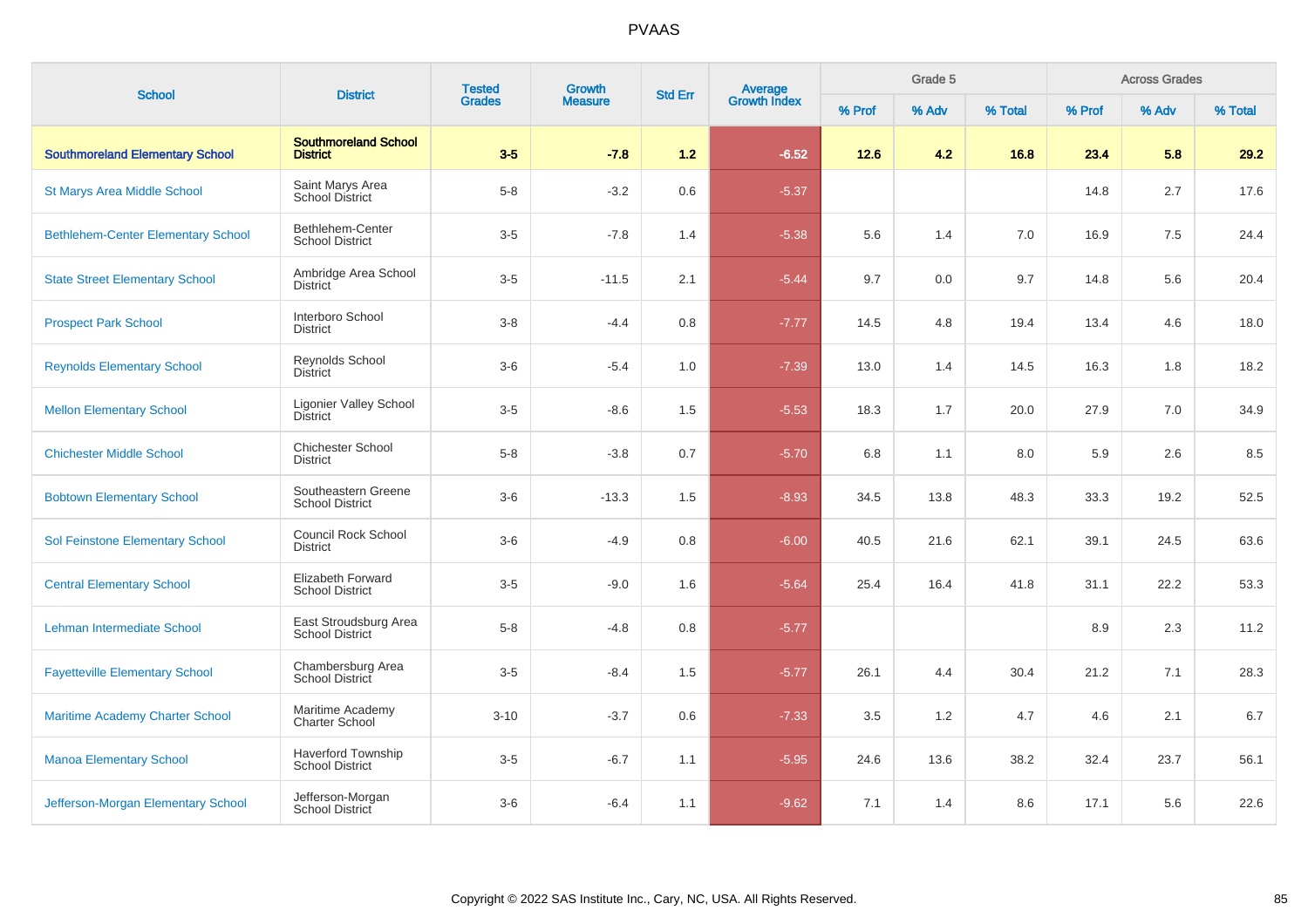| <b>School</b>                                                     | <b>District</b>                                                      | <b>Tested</b> | Growth         | <b>Std Err</b> |                                |        | Grade 5 |         | <b>Across Grades</b> |       |         |  |
|-------------------------------------------------------------------|----------------------------------------------------------------------|---------------|----------------|----------------|--------------------------------|--------|---------|---------|----------------------|-------|---------|--|
|                                                                   |                                                                      | <b>Grades</b> | <b>Measure</b> |                | <b>Average</b><br>Growth Index | % Prof | % Adv   | % Total | % Prof               | % Adv | % Total |  |
| <b>Southmoreland Elementary School</b>                            | <b>Southmoreland School</b><br><b>District</b>                       | $3-5$         | $-7.8$         | 1.2            | $-6.52$                        | 12.6   | 4.2     | 16.8    | 23.4                 | 5.8   | 29.2    |  |
| Masterman Julia R Sec School                                      | Philadelphia City<br>School District                                 | $5 - 10$      | $-7.7$         | 1.3            | $-6.40$                        | 45.2   | 47.6    | 92.9    | 49.1                 | 40.0  | 89.1    |  |
| <b>Worrall Elementary School</b>                                  | Marple Newtown<br>School District                                    | $3-5$         | $-8.9$         | 1.5            | $-6.08$                        | 44.4   | 25.4    | 69.8    | 35.5                 | 35.5  | 71.0    |  |
| <b>Community Academy Of Philadelphia</b><br><b>Charter School</b> | <b>Community Academy</b><br>Of Philadelphia<br><b>Charter School</b> | $3 - 11$      | $-5.7$         | 0.9            | $-6.24$                        | 4.9    | 2.4     | 7.3     | 2.4                  | 1.0   | 3.5     |  |
| <b>Penn Hills Elementary School</b>                               | Penn Hills School<br><b>District</b>                                 | $3-5$         | $-5.8$         | 0.9            | $-6.26$                        | 4.7    | 1.8     | 6.5     | 10.8                 | 3.4   | 14.2    |  |
| South Allegheny Elementary School                                 | South Allegheny<br><b>School District</b>                            | $3-5$         | $-10.2$        | 1.6            | $-6.31$                        | 27.3   | 1.8     | 29.1    | 25.2                 | 3.1   | 28.2    |  |
| <b>Philipsburg Elementary School</b>                              | Philipsburg-Osceola<br>Area School District                          | $3-5$         | $-9.4$         | 1.5            | $-6.36$                        | 38.5   | 10.8    | 49.2    | 31.0                 | 20.1  | 51.1    |  |
| <b>Berwick Area Middle School</b>                                 | <b>Berwick Area School</b><br><b>District</b>                        | $5-8$         | $-3.7$         | 0.5            | $-7.82$                        | 18.5   | 6.8     | 25.3    | 17.1                 | 4.1   | 21.2    |  |
| Pittsburgh Whittier K-5                                           | Pittsburgh School<br><b>District</b>                                 | $3-5$         | $-18.7$        | 2.9            | $-6.41$                        | 5.9    | 0.0     | 5.9     | 12.5                 | 1.6   | 14.1    |  |
| Oil City Area Middle School                                       | Oil City Area School<br><b>District</b>                              | $5 - 8$       | $-3.7$         | 0.5            | $-7.13$                        | 15.5   | 2.8     | 18.3    | 9.5                  | 1.5   | 11.0    |  |
| <b>Fallsington Elementary School</b>                              | Pennsbury School<br><b>District</b>                                  | $3-5$         | $-10.5$        | 1.6            | $-6.47$                        | 25.5   | 15.7    | 41.2    | 29.8                 | 18.2  | 47.9    |  |
| <b>Southmoreland Elementary School</b>                            | <b>Southmoreland School</b><br><b>District</b>                       | $3-5$         | $-7.8$         | 1.2            | $-6.52$                        | 12.6   | 4.2     | 16.8    | 23.4                 | 5.8   | 29.2    |  |
| <b>Osceola Mills Elementary School</b>                            | Philipsburg-Osceola<br>Area School District                          | $3-5$         | $-9.9$         | 1.5            | $-6.61$                        | 32.2   | 10.2    | 42.4    | 34.6                 | 19.0  | 53.6    |  |
| <b>Scenic Hills Elementary School</b>                             | Springfield School<br>District                                       | $3-5$         | $-6.1$         | 0.9            | $-6.61$                        | 30.2   | 13.8    | 44.0    | 35.6                 | 23.7  | 59.4    |  |
| <b>Rolling Ridge Elementary School</b>                            | <b>Harbor Creek School</b><br><b>District</b>                        | $3-6$         | $-7.5$         | 1.0            | $-7.29$                        | 32.1   | 10.7    | 42.9    | 32.6                 | 21.6  | 54.2    |  |
| <b>School Lane Charter School</b>                                 | School Lane Charter<br>School                                        | $3 - 11$      | $-4.8$         | 0.7            | $-7.87$                        | 26.9   | 7.5     | 34.3    | 21.0                 | 6.5   | 27.5    |  |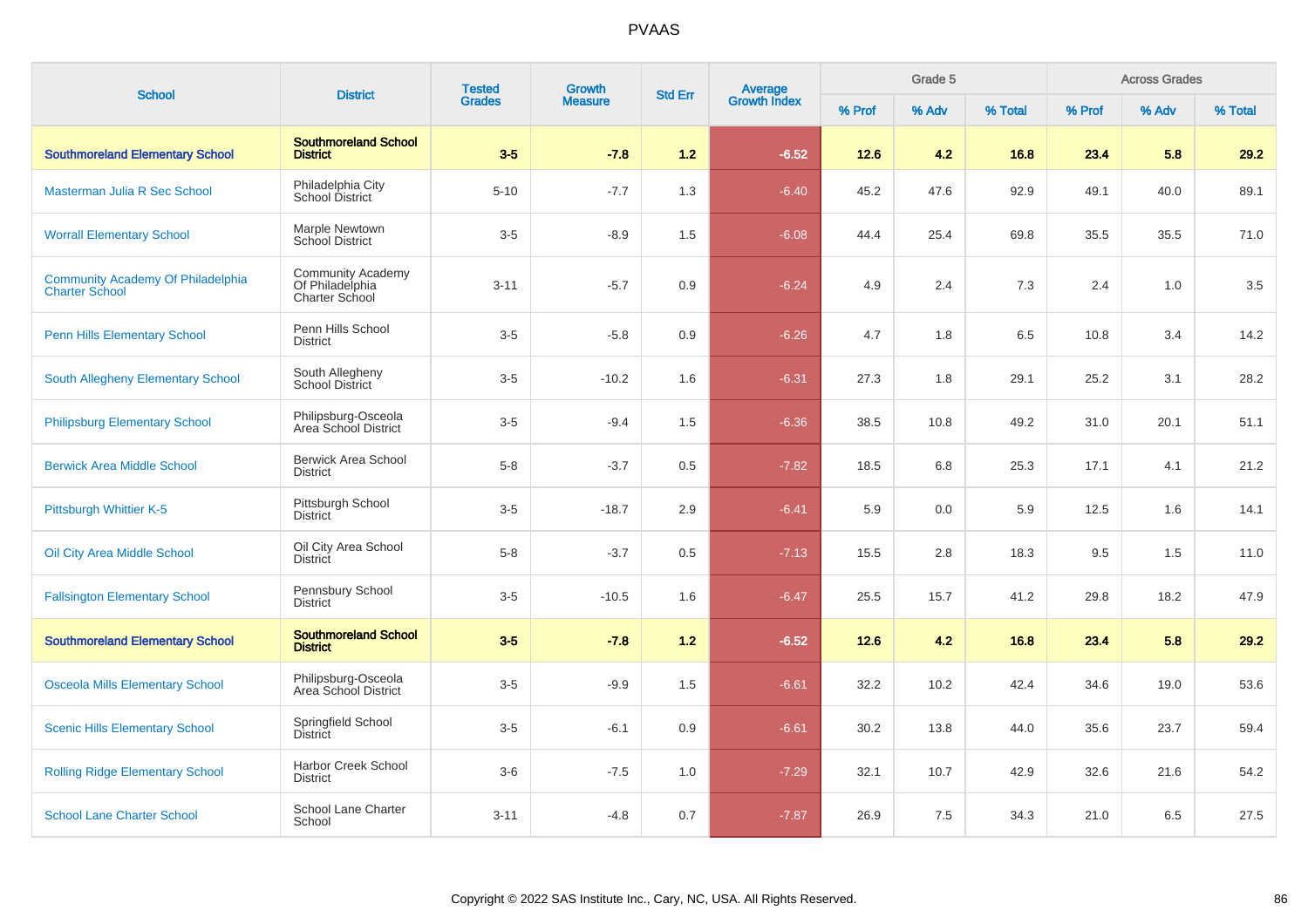| <b>School</b>                               | <b>District</b>                                    | <b>Tested</b> | Growth<br><b>Measure</b> | <b>Std Err</b> | Average<br>Growth Index |        | Grade 5 |         | <b>Across Grades</b> |       |         |  |
|---------------------------------------------|----------------------------------------------------|---------------|--------------------------|----------------|-------------------------|--------|---------|---------|----------------------|-------|---------|--|
|                                             |                                                    | <b>Grades</b> |                          |                |                         | % Prof | % Adv   | % Total | % Prof               | % Adv | % Total |  |
| <b>Southmoreland Elementary School</b>      | <b>Southmoreland School</b><br><b>District</b>     | $3-5$         | $-7.8$                   | 1.2            | $-6.52$                 | $12.6$ | 4.2     | 16.8    | 23.4                 | 5.8   | 29.2    |  |
| <b>Burgettstown Elementary Center</b>       | <b>Burgettstown Area</b><br><b>School District</b> | $3-5$         | $-9.1$                   | 1.4            | $-6.70$                 | 16.9   | 2.6     | 19.5    | 21.1                 | 5.2   | 26.3    |  |
| <b>Edgewood Elementary STEAM</b><br>Academy | <b>Woodland Hills School</b><br><b>District</b>    | $3-5$         | $-10.7$                  | 1.6            | $-6.82$                 | 7.1    | 0.0     | 7.1     | 8.9                  | 0.7   | 9.6     |  |
| <b>Pottstown Middle School</b>              | Pottstown School<br><b>District</b>                | $5 - 8$       | $-5.0$                   | 0.5            | $-10.19$                | 6.0    | 3.6     | 9.5     | 4.8                  | 1.2   | 6.0     |  |
| Pittsburgh West Liberty K-5                 | Pittsburgh School<br><b>District</b>               | $3-5$         | $-20.5$                  | 2.9            | $-6.97$                 | 5.6    | 5.6     | 11.1    | 18.6                 | 2.9   | 21.4    |  |
| <b>Ringgold Middle School</b>               | Ringgold School<br><b>District</b>                 | $5 - 8$       | $-4.9$                   | 0.4            | $-10.85$                | 13.5   | 1.8     | 15.3    | 8.3                  | 0.9   | 9.2     |  |
| <b>East Stroudsburg Elementary School</b>   | East Stroudsburg Area<br><b>School District</b>    | $3-5$         | $-10.9$                  | 1.6            | $-7.01$                 | 15.2   | 5.1     | 20.3    | 26.2                 | 5.0   | 31.2    |  |
| <b>Trafford Elementary School</b>           | Penn-Trafford School<br><b>District</b>            | $3-5$         | $-13.7$                  | 1.9            | $-7.13$                 | 39.5   | 5.3     | 44.7    | 36.5                 | 26.0  | 62.5    |  |
| Pittsburgh Fulton K-5                       | Pittsburgh School<br><b>District</b>               | $3-5$         | $-14.1$                  | 2.0            | $-7.18$                 | 5.6    | 2.8     | 8.3     | 10.7                 | 3.6   | 14.3    |  |
| <b>Carmichaels Area Elementary Center</b>   | Carmichaels Area<br><b>School District</b>         | $3-5$         | $-9.6$                   | 1.3            | $-7.18$                 | 13.8   | 1.2     | 15.0    | 18.5                 | 3.3   | 21.8    |  |
| <b>Pennell Elementary School</b>            | Penn-Delco School<br><b>District</b>               | $3-5$         | $-10.1$                  | 1.4            | $-7.22$                 | 32.4   | 18.3    | 50.7    | 35.8                 | 15.6  | 51.4    |  |
| Pittsburgh Lincoln K-5                      | Pittsburgh School<br><b>District</b>               | $3-5$         | $-17.9$                  | 2.5            | $-7.30$                 | 0.0    | 0.0     | 0.0     | 1.3                  | 0.0   | 1.3     |  |
| <b>Charleroi Area Elementary Center</b>     | Charleroi School<br><b>District</b>                | $3-5$         | $-9.2$                   | 1.2            | $-7.59$                 | 10.8   | 1.0     | 11.8    | 14.2                 | 3.2   | 17.4    |  |
| <b>West View Elementary School</b>          | North Hills School<br><b>District</b>              | $3-5$         | $-11.4$                  | 1.5            | $-7.70$                 | 28.6   | 6.4     | 34.9    | 29.7                 | 13.2  | 42.9    |  |
| Pittsburgh Concord K-5                      | Pittsburgh School<br><b>District</b>               | $3-5$         | $-12.1$                  | 1.6            | $-7.72$                 | 8.8    | 1.8     | 10.5    | 14.1                 | 3.1   | 17.2    |  |
| Pittsburgh Greenfield K-8                   | Pittsburgh School<br><b>District</b>               | $3 - 8$       | $-8.7$                   | 1.1            | $-8.03$                 | 29.6   | 3.7     | 33.3    | 22.9                 | 6.5   | 29.4    |  |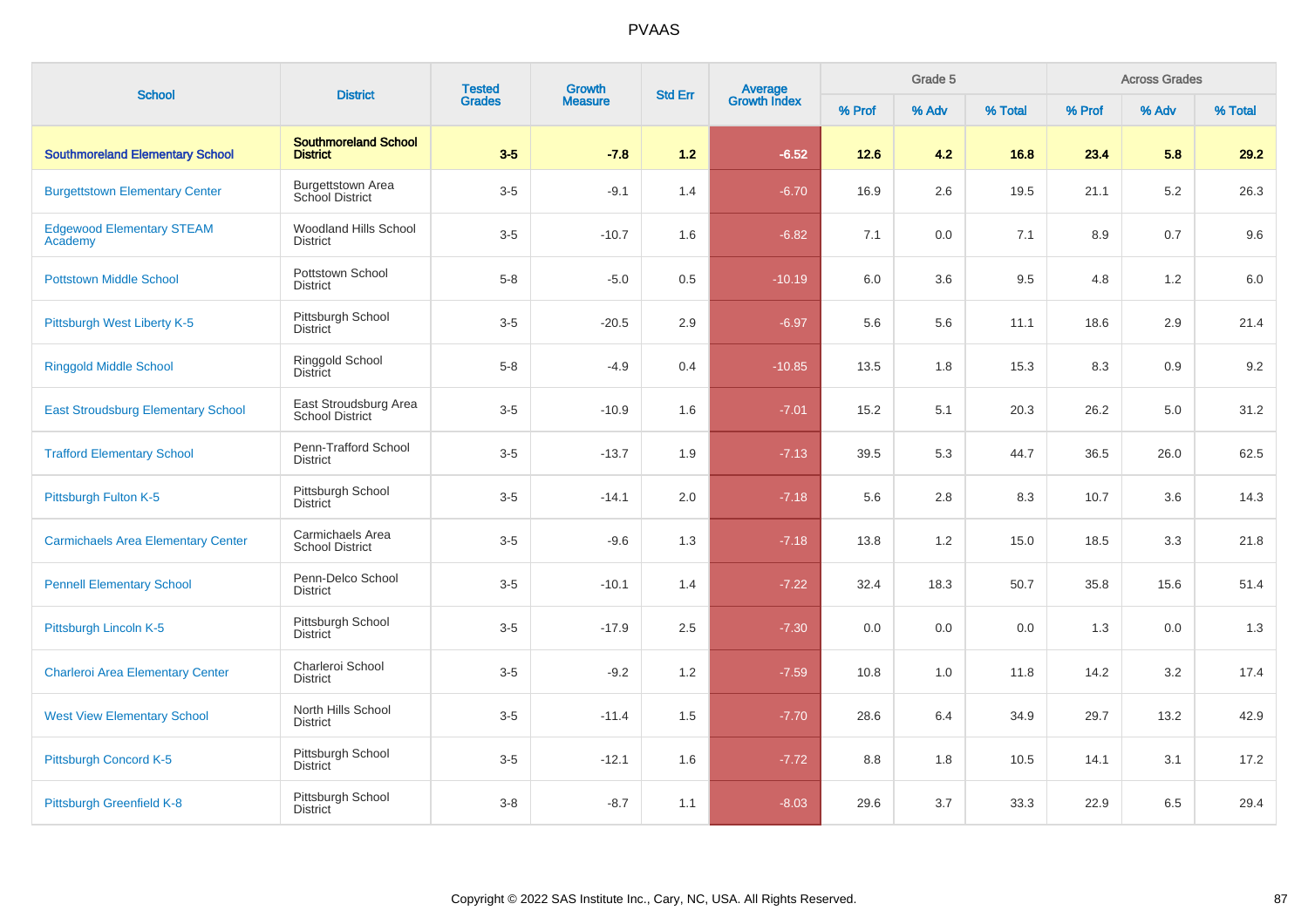| <b>School</b>                              | <b>District</b>                                | <b>Tested</b> | Growth         | <b>Std Err</b> |                                |        | Grade 5 |         | <b>Across Grades</b> |       |         |  |
|--------------------------------------------|------------------------------------------------|---------------|----------------|----------------|--------------------------------|--------|---------|---------|----------------------|-------|---------|--|
|                                            |                                                | <b>Grades</b> | <b>Measure</b> |                | <b>Average</b><br>Growth Index | % Prof | % Adv   | % Total | % Prof               | % Adv | % Total |  |
| <b>Southmoreland Elementary School</b>     | <b>Southmoreland School</b><br><b>District</b> | $3 - 5$       | $-7.8$         | 1.2            | $-6.52$                        | $12.6$ | 4.2     | 16.8    | 23.4                 | 5.8   | 29.2    |  |
| <b>Eden Hall Upper Elementary School</b>   | Pine-Richland School<br>District               | $4 - 6$       | $-3.6$         | 0.5            | $-11.72$                       | 35.1   | 21.7    | 56.8    | 34.3                 | 17.8  | 52.1    |  |
| <b>Ramsay Elementary School</b>            | Mount Pleasant Area<br><b>School District</b>  | $4 - 6$       | $-7.4$         | 0.7            | $-9.86$                        | 18.0   | 1.6     | 19.7    | 17.2                 | 1.7   | 18.9    |  |
| Morrisville Intermediate School (8380)     | Morrisville Borough<br><b>School District</b>  | $3-5$         | $-12.9$        | 1.6            | $-8.04$                        | 9.8    | 0.0     | 9.8     | 7.7                  | 1.2   | 8.9     |  |
| Pittsburgh Dilworth K-5                    | Pittsburgh School<br><b>District</b>           | $3-5$         | $-14.4$        | 1.8            | $-8.08$                        | 11.6   | 4.6     | 16.3    | 14.4                 | 6.4   | 20.8    |  |
| <b>Pleasant Valley Intermediate School</b> | Pleasant Valley<br>School District             | $4 - 6$       | $-4.6$         | 0.6            | $-9.98$                        | 20.4   | 6.2     | 26.7    | 18.8                 | 5.1   | 23.9    |  |
| Pittsburgh Allegheny K-5                   | Pittsburgh School<br><b>District</b>           | $3-5$         | $-11.8$        | 1.4            | $-8.21$                        | 6.2    | 10.8    | 16.9    | 15.5                 | 8.2   | 23.7    |  |
| <b>MaST Community Charter School II</b>    | <b>MaST Community</b><br>Charter School II     | $3 - 10$      | $-8.4$         | 0.7            | $-12.33$                       | 5.0    | 2.0     | 6.9     | 12.6                 | 3.2   | 15.8    |  |
| C E Cole Intermediate School               | Muhlenberg School<br><b>District</b>           | $4 - 6$       | $-6.1$         | 0.5            | $-11.12$                       | 8.1    | 0.5     | 8.5     | 6.1                  | 1.0   | 7.2     |  |
| <b>Moore School</b>                        | Brentwood Borough<br><b>School District</b>    | $3-5$         | $-17.0$        | 1.8            | $-9.33$                        | 19.5   | 7.3     | 26.8    | 26.9                 | 11.5  | 38.5    |  |
| <b>Moss Side Middle School</b>             | Gateway School<br><b>District</b>              | $5-6$         | $-5.8$         | 0.6            | $-11.30$                       | 15.6   | 7.6     | 23.1    | 16.1                 | 7.3   | 23.4    |  |
| Wilson Area Intermediate School            | Wilson Area School<br><b>District</b>          | $5 - 8$       | $-11.7$        | 0.5            | $-23.16$                       | 17.2   | 6.0     | 23.2    | 13.6                 | 4.6   | 18.3    |  |
| <b>MaST Community Charter School</b>       | MaST Community<br><b>Charter School</b>        | $3 - 10$      | $-8.7$         | 0.6            | $-15.16$                       | 30.0   | 3.0     | 33.0    | 23.1                 | 3.6   | 26.7    |  |
| <b>Pittston Area Middle School</b>         | Pittston Area School<br><b>District</b>        | $5 - 8$       | $-8.4$         | 0.7            | $-12.68$                       | 5.7    | 0.0     | 5.7     | 5.3                  | 1.1   | 6.4     |  |
| Kiski Area Upper Elementary School         | Kiski Area School<br><b>District</b>           | $5-6$         | $-8.7$         | 0.6            | $-15.29$                       | 15.5   | 5.6     | 21.1    | 13.4                 | 3.5   | 16.9    |  |
| <b>West Mifflin Area Middle School</b>     | West Mifflin Area<br><b>School District</b>    | $4 - 11$      | $-8.5$         | 0.5            | $-18.36$                       | 18.6   | 5.7     | 24.3    | $9.5\,$              | 2.0   | 11.6    |  |